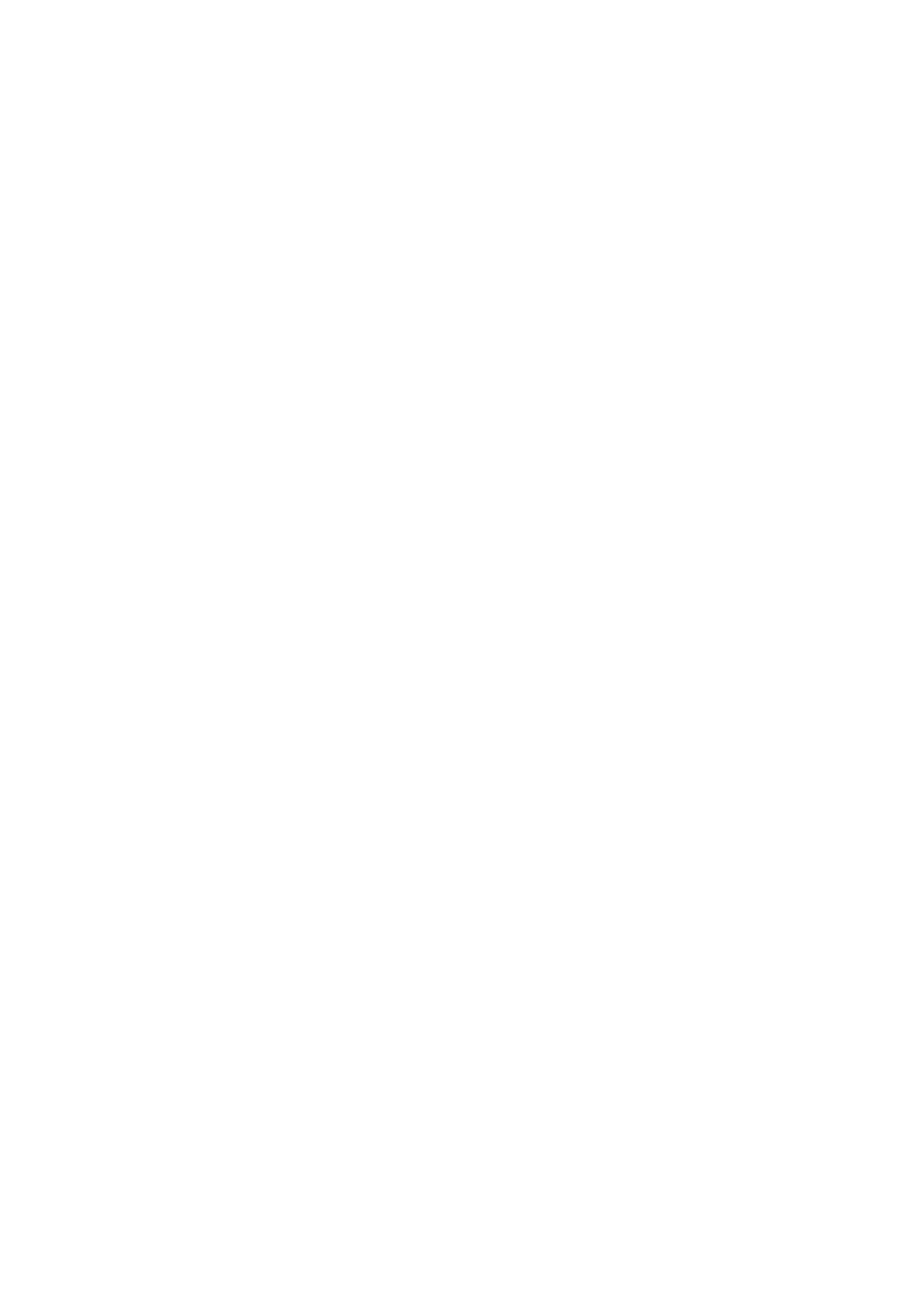## **Contents**

| <b>Chapter 1</b>                                                          |  |  |  |
|---------------------------------------------------------------------------|--|--|--|
| <b>Chapter 2</b>                                                          |  |  |  |
|                                                                           |  |  |  |
|                                                                           |  |  |  |
| <b>Chapter 3</b>                                                          |  |  |  |
|                                                                           |  |  |  |
|                                                                           |  |  |  |
|                                                                           |  |  |  |
|                                                                           |  |  |  |
|                                                                           |  |  |  |
|                                                                           |  |  |  |
|                                                                           |  |  |  |
|                                                                           |  |  |  |
|                                                                           |  |  |  |
|                                                                           |  |  |  |
|                                                                           |  |  |  |
|                                                                           |  |  |  |
|                                                                           |  |  |  |
|                                                                           |  |  |  |
|                                                                           |  |  |  |
| Fundamental Legislative Principles: Bills and Subordinate Legislation  34 |  |  |  |
|                                                                           |  |  |  |
|                                                                           |  |  |  |
|                                                                           |  |  |  |
|                                                                           |  |  |  |
|                                                                           |  |  |  |
|                                                                           |  |  |  |
|                                                                           |  |  |  |
|                                                                           |  |  |  |
| <b>Chapter 4</b>                                                          |  |  |  |
|                                                                           |  |  |  |
|                                                                           |  |  |  |
|                                                                           |  |  |  |
|                                                                           |  |  |  |
|                                                                           |  |  |  |
|                                                                           |  |  |  |
|                                                                           |  |  |  |
|                                                                           |  |  |  |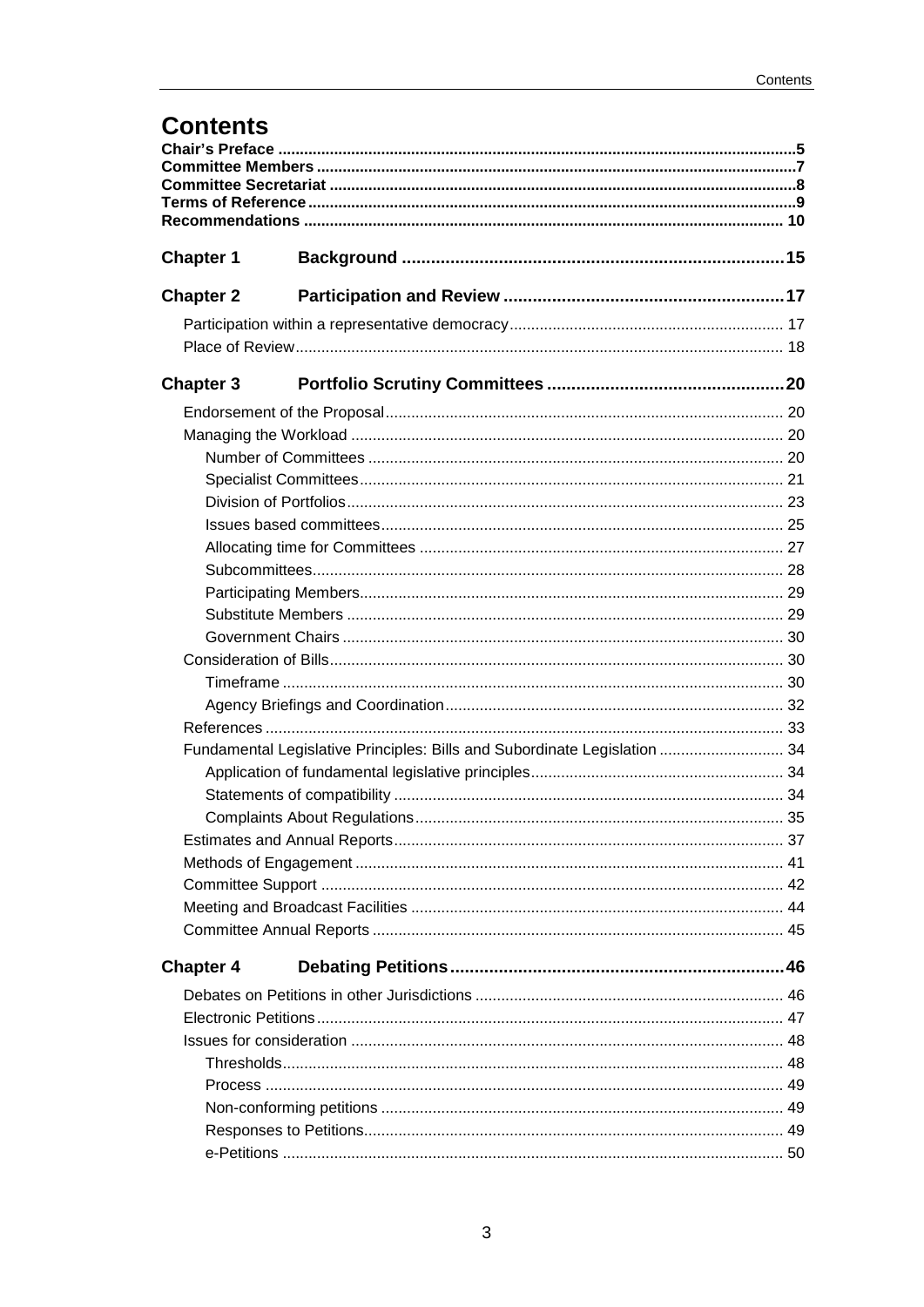| <b>Chapter 5</b> |                                                                                            |  |  |
|------------------|--------------------------------------------------------------------------------------------|--|--|
| <b>Chapter 6</b> | Prayers and Acknowledgement of Country  53                                                 |  |  |
|                  |                                                                                            |  |  |
|                  |                                                                                            |  |  |
|                  |                                                                                            |  |  |
| <b>Chapter 7</b> |                                                                                            |  |  |
| <b>Chapter 8</b> |                                                                                            |  |  |
|                  |                                                                                            |  |  |
|                  |                                                                                            |  |  |
|                  |                                                                                            |  |  |
|                  |                                                                                            |  |  |
|                  |                                                                                            |  |  |
|                  |                                                                                            |  |  |
|                  |                                                                                            |  |  |
| <b>Chapter 9</b> |                                                                                            |  |  |
|                  |                                                                                            |  |  |
|                  | Appendix B: Draft Motions to Implement the Committee's Recommendations  72                 |  |  |
|                  | Draft Sessional Order for Portfolio Scrutiny Committees and the Referral of Bills  72      |  |  |
|                  |                                                                                            |  |  |
|                  | Draft Sessional Order regarding response times for written questions before Estimates. 79  |  |  |
|                  | Draft Sessional Order on Debate of Petitions signed by 1,000 or more persons  79           |  |  |
|                  | Draft Sessional Order on Debate of Government Responses to Petitions  80                   |  |  |
|                  | Draft Sessional Order on Requiring Petitioners be a Resident of the Northern Territory  81 |  |  |
|                  |                                                                                            |  |  |
|                  |                                                                                            |  |  |
|                  |                                                                                            |  |  |
|                  |                                                                                            |  |  |
|                  |                                                                                            |  |  |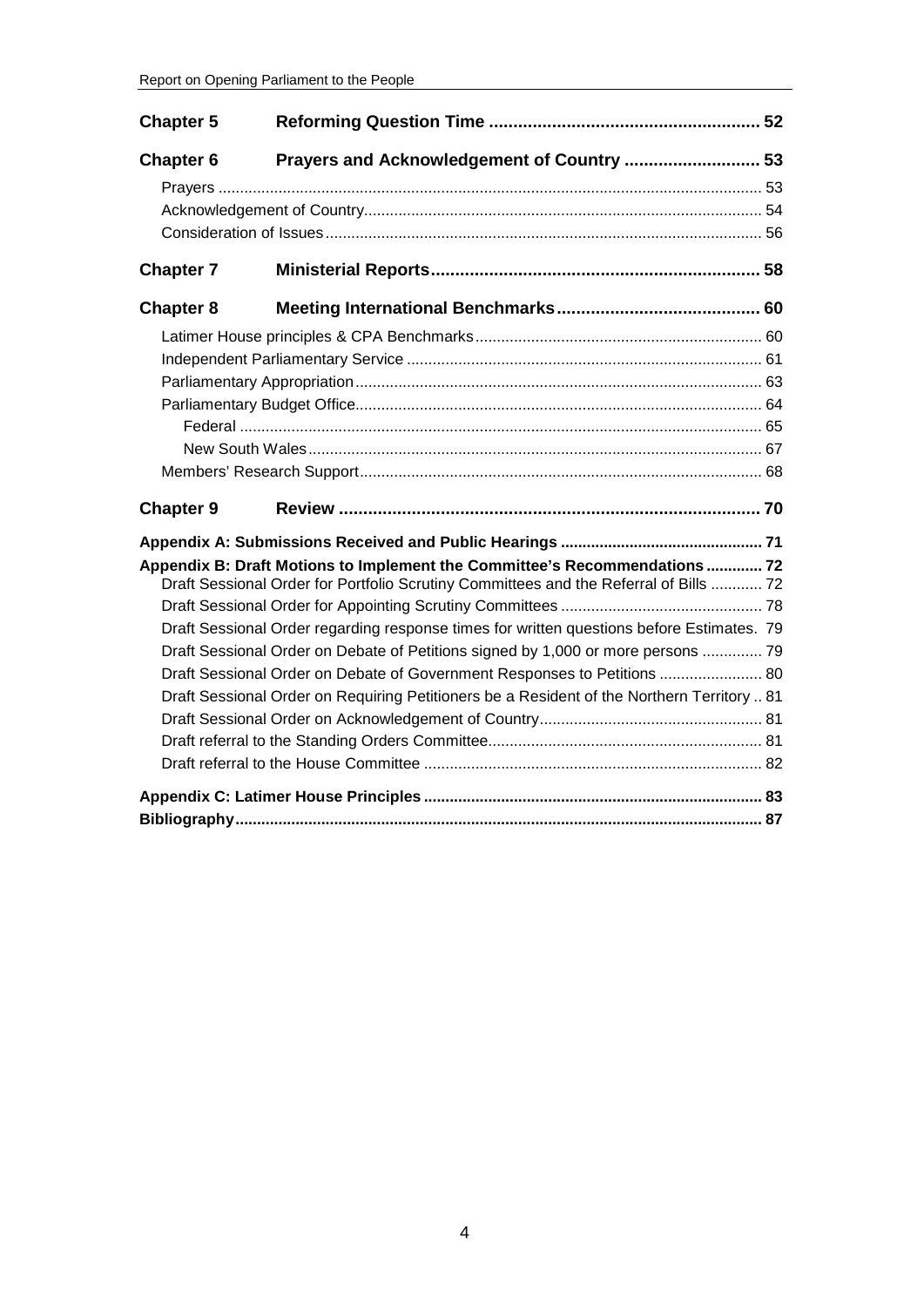## <span id="page-4-0"></span>**Chair's Preface**

This report proposes fundamental changes to how the Assembly works to open it up to greater involvement by the people of the Northern Territory.

The Select Committee on Opening Parliament to the People was established as one of the first orders of business of the 13th Assembly. The Assembly asked the Committee to look at how the parliament can work better and be more open, transparent and accountable to the people of the Northern Territory.

The greatest change proposed by the Committee is to refer Bills to Assembly committees for public consultation. Committee inquiries into Bills will give any interested person or group the opportunity to make a submission and, where required, to speak to the committee. This will put stakeholders' views onto the public record and inform the Assembly's consideration of whether to make the proposed law. This will result in better laws as Members will know community views when amending and passing Bills.

The success of this change depends upon allowing people sufficient time to raise their concerns with the committees. On this point the Queensland experience is instructive. The Committee heard unanimous support from Members of the Queensland Parliament for similar reforms they adopted in 2010. However, over time the effectiveness of this consultation was eroded by the Parliament not allowing committees sufficient time to hear from the community. This resulted in amendment of their Constitution last year to require a minimum period of six weeks for committee inquiries into Bills.

Committees enable the Assembly as a body to consult with the community. They provide the opportunity for people to put their views on the Assembly's record and speak to the Assembly through committee hearings. The report proposes establishing two portfolio scrutiny committees which would be responsible for monitoring Government performance under each Ministerial portfolio. In addition to examining Bills, these committees would conduct inquiries into issues of public concern and perform a range of other scrutiny functions, such as alerting the Assembly to any impact Bills may have on people's rights. This will greatly increase opportunities for people to be active participants in the Assembly's deliberations in a range of areas.

The report also recommends strengthening how the Assembly deals with petitions people make to the Assembly by providing for petitions signed by 1,000 people to be debated and for responses to petitions to be debated at the request of four Members. This will give greater prominence to the concerns raised by petitioners.

The Committee has also recommended a number of changes regarding the recognition of Traditional Owners, the ongoing reform of Question Time, improving the information services available to Members and ensuring the Assembly conforms with recommended benchmarks for democratic institutions.

The Committee's recommendations were initially drawn from a range of earlier discussion papers which the Committee put into a Green Paper on Parliamentary Reform released in October 2016. The Committee received 13 submissions in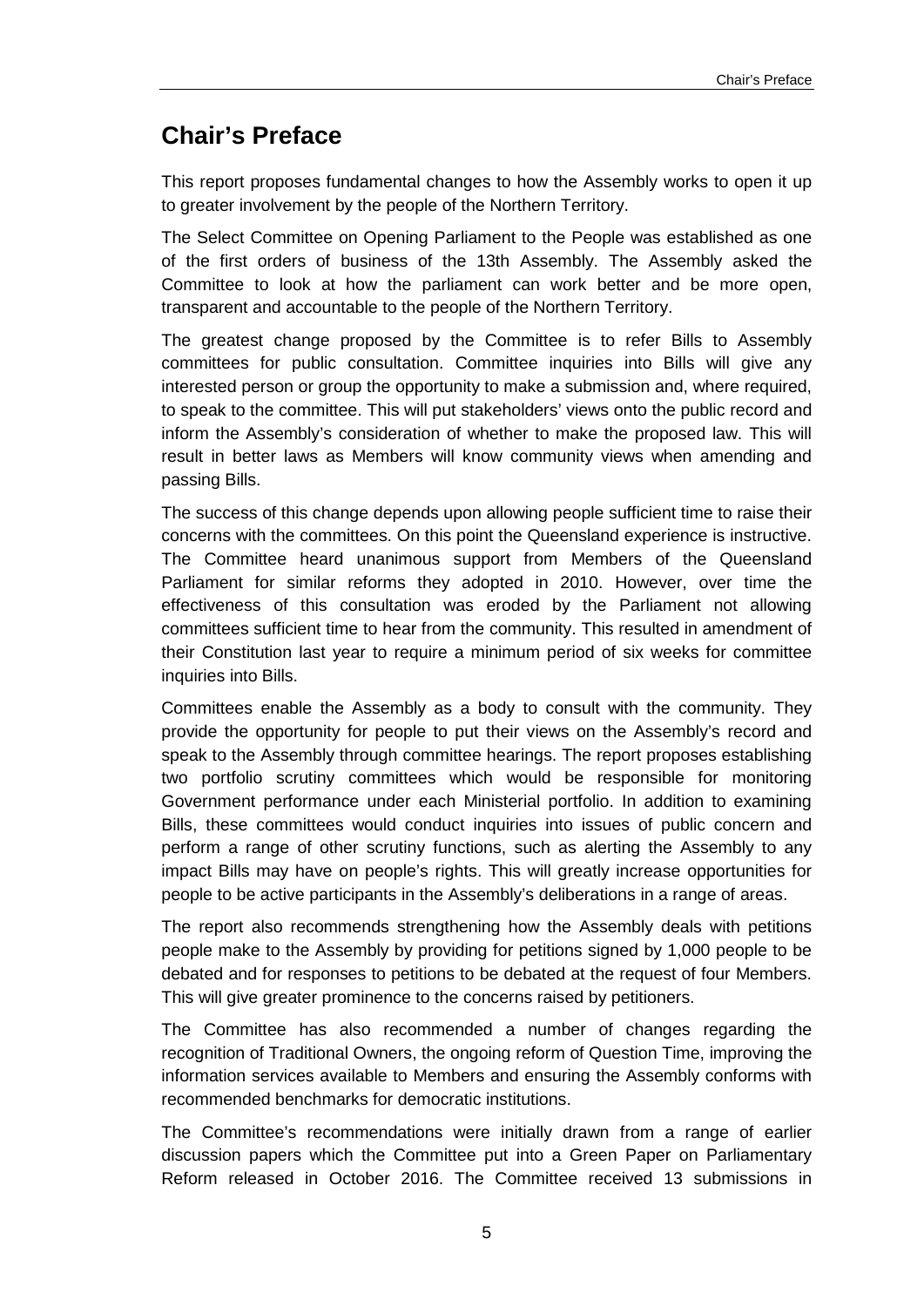response and heard from nine witnesses at a public hearing last December. All submissions and witnesses were broadly supportive of the proposed changes while making further proposals for change. The Committee also sought comment from the Leader of Government Business, the Hon Natasha Fyles MLA, on its draft recommendations to give the Committee the opportunity to address any concerns the Government might raise before reporting to the Assembly. The Committee then met with the Minister to reconcile key differences of opinion. I thank the Minister for the assistance she gave the Committee and her open approach to improving how the Assembly works.

On behalf of the Committee, I would like to thank all who submitted or appeared before the Committee. Their feedback has been invaluable and resulted in a number of changes to the Committee's proposals.

I would also like to thank the members of the Committee for their commitment to championing a more open, transparent and responsive Assembly for all Territorians.

**Jeff Collins MLA Chair**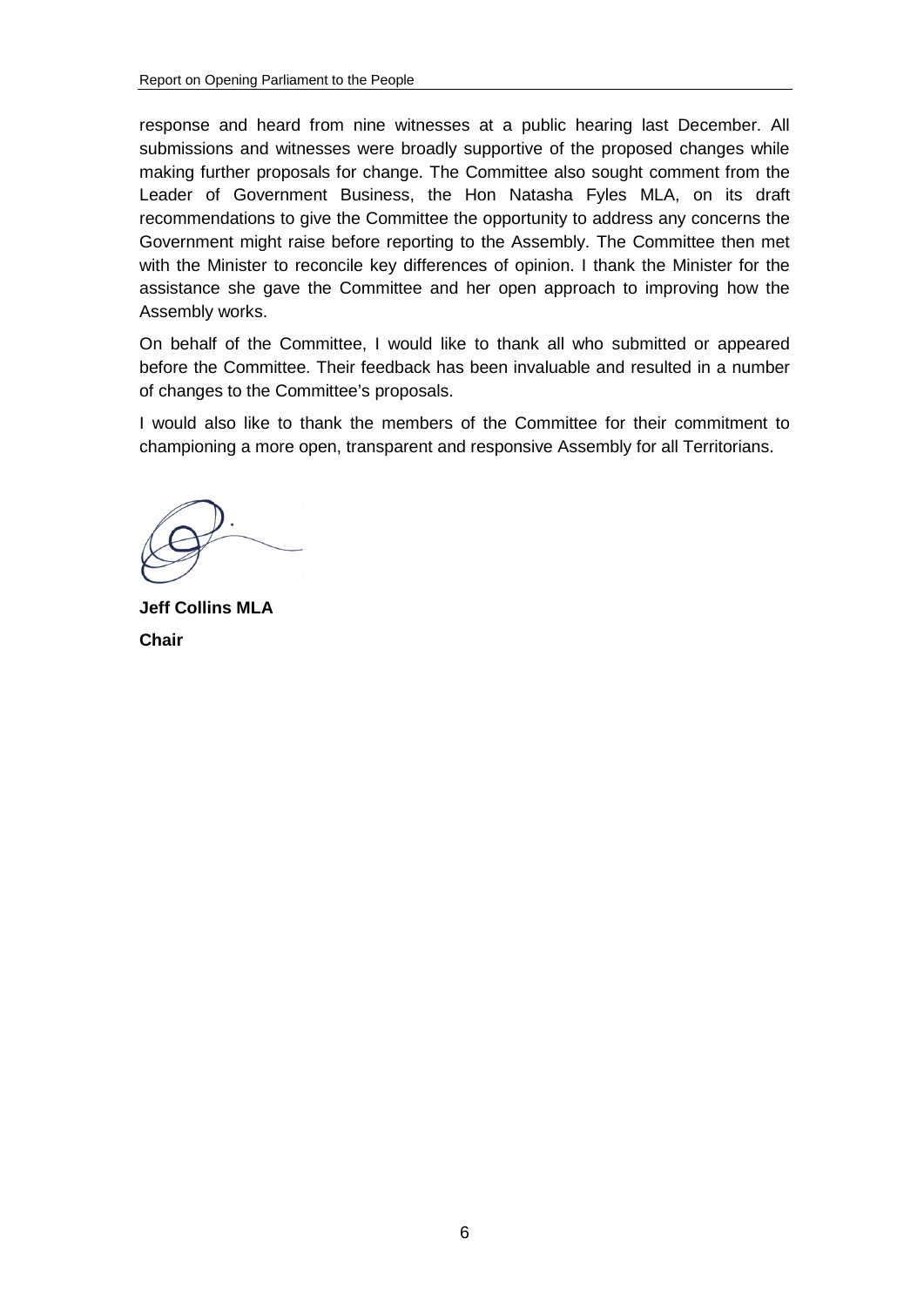## <span id="page-6-0"></span>**Committee Members**

|  | Mr Jeff COLLINS MLA: Member for Fong Lim   |                                                                                                  |  |  |  |
|--|--------------------------------------------|--------------------------------------------------------------------------------------------------|--|--|--|
|  | Party:                                     | <b>Territory Labor</b>                                                                           |  |  |  |
|  | <b>Committee Membership</b>                |                                                                                                  |  |  |  |
|  | Standing:                                  | Legal & Constitutional Affairs, Subordinate                                                      |  |  |  |
|  |                                            | Legislation and Publications                                                                     |  |  |  |
|  | Select:                                    | Opening Parliament to the People                                                                 |  |  |  |
|  | Chair:                                     | Opening Parliament to the People, Legal &<br>Constitutional Affairs, Subordinate Legislation and |  |  |  |
|  |                                            | <b>Publications</b>                                                                              |  |  |  |
|  | Mrs Robyn LAMBLEY MLA: Member for Araluen  |                                                                                                  |  |  |  |
|  | Party:                                     | Independent                                                                                      |  |  |  |
|  | <b>Committee Membership</b>                |                                                                                                  |  |  |  |
|  | Standing:                                  | <b>Standing Orders</b>                                                                           |  |  |  |
|  | Select:                                    | Opening Parliament to the People                                                                 |  |  |  |
|  | Deputy Chair:                              | Opening Parliament to the People                                                                 |  |  |  |
|  | Ms Ngaree AH KIT MLA: Member for Karama    |                                                                                                  |  |  |  |
|  | Party:                                     | <b>Territory Labor</b>                                                                           |  |  |  |
|  | <b>Committee Membership</b>                |                                                                                                  |  |  |  |
|  | Standing:                                  | <b>Standing Orders</b>                                                                           |  |  |  |
|  | Select:                                    | Opening Parliament to the People                                                                 |  |  |  |
|  | Mr Gary HIGGINS MLA: Member for Daly       |                                                                                                  |  |  |  |
|  | Party:                                     | <b>Country Liberals</b>                                                                          |  |  |  |
|  | Parliamentary Position:                    | Leader of the Opposition                                                                         |  |  |  |
|  | <b>Committee Membership</b>                |                                                                                                  |  |  |  |
|  | Standing:                                  | Standing Orders, House                                                                           |  |  |  |
|  | Select:                                    | Opening Parliament to the People                                                                 |  |  |  |
|  | Mr Chansey Paech MLA: Member for Namatjira |                                                                                                  |  |  |  |
|  | Party:                                     | <b>Territory Labor</b>                                                                           |  |  |  |
|  | Parliamentary Position:                    | Deputy Speaker                                                                                   |  |  |  |
|  | <b>Committee Membership</b>                |                                                                                                  |  |  |  |
|  | Standing:                                  | House                                                                                            |  |  |  |
|  | Select:                                    | Opening Parliament to the People                                                                 |  |  |  |
|  | Mr Gerry WOOD MLA: Member for Nelson       |                                                                                                  |  |  |  |
|  | Party:                                     | Independent                                                                                      |  |  |  |
|  | <b>Committee Membership</b>                |                                                                                                  |  |  |  |
|  | Standing:                                  | Privileges                                                                                       |  |  |  |
|  | Select:                                    | Opening Parliament to the People                                                                 |  |  |  |
|  | Mrs Kate WORDEN MLA: Member for Sanderson  |                                                                                                  |  |  |  |
|  | Party:                                     | <b>Territory Labor</b>                                                                           |  |  |  |
|  | <b>Committee Membership</b>                |                                                                                                  |  |  |  |
|  | Standing:                                  | <b>Public Accounts</b>                                                                           |  |  |  |
|  | Select:                                    | Opening Parliament to the People                                                                 |  |  |  |
|  | Chair:                                     | <b>Public Accounts</b>                                                                           |  |  |  |

On 15 February 2017, Member for Stuart, Mr Scott McConnell MLA was discharged from the Committee and replaced by Member for Namatjira, Mr Chansey Paech MLA.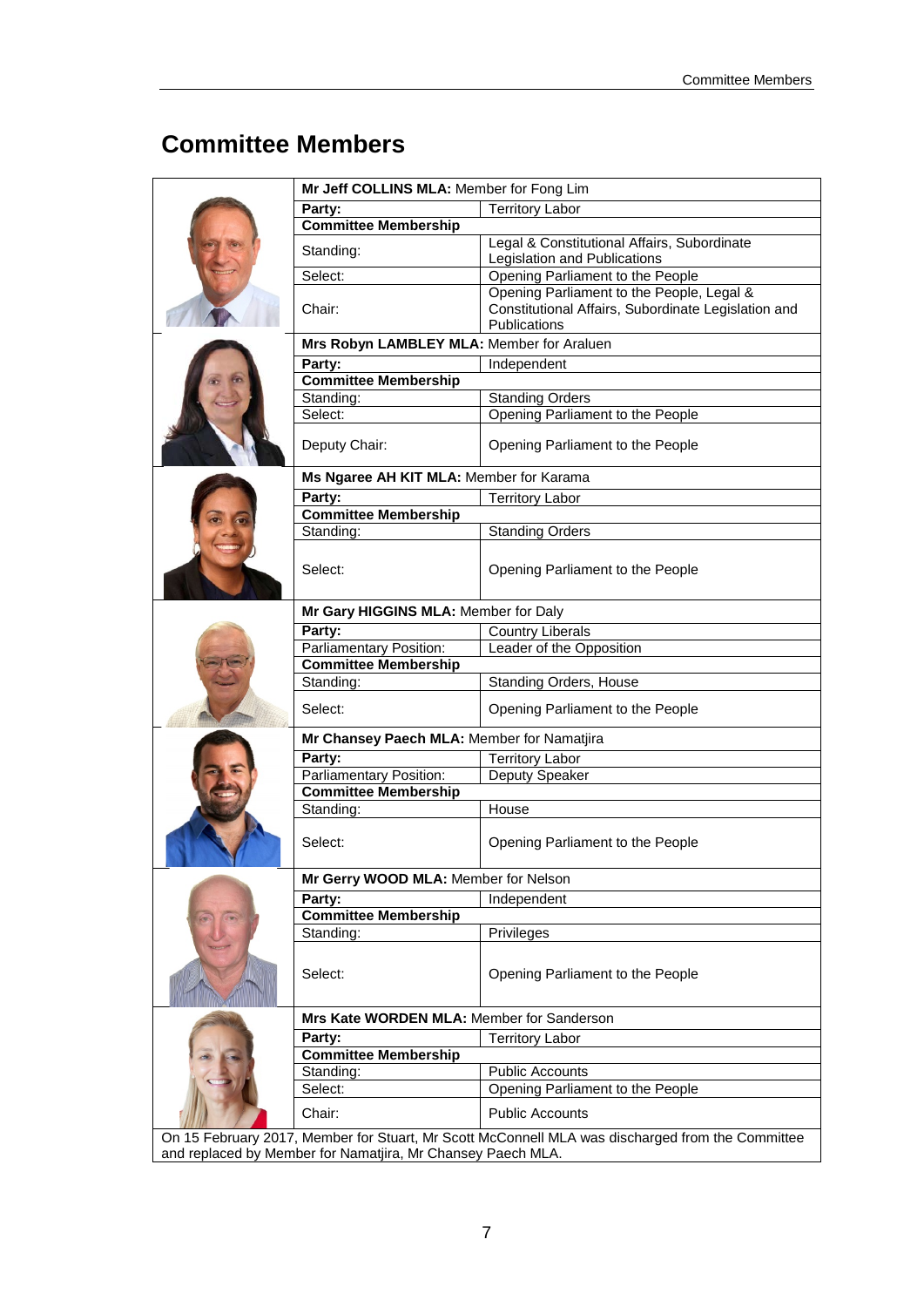## <span id="page-7-0"></span>**Committee Secretariat**

| First Clerk Assistant:           | <b>Russell Keith</b>        |
|----------------------------------|-----------------------------|
| <b>Committee Secretary:</b>      | Julia Knight                |
| Senior Research Officer:         | Elise Dyer                  |
| Administration/Research Officer: | Annie McCall                |
| Administration Assistant:        | Kim Cowcher                 |
|                                  |                             |
| <b>Contact Details:</b>          | GPO Box 3721 DARWIN NT 0801 |
|                                  | Tel: +61 08 8946 1485       |
|                                  | Email: LCOMM@nt.gov.au      |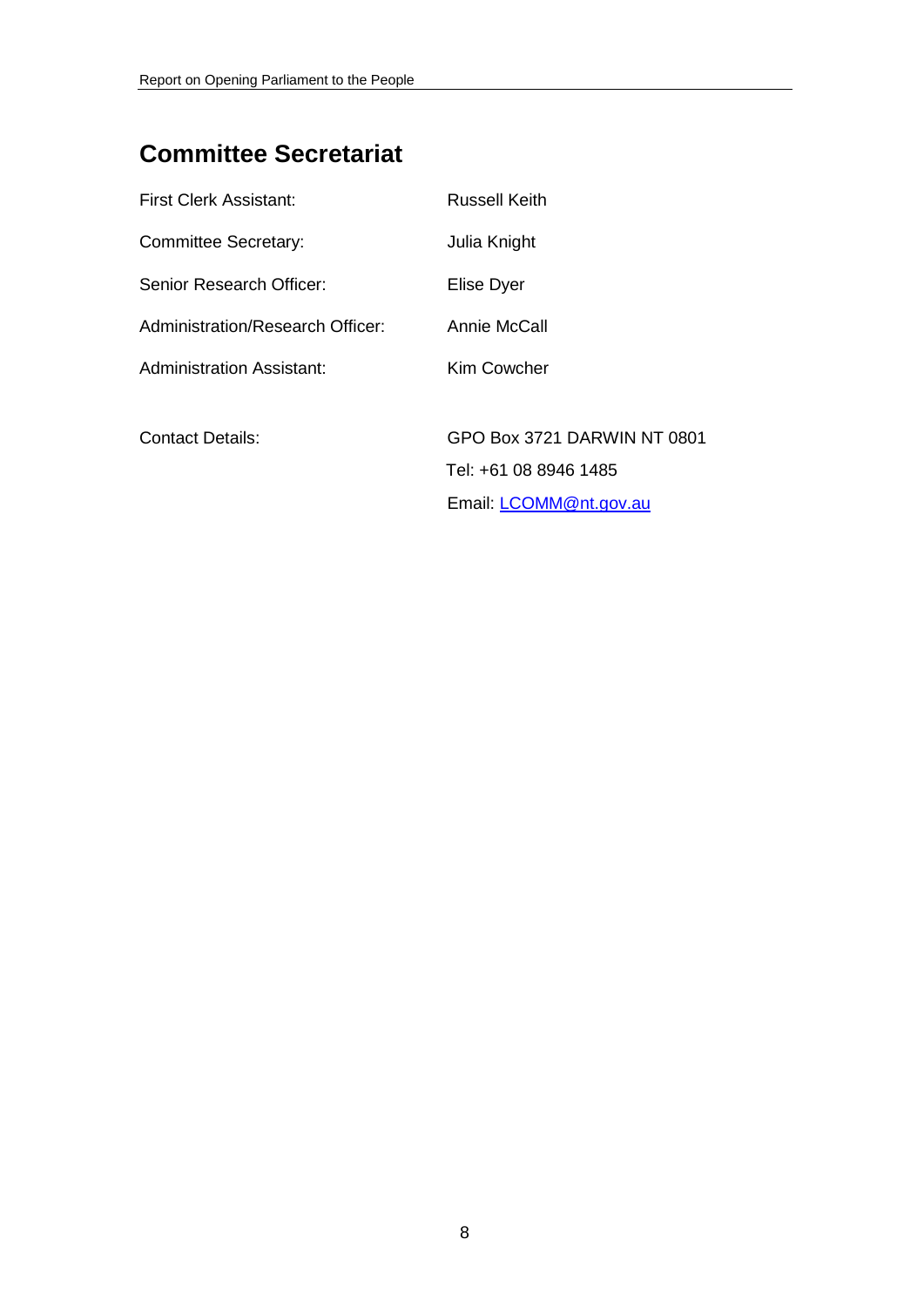## <span id="page-8-0"></span>**Terms of Reference**

- 1. A Select Committee on the subject of Opening Parliament to the People be appointed comprising the Members for Fong Lim, Stuart, Sanderson, Karama, Daly, Nelson and Araluen.
- 2. The Committee is to inquire into options for parliamentary reform, particularly increased participation in the legislative process and policy debates and improving the effectiveness of Question Time, having regard to, among other things, the Parliamentary Reform - Opening Parliament to the People (Labor Policy Discussion Paper) and Restoring Integrity to Government – Trust and Integrity Reform Discussion Papers published by the then Opposition ahead of the Northern Territory Election and the Discussion Paper on Assembly Committee Reform tabled by the Speaker on 25 August 2015 and other proposals which the 12th Assembly Standing Orders Committee deferred for consideration of the 13th Assembly.
- 3. The Committee is to report to the Assembly by 31 March 2017.

Resolved by the Legislative Assembly on 19 October 2016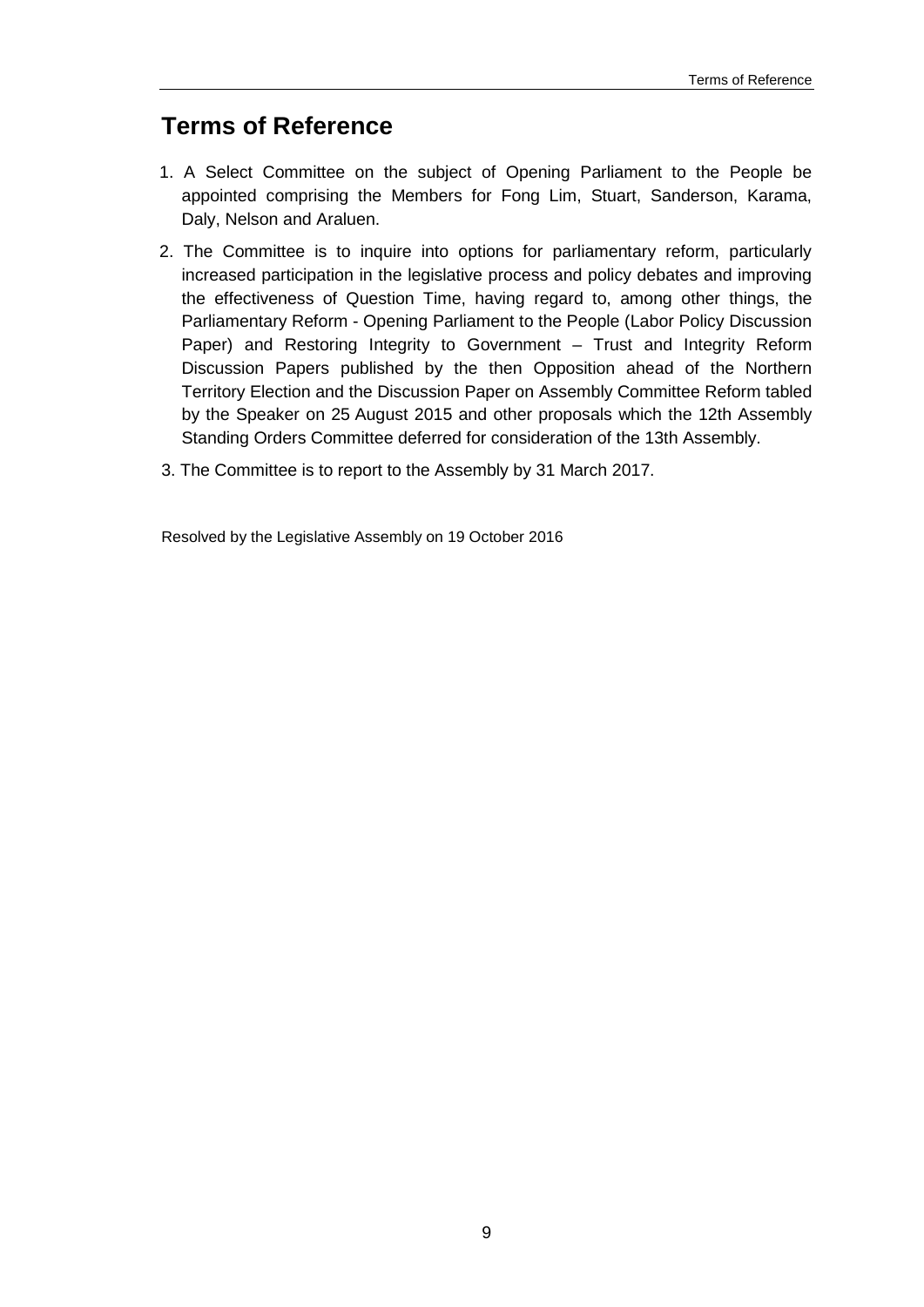## <span id="page-9-0"></span>**Recommendations**

## **[Recommendation 1](#page-19-4)**

[The Committee recommends that the Assembly adopts the proposals set out in its](#page-19-5)  [Green Paper for establishing portfolio based scrutiny committees and referring Bills to](#page-19-5)  [those committees, subject to the further recommendations set out below, by agreeing](#page-19-5)  [to the draft Sessional Orders at Appendix B of this report.](#page-19-5)

## **[Recommendation 2](#page-20-1)**

[The Committee recommends that the Assembly establish two portfolio scrutiny](#page-20-2)  [committees with seven Members with the membership of the committees reflecting](#page-20-2)  [the composition of the Assembly.](#page-20-2)

## **[Recommendation 3](#page-21-0)**

[The Committee recommends that on tabling in the Assembly all reports from statutory](#page-21-1)  [bodies, and in particular the Electoral Commissioner's Election Reports, should stand](#page-21-1)  [referred to the relevant scrutiny committee for inquiry and report.](#page-21-1)

## **[Recommendation 4](#page-25-0)**

[The Committee recommends that there be portfolio scrutiny committees called the:](#page-25-1)

- a) *Justice and Families Committee* [that covers the portfolios of Children, Attorney-](#page-25-2)[General and Justice, Health, Housing and Community Development, Education,](#page-25-2)  [and Territory Families; and](#page-25-2)
- b) *Finance and Planning Committee* [that covers the portfolios of Chief Minister,](#page-25-3)  [Aboriginal Affairs, North Australia, Police, Fire and Emergency Services, Trade,](#page-25-3)  [Business and Innovation, Treasurer, Infrastructure, Planning and Logistics,](#page-25-3)  [Essential Services, Public Employment, Primary Industry and Resources,](#page-25-3)  [Environment and Natural Resources, Tourism and Culture and Corporate and](#page-25-3)  [Information Services.](#page-25-3)

## **[Recommendation 5](#page-27-1)**

[The Committee recommends that:](#page-27-2)

- a) [the Assembly commence sittings on Wednesdays at 2.00 pm to enable the](#page-27-3)  [portfolio scrutiny committees to conduct business on those mornings, and](#page-27-3)
- b) [in addition to their Wednesday morning meetings, the portfolio scrutiny](#page-27-4)  [committees adopt the practice of holding public hearings on Bills on the](#page-27-4)  [Mondays of weeks in which the Assembly sits as far as practicable.](#page-27-4)

## **[Recommendation 6](#page-28-2)**

[The Committee recommends that the portfolio scrutiny committees make use of](#page-28-3)  [subcommittees as provided under the Standing Orders to assist in the management](#page-28-3)  [of their workload.](#page-28-3)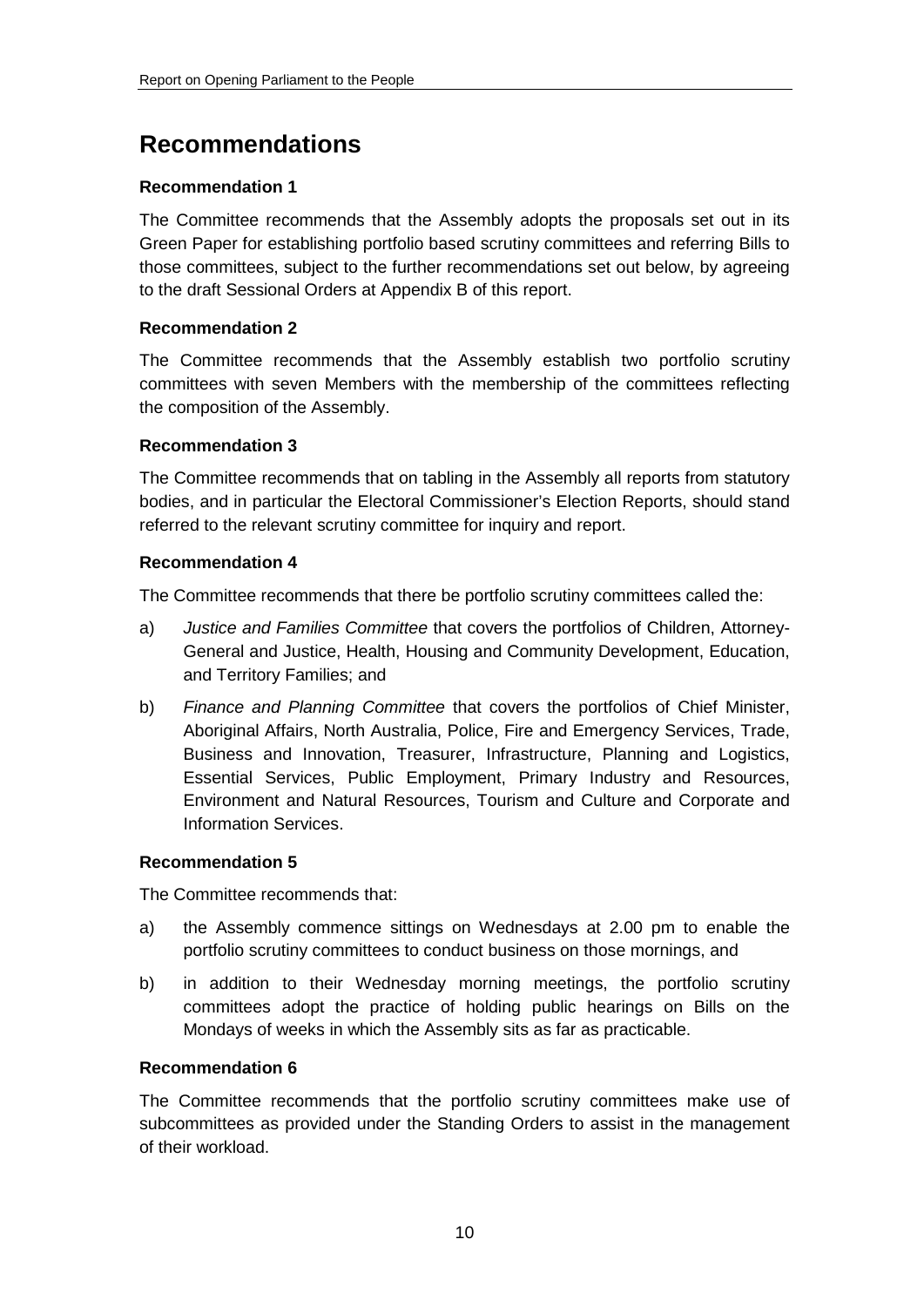## **[Recommendation 7](#page-28-4)**

[The Committee recommends that the provision for participation by Members who are](#page-28-5)  [not on a committee at committee meetings under Standing Order 193\(2\) be extended](#page-28-5)  [to include the private meetings of the committee.](#page-28-5)

## **[Recommendation 8](#page-29-3)**

[The Committee recommends that the Assembly allows for the substitution of](#page-29-4)  [Members of a committee for specified periods of time or inquiries.](#page-29-4)

### **[Recommendation 9](#page-29-5)**

[The Committee recommends that the Chair of the portfolio scrutiny committees be a](#page-29-6)  [Government Member.](#page-29-6)

### **[Recommendation 10](#page-31-1)**

[The Committee recommends that all Bills be required to](#page-31-2) be referred to a portfolio [scrutiny committee for a period spanning at least three sittings of the Assembly](#page-31-2)  [\(noting that the committee may complete its inquiry at any time during the period of](#page-31-2)  [referral\), unless the Assembly declares the Bill to be urgent.](#page-31-2)

### **[Recommendation 11](#page-32-1)**

The Committee recommends that [the Government develops a system for providing](#page-32-2)  [briefing materials to the relevant portfolio scrutiny committee on the introduction of](#page-32-2)  [Bills in consultation with the committees.](#page-32-2)

## **[Recommendation 12](#page-33-3)**

[The Committee recommends that the portfolio scrutiny committee have a general](#page-33-4)  [power to initiate inquiries within their portfolio areas.](#page-33-4)

#### **[Recommendation 13](#page-34-1)**

[The Committee recommends that the Assembly require any Member who is](#page-34-2)  [introducing a Bill to table a statement on whether the Bill is compatible with Human](#page-34-2)  Rights, as defined in the *[Human Rights \(Parliamentary Scrutiny\) Act 2011](#page-34-2)* (Cwlth).

#### **[Recommendation 14](#page-35-0)**

[The Committee recommends that the Assembly provide that any person or](#page-35-1)  [organisation aggrieved by subordinate legislation operating in contravention of](#page-35-1)  [fundamental legislative principles be able to make a complaint in writing to the](#page-35-1)  [relevant portfolio scrutiny committee and, unless the committee unanimously agrees](#page-35-1)  [not to proceed with the complaint, the committee will give the complainant the](#page-35-1)  [opportunity to address the committee.](#page-35-1)

#### **[Recommendation 15](#page-37-0)**

[The Committee recommends that the Assembly appoint an Estimates Committee](#page-37-1)  [each year to consider the annual appropriation Bill, Government owned corporations'](#page-37-1)  [statements of corporate intent, and annual reports.](#page-37-1)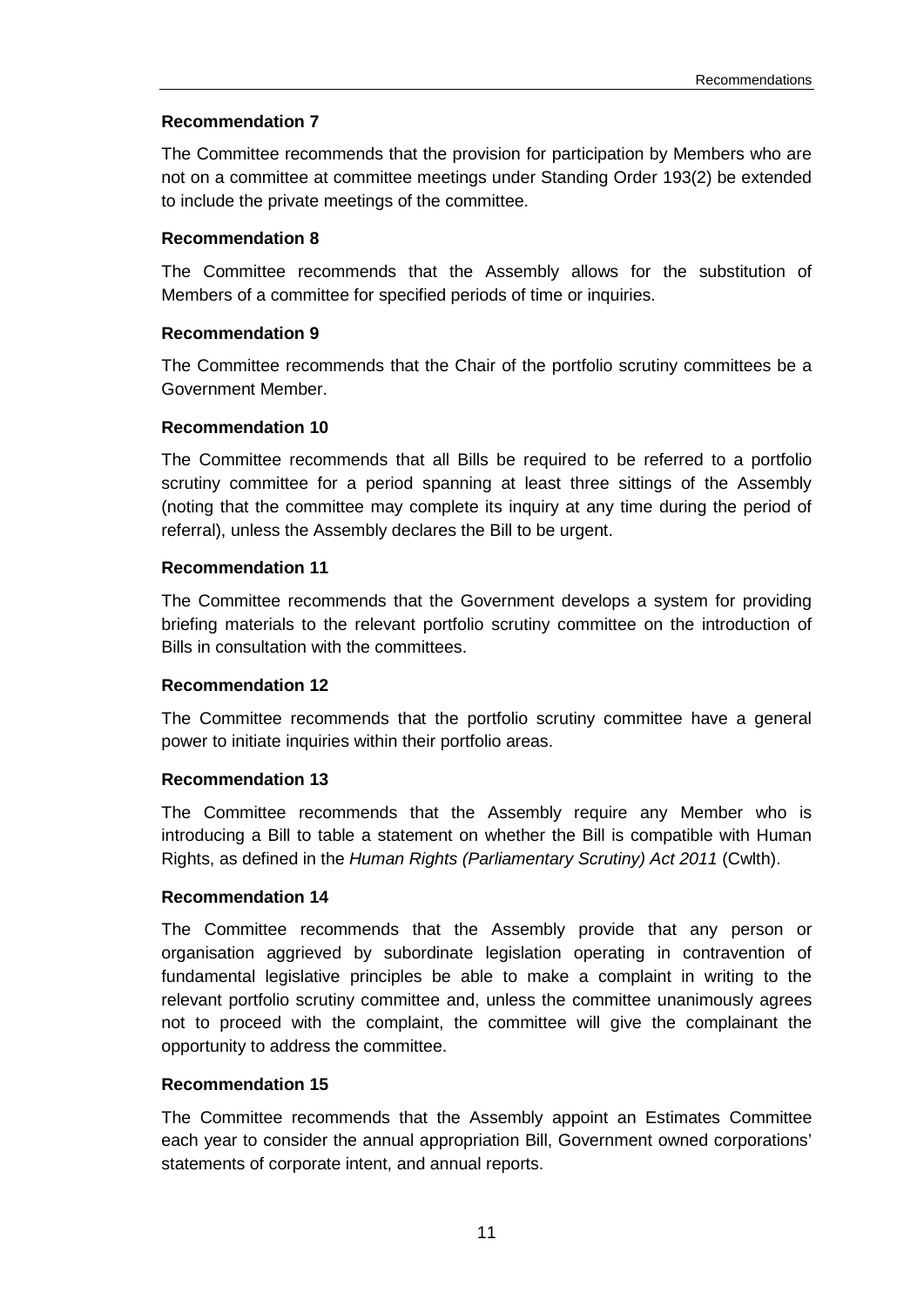## **[Recommendation 16](#page-38-0)**

[The Committee recommends that the Government consider amendments to the](#page-38-1) *Audit Act* [to enable the Auditor-General to audit Agencies' performance information.](#page-38-1)

## **[Recommendation 17](#page-39-0)**

[The Committee recommends that the written questions system under Chapter Eight of](#page-39-1)  [the Standing Orders be the only system used for questions in advance for Estimates](#page-39-1)  [hearings.](#page-39-1)

## **[Recommendation 18](#page-39-2)**

[The Committee recommends that the time within which a Minister must respond to](#page-39-3)  [written questions should be modified so that any written question asked within a week](#page-39-3)  of [the introduction of an appropriation Bill must be responded to at least one clear day](#page-39-3)  [before the first day of the Estimates hearings.](#page-39-3)

## **[Recommendation 19](#page-40-1)**

[The Committee recommends that the Estimates Committee:](#page-40-2)

- a) [holds a total of 60 hours of hearings](#page-40-3)
- b) [determine the proportion of those hours to occur on the Appropriation Bill and](#page-40-4)  [Government owned corporations in June and on Annual Reports in November](#page-40-4)  [during the days allocated in the Assembly's meeting schedule.](#page-40-4)

### **[Recommendation 20](#page-43-1)**

[The Committee recommends that the Government provide appropriate budget](#page-43-2)  [supplementation to the Department of the Legislative Assembly to provide for](#page-43-2)  [adequate secretariat support, committee expenses and a community liaison officer.](#page-43-2)

## **[Recommendation 21](#page-44-1)**

[The Committee recommends that the Government provide funding to enable](#page-44-2)  [independent recording and broadcast of video from the Litchfield and Ormiston](#page-44-2)  [rooms.](#page-44-2)

## **[Recommendation 22](#page-44-3)**

[The Committee recommends that the Assembly require the portfolio scrutiny](#page-44-4)  [committees to each produce an annual report of their activities.](#page-44-4)

## **[Recommendation 23](#page-49-1)**

[The Committee recommends that:](#page-49-2)

1) [the Assembly provides that any petition conforming with Standing Orders with](#page-49-3)  [more than 1,000 signatures be set down on the Notice Paper as an Order of the](#page-49-3)  [Day to note the petition, unless the Speaker determines that it is frivolous,](#page-49-3)  [vexatious, has already been debated, would anticipate a debate, or should be](#page-49-3)  [combined with another petition, with the debate to comprise two Members](#page-49-3)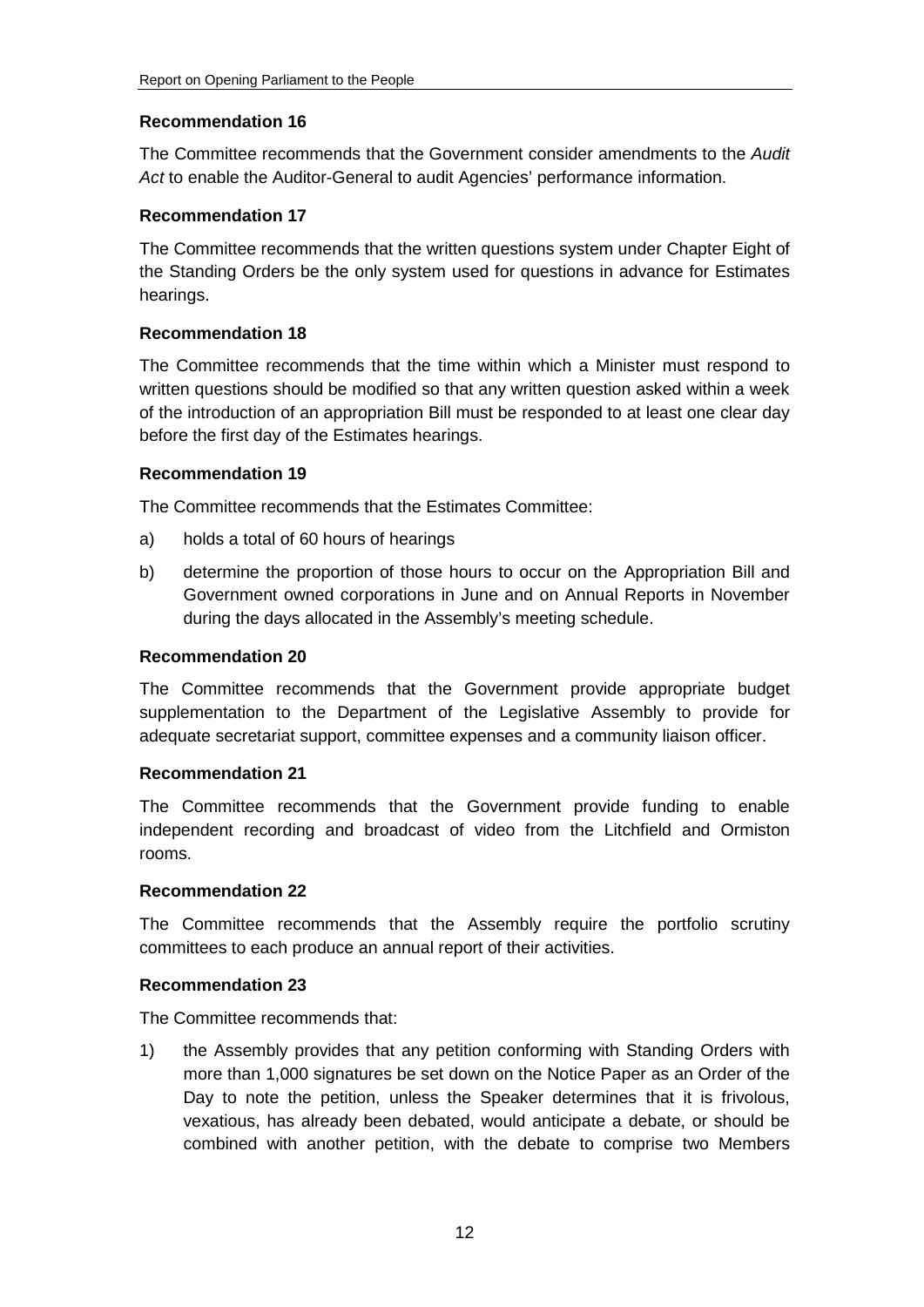[speaking for up to five minutes each and two Members speaking for up to three](#page-49-3)  [minutes each,](#page-49-3)

- 2) [the Assembly provides that each Minister's response to a petition tabled in the](#page-50-0)  [Assembly is set down on the Notice Paper for the following day only to be called](#page-50-0)  [on after the consideration of 'Committee reports, Auditor-General's reports and](#page-50-0)  [Government responses' whereupon if four Members rise in their place in](#page-50-0)  support of putting the question 'that the response be noted' then the debate will [proceed with two Members speaking for up to five minutes each and two](#page-50-0)  [Members speaking for up to three minutes each,](#page-50-0)
- 3) [the Assembly requires that only people residing in the Northern Territory may](#page-50-1)  [petition the Assembly, and](#page-50-1)
- 4) [the Standing Orders Committee investigate the options for enabling electronic](#page-50-2)  [petitions through the Assembly's website.](#page-50-2)

## **[Recommendation 24](#page-51-1)**

[The Committee recommends that the Standing Orders Committee review the](#page-51-2)  [operation of the October 2016 reforms to Question Time after 12 months and consider](#page-51-2)  [whether further reforms would contribute to a more effective Question Time.](#page-51-2)

## **[Recommendation 25](#page-56-0)**

[The Committee recommends that Standing Order 7 be amended to provide for an](#page-56-1)  [Acknowledgement of Country in accordance with an order of the Assembly.](#page-56-1)

## **[Recommendation 26](#page-57-1)**

[The Committee recommends that the Assembly refer to the Standing Orders](#page-57-2)  [Committee the review of procedures for Ministers to report matters to the Assembly](#page-57-2)  [and the debate of important issues in the Assembly, including whether debates on](#page-57-2)  [ministerial statements should be subject to global time limits and whether there should](#page-57-2)  [be additional processes for debating substantive issues of public policy.](#page-57-2)

## **[Recommendation 27](#page-63-1)**

[The Committee recommends that the Standing Orders Committee consider options](#page-63-2)  [for making the Assembly more closely align with the Latimer House Guidelines for the](#page-63-2)  [Commonwealth and the Commonwealth Parliamentary Association Benchmarks for](#page-63-2)  [Democratic Legislatures with respect to an independent parliamentary service and](#page-63-2)  [parliamentary appropriation and whether the Assembly should undertake a periodic](#page-63-2)  [review of its compliance with these guidelines.](#page-63-2)

## **[Recommendation 28](#page-66-1)**

[The Committee recommends that the House Committee inquire into and report on the](#page-66-2)  [provision of adequate financial analysis services for Members, including whether such](#page-66-2)  [services should be provided by a Parliamentary Budget Office.](#page-66-2)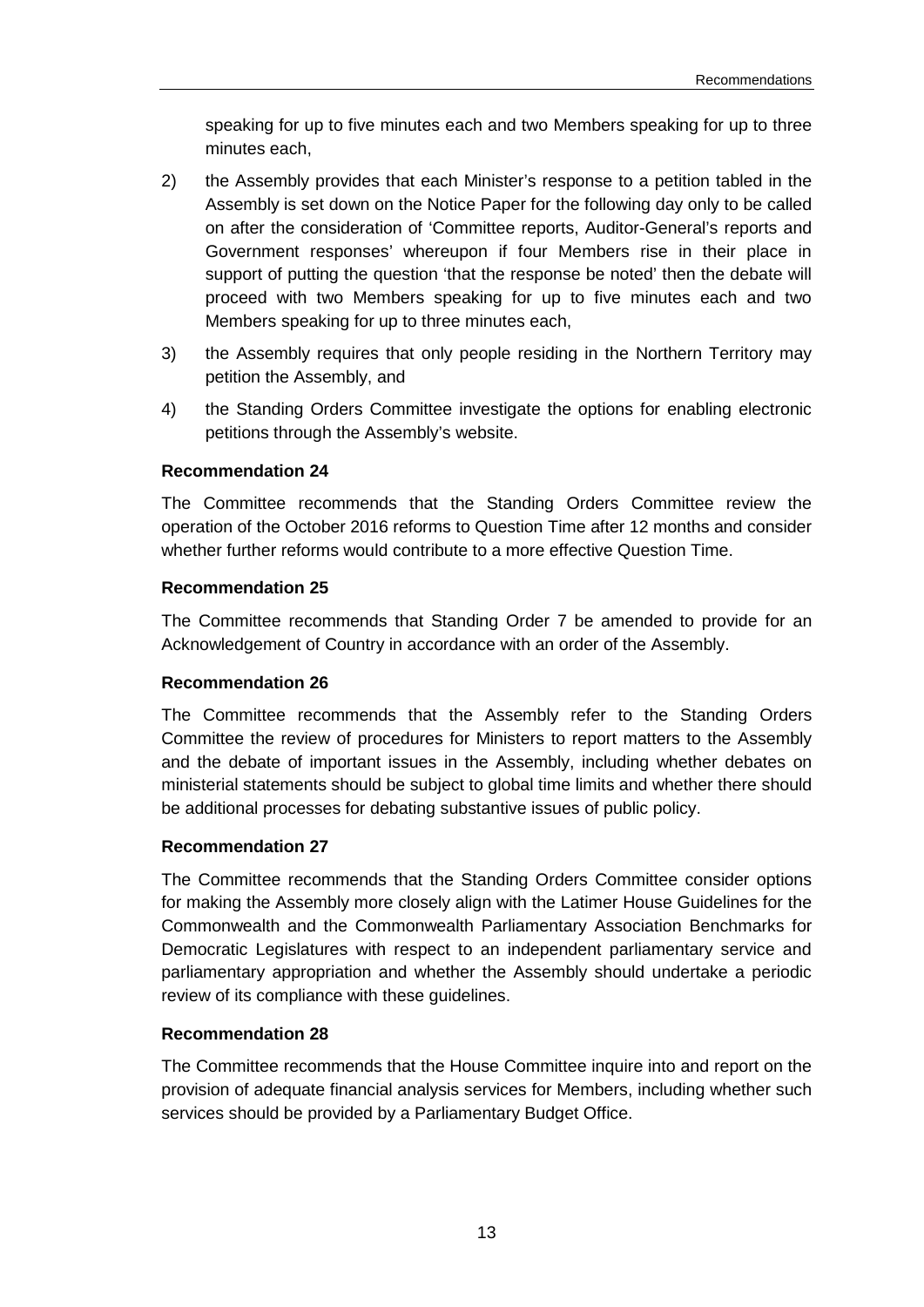## **[Recommendation 29](#page-68-0)**

[The Committee recommends that the House Committee investigate the appropriate](#page-68-1)  [level and model of library services for Members of the Legislative Assembly, having](#page-68-1)  [regard to services provided in other jurisdictions, the research support needs of](#page-68-1)  [Members, and the need for independence in Members' research support.](#page-68-1)

## **[Recommendation 30](#page-69-1)**

The Committee recommends that [the Standing Orders Committee review the](#page-69-2)  [operation of those recommendations of this Committee adopted by the Assembly after](#page-69-2)  [12 months with a view to making recommendations for improvement and the](#page-69-2)  [incorporation of effective reforms into the Standing Orders](#page-69-2) before the end of this [Assembly.](#page-69-2)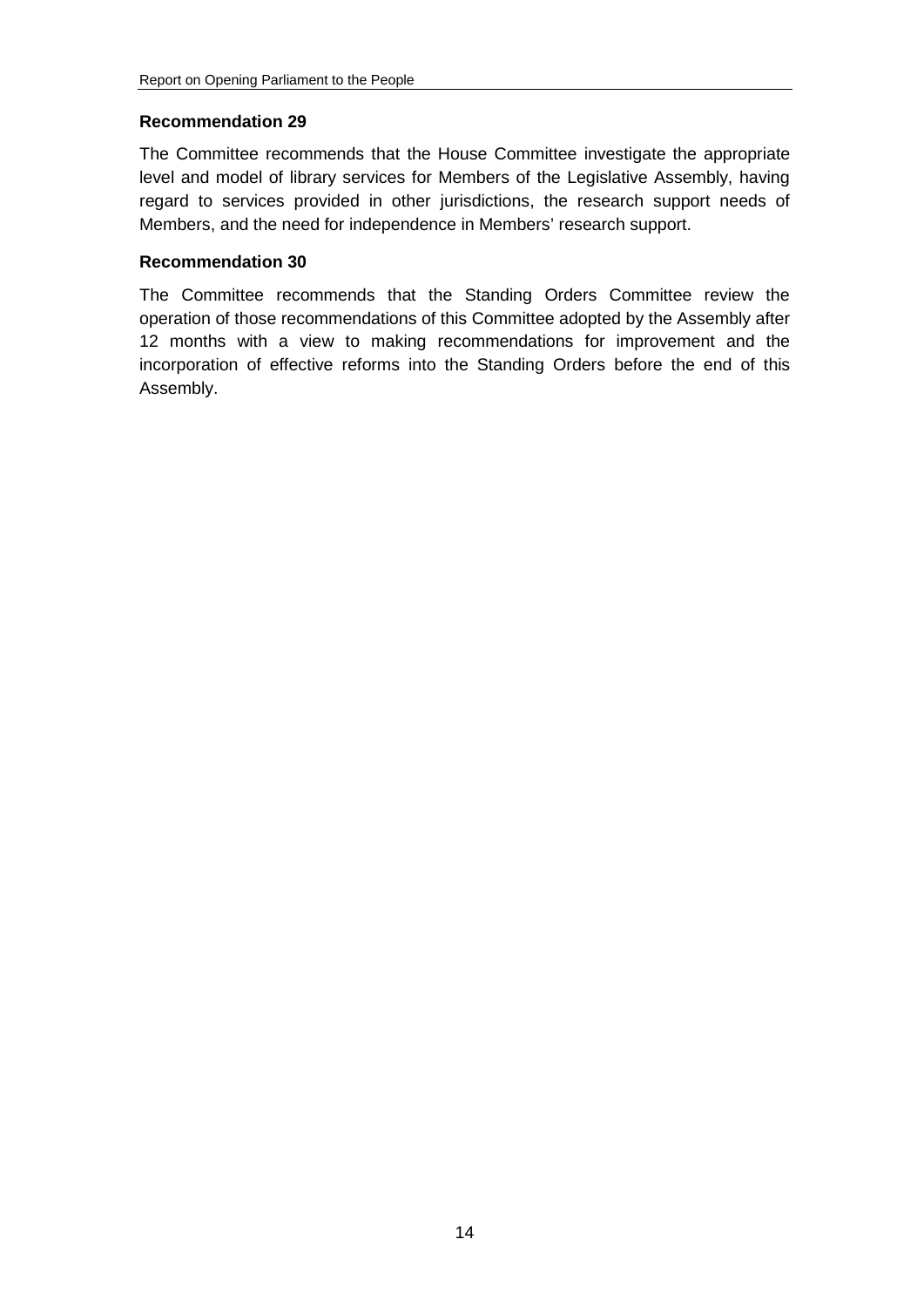## <span id="page-14-0"></span>**Chapter 1 Background**

- 1.1 The Legislative Assembly established the Select Committee on Opening Parliament to the People on 19 October 2016 to explore options for parliamentary reform with particular reference to increasing participation in the legislative process and policy debates and improving the effectiveness of Question Time.
- 1.2 The Committee issued a *Green Paper on Parliamentary Reform* (the Green Paper) on 26 October 2016 to seek comment on a range of proposals for parliamentary reform and additional ideas on how to best open parliament to the people, and called for submissions to the Committee by 28 November 2016.
- 1.3 In accordance with the reference from the Assembly, the Committee developed the Green Paper from proposals in *Parliamentary Reform - Opening Parliament to the People (Labor Policy Discussion Paper)* and *Restoring Integrity to Government – Trust and Integrity Reform Discussion Paper* published by the then Opposition ahead of the Northern Territory election, the *Discussion Paper on Assembly Committee Reform* tabled by the Speaker on 25 August 2015, and other proposals which the 12th Assembly Standing Orders Committee deferred for consideration of the 13th Assembly.
- 1.4 The Green Paper proposals included:
	- Establishing two portfolio based scrutiny committees to inquire into and report on:
		- Any matter referred by the Assembly or a Minister
		- The provisions of Bills and subordinate legislation (eg, regulations)
		- The impact of Bills and subordinate legislation on rights, liberties and the institution of Parliament
		- Public accounts and Auditor-General's reports
		- Performance, operation and Annual Reports of Government Agencies
		- The annual Budget Appropriation Bill and Estimates
		- Referring all but urgent Bills to the scrutiny committees for community consultation.
	- Allocating Wednesday mornings of sitting weeks for committees
	- Allocating the remainder of Wednesdays to non-Government questions and General Business
	- Allowing debate of petitions with more than 500 signatures
	- Reducing restrictions on supplementary questions
	- Reviewing prayers and inclusion of an Acknowledgement of Country.
- 1.5 The Committee received 13 submissions which provided feedback on the specific proposals contained in the Green Paper as well as additional reform options for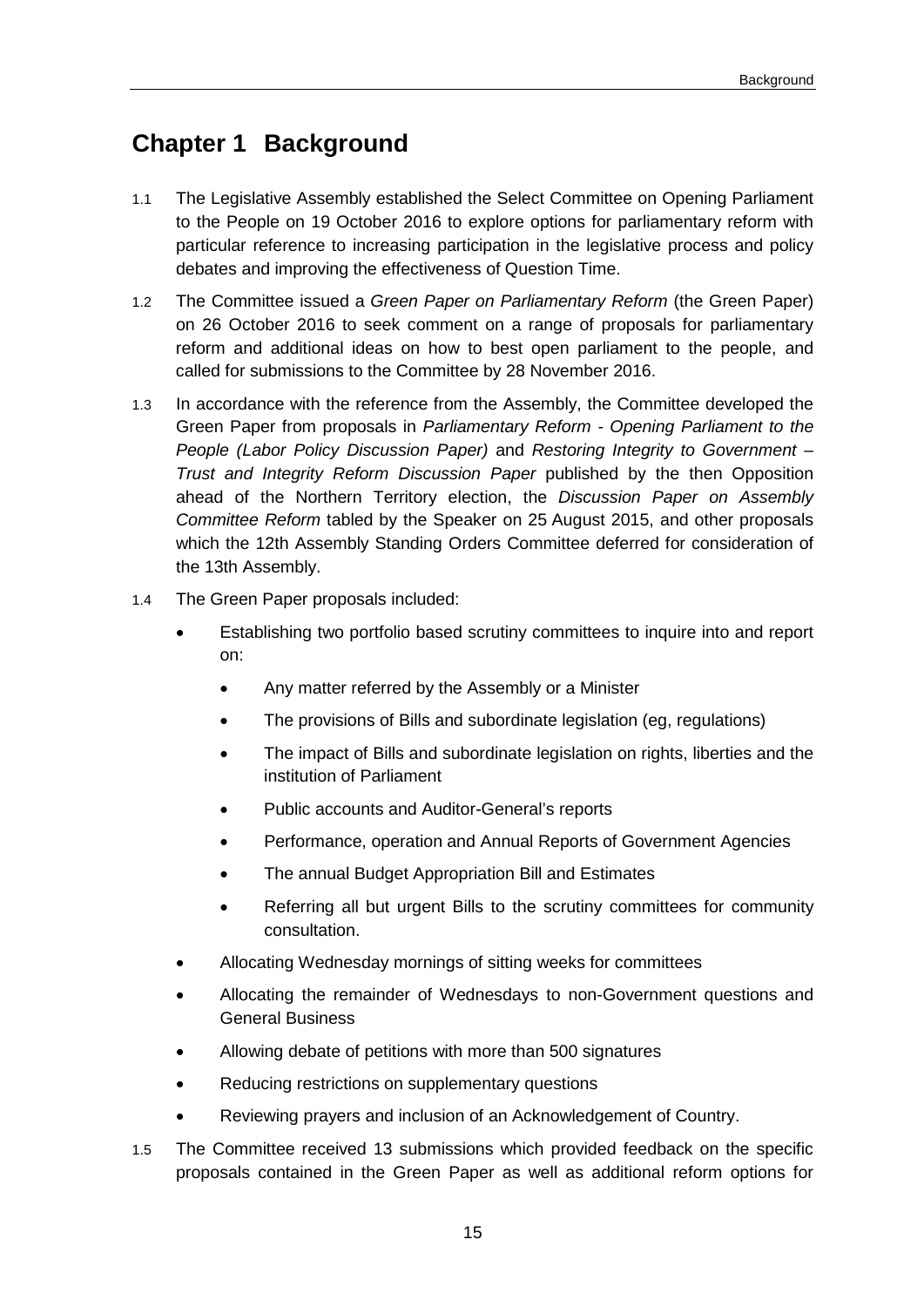consideration by the Committee and Assembly to further enhance the parliamentary process and increase public consultation. The Committee held public hearings on 5 December 2016 where it heard evidence from nine witnesses.

- 1.6 The Committee reviewed the parliamentary systems of a number of Westminster Parliaments, in particular those with portfolio scrutiny committees, to identify best practices and options for increasing public participation in the legislative and committee processes. The Committee undertook a visit to the Queensland Parliament on 9 November 2016 and met with Members of all parties to discuss their views and experience of the Queensland parliamentary reforms and the effectiveness of their committee system.
- 1.7 The Committee then developed 27 draft recommendations, which it referred to the Leader of Government Business for comment on 20 February 2017. The Leader of Government Business provided feedback on 10 March 2017. The Committee met with the Leader of Government Business on 22 March 2017 to discuss this feedback.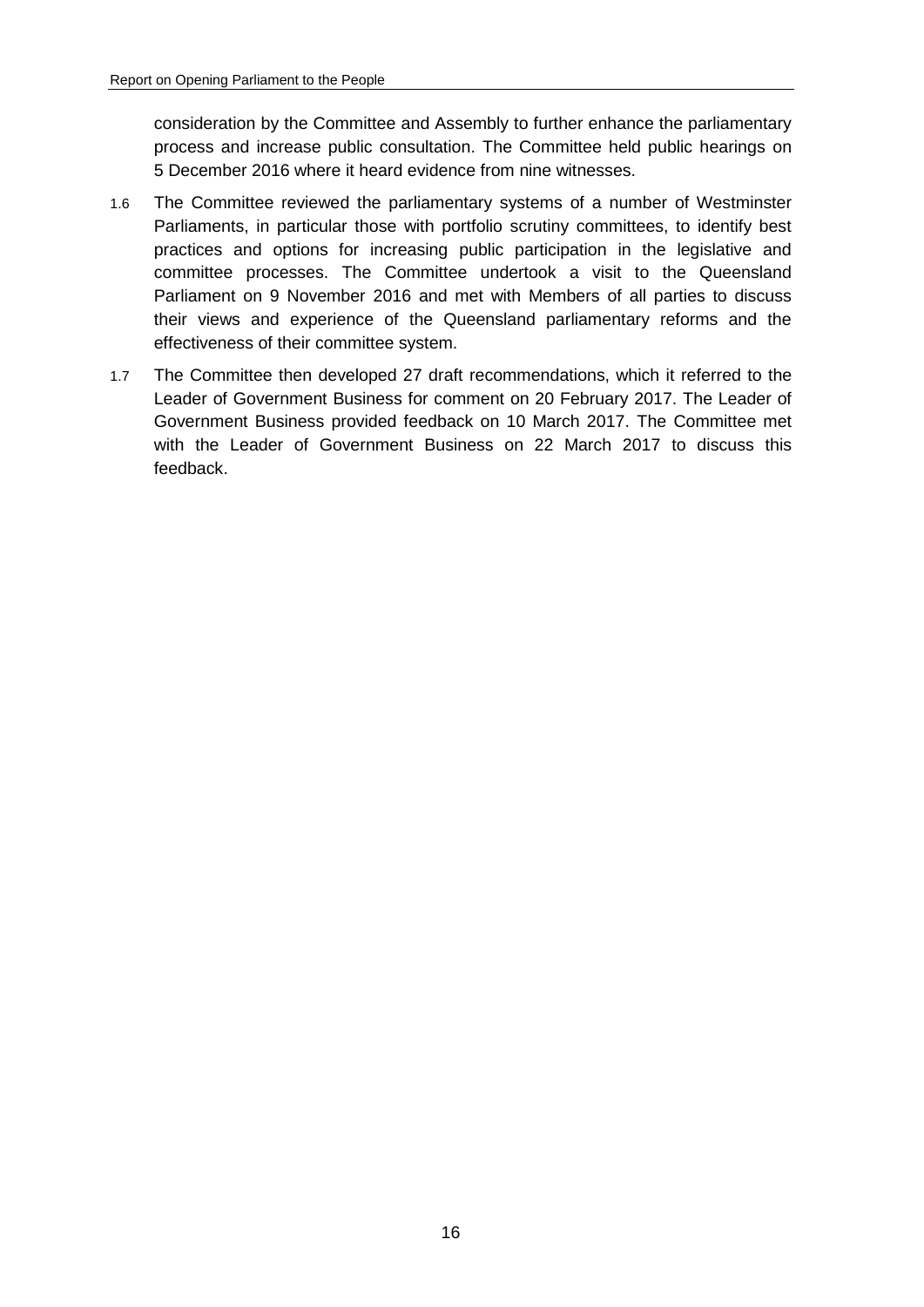## <span id="page-16-0"></span>**Chapter 2 Participation and Review**

2.1 Core functions that committees perform for parliaments include interaction with the community, scrutiny of Government activity, and review of legislation.

## <span id="page-16-1"></span>**Participation within a representative democracy**

- 2.2 The *Northern Territory (Self Government) Act 1978* (Cwlth) provides for a system of representative government, where the Legislative Assembly comprising elected Members (s 13) has the power to make laws for the peace, order and good government of the Territory (s 6) with decisions determined by the majority of Members voting (s 27).
- 2.3 As Members are elected to make decisions on behalf of electors, it is vital that we maintain communication with our electors. Members do this individually through our participation in the community and our electorate offices, and for party members through our political parties.
- 2.4 The meetings of the Assembly give Members the opportunity to raise issues on behalf of the electors. In the Chamber Members make arguments on how best to meet the needs of the Territory and publicly vote on proposed laws and resolutions. Chamber debates enable a competition of ideas on how best to serve the Territory, and enable the electors to see how Members are representing them. The meetings of the Assembly give Members a voice on behalf of their electors, but should individual electors venture onto the floor they are classified as 'strangers'.
- 2.5 However, while the floor of the Assembly is reserved for elected Members, the Assembly moves out into the community and invites participation by individuals through its committees.
- 2.6 Committees are an extension of the Assembly. Committees enable the Assembly to move out of the Chamber, and enable individuals and organisations in the community to have their say on the public record and participate in the Assembly's debates.
- 2.7 Committees provide a unique opportunity for public participation and consultation as:
	- they can move around the Territory and adapt their way of operating to suit specific needs
	- their proceedings form part of the official record of the Assembly and are reported to the Assembly
	- people who participate are protected by parliamentary privilege
	- hearings and submissions are normally made public so subject to public scrutiny and debate
	- Members from all parties and independents are on committees so they are inclusive of a range of viewpoints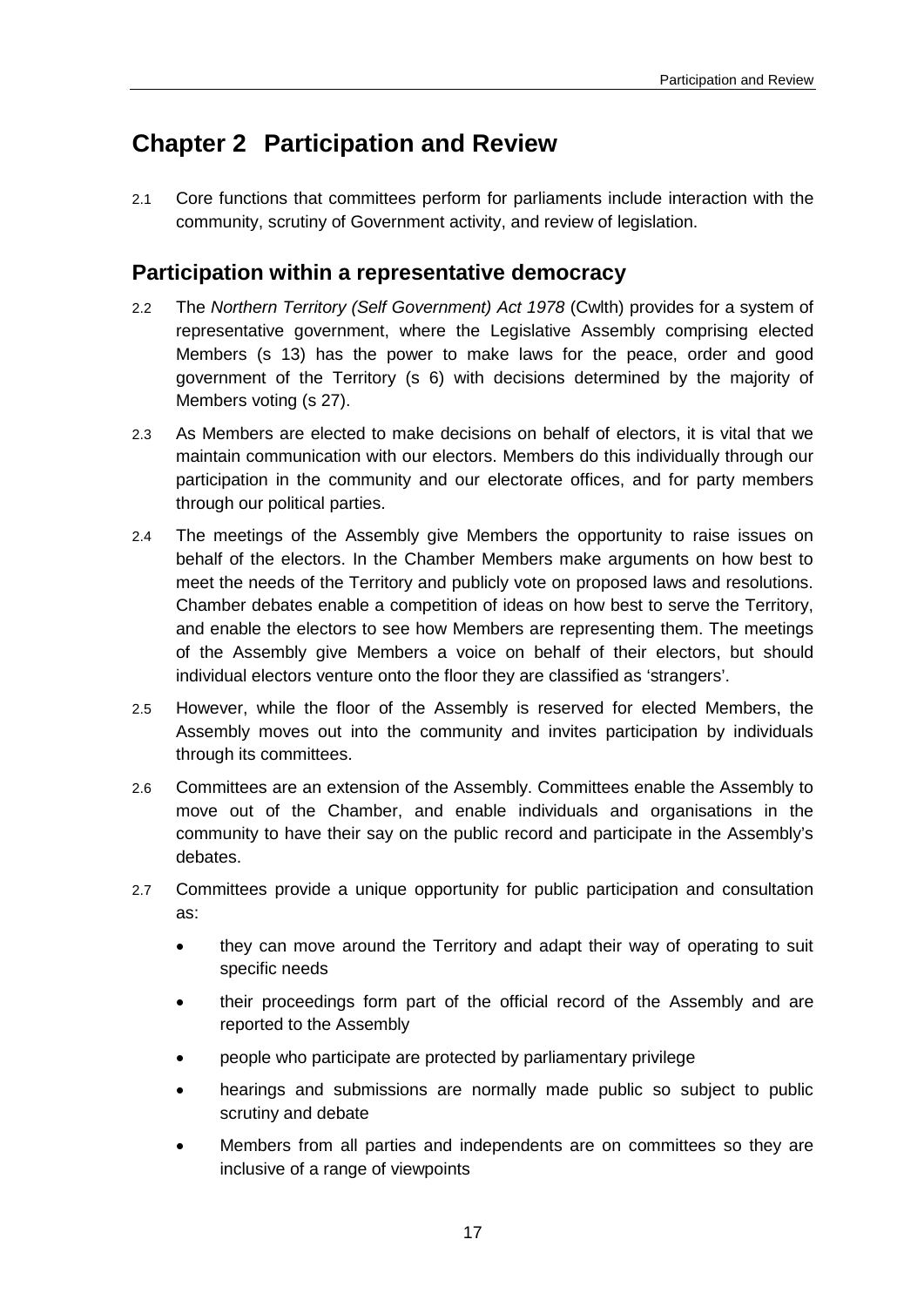- the focus on specific problems provides opportunities for cooperative work between Members
- although rarely required, committees have powers to compel evidence and protect participants.
- 2.8 To date the Assembly has used committees to enable people to participate in its proceedings in an ad hoc manner. For example, it used committees to enable people to have their say on the Rights of the Terminally Ill Bill in 1995, to consult on difficult policy problems such as controlling the drug 'ice', and preventing foetal alcohol spectrum disorder and youth suicide, to publicly examine government services such as the management of housing on town camps, and to enable a public review of the Government decision to redevelop Richardson Park. However, such opportunities for public participation in the Assembly's proceedings have been the exception rather than the rule.
- 2.9 Reforming the Assembly's committee system will open up new opportunities for participation. In particular, the referral of Bills to committees for public consultation will enable Territorians to be active participants in the law making process.

## <span id="page-17-0"></span>**Place of Review**

-

2.10 Making laws and holding the Government to account are key functions of the Assembly. Following the Westminster tradition, most Australasian parliaments have an Upper House that reviews legislation introduced in the Lower House and provides additional scrutiny of Government activity. The two Australasian parliaments that have abolished their upper houses, Queensland and New Zealand, have found the need to develop strong committee systems to both review legislation and provide robust scrutiny of Government performance. The Queensland Committee System Review Committee in 2010 reported:

> One of the key functions of a parliament is scrutiny of the executive. Proper scrutiny of the executive helps to ensure accountability and transparency and in turn better administration.

> Queensland has a history of a strongly entrenched two-party system of government, with rigid party discipline. With members being elected from singlemember constituencies through an optional preferential voting system, our Parliament frequently includes large government majorities. The additional level of scrutiny that can be provided by an Upper House is absent in Queensland since the abolition of the Legislative Council in 1922. Parliament becomes dominated by the government of the day.

We must look to other means of ensuring accountability and scrutiny.

A healthy parliamentary committee system is important for this reason. Additionally, a strong and well-resourced system of parliamentary committees can enhance the interaction between the Parliament and the community.<sup>[1](#page-17-1)</sup>

2.11 The Northern Territory Legislative Assembly has a similar need to properly review proposed laws and hold the Government to account. An Upper House is clearly not

<span id="page-17-1"></span><sup>1</sup> Committee System Review Committee, *Review of the Queensland Parliamentary Committee System,*  Legislative Assembly of Queensland, Brisbane, December 2010, p. xiii.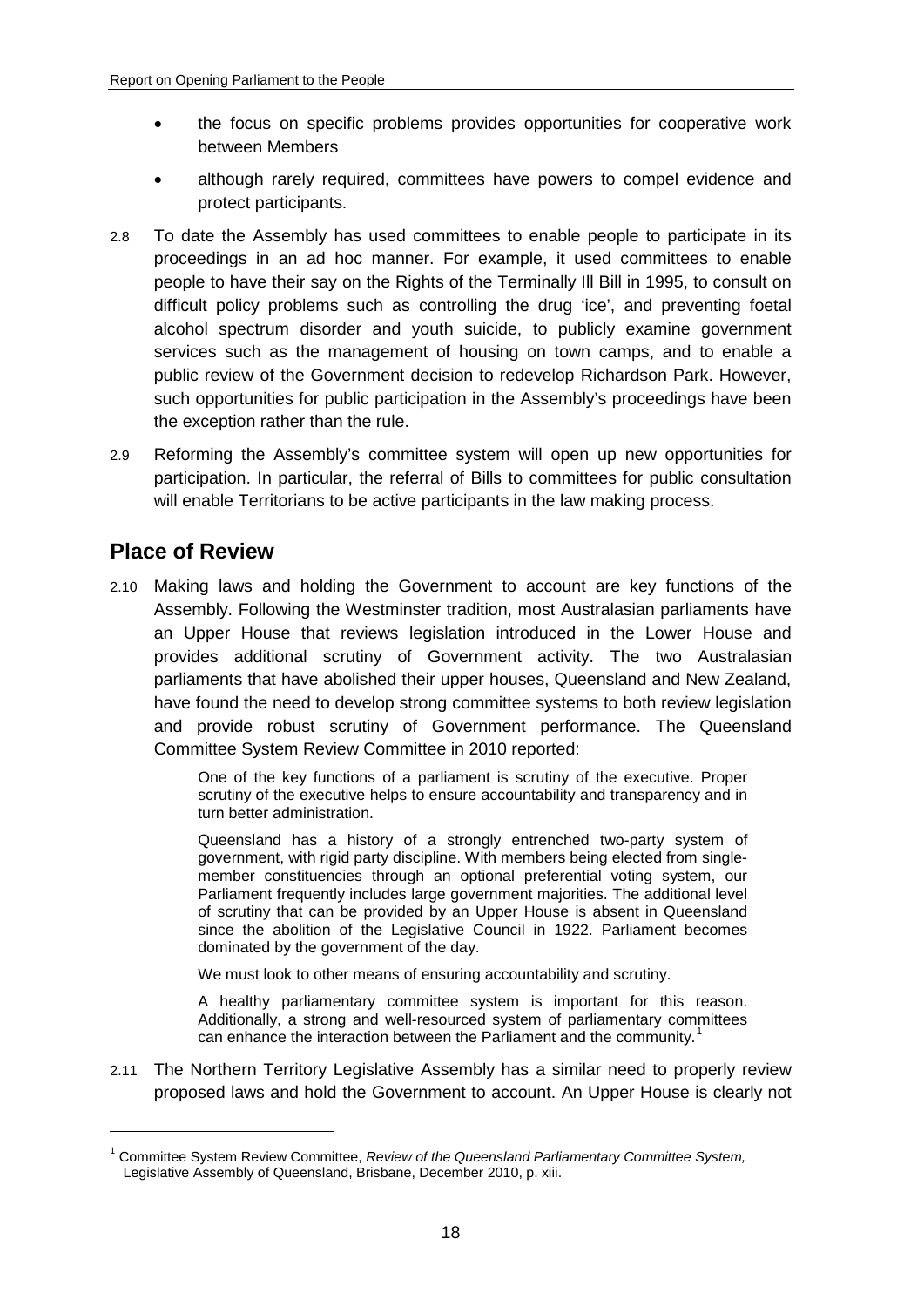a practical solution for the Northern Territory, but like Queensland and New Zealand a strong and adequately resourced committee system could significantly improve our governance.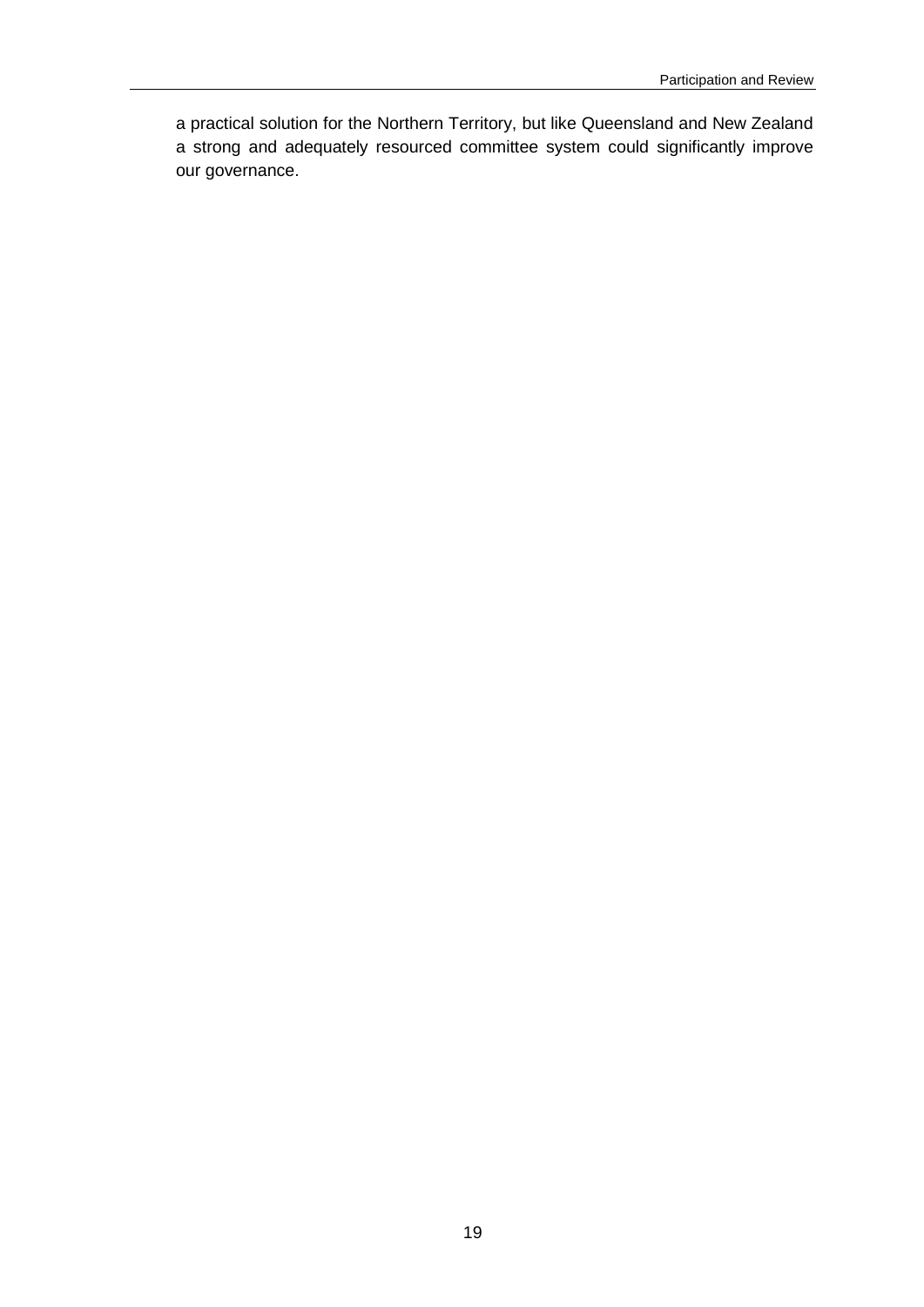## <span id="page-19-0"></span>**Chapter 3 Portfolio Scrutiny Committees**

## <span id="page-19-1"></span>**Endorsement of the Proposal**

- 3.1 The submissions and witnesses consistently expressed support for the proposal that the Assembly establish a system of portfolio based scrutiny committees to consider references and examine Bills. The Committee also took note of the views expressed by Members from all parties during its visit to the Queensland Parliament supporting their system of portfolio committees on which the Committee's Green Paper proposal was based, and the widespread view that the introduction of that system brought significant improvements to the Parliament and the legislative process.
- 3.2 There were however a range of views expressed on some details of the proposal. These are discussed below.
- 3.3 Draft Sessional Orders to give effect to many of the Committee's recommendations are at Appendix B.

## <span id="page-19-4"></span>**Recommendation 1**

<span id="page-19-5"></span>**The Committee recommends that the Assembly adopts the proposals set out in its Green Paper for establishing portfolio based scrutiny committees and referring Bills to those committees, subject to the further recommendations set out below, by agreeing to the draft Sessional Orders at Appendix B of this report.**

## <span id="page-19-2"></span>**Managing the Workload**

## <span id="page-19-3"></span>*Number of Committees*

- 3.4 The greatest challenge for the Northern Territory Legislative Assembly to implement a portfolio scrutiny committee system as proposed is managing the workload within an Assembly of 25 Members.
- 3.5 It would be unusual for a Minister or the Speaker to be on such a scrutiny committee, which under present arrangements leaves 16 Members. In larger parliaments shadow ministers would not normally be on such committees, but that would not be practicable in an Assembly of 25 Members.
- 3.6 The practice to date has been for committees to have between four and seven Members.
- 3.7 More Members on a committee provides a greater range of views, makes it easier to obtain a quorum, and allows for the delegation of work to subcommittees. Also, having fewer committees generally results in greater efficiency in both the use of Members' time and the amount of secretariat support required.
- 3.8 Fewer Members allows more committees to operate, thereby providing a greater division of the workload and level of specialisation.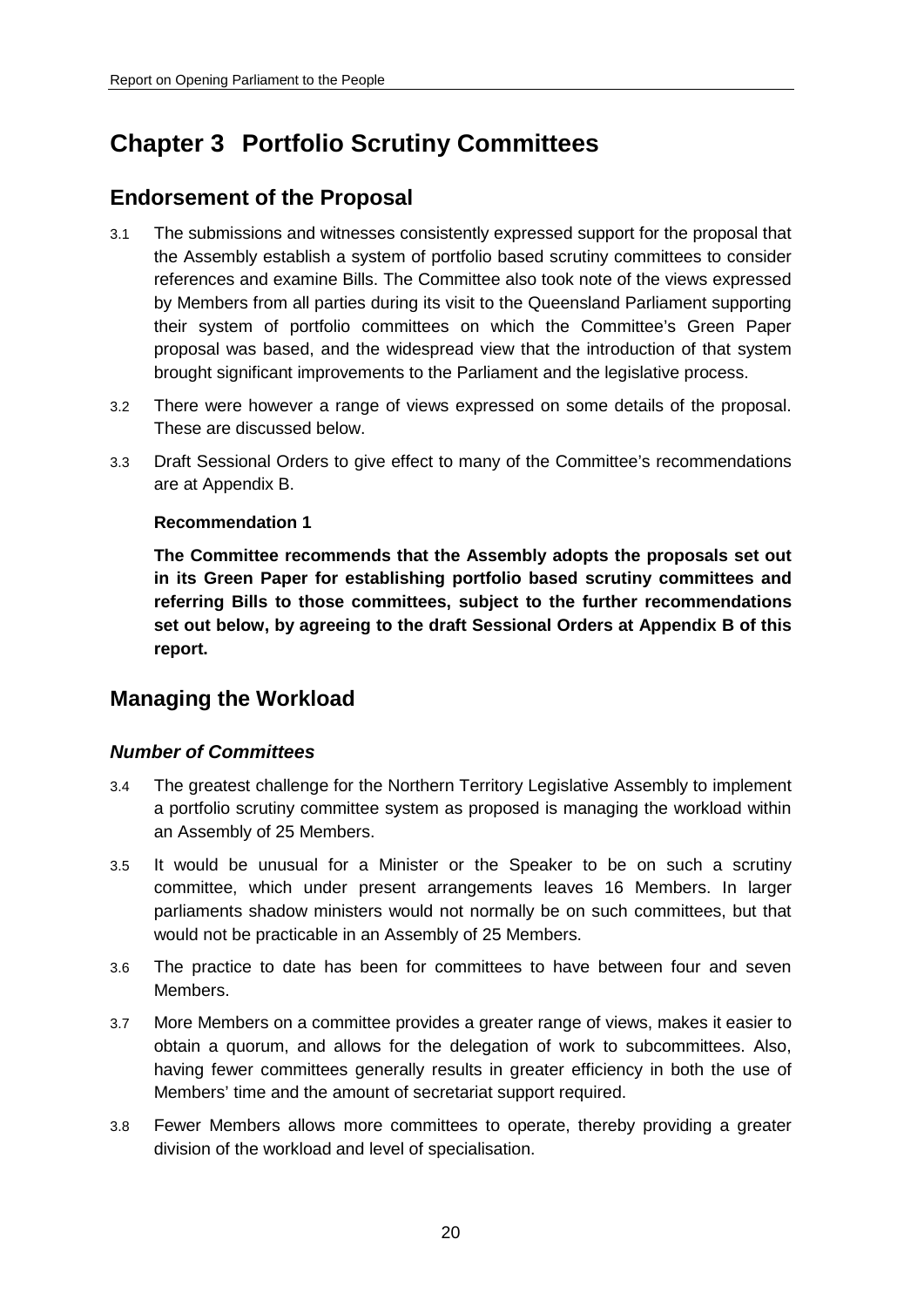- 3.9 The Committee does not think that a committee of less than five Members would be workable due to the challenges in readily obtaining a quorum for meetings required between sittings. The Committee also finds no advantage in six Member committees as only two can be formed from 16 Members. The options for consideration are therefore three committees of five Members or two committees of seven Members.
- 3.10 As committees represent the Assembly their representation of political parties traditionally mirrors that of the Assembly as far as practicable. The present Assembly comprises 72% Labor, 8% CLP and 20% independent Members. That composition can be most fairly reflected in a seven Member committee, with four Government (57%), one Opposition (14%), and two independent (28%).
- 3.11 Five Member committees would result in committees comprising either three Government (60%), one Opposition (20%) and one independent (20%); or three Government (60%), no Opposition (0%) and two independents (40%).
- 3.12 Consequently two committees with seven Members would better reflect the Assembly, allow greater scope to establish subcommittees, and could readily achieve quorum. However, two committees provide little opportunity for dividing the workload.
- 3.13 On the assumption that two committees of seven Members could effectively divide up aspects of its work between two subcommittees of three Members, the Committee proposes that initially the Assembly establish two portfolio scrutiny committees with seven Members. The number of scrutiny committees should remain under review as experience may show that three would be a more effective number.

## <span id="page-20-1"></span>**Recommendation 2**

<span id="page-20-2"></span>**The Committee recommends that the Assembly establish two portfolio scrutiny committees with seven Members with the membership of the committees reflecting the composition of the Assembly.**

## <span id="page-20-0"></span>*Specialist Committees*

3.14 Questions were raised in submissions and at the hearings regarding whether it would be preferable to establish or maintain certain specialist committees.

## *Electoral Matters*

-

3.15 The Electoral Commissioner noted that the Assembly had not had a committee that considered electoral matters. In contrast:

> Queensland, also with a unicameral parliament addresses electoral issues through the Legal Affairs and Community Safety Committee and at the federal level, electoral issues are examined by the Joint Standing Committee on Electoral Matters. These bipartisan committees seek public submissions, conduct hearings and publish reports on electoral matters.

<span id="page-20-3"></span> $2$  Electoral Commissioner, Submission No. 1, 2016, p. 2.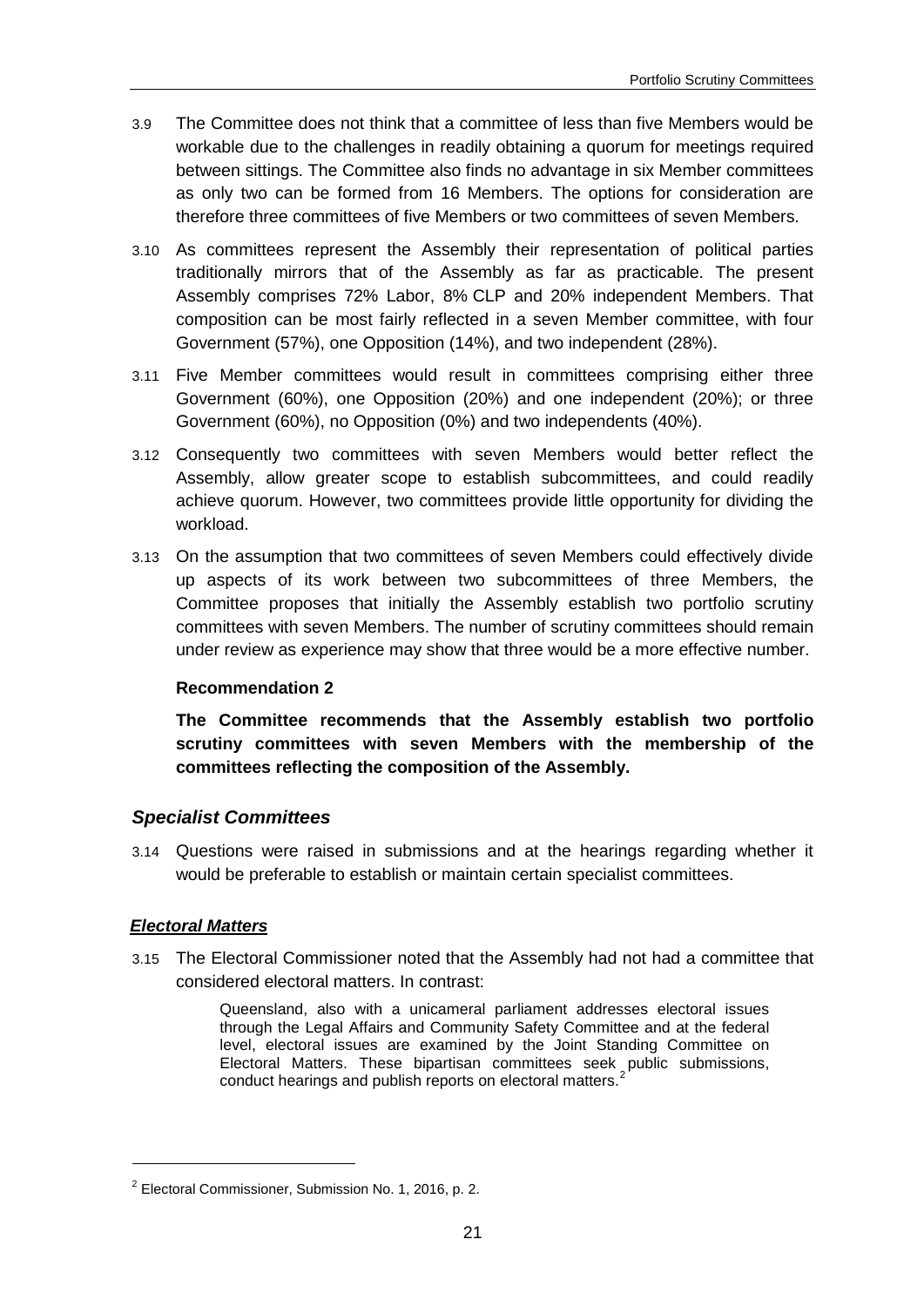- 3.16 The Committee notes that the parliaments of New South Wales and South Australia also have committees that deal with electoral matters and the Australian Capital Territory Assembly has referred Electoral Act amendments to a select committee.
- 3.17 The Commissioner also noted that the *Electoral Act* requires him to provide Parliament a report on the conduct of each election:

Following tabling of this report, the current practice in the Northern Territory is for the Department of the Chief Minister (DCM) to be assigned the responsibility of preparing a cabinet submission proposing amendments to the *Electoral Act* with the NTEC providing technical electoral advice. This process sometimes involves public consultation through submissions (that have historically not been made public), and there have never been hearings to further scrutinise recommendations and issues raised in the election report or public submissions.

Historically, Electoral Bills have proposed amendments that address some of the recommendations in the NTEC's election report and often consider other reforms not contemplated. For example, the 2015 Electoral Bill proposed a change to an optional preferential voting system, which was not contemplated in the 2012 election report. In this instance, the Commission issued an information paper outlining its position and issues for parliament to consider on proposed amendments to the *Electoral Act*, which were not contemplated in the 2012 report but proposed in the Bill.<sup>[3](#page-21-2)</sup>

- 3.18 The Electoral Commissioner proposed that his election reports be considered by a committee, which would seek public input on report recommendations as well as other issues not contemplated in the report, including holding public hearings on proposals for electoral reform.
- 3.19 The Committee endorses these views and considers that the Commissioner's Election Reports should be reviewed by the relevant portfolio scrutiny committee. The Committee further considers that all reports from statutory bodies tabled in the Assembly should stand referred to the relevant committee.

#### <span id="page-21-0"></span>**Recommendation 3**

<span id="page-21-1"></span>**The Committee recommends that on tabling in the Assembly all reports from statutory bodies, and in particular the Electoral Commissioner's Election Reports, should stand referred to the relevant scrutiny committee for inquiry and report.**

## *Public Accounts*

- 3.20 The Green Paper proposed absorbing the role of the Public Accounts Committee into the portfolio scrutiny committees. This would involve the Auditor-General briefing the relevant portfolio committee regarding issues raised in her audit reports and that committee following up on issues as it saw fit.
- 3.21 The Committee asked the Auditor-General about how this change had worked from the Auditor's view in Queensland:

<span id="page-21-2"></span><sup>3</sup> Electoral Commissioner, Submission No. 1, 2016, pp. 2-3.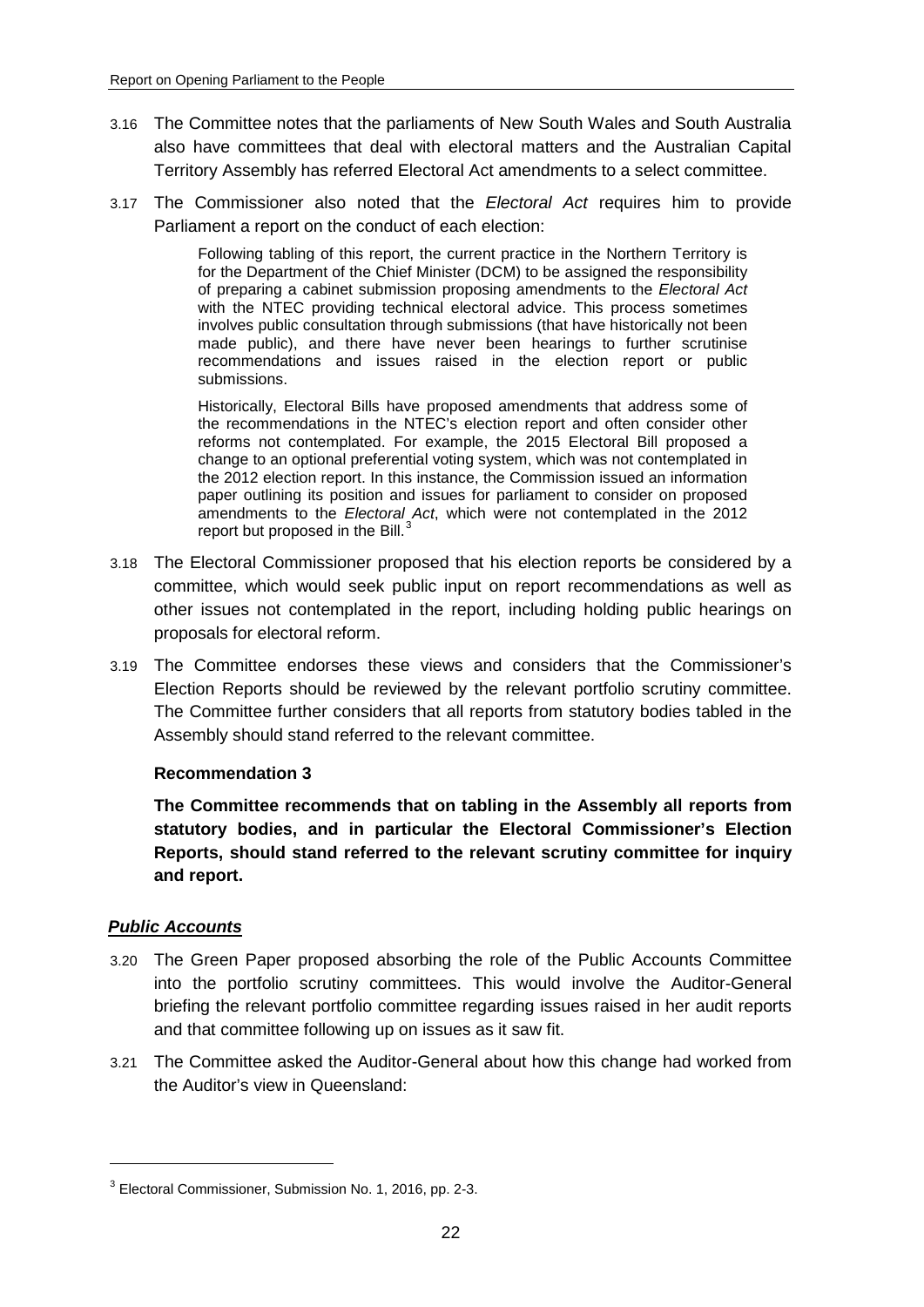The former Auditor-General of Queensland, who is now the Auditor-General for Victoria, certainly believes that the process has worked quite well and recently we met as a council, which we do several times a year. His view was that it worked well. The specifics around procedural issues we did not go into but there is—from my perspective, it would work just as easily to have two committees as one Public Accounts Committee.[4](#page-22-1)

3.22 Given the benefits of the relevant portfolio committee receiving the professional assistance of the Auditor-General, the efficiencies gained through reducing the number of committees, and the Auditor-General's view that this arrangement is quite workable, the Committee considers that the Public Accounts role should be taken on by the proposed portfolio scrutiny committees.

## <span id="page-22-0"></span>*Division of Portfolios*

- 3.23 The Green Paper proposed dividing responsibility for Agencies according to which of the four clusters they belong to. Thus one committee would cover Children, Families and Central Agencies and the other would cover Development, Tourism, Environment and Culture. This provides advantages of having the committees' responsibilities align with related policy areas and administrative lines of accountability.
- 3.24 The Agency clusters are:

## **Chief Minister (Central)**

- Department of the Chief Minister
- Office of the Commissioner for Public Employment
- Department of Treasury and Finance
- Department of Attorney-General and Justice
- Department of Corporate and Information Services.

## **Children and Families**

- Department of Health
- Department of Education
- Territory Families
- Northern Territory Police, Fire and Emergency Services
- Department of Housing and Community Development.

## **Development**

- Department of Trade, Business and Innovation
- Department of Infrastructure, Planning and Logistics

<span id="page-22-1"></span><sup>4</sup> Julie Crisp, in Committee Transcript, 5 December 2016, p. 13.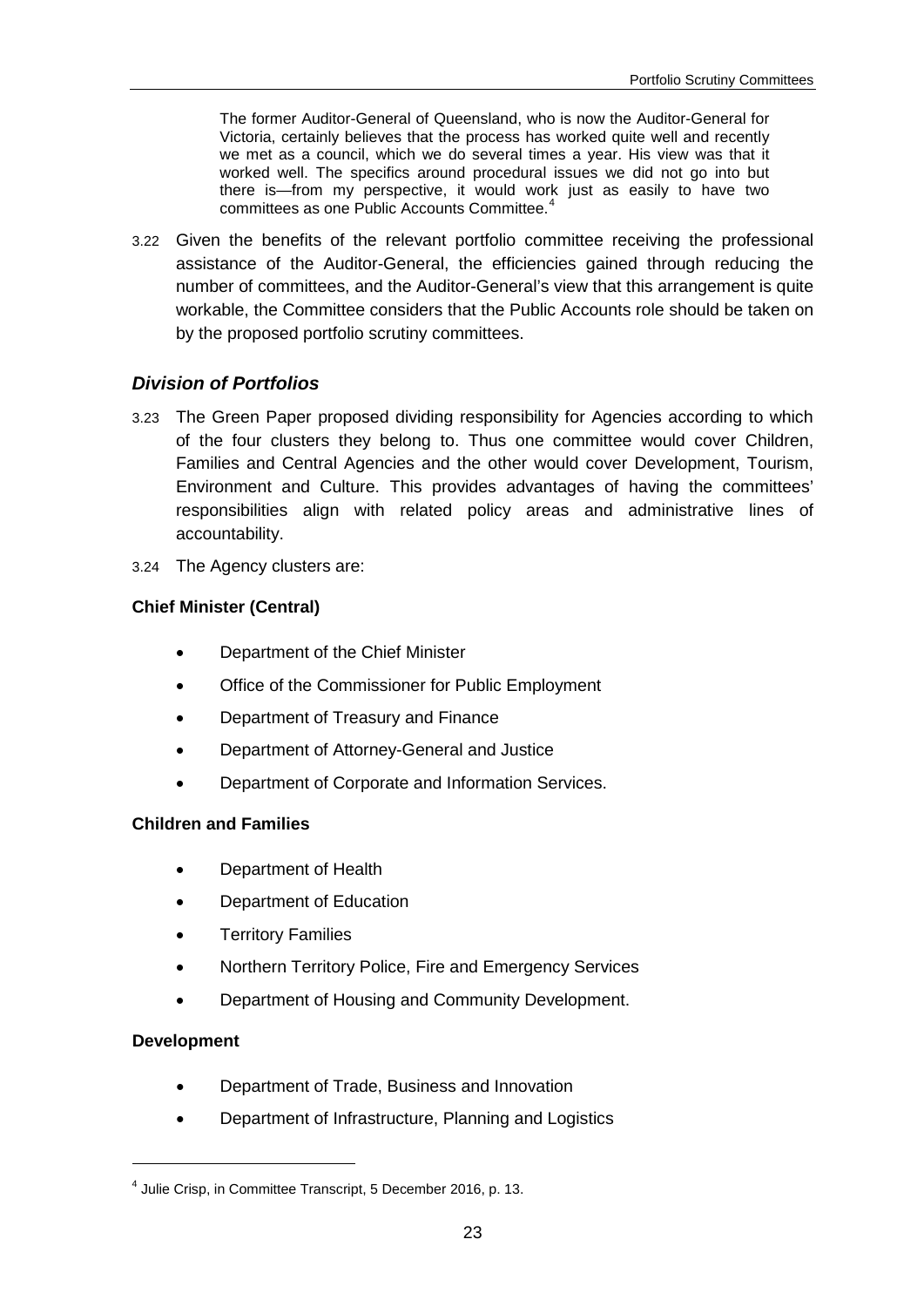• Department of Primary Industry and Resources.

## **Tourism, Environment and Culture**

- Department of Tourism and Culture
- Department of Environment and Natural Resources.
- 3.25 A number of submissions were concerned that this division by Agency super-cluster would result in a significant imbalance in the workload between the committees. The Committee shares this concern. If there had been one committee covering the Children, Families and Central Agencies clusters in the last Assembly it would have had responsibility for 135 Bills while a second committee covering Development, Tourism and Culture clusters would have been responsible for 30.
- 3.26 Some alignment with the clusters could be maintained while evening up the workload by structuring the committees' portfolios around the line agency clusters but dividing the Central Agencies between the committees, with Attorney-General and Justice going with Children and Families and the other portfolios going with Development, Tourism, Environment and Culture.
- 3.27 Under this arrangement, the committees would cover the Ministerial portfolios as follows:

## **Justice and Families Committee**

- Children (Manison)
- Attorney-General and Justice (Fyles)
- Health (Fyles)
- Housing and Community Development (McCarthy)
- Education (Lawler)
- Territory Families (Wakefield).

## **Finance and Planning Committee**

- Chief Minister (Gunner)
- Aboriginal Affairs (Gunner)
- Northern Australia (Gunner)
- Police, Fire and Emergency Services (Gunner)
- Trade, Business and Innovation (Gunner)
- Treasurer (Manison)
- Infrastructure, Planning and Logistics (Manison)
- Essential Services (McCarthy)
- Public Employment (McCarthy)
- Primary Industry and Resources (Vowles)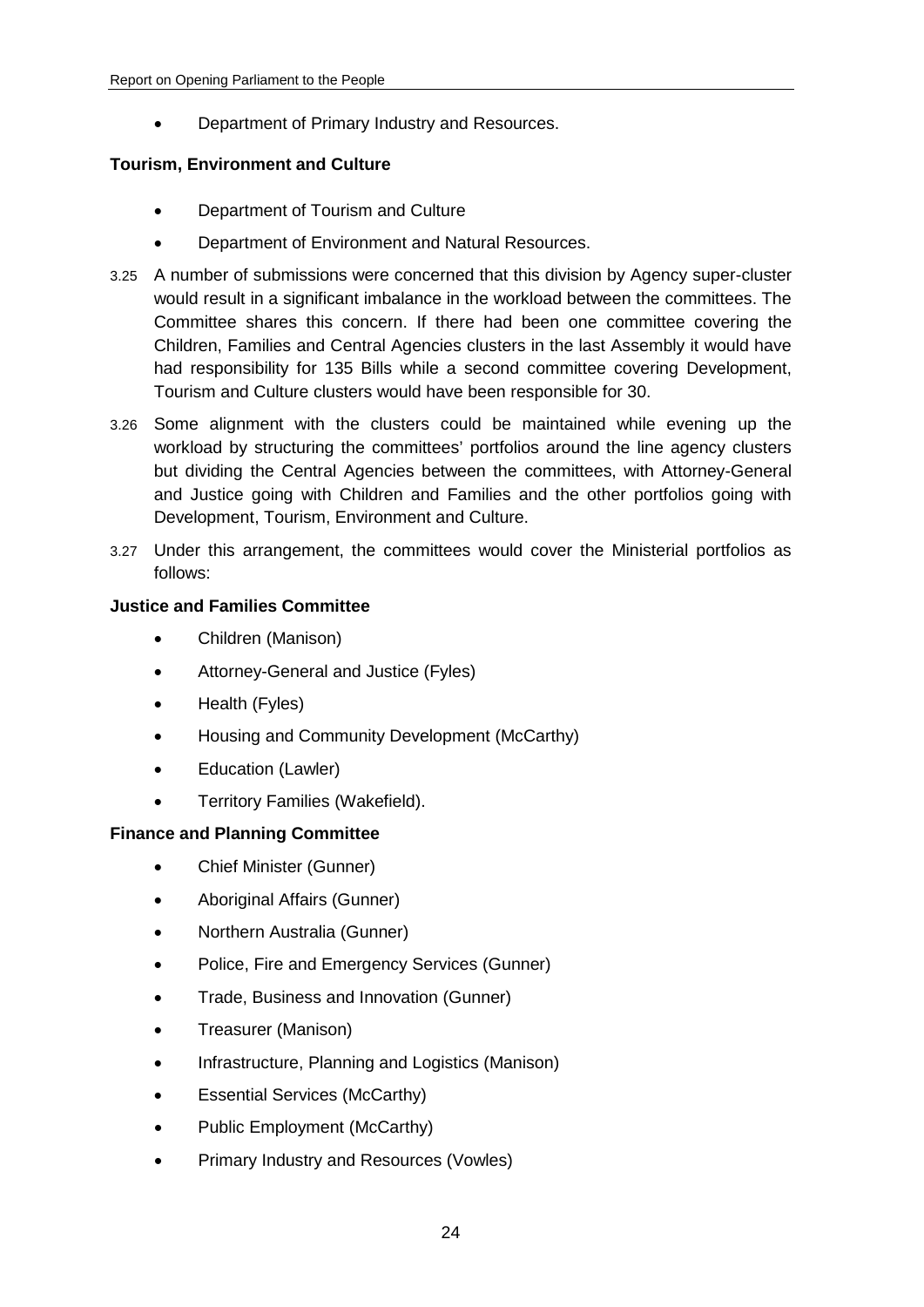- Environment and Natural Resources (Moss)
- Tourism and Culture (Moss)
- Corporate and Information Services (Moss).
- 3.28 Had these committees existed during the previous Assembly, the Justice and Families Committee would have had responsibility for 101 Bills while the Finance and Planning Committee would have had 64 Bills.
- 3.29 The Committee considers that this allocation maintains a high level of commonality of themes and alignment with the Agency clusters while also providing a more even workload.

## <span id="page-24-0"></span>*Issues based committees*

3.30 In commenting on the Committee's draft recommendations, the Leader of Government Business proposed that the committees' responsibilities be allocated according to issues rather than portfolios:

It is proposed that the following committees be established:

- a) Social and Legal Committee this committee would take on responsibilities of Social matters, and the former Legal and Constitutional Affairs, and Subordinate Legislation Committees;
- b) Economic and Scrutiny Committee this committee would take on responsibilities of Economic matters, and the former Public Accounts Committee.
- 3.31 Having issues based committees would make it simpler to manage matters that covered a number of portfolios. However, as discussed later in this Chapter, the management of cross-portfolios matters by portfolio based committees is not a significant problem. Once a committee was inquiring into a matter within its portfolio area, it would be able to obtain evidence from agencies outside its portfolio area.
- 3.32 Replacing the Assembly's current issues based committee system with portfolio based committees was one of the key elements of the Green Paper's proposal to provide a robust system of committee scrutiny. It aligns the committees' responsibilities with those of Ministers and Agencies so the lines of scrutiny can follow the lines of government accountability. It also ensures there is a committee identifiably responsible for each area of Government activity.
- 3.33 Keeping issue based committees as proposed above also involves providing different functions for the two committees; removing the public accounts and estimates functions from the Social and Legal Committee. This would further weaken that committee's ability to monitor Agencies' performance in delivering on social issues.
- 3.34 The Committee does not consider that Government activity can be divided between social and economic, but that sound financial management and the delivery of outcomes is equally required of all areas of Government.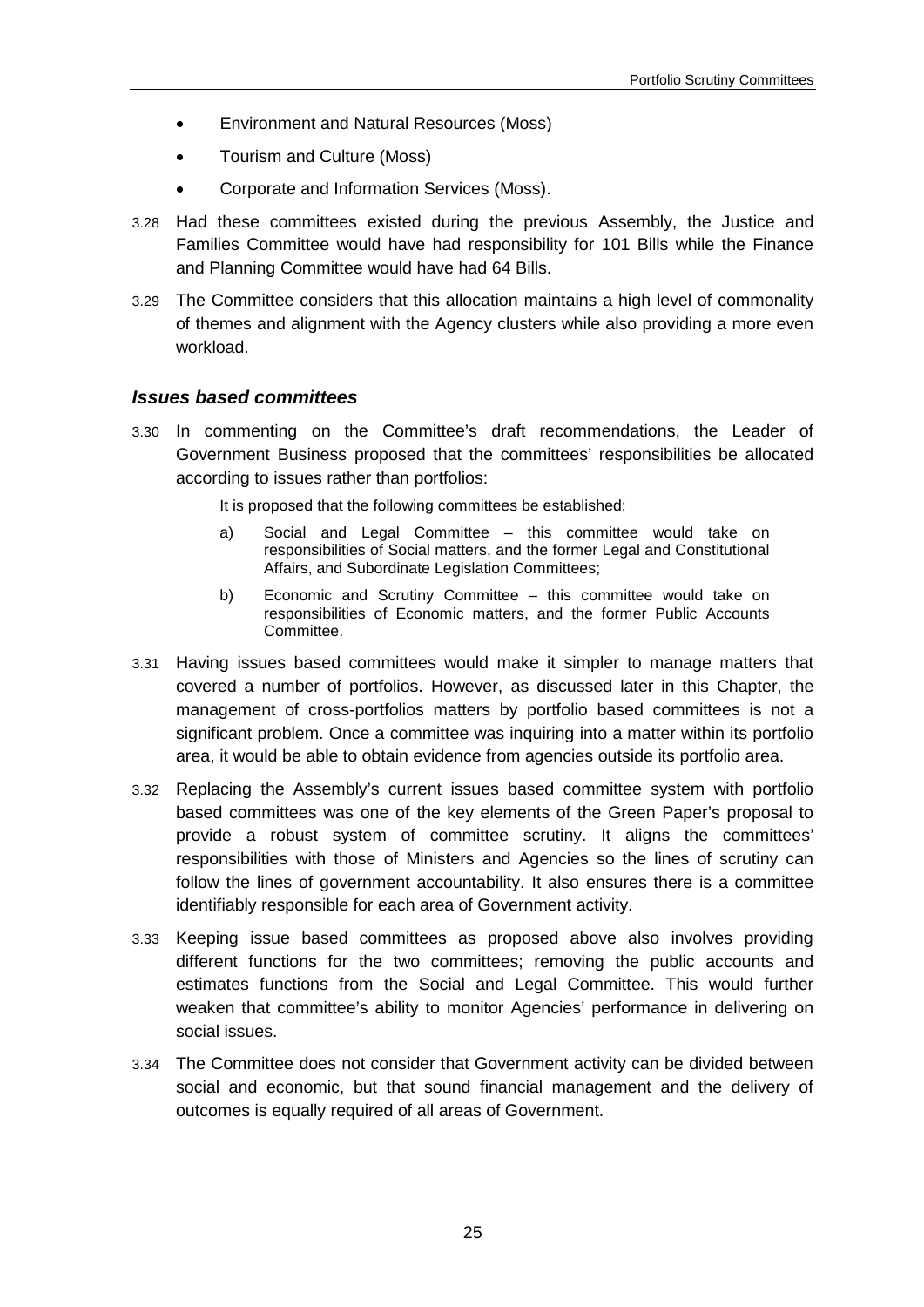3.35 The Committee therefore considers that for the Assembly to keep its current issues based approach to committee responsibility would forgo an opportunity to significantly strengthen the effectiveness of the Assembly's committees.

### <span id="page-25-0"></span>**Recommendation 4**

<span id="page-25-1"></span>**The Committee recommends that there be portfolio scrutiny committees called the:**

- <span id="page-25-2"></span>**a)** *Justice and Families Committee* **that covers the portfolios of Children, Attorney-General and Justice, Health, Housing and Community Development, Education, and Territory Families; and**
- <span id="page-25-3"></span>**b)** *Finance and Planning Committee* **that covers the portfolios of Chief Minister, Aboriginal Affairs, North Australia, Police, Fire and Emergency Services, Trade, Business and Innovation, Treasurer, Infrastructure, Planning and Logistics, Essential Services, Public Employment, Primary Industry and Resources, Environment and Natural Resources, Tourism and Culture and Corporate and Information Services.**

### *How to manage crossover issues*

- 3.36 The Auditor-General's submission noted that the allocation of portfolios to two scrutiny committees may result in situations where a number of agencies have responsibilities for a particular matter and these agencies are allocated across both committees. The example cited was the  $12<sup>th</sup>$  Assembly's Public Accounts Committee which held hearings relating to the Palmerston Regional Hospital with witnesses appearing from the Departments of Chief Minister, Health, and Infrastructure.
- 3.37 Issues that cross over into agencies outside a committee's portfolio responsibilities will frequently arise due to the complexity of public policy matters. In most cases this will be resolved simply by the committee to which an issue is referred, or has undertaken an investigation into an area, calling for evidence from the relevant agencies regardless of whether the agency falls within the committee's portfolio area. At times this may require consultation between the committees to avoid duplication of effort.
- 3.38 In his submission to the Committee, Mr Doran PSM proposed the creation of joint subcommittees to inquire into matters where the allocation of agencies falls across both portfolio committees.
- 3.39 In the New Zealand and Scottish Parliaments, committees have the power to establish joint subcommittees to scrutinise cross-departmental proposed legislation. If a lead agency cannot be identified for a crossover issue, a joint subcommittee could be established to inquire into the particular issue.
- 3.40 The problem of crossover issues in the Northern Territory is ameliorated somewhat by the wide scope of issues each committee would cover. The Committee considers that in a parliament of the Assembly's size it will be easier to manage crossover issues through informal liaison between committee Members. The Committee does not therefore propose any formal mechanism for the management of crossover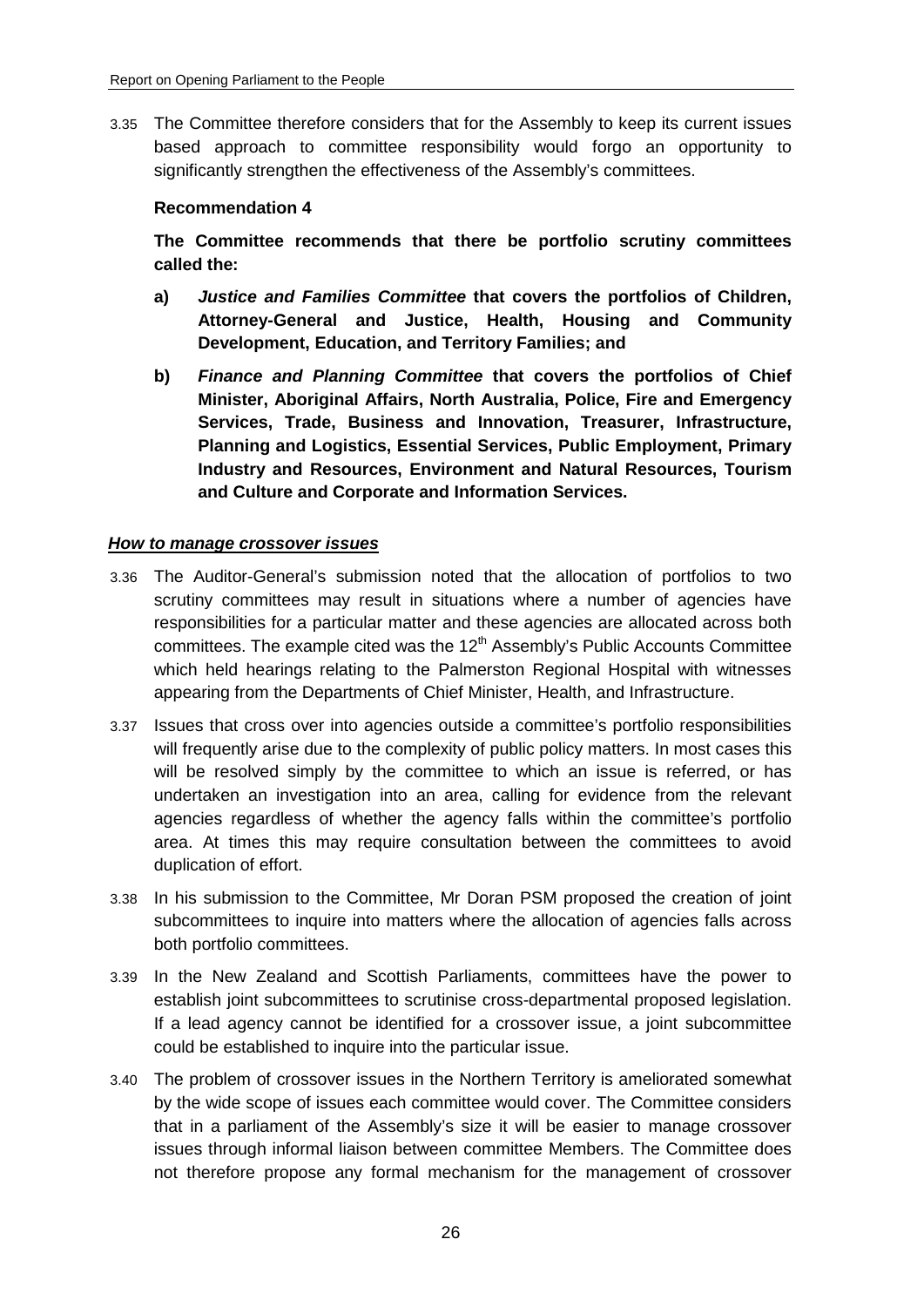issues at this stage. The Assembly may wish to revisit whether any formal mechanism such as joint subcommittees is required should this prove to be an issue over time.

## <span id="page-26-0"></span>*Allocating time for Committees*

- 3.41 The Committee's Green Paper proposed that Wednesday mornings of sitting weeks be set aside for Committee meetings which, depending on the committees' needs, would allow up to five hours' time for meetings. This is the approach adopted by the Queensland Parliament.
- 3.42 Allocating time for committee meetings during sitting days has a range of advantages, such as providing a regular meeting pattern that is easier for stakeholders to plan around, visibly integrating the committee process into the legislative process, reducing the cost of travel expenses that are required for committee meetings on non-sitting days, and making it easier to organise committee meetings when all Members are available.
- 3.43 The Opposition's submission did not support this proposal as five hours of committee meetings would leave little time for preparation for the Opposition and independents' Question Time and General Business on Wednesdays. [5](#page-26-1) As an alternative, the Opposition recommended that every sitting day morning be available for committee meetings. This is the practice of the New Zealand Parliament, which sits as the whole House from 2.00 pm on each of its three sitting days in a week. Alternatively the Leader of the Opposition indicated that allocating Tuesday or Thursday mornings would be workable but that Opposition Members would not be available for hearings on Wednesday mornings.
- 3.44 The Committee notes that a significant difference between the Northern Territory and the Queensland Parliaments is that the small number of Members in the Northern Territory Assembly creates a need for shadow ministers, and in the present Assembly also the Leader of the Opposition, to be on the scrutiny committees, whereas in the Queensland Parliament shadow ministers are not required to be on such committees so are free to attend to other parliamentary duties on Wednesday mornings. Consequently replacing what is currently time allowed for preparation for sittings on Wednesdays with extended committee meetings would create an acutely concentrated workload for the Opposition.
- 3.45 Another difference with Queensland is the large number of portfolios the Northern Territory committees would cover. Having more days during sittings to meet would assist with management of that workload.
- 3.46 In discussion with the Committee the Leader of Government Business indicated that Tuesday and Thursday mornings were required for Government Business.
- 3.47 The Committee considers that allocating Wednesday mornings of sitting weeks for committee meetings would greatly assist the committees manage their increased

<span id="page-26-1"></span><sup>5</sup> Leader of the Opposition, Submission No. 7, 2016, p. 4.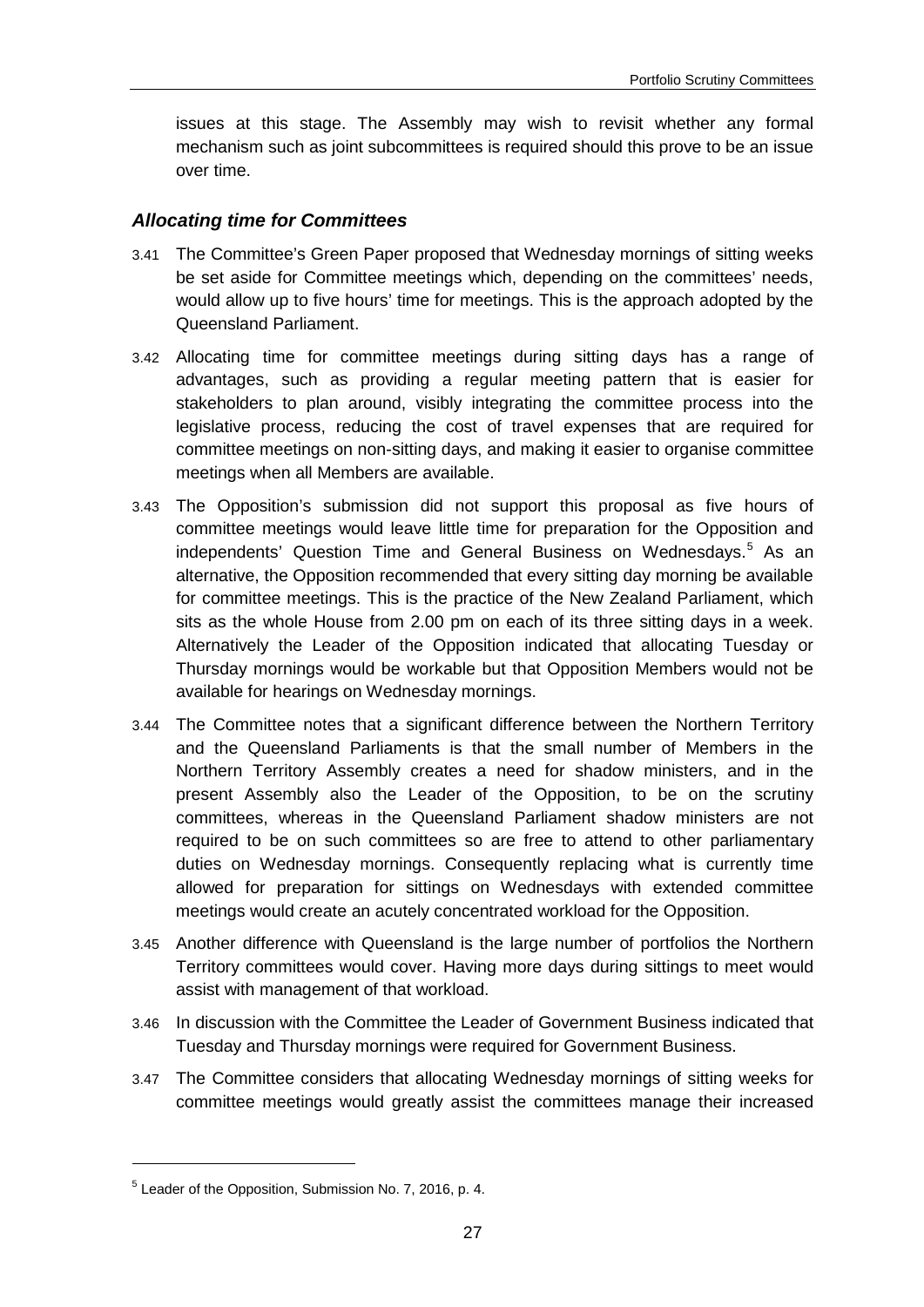workload, but would not allow sufficient time for public hearings on Bills or other inquiries.

3.48 The Committee notes that while committees can hold hearings at any time when the Assembly is not sitting, there is a significant advantage in holding hearings on Bills at regular times during weeks in which the Assembly sits to enable easier access to interested stakeholders, reduce travel costs and more effectively use Members' time. As there appears to be no convenient times for extended hearings on allocated sitting days, the Committee considers that Mondays of sitting weeks would be the most convenient time to hold hearings on Bills.

## <span id="page-27-1"></span>**Recommendation 5**

<span id="page-27-2"></span>**The Committee recommends that:**

- <span id="page-27-3"></span>**a) the Assembly commence sittings on Wednesdays at 2.00 pm to enable the portfolio scrutiny committees to conduct business on those mornings, and**
- <span id="page-27-4"></span>**b) in addition to their Wednesday morning meetings, the portfolio scrutiny committees adopt the practice of holding public hearings on Bills on the Mondays of weeks in which the Assembly sits as far as practicable.**

## <span id="page-27-0"></span>*Subcommittees*

- 3.49 Subcommittees would assist the portfolio scrutiny committees to manage their wide range of functions and make the Assembly accessible to more Territorians.
- 3.50 Standing Order 187 enables committees to appoint subcommittees of three or more Members to which the committee can refer any matter within its terms of reference. The subcommittee can then perform most of the functions of the committee, including taking and publishing evidence. A subcommittee cannot report to the Assembly or publish its findings but reports back to its parent committee which may report to the Assembly on the basis of the subcommittee's work. As with normal committee hearings, Members who are not Members of the subcommittee can participate but not vote.
- 3.51 Committees may use their subcommittees to conduct the bulk of an inquiry with the committee considering and reporting on the subcommittee's findings at the conclusion of its investigation, or it may use a subcommittee for a particular part of an inquiry, such as holding certain public hearings. Thus subcommittees could be used to divide the work of multiple inquiries between the committee's Members, or to enable a few Members to conduct hearings and consultations on behalf of the committee. Members of the Queensland Parliament informed the Committee that it found subcommittees useful for consulting in more remote parts of the jurisdiction when not all committee Members were available.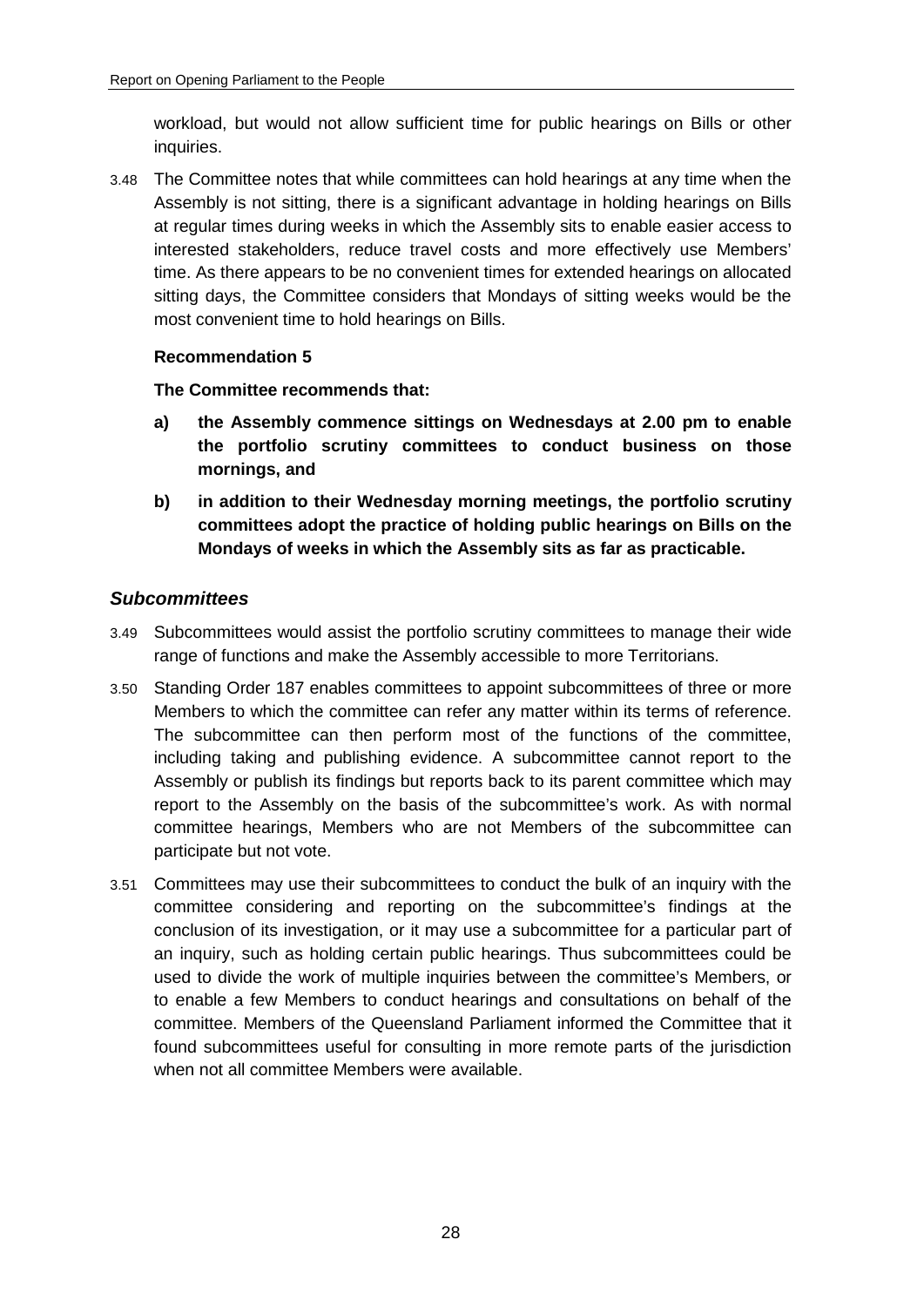### <span id="page-28-2"></span>**Recommendation 6**

<span id="page-28-3"></span>**The Committee recommends that the portfolio scrutiny committees make use of subcommittees as provided under the Standing Orders to assist in the management of their workload.**

## <span id="page-28-0"></span>*Participating Members*

3.52 The Assembly's Standing Order 193(2) allows any Member of the Assembly to question witnesses at public hearings as follows:

> A Member of the Assembly, although not a Member of a committee, may participate in the committee's public sessions and question witnesses, unless the committee orders otherwise, but may not vote and must withdraw when the committee is deliberating or taking evidence in camera.

3.53 Allowing other Members to participate in hearings is useful when a Member has a specific interest in the matter at hand, which may particularly arise from time to time with the consideration of Bills, and when a Member of a committee wishes for another Member to pursue a matter on their behalf when they are not able to attend in person. However, the above Standing Order only allows participation in public sessions. There are a range of situations where committee proceedings that are not open to the public would nevertheless be suitable for participation by any interested Member. The Committee does not see the need for participating Members to be excluded from all closed sessions but considers that participation in such circumstances should be at the discretion of the Committee. Of course, this ability to participate does not include the ability to vote.

## <span id="page-28-4"></span>**Recommendation 7**

<span id="page-28-5"></span>**The Committee recommends that the provision for participation by Members who are not on a committee at committee meetings under Standing Order 193(2) be extended to include the private meetings of the committee.**

## <span id="page-28-1"></span>*Substitute Members*

- 3.54 In addition to interested Members wishing to be involved in a matter, there may be instances where for some reason a Member of a committee is unable to attend committee meetings for a period or for a particular inquiry, or when a party wishes another Member to be its representative for a particular matter. If substitution of Members was allowed in such instances, in contrast to participation, the Member could vote in the committee and their involvement would not be subject to the discretion of the committee.
- 3.55 While there is a risk that excessive substitutions would erode the continuity and developed expertise of a committee, the Committee considers that this would be outweighed by the greater flexibility it provides, particularly given the wide range of matters each committee would deal with.
- 3.56 In many parliaments substitutions are allowed within a political party on the advice of a specified officer of the party, which following Standing Order 181 would logically be the relevant Whip. In the present Assembly, where one fifth of Members are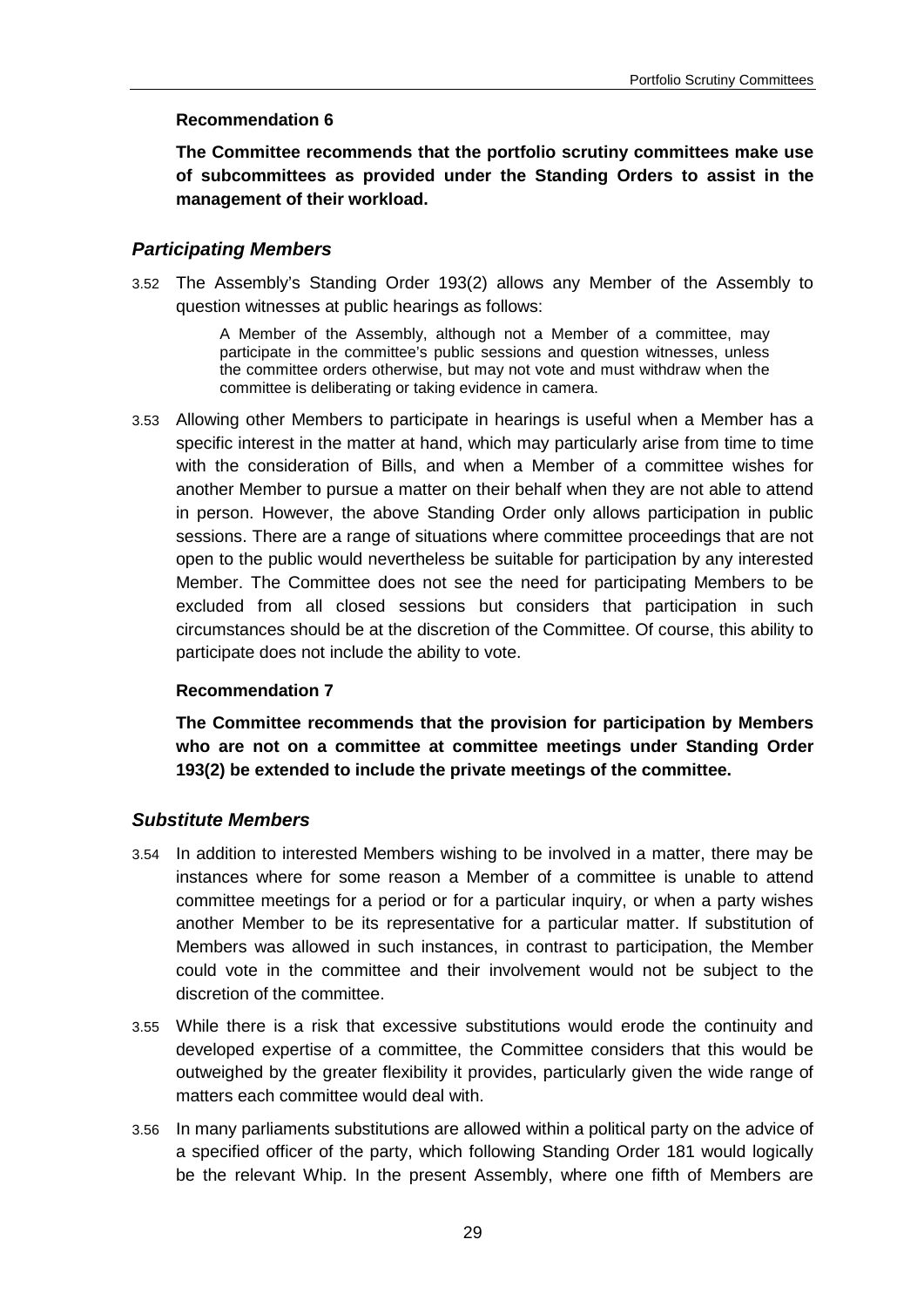independents, there could be a desire for substitution between independent Members. This could be done on the written agreement of both Members.

### <span id="page-29-3"></span>**Recommendation 8**

<span id="page-29-4"></span>**The Committee recommends that the Assembly allows for the substitution of Members of a committee for specified periods of time or inquiries.**

## <span id="page-29-0"></span>*Government Chairs*

- 3.57 The Leader of Government Business proposed that it be required that the Chair be a Government Member.
- 3.58 This is not an issue on which the Committee took evidence. It has nevertheless been the custom of the Assembly to elect a Government chair of most committees when the Government party holds the majority of Members, and Standing Orders require that the Chair of the Public Accounts Committee be a Government Member.
- 3.59 Therefore, the Committee has no objection to accommodating the Leader of Government Business' proposal.

## <span id="page-29-5"></span>**Recommendation 9**

<span id="page-29-6"></span>**The Committee recommends that the Chair of the portfolio scrutiny committees be a Government Member.**

## <span id="page-29-1"></span>**Consideration of Bills**

- 3.60 The referral of Bills to committees is the central component of the Green Paper proposal to open Parliament to the people as it ensures Territorians have an opportunity to comment on the laws that will affect them. This proposal received widespread support in the submissions made to the committee.
- 3.61 As described in detail in the Green Paper, the proposal is for the Assembly to refer each Bill, other than those it deems to be urgent, to the relevant portfolio scrutiny committee following its introduction into the Assembly, the Minister's speech explaining the Bill and the Bill's first reading. The committee will then inquire into the Bill, including calls for public comments on the Bills and hearings where required, and then report to the Assembly and that report will then inform the Assembly's consideration of the Bill.

## <span id="page-29-2"></span>*Timeframe*

3.62 A key issue for this proposal is how much time to allow for consideration by the committee. Adequate consultation requires time, but unwarranted delay can be costly. In this regard the Queensland and New Zealand experience is informative.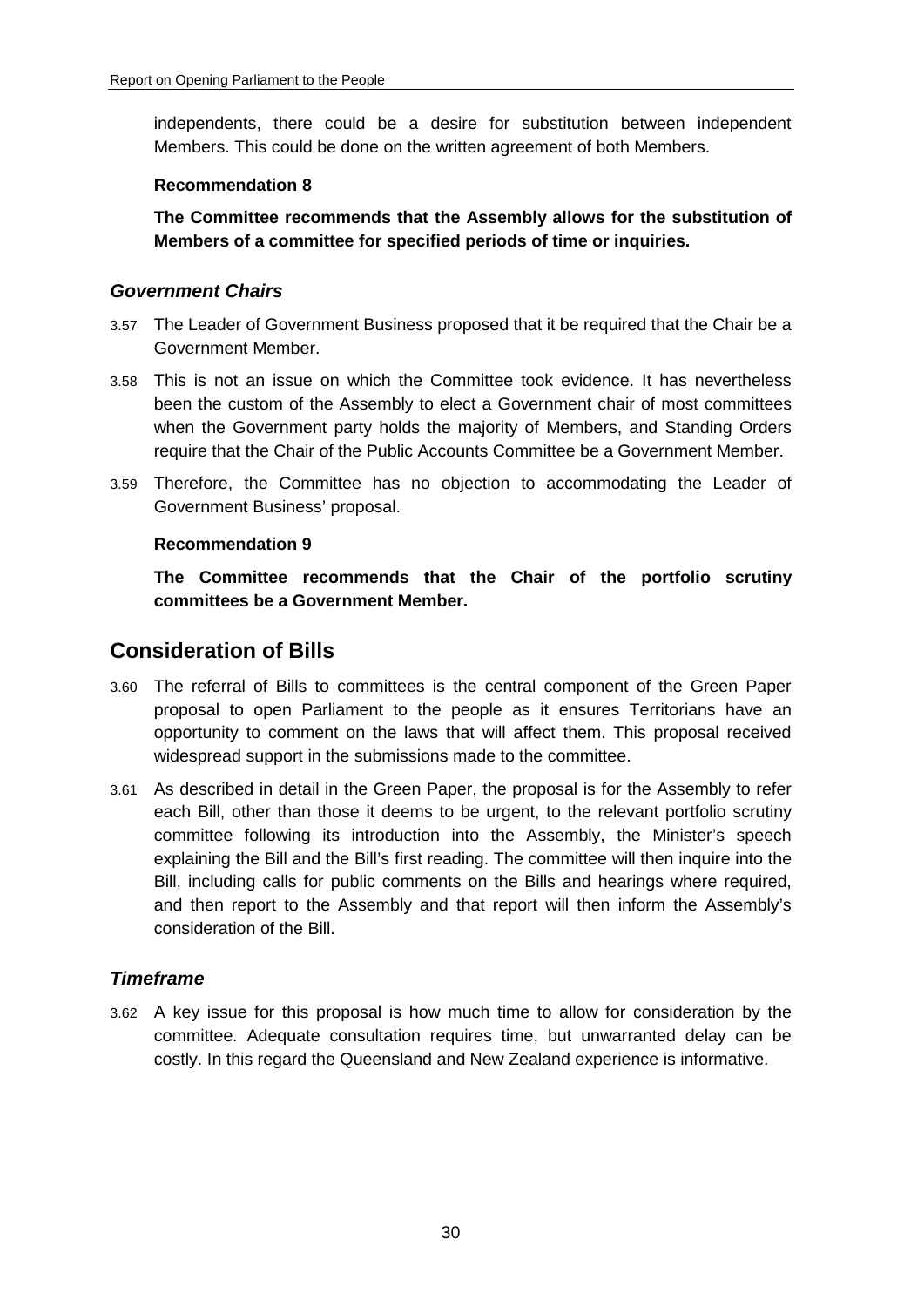- 3.63 Both New Zealand and Queensland provide a default period for committee consideration of six months. $6$  However, while in New Zealand the average time for consultation on a Bill is around four months.<sup>[7](#page-30-1)</sup> in Queensland the demand for a quick turnaround had often meant a committee was required to report back within weeks. $8$ The demand for ensuring that there was adequate consultation on Bills resulted in the *Constitution of Queensland Act* being amended to require that all Bills be referred to a committee for at least six weeks unless the Assembly declares the Bill to be urgent.<sup>[9](#page-30-3)</sup>
- 3.64 A committee's consideration of a Bill comprises three stages:
	- 1) introduction and referral of the Bill, committee's call for submissions, and initial Agency briefings,
	- 2) consideration of submissions and holding public hearings, and
	- 3) adoption and tabling of report.
- 3.65 Time is required between these periods to allow for stakeholders to prepare submissions and the committee to analyse the evidence and prepare its report.
- 3.66 There are substantial benefits with aligning the second stage of holding public hearings with a period of sittings as this:
	- clearly signals that the committees' hearings on Bills are part of the Assembly's legislative process
	- makes it easier for the public to be involved as the time for hearings will be predictable and easier to plan around
	- makes participation by Members, particularly Members living outside Darwin, easier as hearings are included within their time in Darwin for the Assembly's sittings, which will also make it easier for committees to keep a quorum
	- reduces travel costs.
- 3.67 Conversely, separating the hearings on Bills from sittings would make public participation more difficult and make the process less efficient for Members.
- 3.68 Consequently, the Committee considers that the minimum time to be allowed for the referral of a Bill to a committee should span three sets of sittings, allowing time for written public comment after the Bill's introduction, to be followed by hearings as required at the subsequent sittings, and the tabling and consideration of the committee's report at the third set of sittings.
- 3.69 For simple, non-controversial Bills the committee would report back to the Assembly well before the end of the referral allowing the passage of the Bill to continue.

<span id="page-30-0"></span><sup>&</sup>lt;sup>6</sup> SO 295, New Zealand House of Representatives, *Standing Orders: in effect from 15 August 2014*, p. 87; SO <br>136(1), Legislative Assembly of Queensland, *Standing Rules and Orders of the Legislative Assembly*, p. 32.

<span id="page-30-1"></span>Committee of the Legislative Assembly, Review of the Parliamentary Committee System, Report No. 17,<br>Parliamentary Committees Queensland Parliament, Brisbane, February 2016, p. 76.

<span id="page-30-2"></span>Parliamentary Committees Chronic Parliament of the Legislative Assembly, Review of the Parliamentary Committee<br>System, Submission No. 14, 2016, p. 5.

<span id="page-30-3"></span><sup>&</sup>lt;sup>9</sup> s 26B, Constitution of Queensland Act.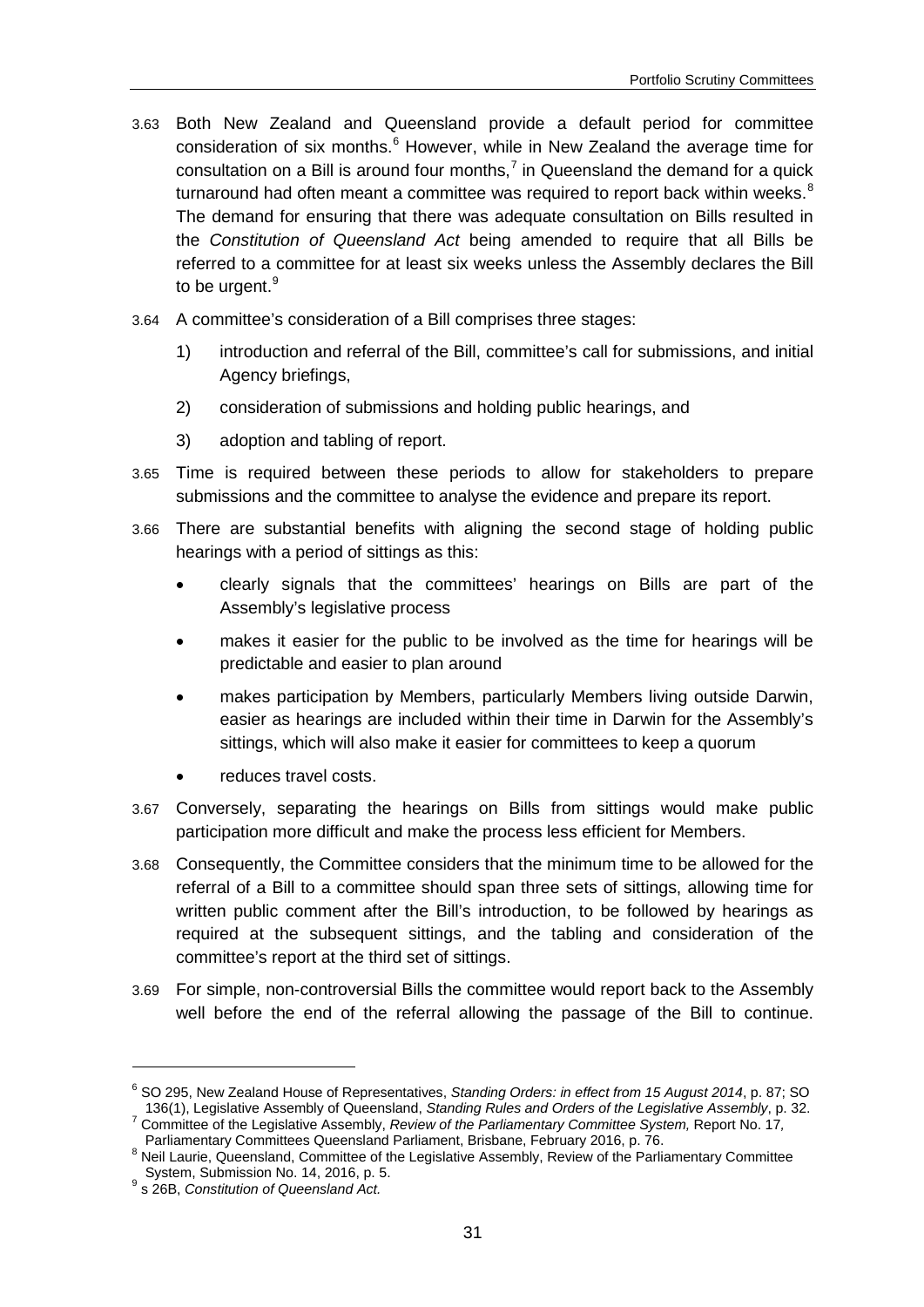Typically, if no issues were raised requiring further consideration, then the committee would give the Assembly a 'no issues' report at the sittings following the Bill's introduction.

3.70 The Committee notes that the imposition of unreasonable timeframes caused the Queensland Parliament to impose a constitutional minimum for a committee's consideration of a non-urgent Bill. The Committee considers that setting a minimum time for the duration of Bills would help ensure adequate consultation. The Clerk of the Legislative Assembly noted:

> The Assembly is in charge of its own destiny at all times. The Assembly can always determine something has to happen outside of the standing orders. Standing orders say you have to have a month between the presentation of a Bill and the question being put that it be read a second time. The Assembly can overcome any standing order if it wants to.<sup>[10](#page-31-3)</sup>

- 3.71 While the Assembly would be able to suspend the Sessional Order to allow a shorter time for inquiry for a Bill, including a minimum period would set the standard.
- 3.72 The time required for an inquiry that spans three sittings is determined by the Assembly's sitting pattern. Having pairs of sitting weeks spread throughout the year between one and three months apart, as with the schedule for 2017, makes it easier for committees to manage their workload but results in requiring more weeks for the consideration of a Bill. If the Government was concerned with the length of time required for Bill inquiries this could be addressed by scheduling sittings more frequently throughout the year.

## <span id="page-31-1"></span>**Recommendation 10**

<span id="page-31-2"></span>**The Committee recommends that all Bills be required to be referred to a portfolio scrutiny committee for a period spanning at least three sittings of the Assembly (noting that the committee may complete its inquiry at any time during the period of referral), unless the Assembly declares the Bill to be urgent.**

## <span id="page-31-0"></span>*Agency Briefings and Coordination*

3.73 The NT Public Sector Agencies' submission noted that Agencies undertake extensive consultation and analysis processes before a Bill is introduced into the Assembly, and that "it will be important to avoid the potential for confusion and fatigue in the consultation process, and to ensure that an additional consultation process adds value."[11](#page-31-4) The submission goes on to explore options for working with scrutiny committee consultation:

> One option which may assist in achieving efficiencies in terms of Scrutiny Committee consultation processes is to augment existing Government agency consultation processes. Currently, the extent of consultation depends on the complexity, sensitivity, scale of impact, etc. of the proposal. The consultation process that agencies employ and the results of consultation are generally part of the broader policy development and Cabinet Submission process. It may be

<span id="page-31-4"></span><span id="page-31-3"></span><sup>&</sup>lt;sup>10</sup> Committee Transcript, 5 December 2016, p. 7.<br><sup>11</sup> Department of the Chief Minister, Submission No. 9, 2016, p. 4.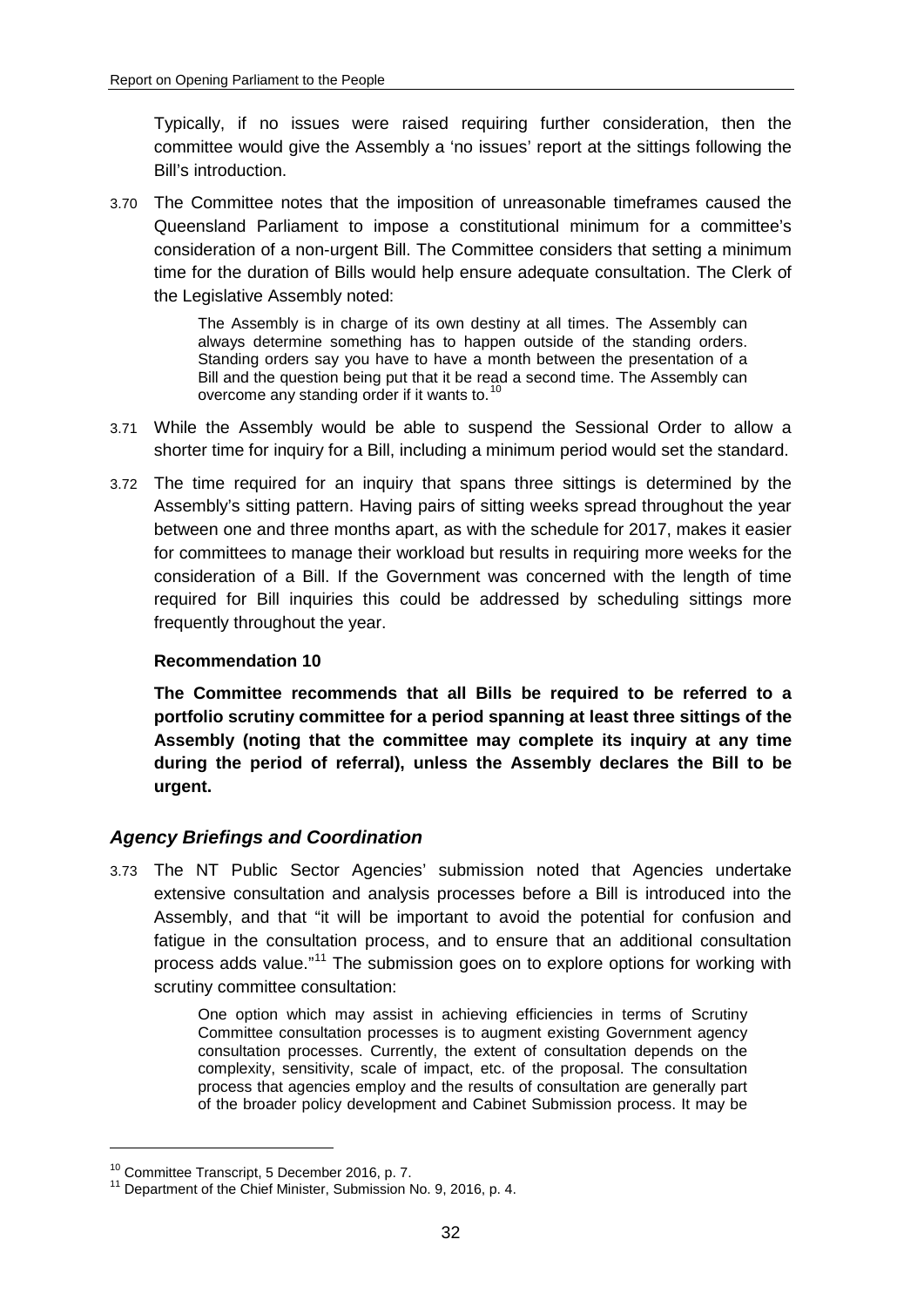that Scrutiny Committee work could be informed by such agency consultation processes where appropriate.

Another area for consideration is the Regulatory Impact Statement (RIS) process which is a component of the Regulatory Making Framework...

- 3.74 The Committee agrees that it will strengthen the process if the scrutiny committees can make use of the consultation and analysis work that has been done by Agencies. The effectiveness of the committees' examination of Bills will be enhanced if the committees can access early and full briefing material from Agencies on each Bill. Formalising procedures for such briefings, such as the Agencies providing a briefing pack to the relevant committee on referral including, where appropriate, the Regulatory Impact Statement and information from consultations, should increase efficiency.
- <span id="page-32-1"></span>3.75 There would also be benefit in establishing a routine for oral briefings.

#### **Recommendation 11**

<span id="page-32-2"></span>**The Committee recommends that the Government develops a system for providing briefing materials to the relevant portfolio scrutiny committee on the introduction of Bills in consultation with the committees.**

## <span id="page-32-0"></span>**References**

- 3.76 The Green Paper proposed that the portfolio scrutiny committees inquire into any matter referred by the Assembly or a Minister. While the committees were to have a range of scrutiny functions within their portfolio areas the Green Paper did not propose a general power of self-referral within the committee's portfolio area.
- 3.77 Some Members expressed the view that the committees should have a general power of self-referral. The Committee notes that the most recent reforms to the Queensland portfolio committees included the power, in relation to its portfolio area, to "initiate an inquiry into any other matter it considers appropriate".<sup>[13](#page-32-4)</sup>
- 3.78 The Clerk of the Legislative Assembly noted:

A strong Assembly likes its committees to have plenty of power because the committees are always responsible back to the Assembly anyway. If they are self-referring, they cannot make decisions, they have to refer it back to the Assembly and the Assembly makes a decision one way or another about what they want to do with the recommendation from the committee.<sup>1</sup>

3.79 The inclusion of such a self-referral power would make its scrutiny powers within its portfolio area complete. This would also avoid the procedural burden of seeking a reference from the Assembly or a Minister to pursue a matter of importance outside its general terms of reference, or technical arguments regarding whether a specific matter required a separate reference.

<u>.</u>

<span id="page-32-3"></span><sup>&</sup>lt;sup>12</sup> Department of the Chief Minister, Submission No. 9, 2016, p. 4.<br><sup>13</sup> *Parliament of Queensland Act 2001*, s 92(1)(d) (Qld).<br><sup>14</sup> Committee Transcript, 5 December 2016, p. 7.

<span id="page-32-4"></span>

<span id="page-32-5"></span>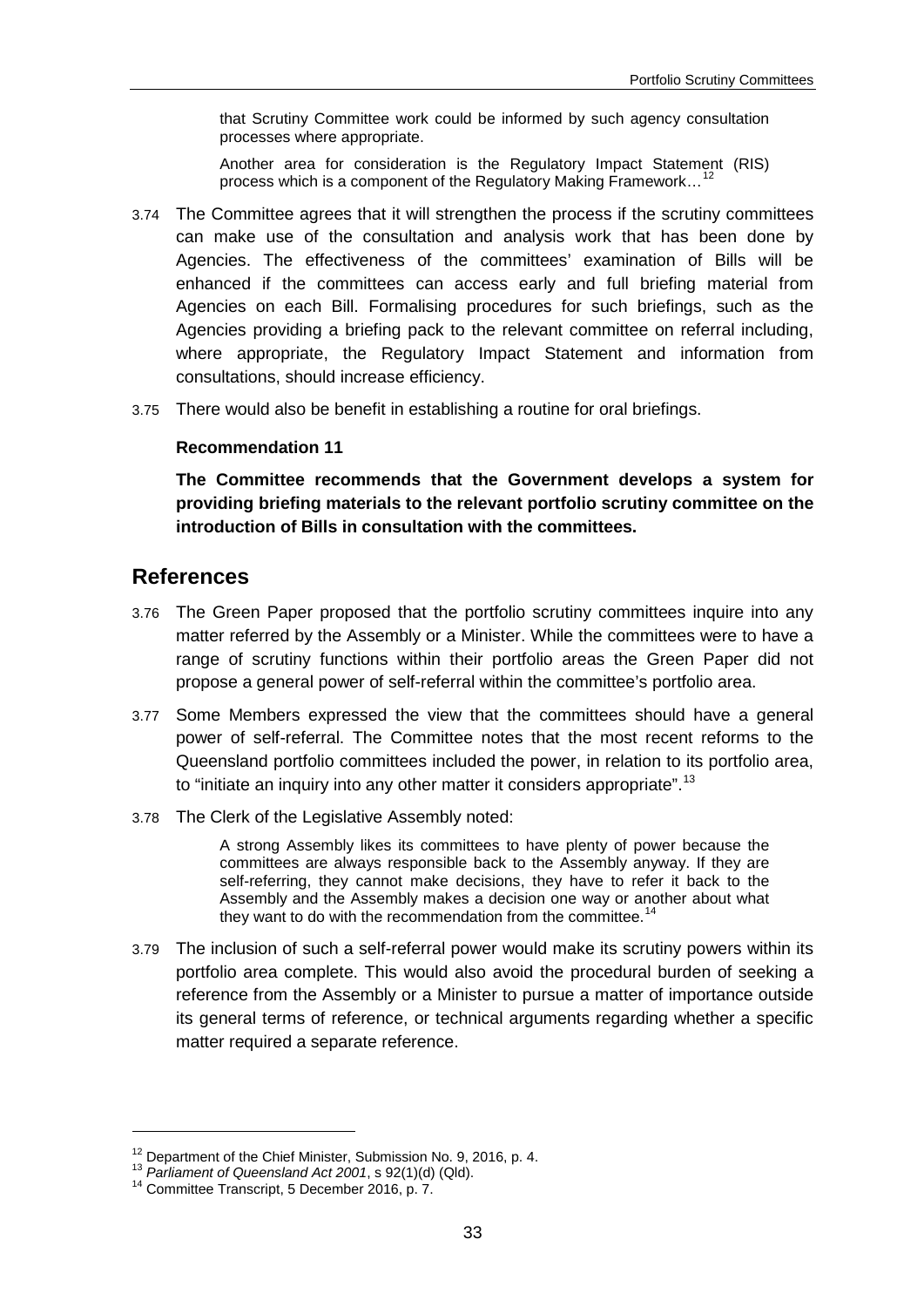3.80 The risks of including such a power are that the committees inquire into matters which are not a priority of the Assembly and distract from its agenda, or overburden themselves with too many references. Given that the committees will be broadly representative of the Assembly, and will have regard to balancing their own workload, the Committee does not consider that these risks are great.

## <span id="page-33-3"></span>**Recommendation 12**

<span id="page-33-4"></span>**The Committee recommends that the portfolio scrutiny committee have a general power to initiate inquiries within their portfolio areas.**

## <span id="page-33-0"></span>**Fundamental Legislative Principles: Bills and Subordinate Legislation**

## <span id="page-33-1"></span>*Application of fundamental legislative principles*

- 3.81 The Green Paper proposed that the portfolio scrutiny committees consider whether any Bill introduced and any instrument of a legislative or administrative character which the Assembly may disallow or disapprove has sufficient regard to the rights and liberties of individuals and the institution of parliament, using the terms of the 'fundamental legislative principles' defined in s 4 of the *Legislative Standards Act 1992* (Qld). This would substantially divide the present role of the Subordinate Legislation and Publications Committee between the portfolio scrutiny committees and expand it to include the scrutiny of Bills.
- 3.82 The NT Public Sector Agencies' submission noted that there may be times when parliament may wish to abrogate some of these principles, for example that "there may be the rare occasion in government decision-making where Parliament wishes to abrogate the right of natural justice."<sup>[15](#page-33-5)</sup>
- 3.83 The Committee notes that the reason for the scrutiny of compliance of laws with fundamental legislative principles is not to prevent any deviation from those principles but to ensure that any such deviation is only done consciously after having had regard to the implications of doing so. Such scrutiny is to make sure that whenever it is proposed that the Assembly make a law which erodes established rights, such as procedural fairness, this is drawn to the Assembly's attention so it can determine whether the erosion of the right is proportional to the public benefit to be achieved.

## <span id="page-33-2"></span>*Statements of compatibility*

- 3.84 A number of parliaments require a Member introducing a Bill to also provide a statement on whether the Bill is compatible with human rights and, if it is not, the justification for the incompatibility.
- 3.85 This process had its genesis in jurisdictions, such as the United Kingdom, Victoria and the Australian Capital Territory, that were introducing a Bill of Rights that

<span id="page-33-5"></span><sup>15</sup> Department of the Chief Minister, Submission No. 9, 2016, p. 8.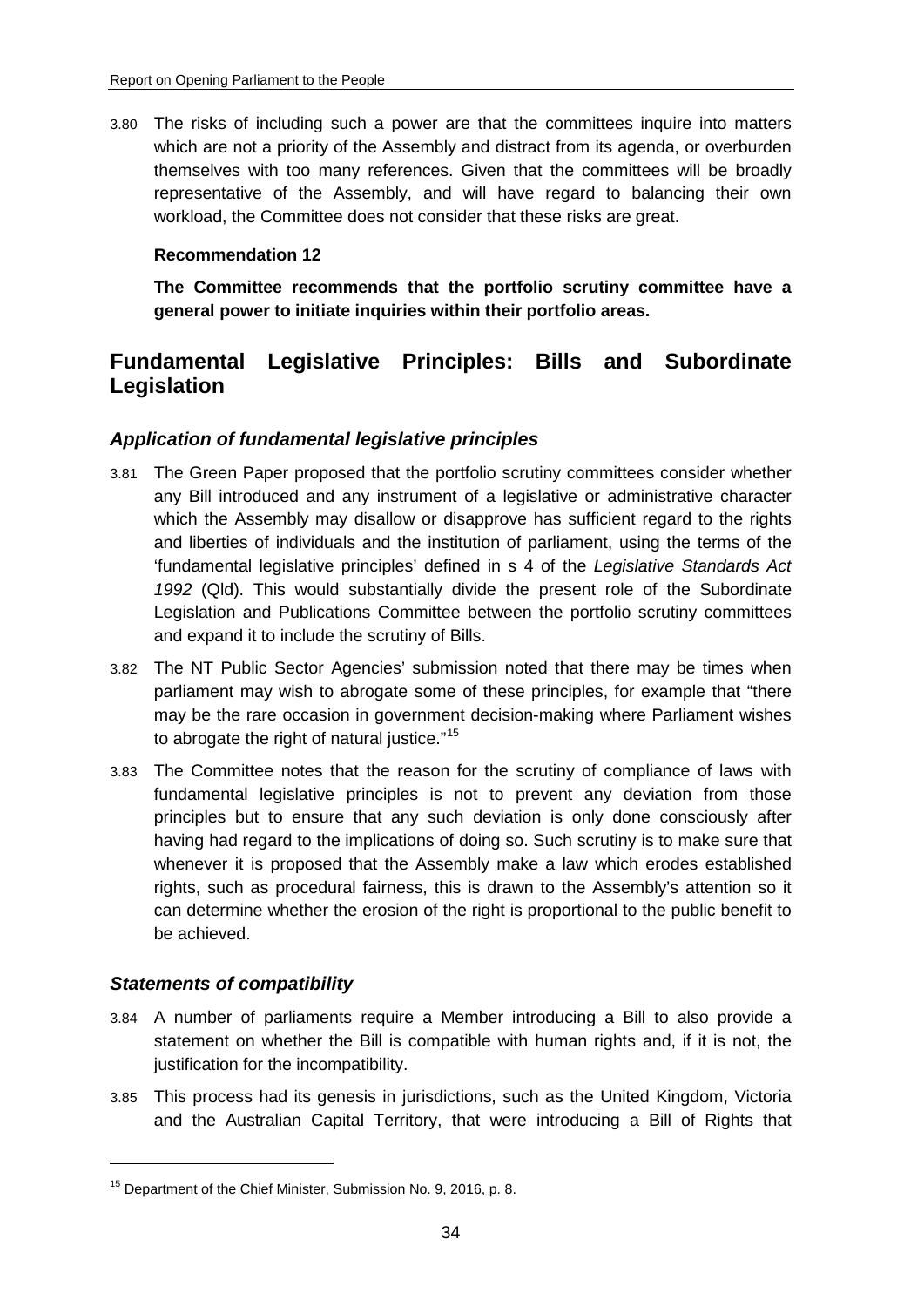remained subject to Parliament. This process has more recently been introduced into the Federal Parliament, despite the absence of a Bill of Rights, with 'human rights' being defined as:

the rights and freedoms recognised or declared by the following international instruments:

- (a) the International Convention on the Elimination of all Forms of Racial Discrimination done at New York on 21 December 1965 ([1975] ATS 40);
- (b) the International Covenant on Economic, Social and Cultural Rights done at New York on 16 December 1966 ([1976] ATS 5);
- (c) the International Covenant on Civil and Political Rights done at New York on 16 December 1966 ([1980] ATS 23);
- (d) the Convention on the Elimination of All Forms of Discrimination Against Women done at New York on 18 December 1979 ([1983] ATS 9);
- (e) the Convention Against Torture and Other Cruel, Inhuman or Degrading Treatment or Punishment done at New York on 10 December 1984 ([1989] ATS 21);
- (f) the Convention on the Rights of the Child done at New York on 20 November 1989 ([1991] ATS 4);
- (g) the Convention on the Rights of Persons with Disabilities done at New York on 13 December 2006 ([2008] ATS 12).<sup>[16](#page-34-3)</sup>
- 3.86 The advantages of such a practice is that it provides early advice to the Parliament on the rights impacts of Bills and the reasons for those impacts, and requires those developing a Bill to give consideration to any possible rights implications before the Bill is introduced. It would also assist the portfolio scrutiny committees perform their assessment of the rights implications of Bills.
- 3.87 The disadvantage is that it places an additional administrative burden on the proposer of a Bill. However, in instances where a Bill clearly does not impact on human rights, this burden would not be great. In those instances where a Bill may have such an impact, it is appropriate that the proposer analyses those impacts and be required to justify them.

## <span id="page-34-1"></span>**Recommendation 13**

<span id="page-34-2"></span>**The Committee recommends that the Assembly require any Member who is introducing a Bill to table a statement on whether the Bill is compatible with Human Rights, as defined in the** *Human Rights (Parliamentary Scrutiny) Act 2011* **(Cwlth).**

## <span id="page-34-0"></span>*Complaints About Regulations*

- 3.88 Under the Green Paper proposal, the portfolio scrutiny committees review subordinate legislation for compliance with fundamental legislative principles while they are subject to disallowance.
- 3.89 Professor Ned Aughterson brought to the Committee's attention a procedure in New Zealand whereby a person or organisation aggrieved by the operation of a

<span id="page-34-3"></span><sup>16</sup> Section 3(1) of the *Human Rights (Parliamentary Scrutiny) Act 2011* (Cwlth).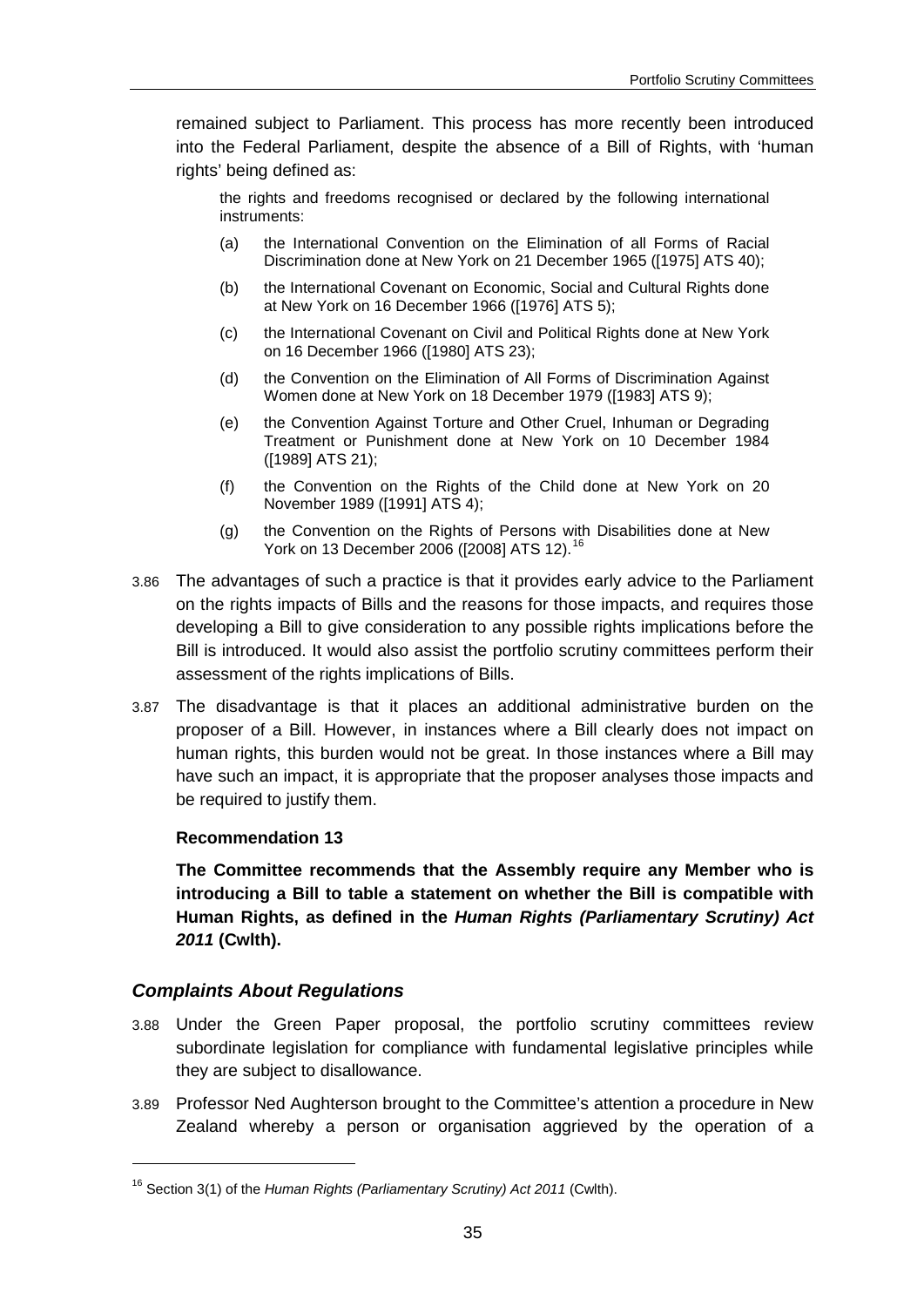regulation can bring a complaint to the Regulation Review Committee and, unless the committee unanimously agrees not to proceed, the committee must give the complainant an opportunity to address the committee.<sup>[17](#page-35-2)</sup>

- 3.90 The Regulation Review Committee, in contrast to the Northern Territory equivalent, is able to review regulations at any time and not just while subject to disallowance. This is a significant difference as a regulation's impact on fundamental legislative principles may not always be apparent until it has been in operation for some time.
- 3.91 The risks of opening up longstanding subordinate legislation to inquiry and report by the committees are minimal. As the power to disallow would have passed the purpose of any report would be to recommend that the Government make a change. If the committees are given a general inquiry power as recommended above, this would become possible in any case.
- 3.92 The risk of providing for such a complaint procedure is that it may take up the time of the committee. However, this risk is small as vexatious or insubstantial complaints can be dismissed by unanimous agreement of the committee, and it is a matter of prioritisation by the committee to determine what action to take on any complaint it hears.
- 3.93 The Committee considers that this complaint procedure would further open Parliament to the people by enabling a person to raise specific concerns regarding existing regulations' compliance with fundamental legislative principles. The Committee considers that such a complaint procedure should not be expanded to general questions of policy, for which the established policy development mechanisms are more appropriate.
- 3.94 While the New Zealand Regulation Review Committee's complaint procedure applies to regulations only, a similar complaint procedure for the Assembly's portfolio scrutiny committees could logically be extended to Acts as well. However, any Act would have already been subject to the scrutiny of the Assembly when it was passed and there would be a risk of such a review procedure being used to inappropriately revisit decisions the Assembly has already made. Given the many competing demands on the committees' time, the Committee does not favour the extension of such a complaints procedure to Acts.

## <span id="page-35-0"></span>**Recommendation 14**

-

<span id="page-35-1"></span>**The Committee recommends that the Assembly provide that any person or organisation aggrieved by subordinate legislation operating in contravention of fundamental legislative principles be able to make a complaint in writing to the relevant portfolio scrutiny committee and, unless the committee unanimously agrees not to proceed with the complaint, the committee will give the complainant the opportunity to address the committee.**

<span id="page-35-2"></span><sup>&</sup>lt;sup>17</sup> Standing Order of the New Zealand House of Representatives 320.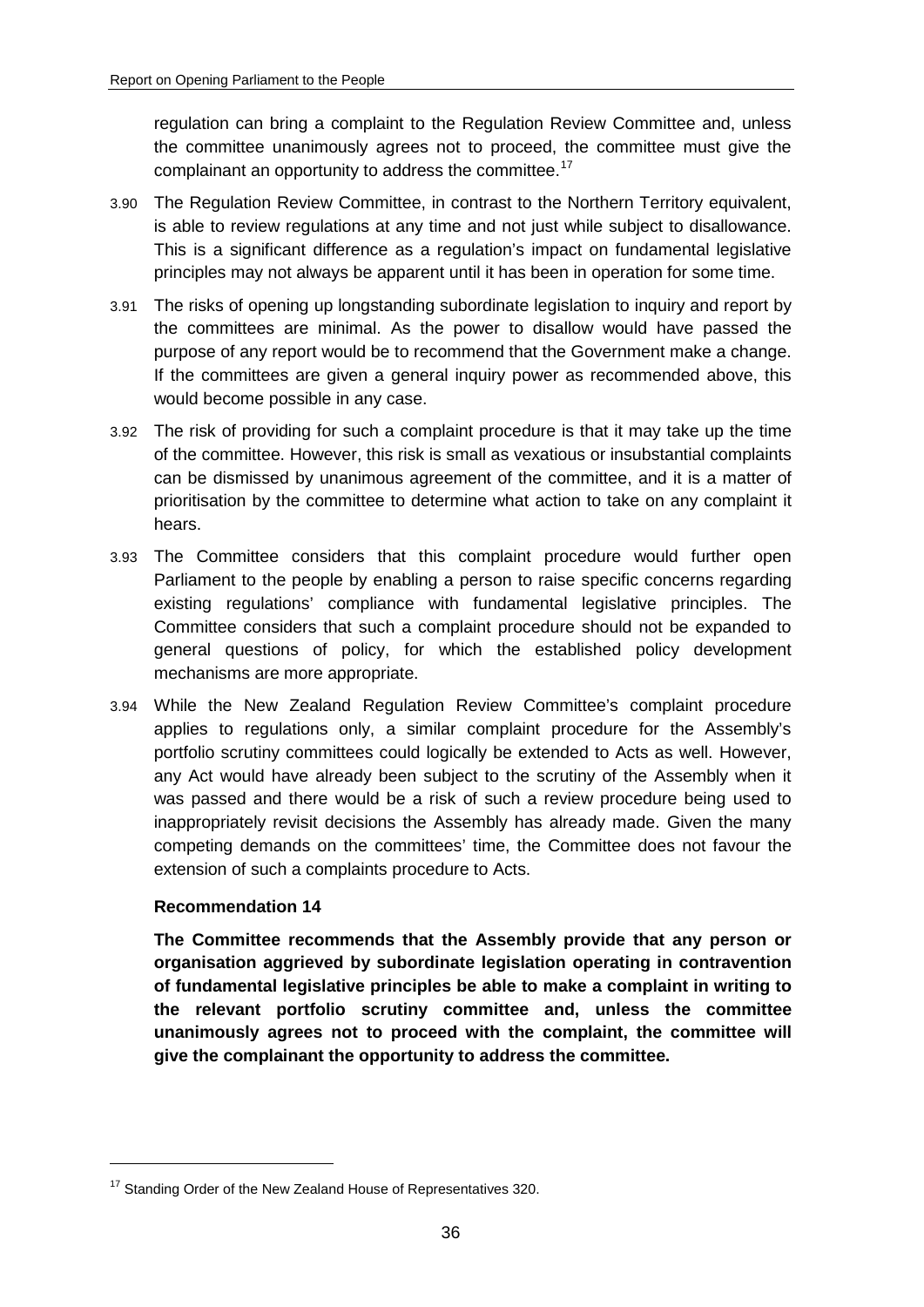# **Estimates and Annual Reports**

- 3.95 Submissions generally expressed support for having hearings on Annual Reports in addition to the annual Estimates hearings and it was recognised that this would enhance transparency and provide a more effective review of Agency performance than what is possible through the Estimates hearings alone.
- 3.96 Concerns about the resource implications of additional hearings, or about the reduced effectiveness of Estimates if the time for those hearings was decreased, led to differing views about the timing and content of the hearings. Concerns were also raised about reduced accessibility of the hearings if the two committees held hearings at the same time.
- 3.97 The NT Public Sector Agencies' submission stated:

While it is noted this proposal would provide enhanced transparency, consideration must also be given to the impact on public resources and therefore on government service delivery of two separate scrutiny sessions. There is a concern that the two proposed scrutiny sessions will result in a doubling of the considerable agency preparation time which currently occurs for the June Estimates hearings. This carries a commensurate risk of significant diversion of agency resources from core service delivery provision, and what could be argued to be an unwarranted expenditure of effort and resources.

Estimates preparations are very resource intensive for NT Public Sector agencies. If this model is adopted, it will be critical to ensure that the scrutiny sessions are designed and tightly managed so that the questioning aligns with the objective of the session (the forthcoming year's budget or past year's performance). If this is done, it is expected that agency preparation effort can be focused accordingly and streamlined, although a number of agencies have expressed doubt about the likelihood of any streamlining and are concerned about the resource implications of this split approach. On this point, it is noted that agency annual reports contain elements of identification of future priorities as well as past performance reporting and it is recommended that, as suggested in the Green Paper, the annual report scrutiny sessions deal only with past performance, otherwise the exercise will likely result in overlap with the June budget scrutiny session with the risk of doubling up of effort and diversion from service delivery activity.<sup>[18](#page-36-0)</sup>

3.98 The Auditor-General, in addition to advocating for two weeks' hearings on both Estimates and Annual Reports, advocated for a structured approach to the examination of Annual Reports:

> Whilst acknowledging the additional workload perceived by Agencies in presenting formally to scrutiny committees twice per year, scrutinising the Annual Reports would likely provide a more robust evaluation of performance following the tabling of Annual Reports. It would be useful to establish a template to support the scrutiny of Annual Reports which requires the Agencies to report against their key performance indicators as established in Budget Paper 3 relevant to the Annual Report under consideration. This would enable consistency in analysis of Annual Reports. The *Audit Act* currently provides the Auditor-General with a mandate to audit the systems an Agency maintains in order to effectively manage its performance however does not enable the Auditor-General to audit the Agency's actual effectiveness, efficiency and economy in meeting objectives. Amending the *Audit Act* in this regard may

<span id="page-36-0"></span><sup>&</sup>lt;sup>18</sup> Department of the Chief Minister, Submission No. 9, 2016, p. 6.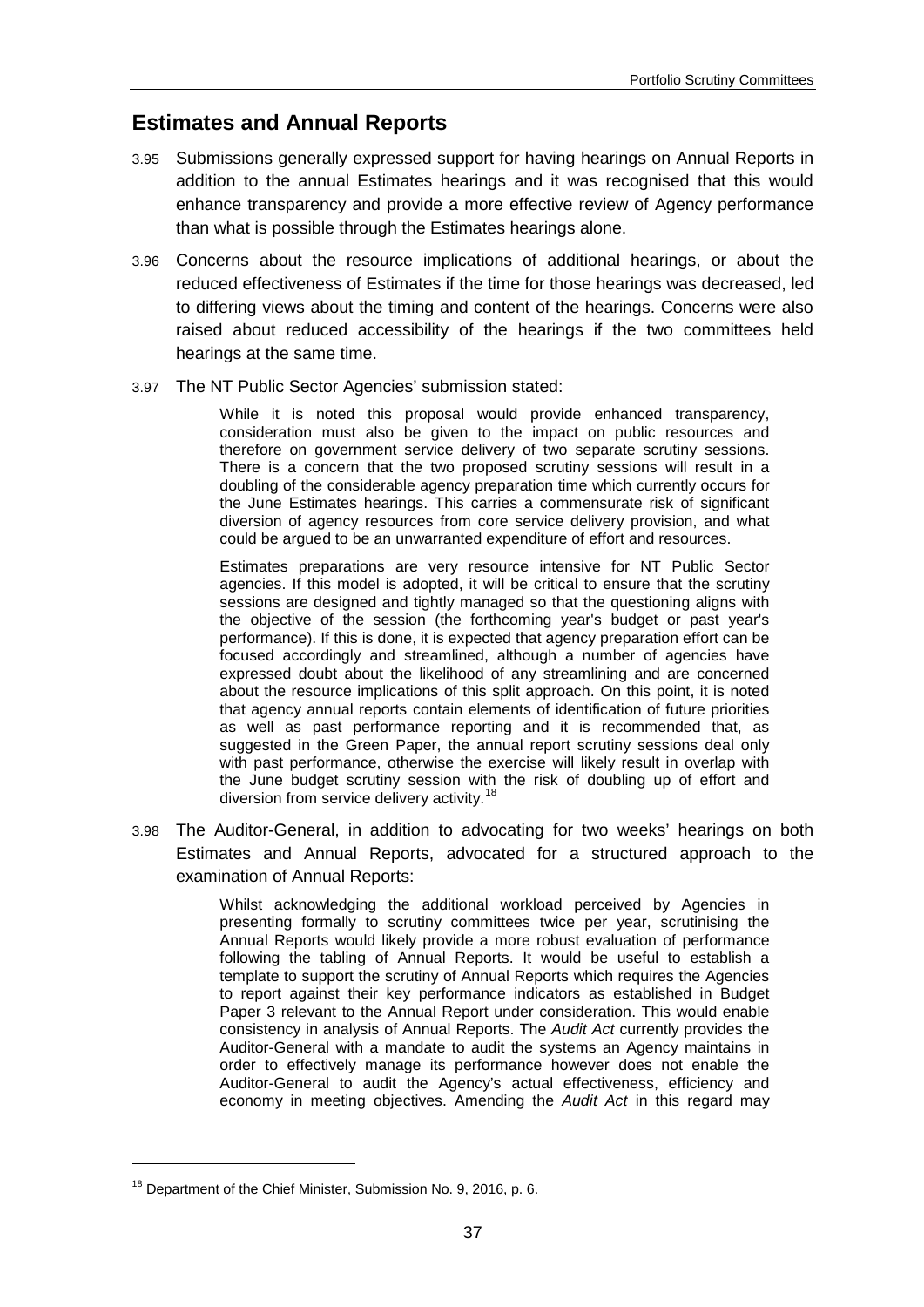enable the Auditor-General to more effectively support the scrutiny committees' proposed Annual Report evaluation.[19](#page-37-0)

3.99 While some Members expressed concerns about the logistics of having reasonable time to review annual reports before hearings, the Clerk of the Legislative Assembly commented:

> You have three months from the end of the financial year for the head of the agency to get their annual report to their minister and their minister to get it into parliament. The whole process could be streamlined and tightened up to make sure the committee gets its annual reports and knows what is in them by 1 October no matter what. It is a matter for some discipline on the part of the departments and ministers to make sure those annual reports are in and publically available.<sup>[20](#page-37-1)</sup>

### *Estimates Committee*

- 3.100 In discussions with the Committee the Leader of Government Business expressed concern regarding the Green Paper's proposal for the two portfolio scrutiny committees to hold the Estimates hearings on the annual appropriation Bill. The Government expressed a strong preference for keeping the practice of having a single dedicated committee for consideration of the Appropriation Bill and Budget Estimates.
- 3.101 The Committee concurred that having a dedicated Estimates Committee had worked well to date and that the separation of the Estimates process from the portfolio scrutiny committees would not have a significant impact their operation.
- 3.102 The Committee therefore agreed that the Estimates and Annual Reports hearing should be conducted by an Estimates Committee established after the introduction of the annual appropriation Bill.

#### **Recommendation 15**

**The Committee recommends that the Assembly appoint an Estimates Committee each year to consider the annual appropriation Bill, Government owned corporations' statements of corporate intent, and annual reports.**

#### *Resource implications*

- 3.103 The Committee notes the concerns about the resource implications of hearings on Annual Reports in addition to Estimates. However, the Committee considers that the remedy for this lies not in avoiding such scrutiny but by improving the committees' ability to provide structured scrutiny and the Agencies' performance reporting systems.
- 3.104 The Committee considers that the Auditor-General can play an important role in assisting the committees understanding performance information and developing a systematic approach to analysing it. However, the Committee notes that the Auditor-General's ability to assist the committees in this regard is somewhat constrained

<span id="page-37-0"></span><sup>&</sup>lt;sup>19</sup> Auditor-General of the Northern Territory, Submission No. 3, 2016, p. 3.  $^{20}$  Committee Transcript, 5 December 2016, p. 7.

<span id="page-37-1"></span>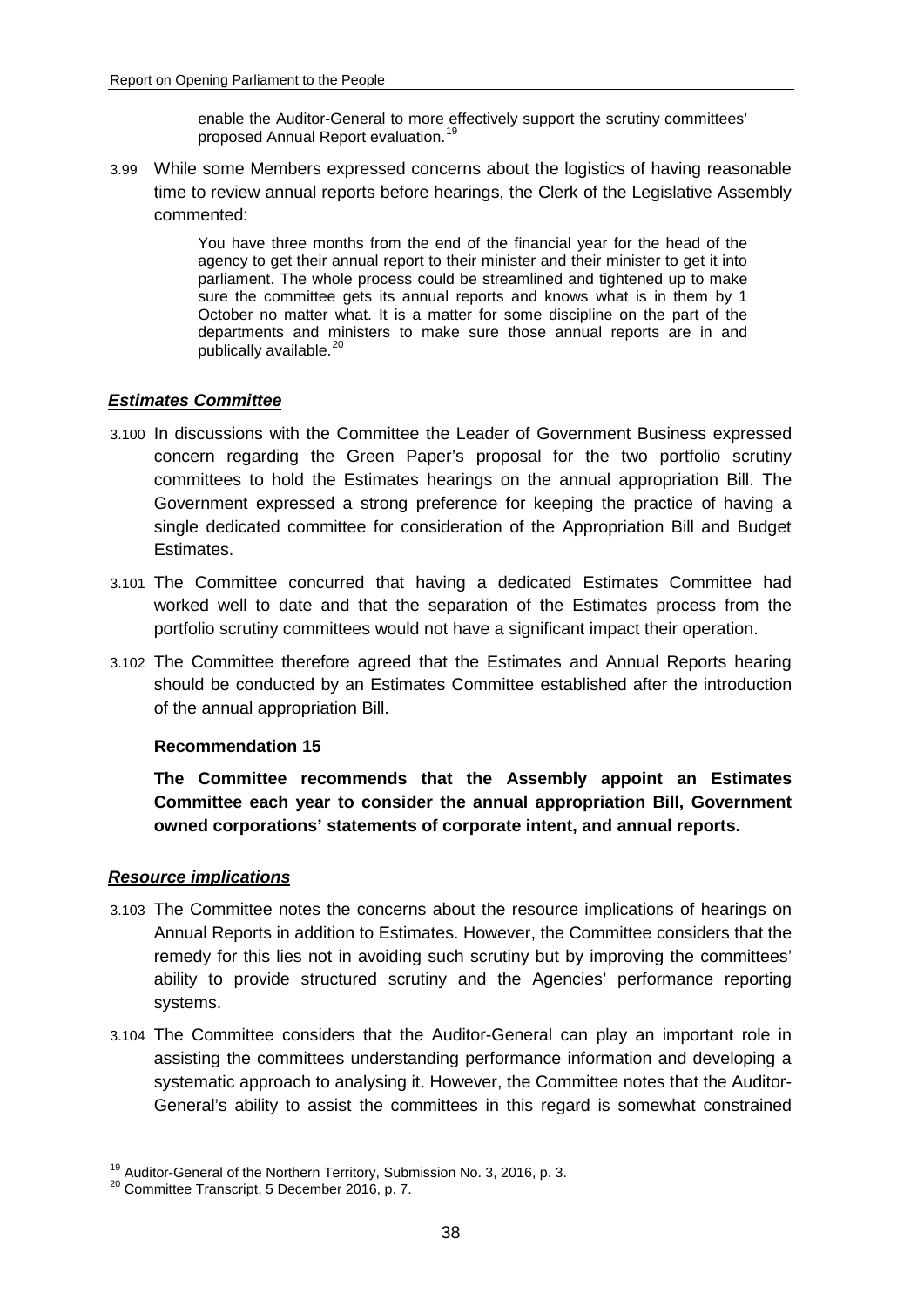compared to other Auditors-General throughout Australia due to the lack of a function to audit the actual effectiveness, efficiency and economy of Agencies in meeting their objectives. Enabling the Auditor-General to bring their professional expertise to assist the committees in the examination of performance information would facilitate a more focussed scrutiny of Annual Reports. The Committee therefore considers that the Government should explore strengthening the Auditor-General's role in this area.

#### **Recommendation 16**

**The Committee recommends that the Government consider amendments to the** *Audit Act* **to enable the Auditor-General to audit Agencies' performance information.**

### *Answers to advance written questions*

- 3.105 The Auditor-General noted that "the Estimates process could be enhanced by requiring comprehensive answers to advance questions to be provided in writing for tabling sufficiently early for more directed questioning during the Estimates hearings as required."<sup>[21](#page-38-0)</sup>
- 3.106 Previous Estimates Committees and Governments have taken a range of approaches to advance questions. Usually the authority under which such questions have been asked is the power given to all Members to ask Ministers written questions under Standing Order 113.
- 3.107 The Standing Orders' written questions empowers any Member to ask any Minister questions relating to public affairs or any matter of administration for which they are responsible and these questions must be answered within 30 days. These questions and answers are published in the Question Paper and form part of the Parliamentary Record.
- 3.108 Using the existing written questions system removes the extra administration, and consequential potential for confusion, that arises if a second written questions system is specifically created for Estimates. However, problems have arisen in the past with this system due to:
	- 1. questions not being asked more than 30 days before Estimates hearings
	- 2. treating written questions as a special category of Estimates questions and not answering them in accordance with the prescribed procedure
	- 3. written questions not being answered within the required timeframe.
- 3.109 The first problem can be addressed by Members ensuring that they submit their questions in a timely manner. A simple consistent approach from year to year would help establish this practice. However, while the 30 day timeframe would be sufficient for general questions, it may not provide sufficient time for questions arising from

<span id="page-38-0"></span><sup>&</sup>lt;sup>21</sup> Auditor-General of the Northern Territory, Submission No. 3, 2016, p. 3.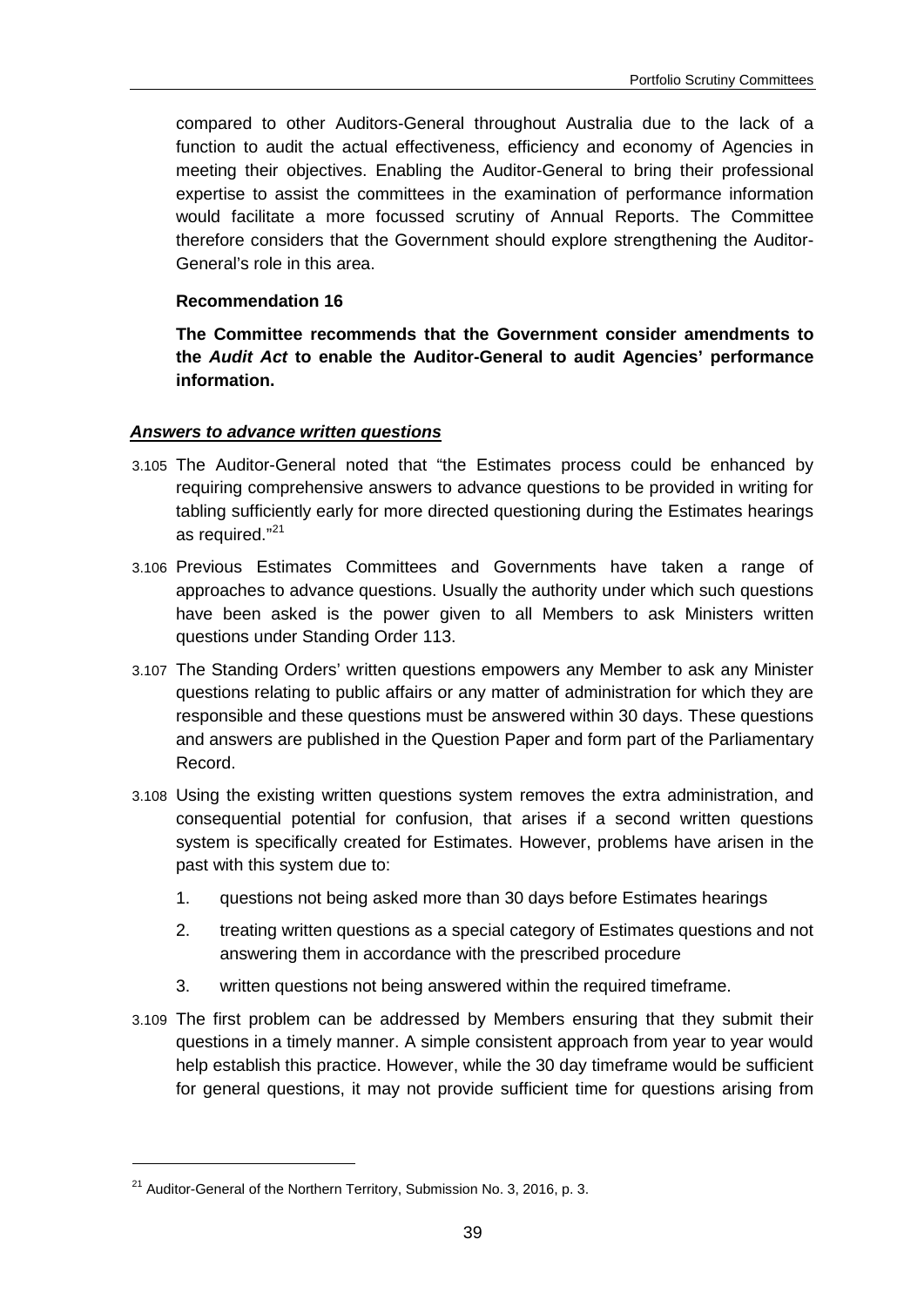Budget papers. This could be addressed by changing the timeframe for questions to be asked and answered following the introduction of the Appropriation Bill.

- 3.110 The second problem can be addressed by not supplementing the written questions system with other informal mechanisms. In previous Estimates, Ministers have proffered additional systems for handling advance questions outside that agreed by the Assembly. Such alternative systems require additional administrative arrangements and create informal rules which can confuse processes. A simple reliance on the Assembly's written questions system would avoid these problems.
- 3.111 The Committee notes that receiving written answers to questions will reduce a Minister's capacity to make clarifying remarks giving full context to the written answer. The Committee therefore proposes that the Estimates Committee provide Ministers with sufficient time to briefly address any comments they may have on the answers they provided to the Assembly in writing.
- 3.112 The third problem of questions not being answered within the required timeframe arguably occurred due to uncertainty about the status of written questions asked in anticipation of Estimates, and whether they were required to be answered at the relevant hearing. The Committee considers that simplified use of the Assembly's written questions system should solve this problem.

#### **Recommendation 17**

**The Committee recommends that the written questions system under Chapter Eight of the Standing Orders be the only system used for questions in advance for Estimates hearings.**

#### **Recommendation 18**

**The Committee recommends that the time within which a Minister must respond to written questions should be modified so that any written question asked within a week of the introduction of an appropriation Bill must be responded to at least one clear day before the first day of the Estimates hearings.**

#### *Timeframe*

- 3.113 The Green Paper proposed one week of hearings on Estimates and one week on Annual Reports, with Estimates hearings occurring in June after the introduction of the Appropriation Bill and Annual Report hearings occurring in November after departments' Annual Reports are tabled.
- 3.114 Concerns were raised about reducing the amount of time for Estimates to allow time for hearings on annual reports. This was a significant matter for debate within the Committee. A number of Members were concerned about any reduction in the time allowed for Estimates hearings and proposed that the hearings on Annual Reports be held in addition to the practice of having 60 hours for Estimates. In discussions, the Leader of Government Business indicated that the Government wished to maintain the current allocation of a total of 60 hours for Estimates and Annual Report hearings.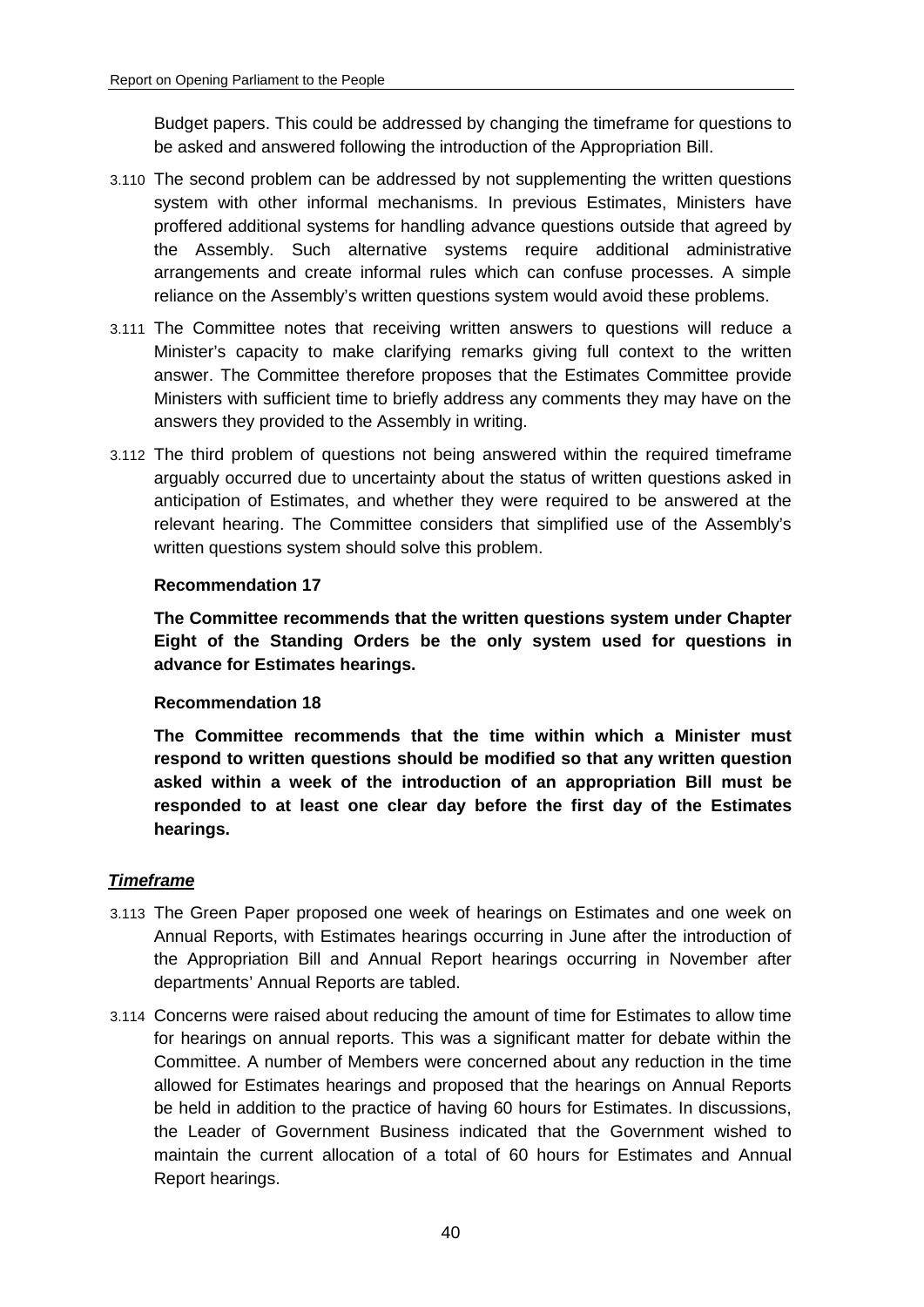3.115 The Committee considered that the allocation of the available 60 hours for hearings between Estimates in June and on Annual Reports in November would be best made by the Estimates Committee.

#### **Recommendation 19**

**The Committee recommends that the Estimates Committee:**

- **a) holds a total of 60 hours of hearings**
- **b) determine the proportion of those hours to occur on the Appropriation Bill and Government owned corporations in June and on Annual Reports in November during the days allocated in the Assembly's meeting schedule.**

### **Methods of Engagement**

- 3.116 The discussion above covers functions of the proposed portfolio scrutiny committees and how these can improve the effectiveness of the Assembly and provide opportunities for public participation. The level of participation will also be affected by how the committees go about engaging with the community.
- 3.117 The traditional approach to committee engagement is seeking public submissions and inviting individuals to appear at hearings. The Assembly's committees have used a range of other communication methods in the past, such as public forums in specific locations where local community members can discuss issues with Members of the committee and each other, facilitated discussions where a friend of a stakeholder group brings together interested individuals and facilitates a discussion with the committee, and committees attending meetings of a key stakeholder, such as a local council, to discuss issues of concern. Site visits have also provided a range of opportunities for committees to discuss issues of concern.
- 3.118 During this inquiry people made a range of other suggestions on how committees can further engage with a wider cross section of the community, including creating greater understanding of how the Assembly works, championing school visits and via social media.
- 3.119 The Committee agrees with the Clerk that "[w]e have a lot of work to do in the Northern Territory about explaining what committees are and how committees work and making that relevant to people".<sup>[22](#page-40-0)</sup> The Committee also accepts the timeliness of the broader challenge that East Arnhem Councillor Kaye Thurlow, a retired teacher of 30 years, who stated that "[i]t is a prime chance in this time of parliament to actually give people better education of how parliament operates."<sup>[23](#page-40-1)</sup>
- 3.120 Councillor Kaye Thurlow continued:

The Indigenous communities are very reliant on the Northern Territory parliament for managing many issues for them and yet they have very little

<span id="page-40-0"></span> $22$  Committee Transcript, 5 December 2016, p. 3.<br> $23$  Committee Transcript, 5 December 2016, p. 26.

<span id="page-40-1"></span>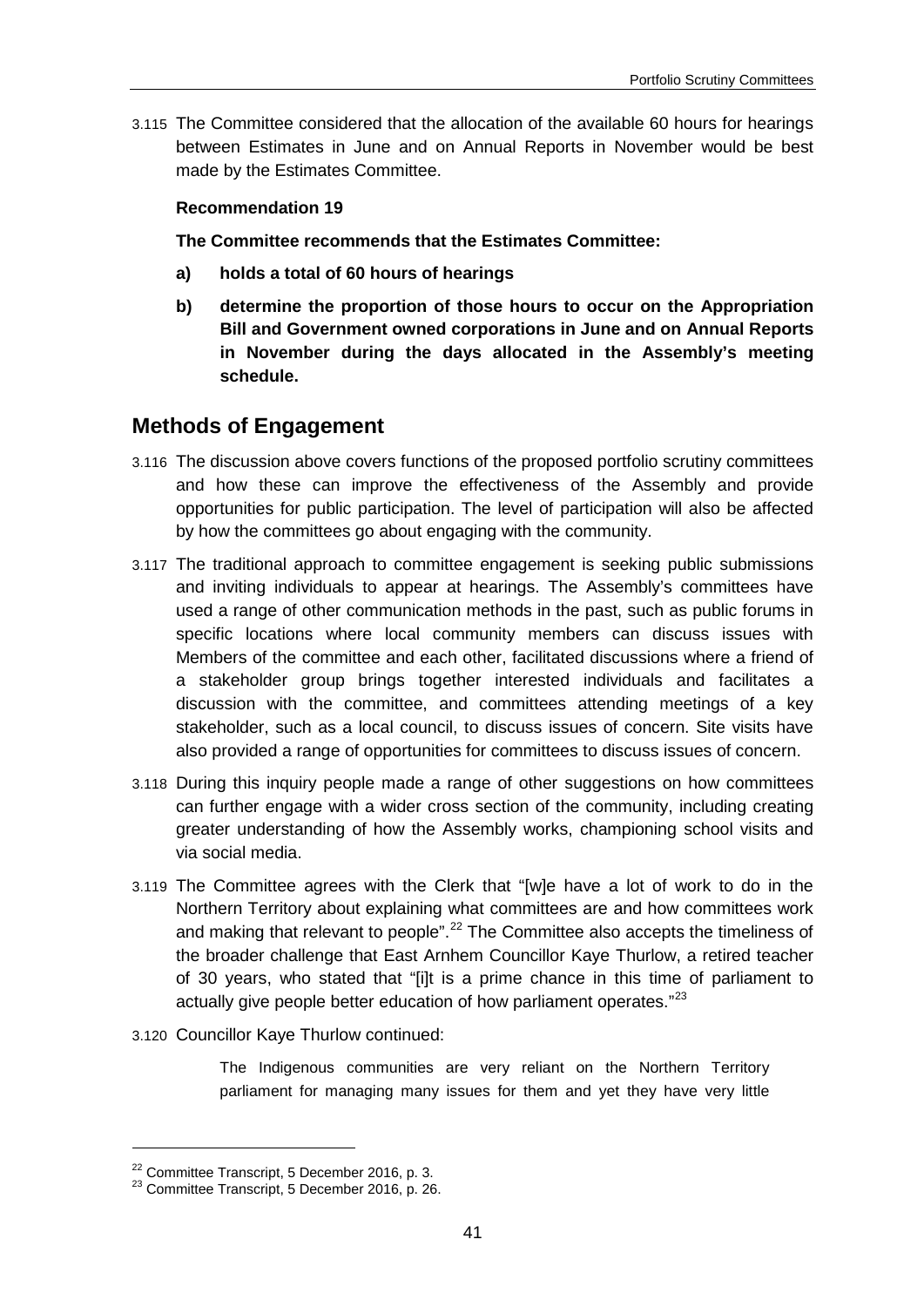understanding of how they can work with the government, ask questions of the government and how the government actually works.<sup>[24](#page-41-0)</sup>

3.121 The East Arnhem Regional Council's submission further stated:

It is believed that with a stronger understanding of the functions of Parliament community members will have a more positive and confident understanding of decisions being made by the Parliament that have a direct impact on their day to day lives. A more open parliamentary process will give an opportunity for our community members to feel included and to participate in some way in the process and reduce the impression of exclusion.[25](#page-41-1)

- 3.122 The Committee were very pleased to gain a youth perspective from Mr Samuel Swan, Member of the Chief Minister's Round Table for Young Territorians, whose keen interest and passion of parliamentary affairs is noteworthy. Mr Swan cited the importance of visits to schools, telling the Committee "the passion and interest can start earlier and that will be carried on throughout"<sup>[26](#page-41-2)</sup> with the possibility that "the electoral roll percentage [of youth] could be increased".<sup>[27](#page-41-3)</sup> Councillor Thurlow also informed the Committee that in her 30 years of teaching she did not remember any educational program about the Northern Territory Government ever coming to her school.
- 3.123 The Committee likewise welcomed the suggestion from Mr Swan of using social media as a way to get the communications out about engagement opportunities for youth, including the use of cross promotion techniques from media accounts such as the *NT News*. The use of a social media channel was also suggested by the NT Public Sector Agencies.<sup>[28](#page-41-4)</sup>
- 3.124 Furthermore, Mr Swan's suggestion that legislation reforms be submitted to the Chief Minister's Round Table, to glean a youth perspective, was also noted.
- 3.125 The Committee agrees that the portfolio scrutiny committees will need to continue to innovate to develop effective means of engaging people from across the Territory. Key to this will be sufficient funding of committee support to provide such services as social media channels, education and community liaison. This is discussed further below.

# **Committee Support**

-

3.126 The portfolio scrutiny committees will require adequate secretariat services to provide research, logistic and administrative support. Without increased support the committees will not be able to effectively perform their range of functions. This could lead to public frustration with ineffective processes and consequential damage to the reputation of the Assembly, a significant burden on Members that would impact on

<span id="page-41-2"></span>

<span id="page-41-4"></span><span id="page-41-3"></span>

<span id="page-41-1"></span><span id="page-41-0"></span><sup>&</sup>lt;sup>24</sup> Committee Transcript, 5 December 2016, p. 25.<br>
<sup>25</sup> East Arnhem Regional Council, Submission No. 13, 2016, p. 4.<br>
<sup>26</sup> Committee Transcript, 5 December 2016, p. 33.<br>
<sup>27</sup> Committee Transcript, 5 December 2016, p. 33.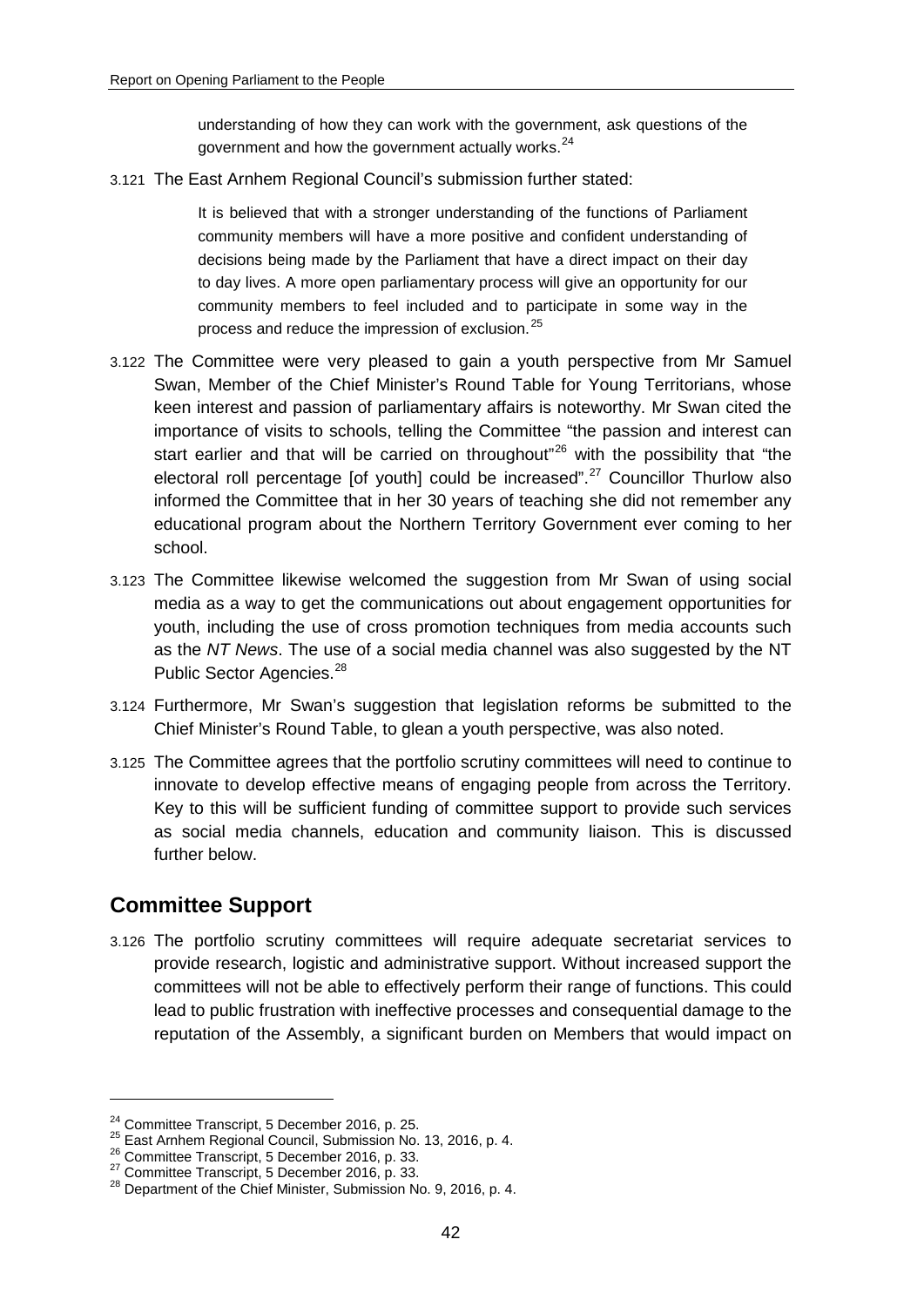their capacity to perform their other duties, and ultimately a failure to obtain the planned benefits of the reform.

- 3.127 While the proposed consolidation of the number of committees will increase the efficiency with which support is provided to the committees, this would not make up for the increased workload of considering Bills, increased scrutiny and potentially increased inquiry references.
- 3.128 In his submission the Clerk of the Legislative Assembly, Mr Michael Tatham, outlined the minimum support such committees would require to be a secretary and senior research officer for each committee in addition to administrative support, which would take the total cost of Assembly committee support to \$1.2 million. Additional references could result in the need for additional research officers on a temporary or shared basis.
- 3.129 The Committee notes that this is a small price for an effective system of parliamentary scrutiny and review. It is only a fraction of the cost of \$6.7 million Tasmania pays to support its Legislative Council which performs similar functions, or the \$5 million estimated for the cost of an Independent Commission Against Corruption.<sup>[29](#page-42-0)</sup>
- 3.130 The Committee also notes that this increased support would require less funding than was spent on Assembly committee support in 2011-12.<sup>[30](#page-42-1)</sup>
- 3.131 In addition to general secretariat support, the Committee noted that some parliaments employ specialist community engagement officers to assist committees communicate with stakeholder groups. Members of the Queensland Parliament commended to the Committee the work of their Indigenous Liaison Officer who does important groundwork within communities in building understanding of, and links with, committees to enable more effective communication. When asked about the effectiveness of such a role, Ms Thurlow of the East Arnhem Regional Council commented:

Yes, quite often in communities a parliamentarian, or the Chief Minister or someone, comes to the community for a specific reason but the community is not even aware of what that reason is or what the parameters are in which he is coming to the community to investigate. So in that case it often happens that people will raise any sort of issues about anything and the reason the person has come to the community may be subverted by all these other issues that people raise. To understand what a committee is looking for specifically would be really helpful, I think, so people can focus on, 'Okay, they are coming to talk about these issues; we will focus on what our issues are regarding that.' I think that would be helpful in advance—to give them warning. $31$ 

3.132 Mr Tatham also noted the importance of liaison officers who could take time to build understanding before consultations occurred on a specific matter:

> The process of that engagement is how you approach it and take time—we found in that statehood process we would send in advance teams a day before to go and talk to them about why someone was coming tomorrow and what they

<u>.</u>

<span id="page-42-2"></span>

<span id="page-42-1"></span><span id="page-42-0"></span><sup>&</sup>lt;sup>29</sup> Clerk's Submission, p 6.<br> $30$  Clerk's Submission, p 6.<br> $31$  Committee Transcript, 5 December 2016, p. 26.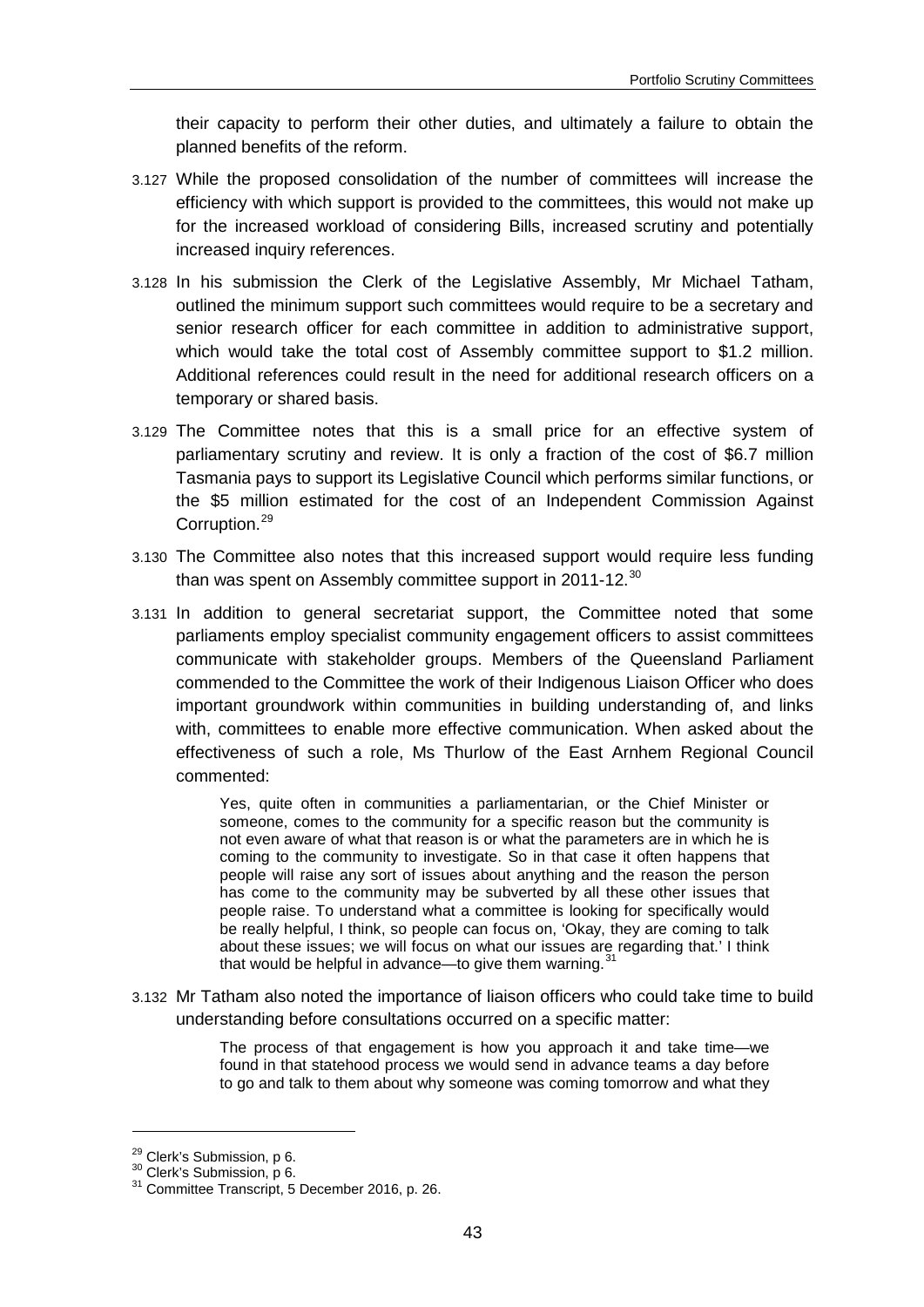were going to do. We made sure we had a whole process in place so by the time we got to the end of that learning of how to actually consult well on things that we were not going to give you things, nice presents—people still were not necessarily engaged all the time. We got to a stage where we understood how to best engage on things that people were not going to get excited about immediately.

3.133 The Committee considers that opening Parliament to the people requires not only having effective programs within the Parliament to enable people to engage but also the ability to communicate those programs and make them accessible to those who are not already involved. The Committee therefore considers that the committees should have specialist community engagement support.

### **Recommendation 20**

**The Committee recommends that the Government provide appropriate budget supplementation to the Department of the Legislative Assembly to provide for adequate secretariat support, committee expenses and a community liaison officer.**

# **Meeting and Broadcast Facilities**

- 3.134 A significant aspect of opening Parliament to the people is making its proceedings easily accessible. This is particularly important for proceedings such as committee hearings where people may want to follow what is said so they can make their own informed contribution to the debate. The Assembly's sittings and committees' public hearings are streamed on the Parliament's website to assist this. A broadcast quality feed of this video is also available to media outlets so they can rebroadcast proceedings without having a camera in attendance.
- 3.135 At present Parliament House only has infrastructure to record video and audio of a single proceeding. The Chamber and the Litchfield Room (Parliament House's main committee room) are connected to a single video control room and recording system. Consequently the video recording and in-house Hansard recording system can only follow one proceeding at a time.
- 3.136 With the introduction of two portfolio scrutiny committees it is highly desirable for Parliament House to have the infrastructure to record and webcast the proceedings of both committees simultaneously. Providing an independent control, recording and distribution system for the Litchfield Room would enable the recording and broadcasting of proceedings in both the Chamber and the Litchfield Room. However, for some hearings the Chamber will not be a very accessible venue and its regular use on sitting days may cause inconvenience for Members. It would therefore be preferable if both the Litchfield and Ormiston Rooms were able to record and broadcast video of proceedings.

<span id="page-43-0"></span><sup>32</sup> Committee Transcript, 5 December 2016, p. 6.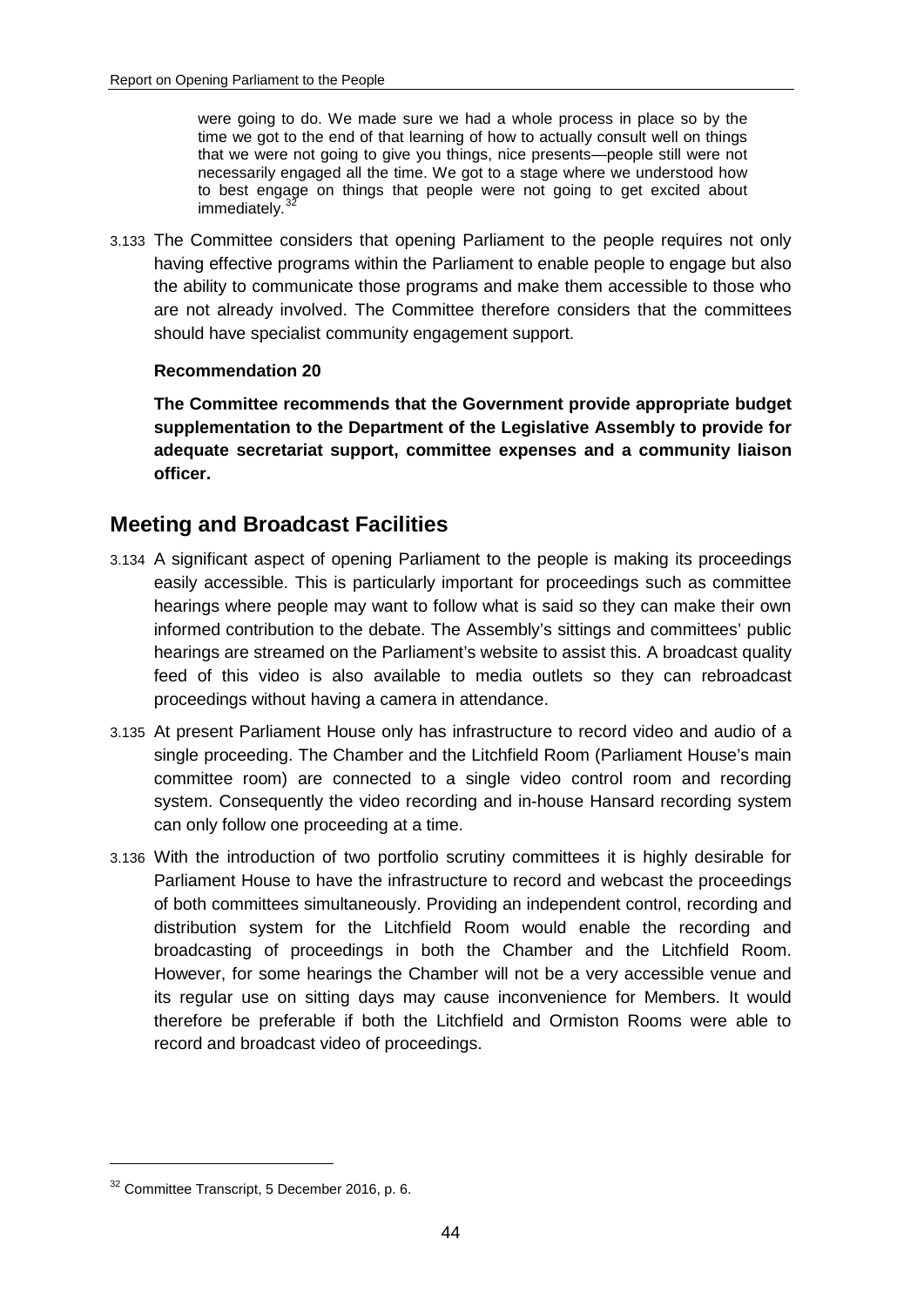#### **Recommendation 21**

**The Committee recommends that the Government provide funding to enable independent recording and broadcast of video from the Litchfield and Ormiston rooms.**

## **Committee Annual Reports**

- 3.137 The Local Government Association of the Northern Territory submission recommended that the portfolio scrutiny committees provide annual reports on their activities.
- 3.138 Standing Orders only require the Public Accounts Committee to provide an annual report. As the PAC undertakes a range of functions in addition to inquiries leading to a report, its annual report provides a useful opportunity to report to the Assembly on those activities that do not form part of a formal inquiry and provides an overall view of its activities. Annual reporting by the portfolio scrutiny committees would similarly provide an opportunity for them to report to the Assembly on the full range of their activities and to review and assess their operations.

### **Recommendation 22**

**The Committee recommends that the Assembly require the portfolio scrutiny committees to each produce an annual report of their activities.**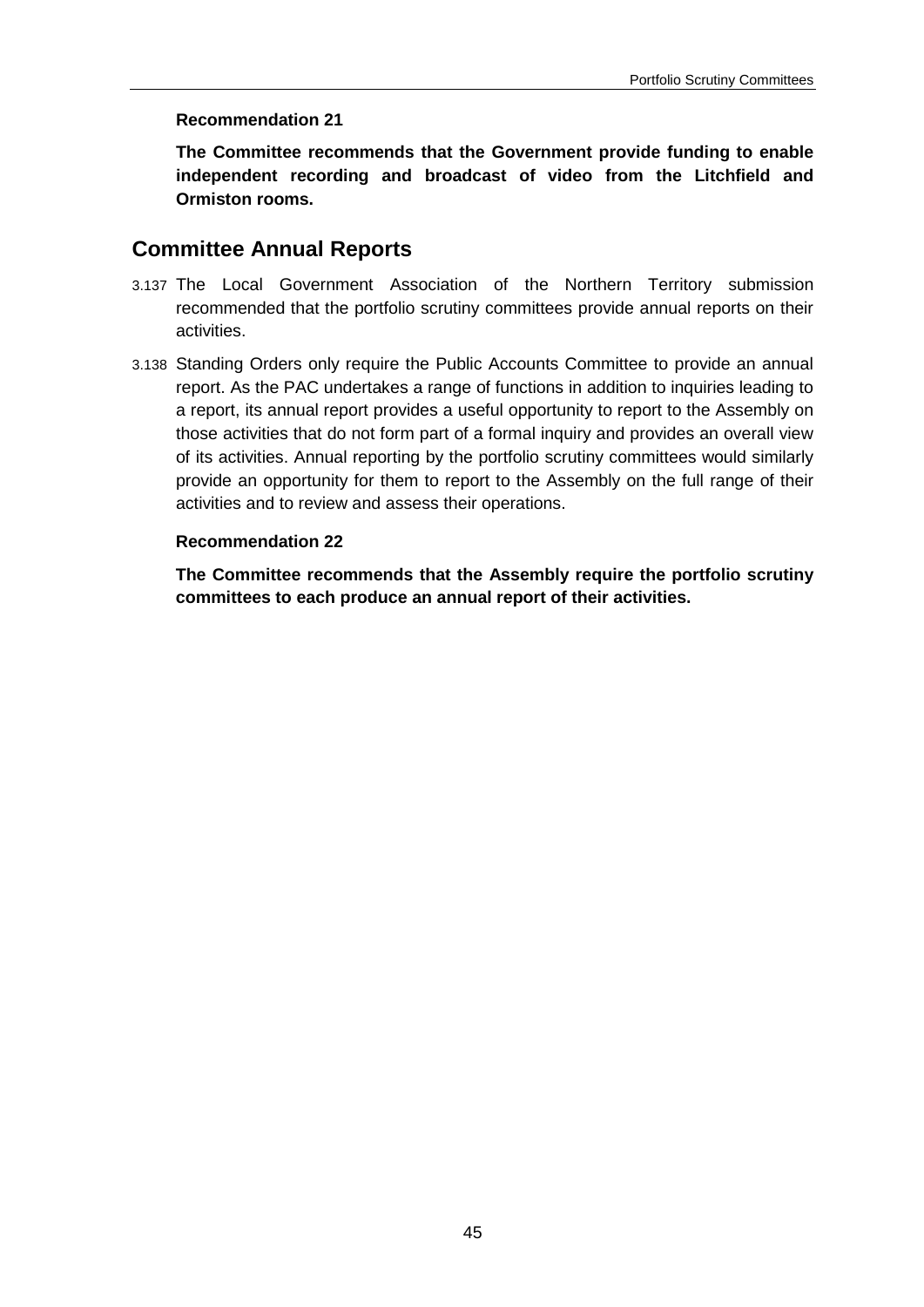# **Chapter 4 Debating Petitions**

4.1 The Territory Labor Discussion Paper *Parliamentary Reform: Opening Parliament to the People* canvasses options for enabling the community to determine what is considered in Parliament, such as debating petitions over a set threshold of signatures. The Committee's Green Paper proposed that after a petition that has 500 or more signatures is read in the Assembly, any Member may ask that the petition be debated. If that request is supported by four Members rising in their places, the Member may give notice of a motion regarding the petition which will be set down for the time for Matters of Public Importance with the same time limits. Standing Order 43 determines that the total debate time for a Matter of Public Importance is two hours, with the Proposer and next Member speaking allocated 20 minutes each and any other Members allocated 15 minutes.<sup>[33](#page-45-0)</sup>

# **Debates on Petitions in other Jurisdictions**

- 4.2 In the UK House of Commons, petitions with over 100,000 signatures are considered by the Petitions Committee for debate in Westminster Hall. Debates on one or more petitions are scheduled on a Monday from 4.30 pm for up to three hours. There is a presumption that all petitions with over 100,000 signatures will be debated unless the subject has recently been debated or will be in the near future; or the issue is being pursued through another avenue such as a parliamentary or government body; or the subject is unsuitable for debate in parliament. Petitions with fewer than 100,000 signatures may be debated if there is widespread support in the House for a debate to be scheduled.<sup>[34](#page-45-1)</sup>
- 4.3 Petition debates that take place in Westminster Hall are general debates about the issues raised by the petition and cannot result in a vote to implement a request contained within a petition. The Petition Committee can make a request to the Backbench Business Committee for time to debate the petition in the House of Commons Chamber if there is evidence of widespread cross-party interest and a point of debate has emerged that would be suitable for a substantive motion.<sup>[35](#page-45-2)</sup>
- 4.4 In the Parliaments of New South Wales and Queensland, the Sessional Orders allow for the automatic discussion of petitions that have more than 10,000 signatures. These petitions are set down as an Order of the Day for discussion on the Thursday of the next sitting week and any further petitions received are set down on succeeding Thursdays. A total of 16 minutes speaking time is allocated to a petition with the first and second Members allocated five minutes each and two

<span id="page-45-0"></span><sup>33</sup> Legislative Assembly of the Northern Territory, *Standing Orders: In Force as of April 20*16, Legislative

<span id="page-45-1"></span>Assembly of the Northern Territory, Darwin, 2016, p. 12. <sup>34</sup> UK Parliament, *How the Committee makes decisions*, viewed on 7 December 2016, [http://www.parliament.uk/business/committees/committees-a-z/commons-select/petitions-](http://www.parliament.uk/business/committees/committees-a-z/commons-select/petitions-committee/role/how-the-committee-makes-decisions/)

<span id="page-45-2"></span>[committee/role/how-the-committee-makes-decisions/.](http://www.parliament.uk/business/committees/committees-a-z/commons-select/petitions-committee/role/how-the-committee-makes-decisions/) <sup>35</sup> UK Parliament, *How the Committee makes decisions*, viewed on 7 December 2016, [http://www.parliament.uk/business/committees/committees-a-z/commons-select/petitions](http://www.parliament.uk/business/committees/committees-a-z/commons-select/petitions-committee/role/how-the-committee-makes-decisions/)[committee/role/how-the-committee-makes-decisions/.](http://www.parliament.uk/business/committees/committees-a-z/commons-select/petitions-committee/role/how-the-committee-makes-decisions/)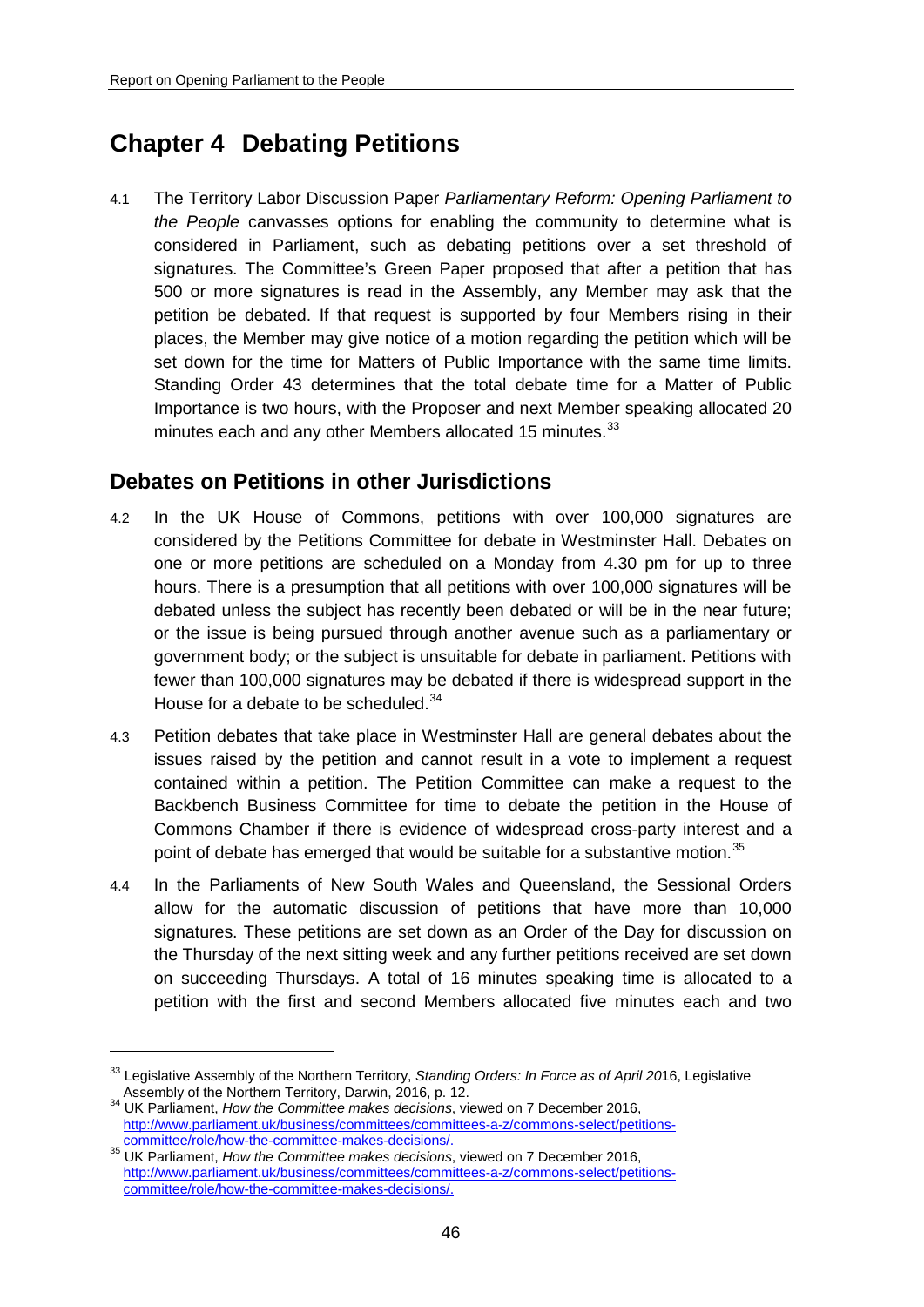other Members allocated three minutes each. No substantive motions are allowed on the petitions.<sup>[36](#page-46-0)</sup>

## **Electronic Petitions**

<u>.</u>

- 4.5 The Leader of the Opposition noted that the Green Paper does not include consideration of new technologies or non-traditional methods of engagement.
- 4.6 The Parliaments of Queensland, Tasmania and the Australian Capital Territory permit electronic petitions (e-petitions). The eligibility requirements to sign an epetition require that petitioners must be a resident, elector or citizen of their respective jurisdiction.<sup>[37](#page-46-1)</sup>
- 4.7 The e-petition processes in each of these jurisdictions are similar. The Principal Petitioner must seek the sponsorship of a Member of Parliament, or in the case of Queensland, the Principal Petitioner may alternatively seek sponsorship from the Clerk. The e-petition is then assessed by the Clerk to ensure that it meets all requirements set out in Standing and Sessional Orders and if these requirements are met, it is posted on the Parliament's website. E-petitions are open on the Parliament's website for a period of between one week and six months and the length of time that the e-petition remains open is jointly determined by the Principal Petitioner and the sponsor. Once the e-petition has closed, it is presented in a hard copy format to the Parliament.
- 4.8 In 2016 the House of Representatives amended Standing Orders to allow e-petitions to be signed online and the progress of the petitions to be monitored. Both paper petitions and e-petitions are vetted by the Standing Committee on Petitions to ensure they comply with Standing Orders. E-petitions are open on the Parliament's website for a period of four weeks and after the e-petition has closed, it is presented to the House by the Chair of the Standing Committee on Petitions.
- 4.9 The Australian jurisdictions that do not have e-petition functionality on their websites all require that signatures to a petition are original and hand written, with the exception of the Northern Territory. Standing Order 119(9) of the Legislative Assembly of the Northern Territory states:

any petition signed by electronic means or which claims to have been electronically endorsed by petitioners will be certified by the presenting Member that to the best of his or her knowledge the petition has been endorsed by the number of petitioners claimed.<sup>[38](#page-46-2)</sup>

4.10 Standing Orders 119(6) and 119(9) allow for e-petitions to be presented by a Member to the Assembly. The primary differences between the Northern Territory and the other jurisdictions that allow e-petitions is the absence of a functionality on

<span id="page-46-0"></span><sup>36</sup> Legislative Assembly of New South Wales, *Sessional and Other Orders: Fifty-Sixth Parliament, First Session No. 4*, 23 March 2016, p. 18; Queensland Parliament, *Sessional Orders of the Legislative Assembly* 

<span id="page-46-1"></span><sup>&</sup>lt;sup>37</sup> The Committee notes that while Queensland and the Australian Capital Territory stipulate these requirements within their Standing Orders, Tasmania's Standing Orders do not and the eligibility requirements are simply included in the reference material about e-petitions on their website.

<span id="page-46-2"></span>requirements are simply included in the reference material about e-petitions on their website. <sup>38</sup> Legislative Assembly of the Northern Territory, *Standing Orders: In Force as of April 20*16, Legislative Assembly of the Northern Territory, Darwin, 2016, p. 34.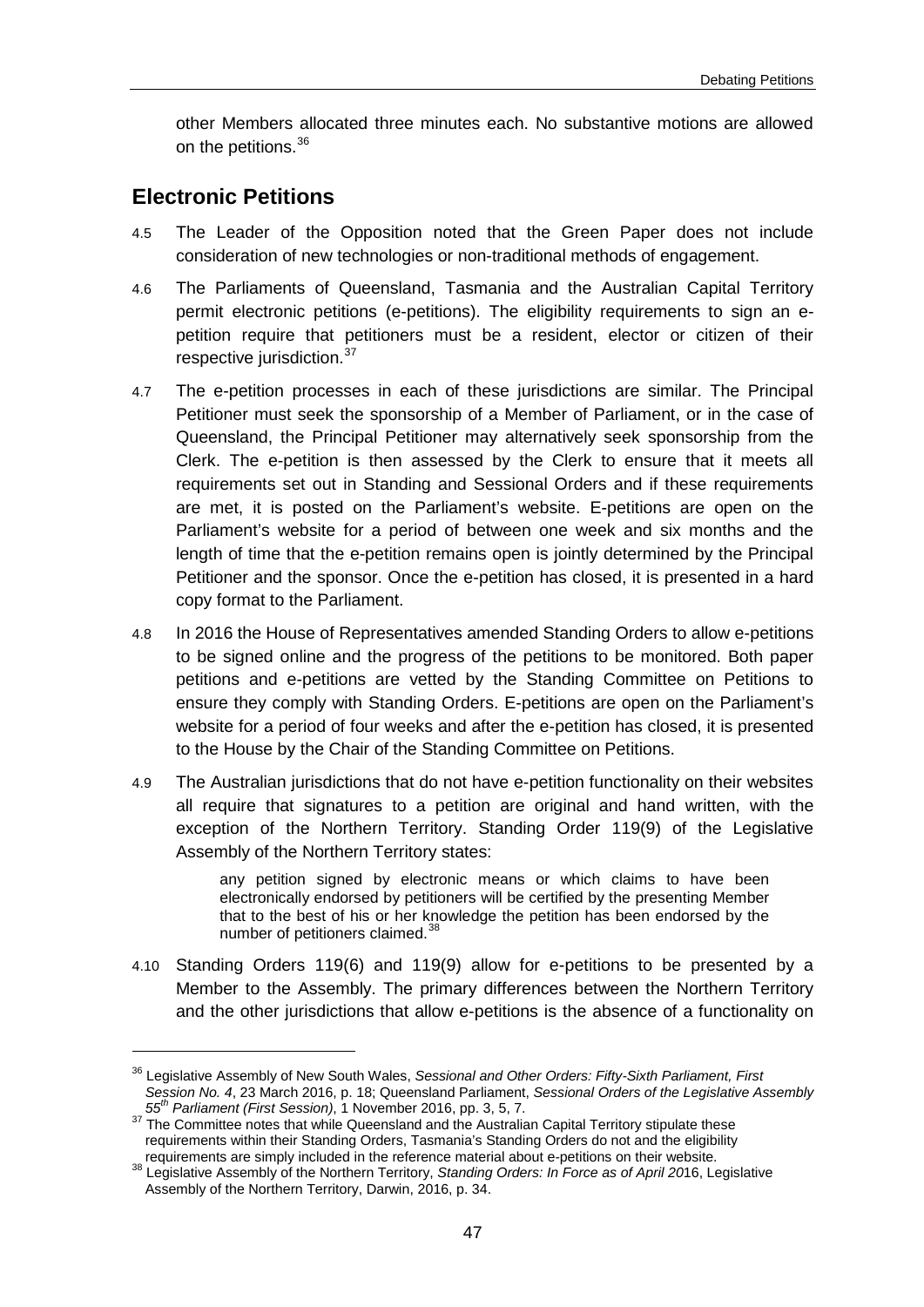the Assembly's website for petitioners to sign a petition through the website and the lack of petitioner eligibility requirements to sign e-petitions.

# **Issues for consideration**

## *Thresholds*

- 4.11 As previously noted, the Green Paper proposed setting the threshold for petitions to be debated in the Assembly at 500 or more signatures. During the 11<sup>th</sup> Assembly 59 petitions were presented to the Assembly while during the  $12<sup>th</sup>$  Assembly 64 petitions were presented. Of these petitions 39% and 52% respectively had over 500 signatures, 15% and 33% had in excess of 1,000 signatures, while 5% and 14% had more than 2,000 signatures.<sup>[39](#page-47-0)</sup>
- 4.12 Consideration must be given to the appropriate threshold level for debating petitions to balance ensuring that petitions that are debated have an appropriate level of community support while not disadvantaging smaller community groups. In determining the threshold it should be noted that there are other avenues through which a Member can raise issues in the Assembly that are identified in a petition which does not meet the signature threshold amount.
- 4.13 By one measure the 500 signatures suggested in the Green Paper is comparable to the other jurisdictions examined. The United Kingdom's 100,000 threshold represents 0.22% of electors; New South Wales' 10,000 represents 0.2% of electors, and Queensland's 10,000 represents 0.36%. In the Northern Territory, 500 signatures would represent 0.36% of electors. However by other measures 500 signatures is very low by comparison. One hundred thousand signatures represents 143% of the number of electors in a typical United Kingdom electorate, and 10,000 signatures represents 20% of an average electorate in New South Wales and 31% of an average Queensland electorate. By contrast, 500 signatures represents around 9% of an electorate in the Northern Territory.
- 4.14 The high proportion of petitions that have previously had 500 signatures, and the fact that 500 signatures represents less than 10% of a single electorate, leads the Committee to the view that a higher threshold would be more appropriate. A threshold of 1,000 signatures would closer reflect the relative size of Northern Territory electorates in comparison with New South Wales and Queensland and in the previous Assembly would have resulted in the debate of a third of petitions presented.

<span id="page-47-0"></span><sup>39</sup> Legislative Assembly of the Northern Territory, *Index of Petitions to the 11th Assembly*, viewed on 7 December 2016[, https://parliament.nt.gov.au/\\_\\_data/assets/pdf\\_file/0010/382933/Index-to-Petitions-and-](https://parliament.nt.gov.au/__data/assets/pdf_file/0010/382933/Index-to-Petitions-and-Petition-Responses.pdf)[Petition-Responses.pdf;](https://parliament.nt.gov.au/__data/assets/pdf_file/0010/382933/Index-to-Petitions-and-Petition-Responses.pdf) Legislative Assembly of the Northern Territory, *Index to Petitions of the 12th Assembly,* viewed on 7 December 2016*,*  [https://parliament.nt.gov.au/\\_\\_data/assets/pdf\\_file/0019/375310/Index\\_to\\_Petitions\\_and\\_Petition\\_Respons](https://parliament.nt.gov.au/__data/assets/pdf_file/0019/375310/Index_to_Petitions_and_Petition_Responses_12th-Assembly.pdf) [es\\_12th-Assembly.pdf](https://parliament.nt.gov.au/__data/assets/pdf_file/0019/375310/Index_to_Petitions_and_Petition_Responses_12th-Assembly.pdf) .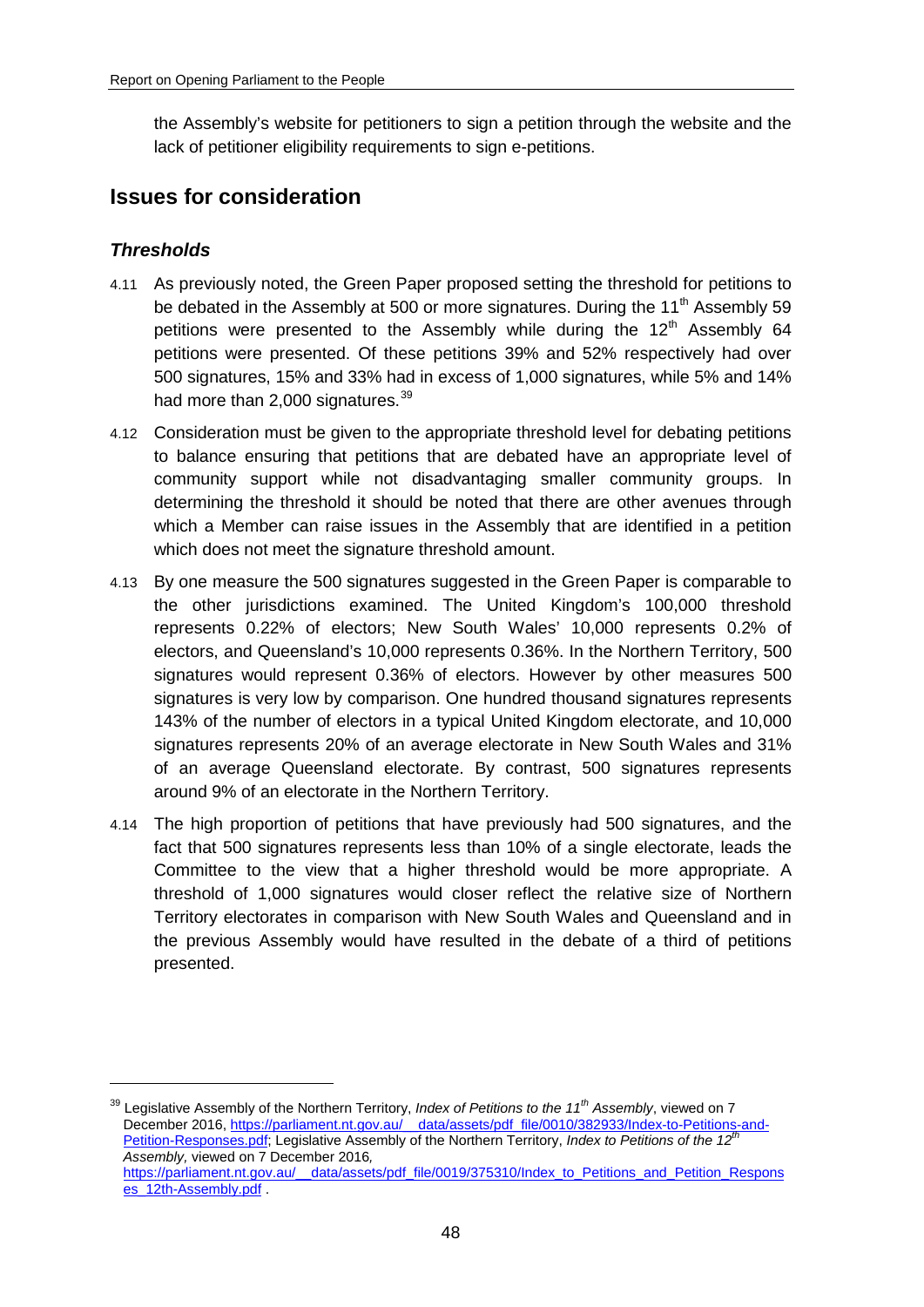### *Process*

- 4.15 The proposal in the Green Paper for a two hour debate on the support of four Members with the option for a substantive motion would allow significant discussion of the issues raised and a statement of the view of the Assembly to ensue. However, practically speaking such time could only be devoted to a small number of petitions.
- 4.16 A 16 minute debate without a motion being put provides an opportunity for Members to expand on the issue raised by a petition in the Assembly. As the discussion is short it would be feasible to allow for a greater number of debates. While this process would not result in a vote on the petition, if any Member considered it to be a priority they would be able to give a notice of motion in the usual manner.
- 4.17 The Committee notes that many petitions relate to specific matters that may not require long debate, and many more popular petitions relate to matters of controversy that will be debated in other business in the Assembly.
- 4.18 Given the trade-off that must be made between the time allowed for debate and the number of petitions that can be debated, the Committee considers a process allowing for the automatic discussion of petitions over a certain threshold of 16 minutes comprising two Members speaking for five minutes each and two Members speaking for three minutes each provides the greatest opportunity for key issues regarding petitions to be placed on the public record, and therefore contributes the most to opening the Parliament to the people.

#### *Non-conforming petitions*

- 4.19 It is common practice for Members to seek the leave of the Assembly to present petitions that do not conform to Standing Orders. This is done to allow those who are seeking to have a view heard by the Assembly to do so despite not meeting the requirements of a petition.
- 4.20 The Leader of Government Business proposed that the automatic debate of petitions with 1,000 signatures not be extended to petitions that do not conform to Standing Orders. The Committee agrees that it is appropriate to limit the automatic debate to those petitions that conform to the Assembly's procedural requirements, such as being properly signed or stating what is being asked of the Assembly.

## *Responses to Petitions*

- 4.21 The Committee noted that a vital part of the petition process was the Minister's response. As this is where the Government identifies what it is doing regarding the issues raised by the petition, the Committee considered that responses should be subject to a higher level of scrutiny. Following up on the response would help ensure adequate action by the Government on the issues raised.
- 4.22 The Committee therefore concluded that opportunity should be provided for Members to debate Government responses to petitions. As not all responses would require debate, the Committee proposes that a debate proceed if supported by four Members, as is currently the case for Matters of Public Importance. The debate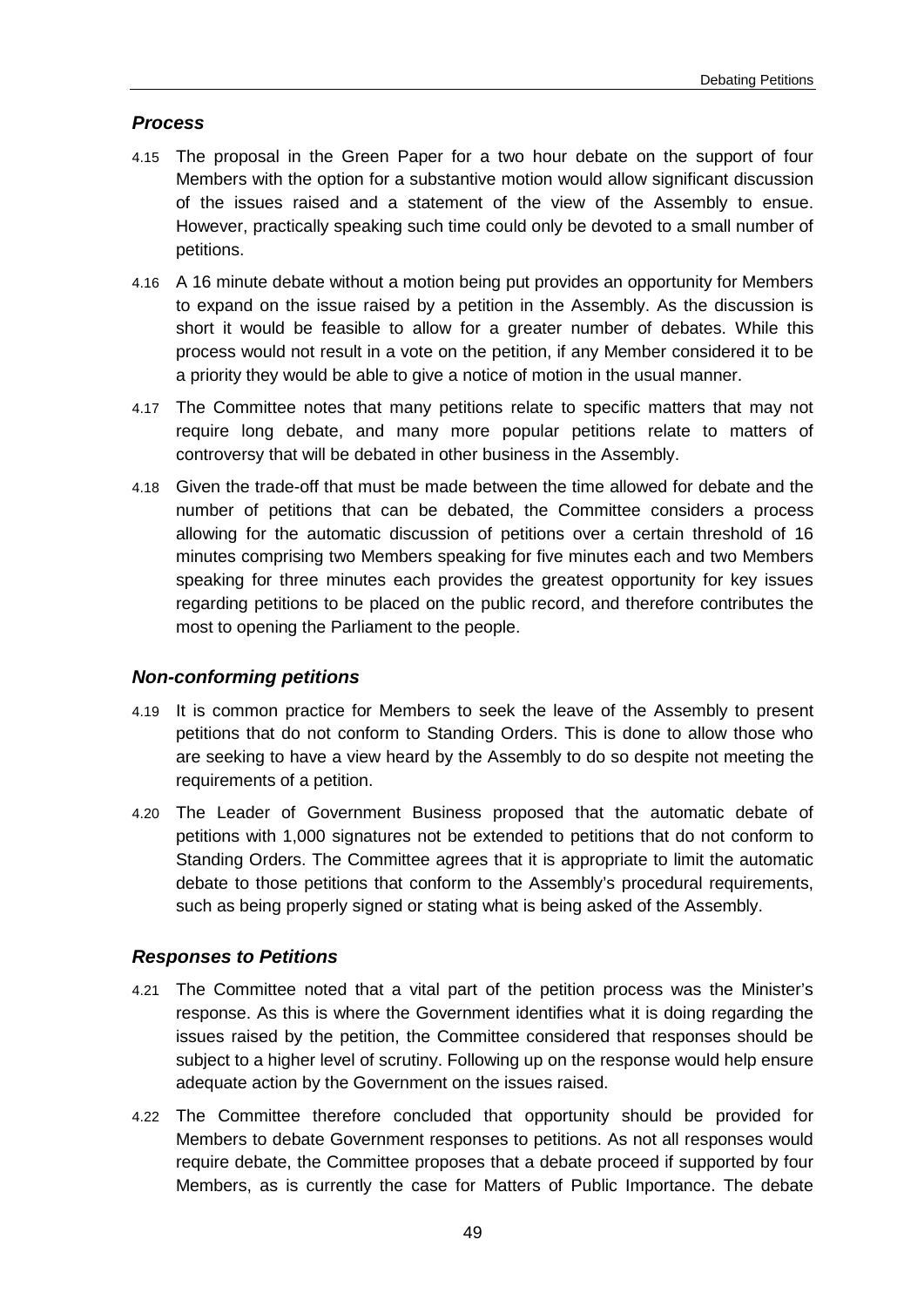would comprise two Members speaking for five minutes and two for three minutes each and no substantive question, as is proposed for debates on petitions.

## *e-Petitions*

- 4.23 As noted above, the Assembly presently allows petitions to be electronically signed but does not facilitate the provision of electronic petitions through its website.
- 4.24 One issue with the Assembly's existing rules is that they do not impose a residency requirement for petitioners. While a petition has always been expected to be made by people within the relevant jurisdiction, imposing a residency requirement has not been necessary as the likelihood of significant number of people from outside the jurisdiction signing a physical petition has been small. However, the risk that significant numbers from outside the jurisdiction may sign an electronic petition increases as the physical impediments are removed. This risk of out of jurisdiction petitioners is also less tolerable if the number of petitioners affects whether the petition is debated. The Committee therefore considers that Standing Orders should require that petitioners be residents of the Northern Territory.
- 4.25 The Leader of Government Business proposed in correspondence that this requirement be strengthened to limiting the right to petition to those on the electoral roll. This would have the unacceptable consequence of removing the right to petition of Territorians who are not on the roll. The Committee notes that the right to petition is merely the right to have your concerns placed before the Assembly. It does not, like the right to vote, include any decision-making power. The Committee is of the view that all who are resident within the Territory, and therefore subject to the laws of the Assembly and the Government's administration, should be able to raise their concerns with the Assembly, regardless of, for example, whether they are children or not Australian citizens.
- 4.26 The Committee further notes that the Electoral Commissioner advised that the *Electoral Act* does not permit him to provide an extract of the electoral roll to the Clerk of the Legislative Assembly, and independent Members are only provided an extract of the roll for their electoral division. Also, any use of electoral roll extracts for purposes other than those provided in s 14 of the *Electoral Act* is an offence and there is no regulation under the *Electoral Act* to provide a copy of the roll for such a purpose. The Committee therefore considers that being on the electoral roll would not be a workable condition.
- 4.27 Making provision for e-petitions through the Assembly's website would be an effective way of both making it easier to submit e-petitions and to impose residency requirements. However, the practicality of establishing such a feature on the site has not been explored by the Committee.

## **Recommendation 23**

#### **The Committee recommends that:**

**1) the Assembly provides that any petition conforming with Standing Orders with more than 1,000 signatures be set down on the Notice Paper as an Order of the Day to note the petition, unless the Speaker**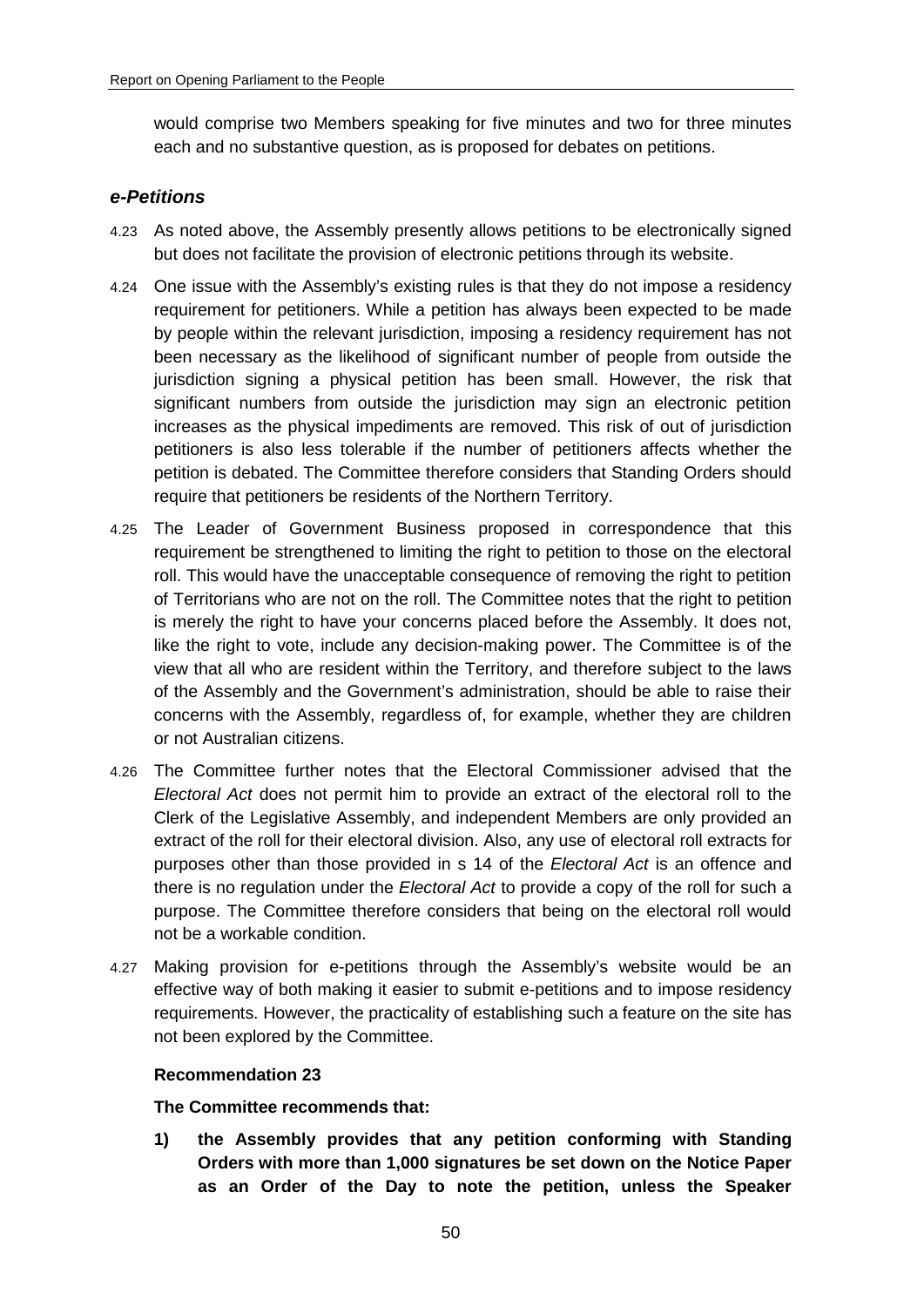**determines that it is frivolous, vexatious, has already been debated, would anticipate a debate, or should be combined with another petition, with the debate to comprise two Members speaking for up to five minutes each and two Members speaking for up to three minutes each,**

- **2) the Assembly provides that each Minister's response to a petition tabled in the Assembly is set down on the Notice Paper for the following day only to be called on after the consideration of 'Committee reports, Auditor-General's reports and Government responses' whereupon if four Members rise in their place in support of putting the question 'that the response be noted' then the debate will proceed with two Members speaking for up to five minutes each and two Members speaking for up to three minutes each,**
- **3) the Assembly requires that only people residing in the Northern Territory may petition the Assembly, and**
- **4) the Standing Orders Committee investigate the options for enabling electronic petitions through the Assembly's website.**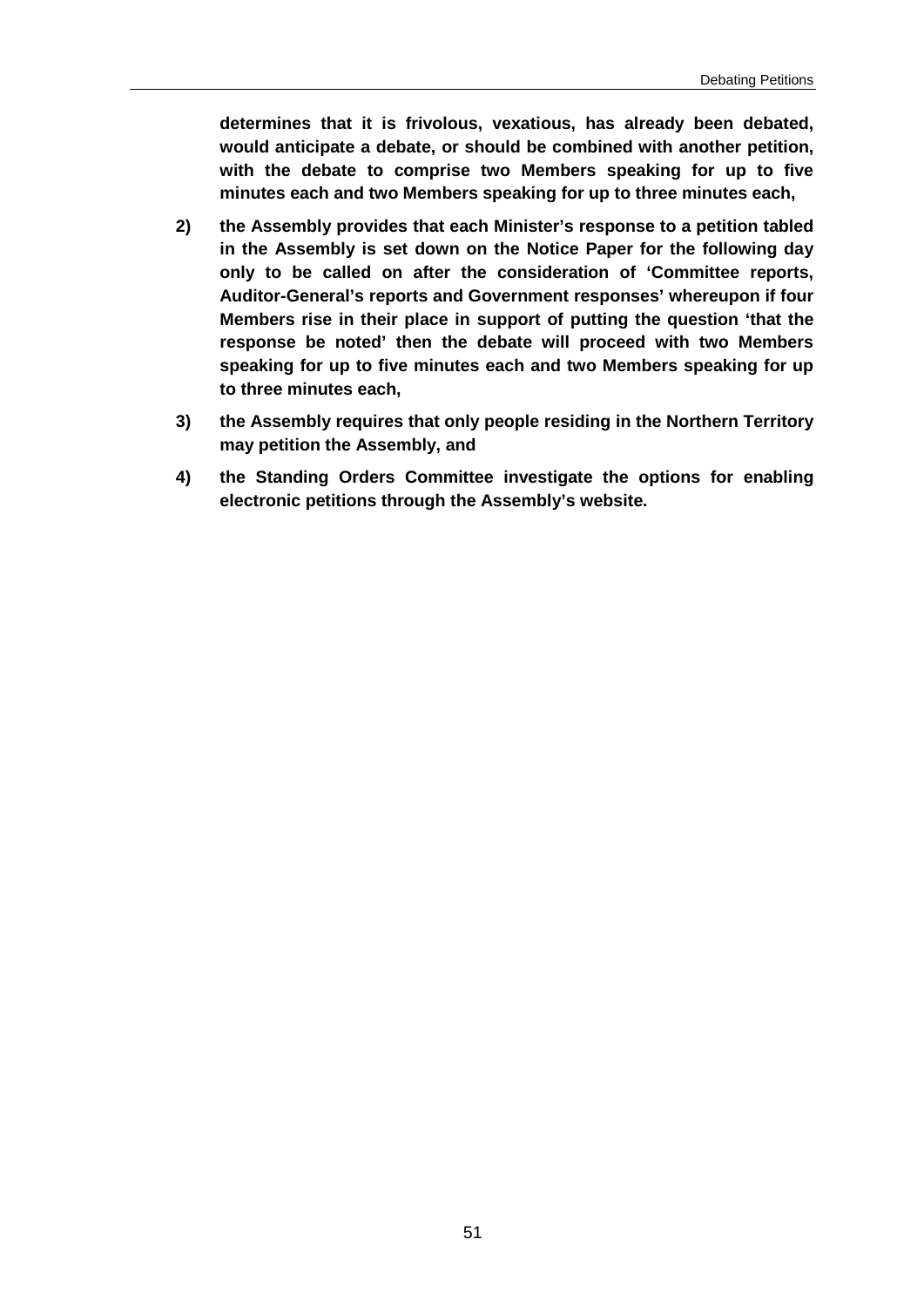# **Chapter 5 Reforming Question Time**

- 5.1 On 25 October 2016 the Assembly commenced reforming Question Time by only allowing Opposition and independent Members to ask questions on Wednesdays. This provides one Question Time a week free from 'Dorothy Dix' questions while maintaining all Members' right to ask questions on other days. This reform was accompanied by a prohibition on the same Minister being asked consecutive questions to ensure Ministers have a break in questioning to allow then to refer to notes. [40](#page-51-0)
- 5.2 The Green Paper suggested further options of lifting the restriction on the number of supplementary questions and instead allowing supplementary questions at the discretion of the Speaker, removing the restriction on repeating a question, and reducing the time allowed to ask a question to 30 seconds.
- 5.3 The East Arnhem Regional Council's submission expressed support for a number of the Question Time reforms proposed in the *Parliamentary Reform* Labor Policy Discussion Paper, including strengthening the Speaker's power to ensure relevance of answers, having an electorate focussed Question Time and having a Chief Minister's Question Time. Ms Thurlow also raised an example of how Question Time could be used to provide information on an important issue of local concern.<sup>[41](#page-51-1)</sup>
- 5.4 Mr McNeill's submission considered that the October 2016 reforms appear to have operated satisfactorily and they and the 30 second time limit for asking questions should be trialled for six to 12 months.
- 5.5 Mr Doran's submission noted some frustration with the recent restriction on asking consecutive questions on Wednesdays and expressed some support for relaxing the restriction on supplementary questions and limiting questions to 30 seconds, noting that the latter may also require a higher relevance test to ensure the benefit of 'tothe-point' answers.
- 5.6 The Opposition's submission expressed concern that the prohibition on consecutive questions at Wednesday's Question Time reduced scrutiny.
- 5.7 No strong consensus emerged regarding what further reforms should be made to Question Time. The Committee therefore considered that the recent reforms should be allowed more time following which the Standing Orders Committee should consider what further changes would improve Question Time.

#### **Recommendation 24**

**The Committee recommends that the Standing Orders Committee review the operation of the October 2016 reforms to Question Time after 12 months and consider whether further reforms would contribute to a more effective Question Time.**

<span id="page-51-1"></span><span id="page-51-0"></span><sup>40</sup> Assembly Hansard, 25 October 2016. <sup>41</sup> Committee Transcript, 5 December 2016, p. 27.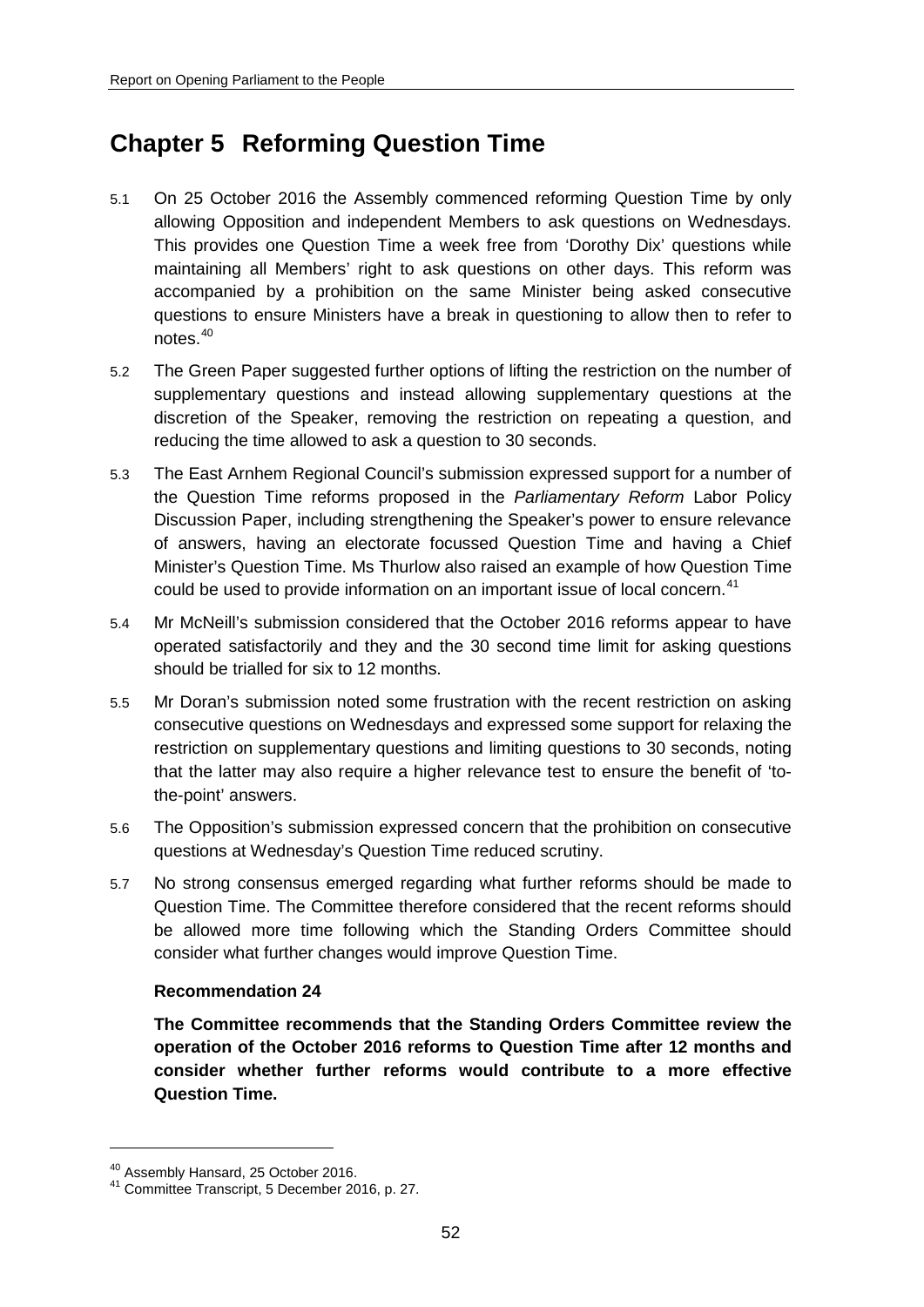# **Chapter 6 Prayers and Acknowledgement of Country**

# **Prayers**

- 6.1 Prayers are a feature of the routine of business in all Australian Houses of Parliament at the State, Territory and Commonwealth level except the Australian Capital Territory Legislative Assembly. In the Northern Territory, Standing Order 7 provides for prayers to be conducted by the Speaker or a nominee at the commencement of each day in accordance with an order of the Assembly.<sup>[42](#page-52-0)</sup> This requires each new Assembly to determine the form such prayers will take.
- 6.2 On 26 October 2016, the Thirteenth Assembly resolved to retain the prayer of the previous Assembly, which includes the parliamentary prayer as read in the House of Representatives followed by the Lord's Prayer:

Almighty God we humbly beseech thee to vouchsafe thy blessing upon this Assembly. Direct and prosper our deliberations to the advancement of thy glory and the true welfare of the people of the Northern Territory.

Our Father, which art in heaven, hallowed by thy name, thy kingdom come, thy will be done on earth as it is in heaven. Give us this day our daily bread, and forgive us our trespasses as we forgive them that trespass against us, and lead us not into temptation, but deliver us from evil, for thine is the kingdom, and the power and the glory, forever and ever, Amen.<sup>[43](#page-52-1)</sup>

6.3 As summarised in Table 1 below, some form of the parliamentary prayer followed by the Lord's Prayer is also currently practiced in the majority of other Australian legislatures.

| <b>Jurisdiction</b>             | Parliamentary<br><b>Prayer</b> | Lord's<br>Prayer | <b>Standing Order</b>                                                       |  |
|---------------------------------|--------------------------------|------------------|-----------------------------------------------------------------------------|--|
| House of Representatives        | Yes.                           | Yes.             | Form of prayers provided for in SO38.                                       |  |
| Senate                          | Yes                            | Yes              | Form of prayers provided for in SO50.                                       |  |
| <b>Qld Legislative Assembly</b> | No.                            | Yes              | Provision for prayers in Routine of<br>Business (SO58), form not specified. |  |
| <b>NSW Legislative Assembly</b> | Yes                            | No.              | Form of prayer provided for in SO39.                                        |  |
| <b>NSW Legislative Council</b>  | Yes.                           | Yes              | Form of prayers provided for in SO28.                                       |  |
| Vic Legislative Assembly        | No.                            | Yes              | Prayers not provided for in Standing<br>Orders.                             |  |
| Vic Legislative Council         | No.                            | Yes              | Form of prayer provided for in SO4.02.                                      |  |
| SA House of Assembly            | Yes.                           | Yes.             | Form of prayers provided for in SO39.                                       |  |
| <b>SA Legislative Council</b>   | Yes.                           | Yes              | Form of prayers provided for in SO51.                                       |  |
| Tas House of Assembly           | Yes                            | <b>Yes</b>       | Form of prayers provided for in SO32.                                       |  |
| <b>Tas Legislative Council</b>  | Yes                            | Yes              | Prayers provided for in SO28, form not<br>specified.                        |  |
| WA Legislative Assembly         | No.                            | Yes              | Provision for prayers in Routine of<br>Business (SO58), form not specified. |  |
| <b>WA Legislative Council</b>   | Yes                            | Yes              | Provision for prayers in Routine of                                         |  |

## **Table 1: Prayers by Legislature**

<u>.</u>

<span id="page-52-0"></span><sup>42</sup> Legislative Assembly of the Northern Territory, *Standing Orders: In Force as of April 20*16, Legislative

<span id="page-52-1"></span>Assembly of the Northern Territory, Darwin, 2016, p.4. <sup>43</sup> Legislative Assembly of the Northern Territory, *Thirteenth Assembly Sessional Orders as adopted 26 October 2016*, Legislative Assembly of the Northern Territory, Darwin, 2016, p.4.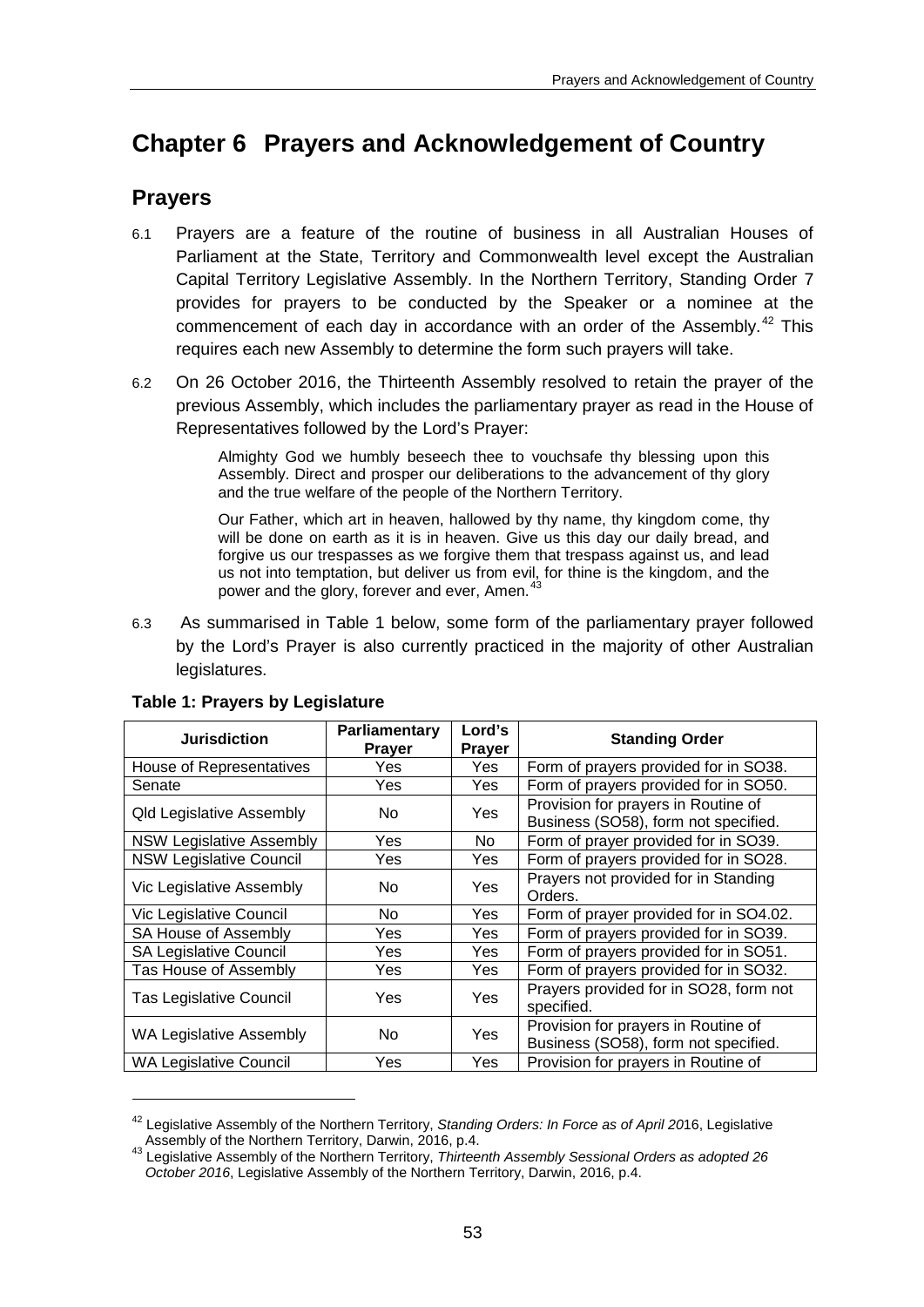| <b>Jurisdiction</b>             | Parliamentary<br><b>Praver</b> | Lord's<br><b>Praver</b> | <b>Standing Order</b>                |  |
|---------------------------------|--------------------------------|-------------------------|--------------------------------------|--|
|                                 |                                |                         | Business (SO14), form not specified. |  |
| <b>ACT Legislative Assembly</b> | No                             | No                      | Period of silence (SO30).            |  |

6.4 Acknowledging the increasingly multicultural and multi-faith nature of Australian society, in 1995 the ACT Legislative Assembly resolved to break with tradition and adopt a 'prayer or reflection'.<sup>[44](#page-53-0)</sup> As such, Standing Order 30 provides that:

> Upon the Speaker taking the Chair at the commencement of each sitting, and a quorum of Members being present, the following shall be read:

Members, at the beginning of this sitting of the Assembly, I would ask you to stand in silence and pray or reflect on our responsibilities to the people of the Australian Capital Territory.<sup>[45](#page-53-1)</sup>

6.5 Recent debate has questioned the extent to which prayers in parliament undermines the spirit of Section 116 of the Australian Constitution regarding religious observance.[46](#page-53-2) To date, attempts to abolish prayers in the Senate (1997 and 2014) and the NSW Legislative Council (2001 and 2003) have been unsuccessful.<sup>[47](#page-53-3)</sup> In November 2016 the issue was raised in Queensland. However, since Standing Orders do not require the reading of Prayers, Premier Palaszczuk noted that it was a matter for the Speaker.<sup>[48](#page-53-4)</sup>

## **Acknowledgement of Country**

-

- 6.6 The Legislative Assembly meets and conducts its business on Larrakia land, and the jurisdiction of the Northern Territory extends across lands of a number of Aboriginal peoples.
- 6.7 The Committee notes that apart from the Northern Territory and Western Australian parliaments, an Acknowledgement of Country is included in the routine of business in all other jurisdictions. However, as detailed in Table 2 below, the form, frequency and extent to which acknowledgements of country are provided for in Standing Orders varies across legislatures.

#### **Table 2: Acknowledgement of Country by Legislature**

| Legislature              | <b>SO</b> | When                                    | Form                                                                                                                                 |
|--------------------------|-----------|-----------------------------------------|--------------------------------------------------------------------------------------------------------------------------------------|
| House of Representatives | 38        | Each sitting<br>day prior to<br>pravers | I acknowledge the Ngunnawal and Ngambri<br>peoples who are the traditional custodians<br>of the Canberra area and pay respect to the |

<span id="page-53-0"></span><sup>44</sup> Mark McRae, Derek Abbott, Tom Duncan (eds), *Companion to the Standing Orders of the Legislative* 

<span id="page-53-1"></span>*Assembly for the Australian Capital Territory,* ACT Legislative Assembly, Canberra, 2009, p. 114. <sup>45</sup> Legislative Assembly for the Australian Capital Territory, *Standing Orders and Continuing Resolutions of the Assembly,* ACT Legislative Assembly, Canberra, June 2016, p.10. <sup>46</sup> See for example: Ian Hunter, 'Parliament and Prayer' in *Flinders Journal History and Politics*, vol. 26, 2010

<span id="page-53-2"></span>pp. 27 – 38; Anne Twomey, *Prayers in Parliament,* August 2012, viewed 21 November 2016,

<span id="page-53-3"></span><sup>&</sup>lt;sup>47</sup> Parliament of Australia, Questions on Notice: '4. Prayers – practices in other legislatures (Senator McKenzie)', 27 February 2014, viewed 26 November 2016, [http://www.aph.gov.au/Parliamentary\\_Business/Senate\\_Estimates/fapactte/estimates/add1314/parliamentar](http://www.aph.gov.au/Parliamentary_Business/Senate_Estimates/fapactte/estimates/add1314/parliamentary/index)

<span id="page-53-4"></span>[y/index.](http://www.aph.gov.au/Parliamentary_Business/Senate_Estimates/fapactte/estimates/add1314/parliamentary/index) <sup>48</sup> Jason Tin, 'Premier says diching the Lord's Prayer 'matter for Speaker', in *The Courier Mail,* viewed 24 November 2016[, http://www.couriermail.com.au/news/queensland/queensland-government/premier-says](http://www.couriermail.com.au/news/queensland/queensland-government/premier-says-ditching-lords-prayer-matter-for-speaker/news-story/6f1ebf457ae866dbf89ffe5c424ba21d)[ditching-lords-prayer-matter-for-speaker/news-story/6f1ebf457ae866dbf89ffe5c424ba21d](http://www.couriermail.com.au/news/queensland/queensland-government/premier-says-ditching-lords-prayer-matter-for-speaker/news-story/6f1ebf457ae866dbf89ffe5c424ba21d)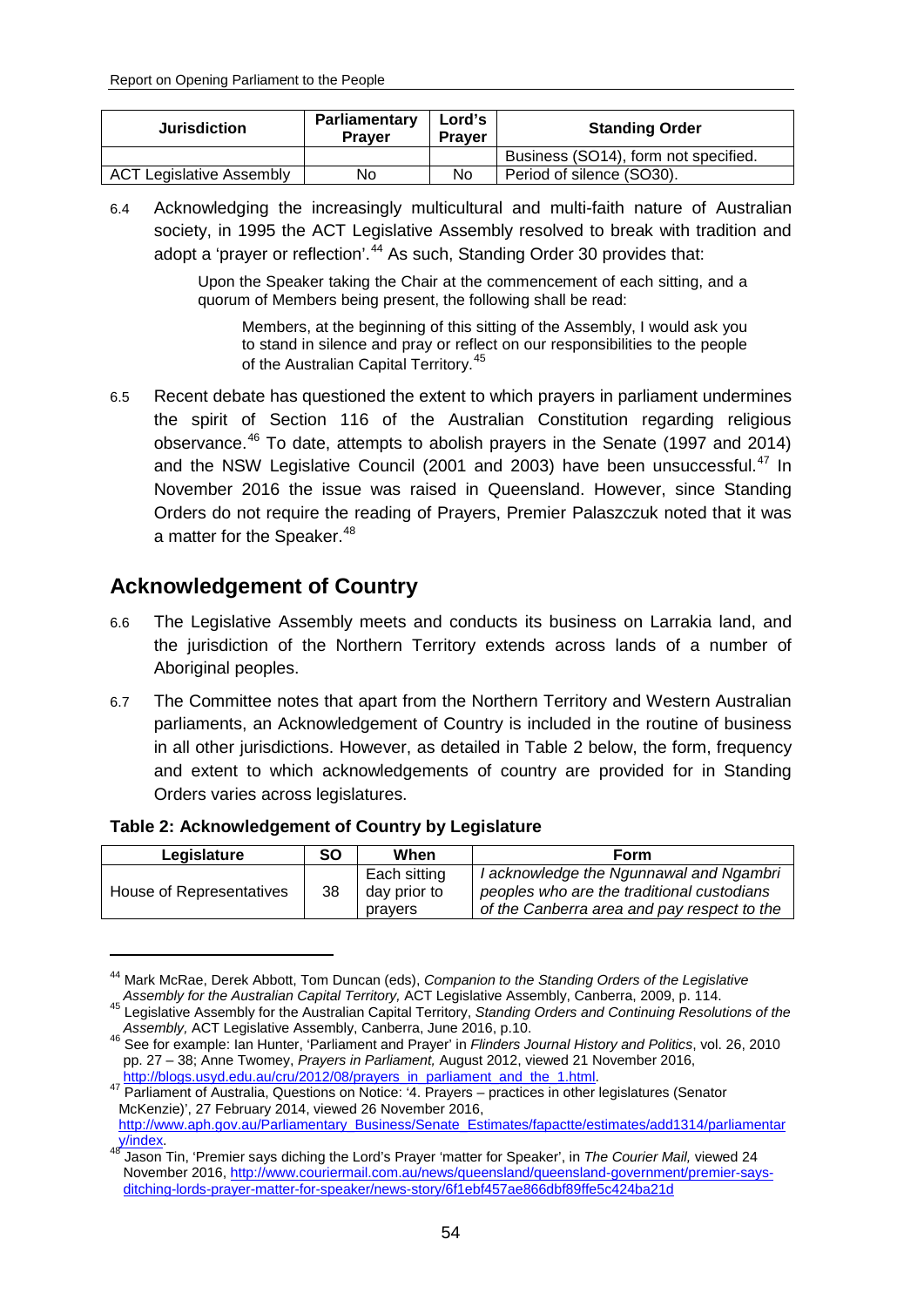| Legislature                     | <b>SO</b>      | When                                                                             | Form                                                                                                                                                                                                                                                                                                                                                                                                                                                                                                  |
|---------------------------------|----------------|----------------------------------------------------------------------------------|-------------------------------------------------------------------------------------------------------------------------------------------------------------------------------------------------------------------------------------------------------------------------------------------------------------------------------------------------------------------------------------------------------------------------------------------------------------------------------------------------------|
|                                 |                |                                                                                  | elders, past and present, of all Australia's<br>Indigenous peoples.                                                                                                                                                                                                                                                                                                                                                                                                                                   |
| Senate                          | 50             | Each sitting<br>day after<br>prayers                                             | Acknowledgement as above                                                                                                                                                                                                                                                                                                                                                                                                                                                                              |
| <b>Qld Legislative Assembly</b> |                | First day of<br>each sitting<br>week after<br>prayers                            | The Speaker acknowledges the Traditional<br>Owners of the land upon which Parliament<br>is assembled.                                                                                                                                                                                                                                                                                                                                                                                                 |
| <b>NSW Legislative Assembly</b> | 39(2)          | Each sitting<br>day after<br>prayers                                             | We acknowledge the Traditional Owners,<br>the Gadigal People of the Eora Nation. We<br>also acknowledge the Traditional Owners of<br>the lands we represent and thank them for<br>their custodianship of country.                                                                                                                                                                                                                                                                                     |
| <b>NSW Legislative Council</b>  |                | First day of<br>each sitting<br>period after<br>prayers                          | Same as the Legislative Assembly                                                                                                                                                                                                                                                                                                                                                                                                                                                                      |
| <b>ACT Legislative Assembly</b> | 30             | First day of<br>each sitting<br>period prior to<br>the 'Prayer or<br>Reflection' | The Speaker shall acknowledge that the<br>Assembly is meeting on the lands of the<br>traditional custodians.                                                                                                                                                                                                                                                                                                                                                                                          |
| Vic Legislative Assembly        |                | First day of<br>each sitting<br>week after<br>prayers                            | We acknowledge the traditional Aboriginal<br>owners of the land on which we are<br>meeting. We pay our respects to them, their<br>culture, their elders past, present and future,<br>and other elders from other communities<br>who may be here today.                                                                                                                                                                                                                                                |
| Vic Legislative Council         |                | First day of<br>each sitting<br>week after<br>prayers                            | On behalf of the Victorian state Parliament I<br>acknowledge the Aboriginal peoples, the<br>traditional custodians of this land which has<br>served as a significant meeting place of the<br>first people of Victoria. I acknowledge and<br>pay respects to the elders of the Aboriginal<br>nations in Victoria, past and present, and<br>welcome any elders and members of the<br>Aboriginal communities who may visit or<br>participate in the events or proceedings of<br>Parliament in this week. |
| SA House of Assembly            |                | Each sitting<br>day after<br>prayers                                             | Honourable members, I respectfully<br>acknowledge the traditional owners of this<br>land upon which this parliament is<br>assembled and the custodians of the sacred<br>lands of our state.                                                                                                                                                                                                                                                                                                           |
| <b>SA Legislative Council</b>   |                | Each sitting<br>day after<br>prayers                                             | We acknowledge Aboriginal and Torres<br>Strait Islander peoples as the traditional<br>owners of this country throughout Australia,<br>and their connection to the land the<br>community. We pay our respects to them<br>and their cultures, and to the elders both<br>past and present.                                                                                                                                                                                                               |
| Tas House of Assembly           | 33             | First day of<br>sitting periods<br>after prayers'                                | We acknowledge the traditional people of<br>the land upon which we meet today, the<br>Mouheneener people.                                                                                                                                                                                                                                                                                                                                                                                             |
| Tas Legislative Council         | $\blacksquare$ | As Above                                                                         | Acknowledgement as above                                                                                                                                                                                                                                                                                                                                                                                                                                                                              |

1 (a) the first day of sitting after an election;

(b) the first day of sitting for the calendar year;

(c) the first day of the budget sittings; and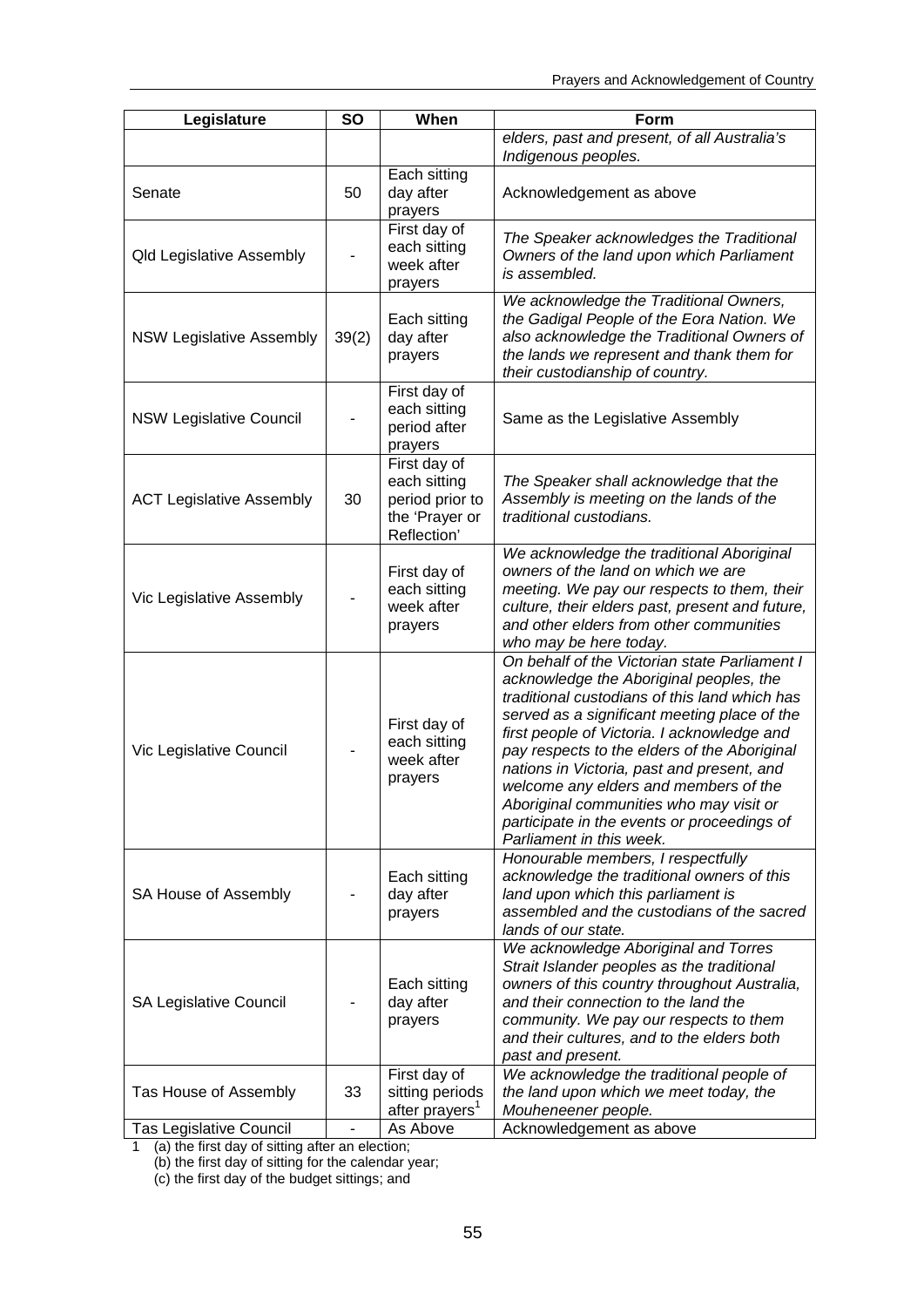- (d) the first day of the Spring sittings.
- 6.8 As noted by Reconciliation Australia, an Acknowledgement of Country can be given by both Indigenous and non-Indigenous people and provides an opportunity to show respect for Traditional Owners and the continuing connection of Aboriginal and Torres Strait Islander people to Country.<sup>[49](#page-55-0)</sup> While there are no set protocols or wording for acknowledgments of country, Reconciliation Australia suggests that such statements may take the following forms:

*General:* I'd like to begin by acknowledging the Traditional Owners of the land on which we meet today. I would also like to pay my respects to Elders past and present.

*Specific:* I'd like to begin by acknowledging the Traditional Owners of the land on which we meet today, the (people) of the (nation) and pay my respects to Elders past and present.

## **Consideration of Issues**

- 6.9 The Green Paper invited submissions on whether the Assembly should retain its current prayers, adopt different prayers or a time of reflection, and whether, and what form of acknowledgement of country should also be included.
- 6.10 Of the submissions received, four addressed the issue of prayers and acknowledgement of country. With regards to prayers, two considered it appropriate to retain the current practice of starting the parliamentary day with prayers. While Mr McNeill favoured maintaining the "existing traditional prayers"<sup>51</sup>, the Auditor-General for the Northern Territory, Ms Julie Crisp, noted that she had "no specific comments as to the form or content."[52](#page-55-3)
- 6.11 Mr Brendan Doran PSM, however, suggested that something more contemporary and inclusive, such as the ACT precedent, would be the most appropriate and noted that:

If some gesture to the Judeo-Christian context of Westminster practice is preferred, the current NTLA Parliamentary Prayer could be retained. The language is inclusive enough to be acceptable to all Abrahamic religions (including Islam) and perhaps a number of other faith traditions.

The Lord's Prayer is more problematic in contemporary society and both current NTLA Prayers would not find favour with Atheists, Buddhists and strict adherents to traditional Aboriginal beliefs.<sup>[53](#page-55-4)</sup>

6.12 While not proposing any specific form or content, the submission from the Leader of the Opposition, Mr Gary Higgins, also favoured a more contemporary and inclusive approach:

<span id="page-55-0"></span><sup>49</sup> Reconciliation Australia, *Welcome to and Acknowledgement of Country,* viewed 21 November 2016, [https://www.reconciliation.org.au/wp-content/uploads/2016/05/Welcome-to-and-Acknowledgement-of-](https://www.reconciliation.org.au/wp-content/uploads/2016/05/Welcome-to-and-Acknowledgement-of-Country.pdf)<sup>50</sup> Reconciliation Australia, Welcome to and Acknowledgement of Country.<br>
<sup>51</sup> Ian McNeill PSM, Submission No. 5, 2016, p.3.<br>
<sup>52</sup> Julie Crisp (Auditor-General for the Northern Territory), Submission No. 3, 2016, p. 4.<br>
<sup></sup>

<span id="page-55-1"></span>

<span id="page-55-2"></span>

<span id="page-55-3"></span>

<span id="page-55-4"></span>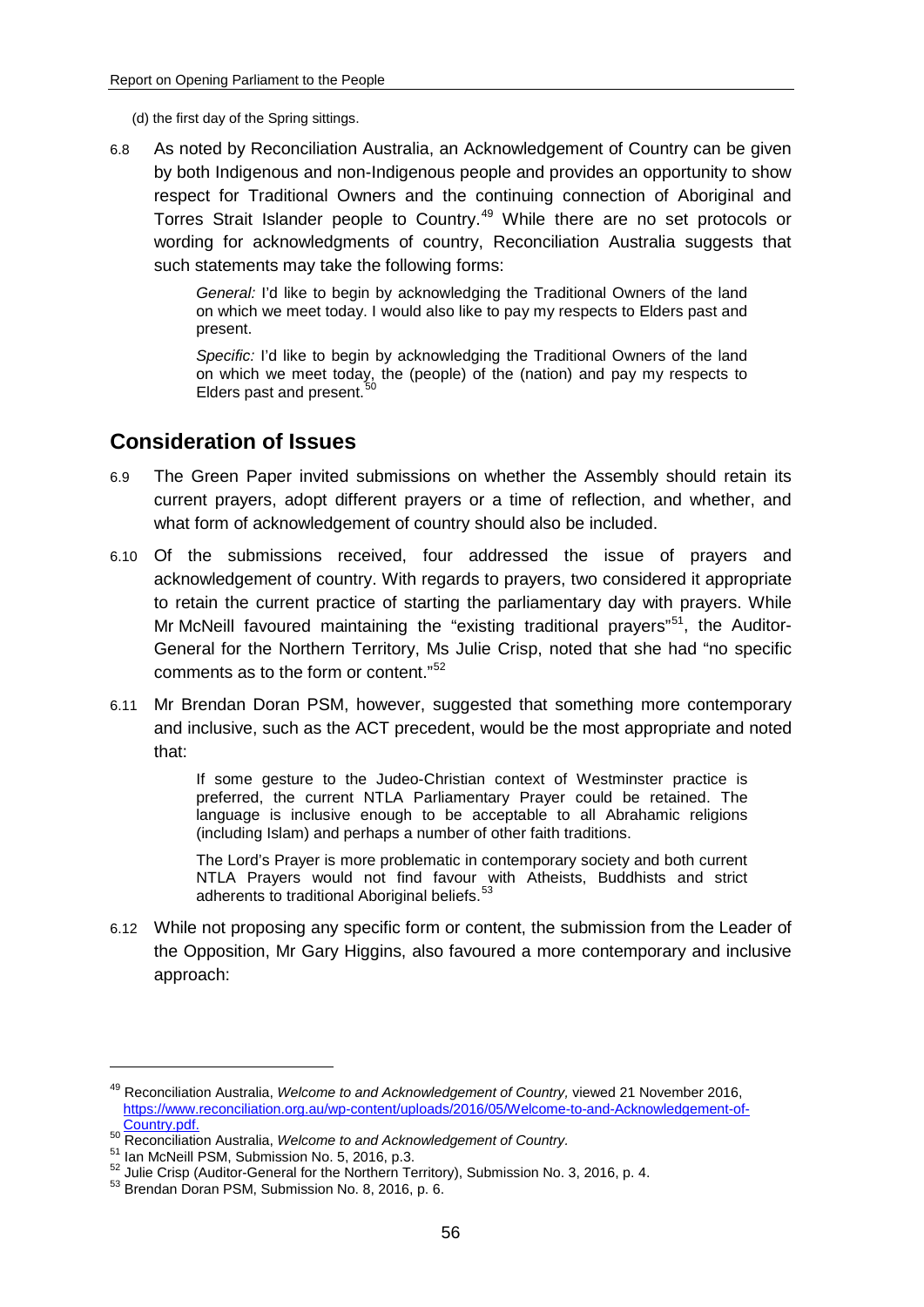The Opposition is of the view that the Assembly is there for the benefit and welfare of all Territorians and in that regard it should make efforts to modernise Parliamentary practice.<sup>[54](#page-56-0)</sup>

6.13 The aforementioned submissions also supported the inclusion of an Acknowledgment of Country. As Mr Doran pointed out:

> the addition of Acknowledgement of Country is not only appropriate for the NT but long overdue. A general formula acknowledging traditional ownership/custodianship of Territory would seem most inclusive and reflect the Assembly's interest in greater outreach to all regions.

Mr McNeill also suggested that consideration be given to a generic form which acknowledges both traditional custodians and elders of the Northern Territory and Australia's Indigenous peoples, similar to that read in the House of Representatives.[56](#page-56-2)

6.14 As mentioned previously, Standing Order 7 currently provides for the conduct of prayers each day with the form and content determined by the Assembly. While the Committee acknowledges the arguments for and against retention of the parliamentary prayer and the Lord's Prayer, it is of the view that this is a matter for further consideration by the Assembly. The Committee does, however, consider it appropriate for Standing Orders to provide for an Acknowledgement of Country, with the form and content subject to an Order of the Assembly.

#### **Recommendation 25**

**The Committee recommends that Standing Order 7 be amended to provide for an Acknowledgement of Country in accordance with an order of the Assembly.**

<u>.</u>

<span id="page-56-1"></span><span id="page-56-0"></span> $^{54}$  Leader of the Opposition, Submission No. 7, 2016, p. 7.  $^{55}$  Brendan Doran PSM, Submission No. 8, 2016, p. 6.  $^{56}$  Ian McNeill PSM, Submission No. 5, 2016, p.3.

<span id="page-56-2"></span>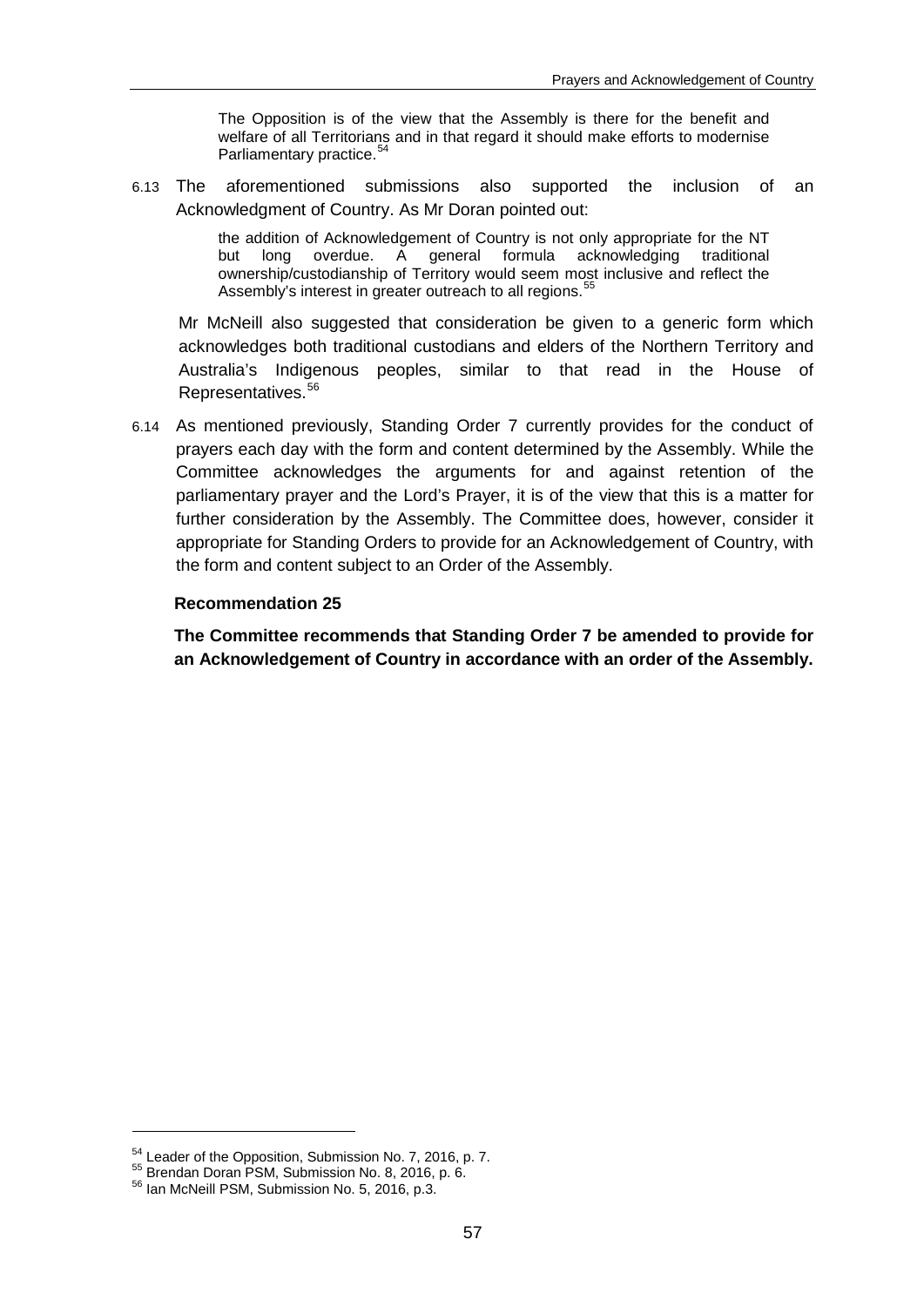# **Chapter 7 Ministerial Reports**

- 7.1 In its submission the Labour Caucus proposed the introduction of 'Ministerial Reports' to "enable important issues that may not warrant a full ministerial statement to be debated in parliament".<sup>[57](#page-57-0)</sup>
- 7.2 The submission proposed the following procedure:

Notice of the topic for discussion should be given on a previous sitting day to allow all members of parliament adequate time to prepare contributions.

Time limits for contributions would be 20 minutes for the first two speakers and 15 minutes for each subsequent contribution with no member being able to speak twice. Debate would be capped at two hours.<sup>5</sup>

- 7.3 The Assembly had a procedure for ministerial reports from 2001 until 2009 that allowed five minute statements from Ministers to which one Opposition Member, and later also one independent Member, could respond for two minutes and the Minister could reply for two minutes. The total time allowed for Ministerial reports was no more than 30 minutes each sitting day.
- 7.4 No other Australian Lower Houses debates ministerial reports and all but the Australian Capital Territory Legislative Assembly limit time for ministerial statements. The South Australian House of Assembly does not provide for any response to the 15 minutes allowed to a Minister. The New South Wales and Queensland Legislative Assemblies allow a single Opposition nominee equal time as a Minister, and this is also the usual practice in the House of Representatives. The Western Australian Legislative Assembly allows three minute 'brief ministerial statements' which are not debated, as well as 20 minute ministerial statements to which the Opposition is allowed one 15 minute reply and other parties with at least five Members are allowed five minutes.
- 7.5 It is not clear to the Committee how providing for ministerial reports in addition to ministerial statements would further open parliament to the people. However, the Committee considers that the limitation of debates on matters not leading to a substantive question to contributions of 20 and 15 minutes and a global time limit of two hours has merit. It is arguable that issues requiring a full debate should be focussed on a substantive question so the debate is relevant to the issue of importance and the Assembly expresses a view on the matter. The Committee considers that such matters are best considered by the Standing Orders Committee.

#### **Recommendation 26**

-

**The Committee recommends that the Assembly refer to the Standing Orders Committee the review of procedures for Ministers to report matters to the Assembly and the debate of important issues in the Assembly, including whether debates on ministerial statements should be subject to global time** 

<span id="page-57-1"></span><span id="page-57-0"></span> $57$  Territory Labor Caucus, Submission No. 6. 2016, p 2.<br> $58$  Territory Labor Caucus, Submission No. 6. 2016, p 2.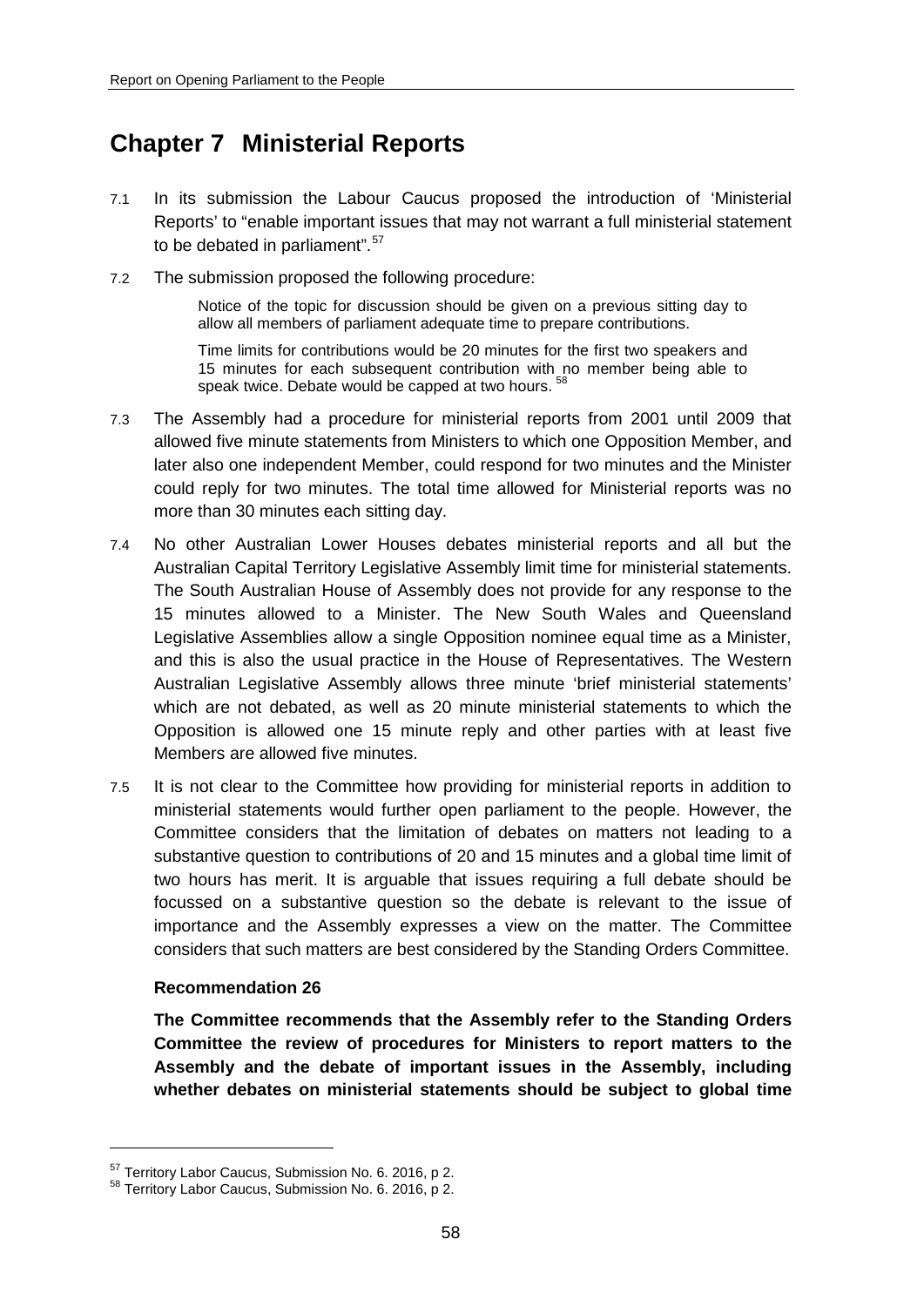**limits and whether there should be additional processes for debating substantive issues of public policy.**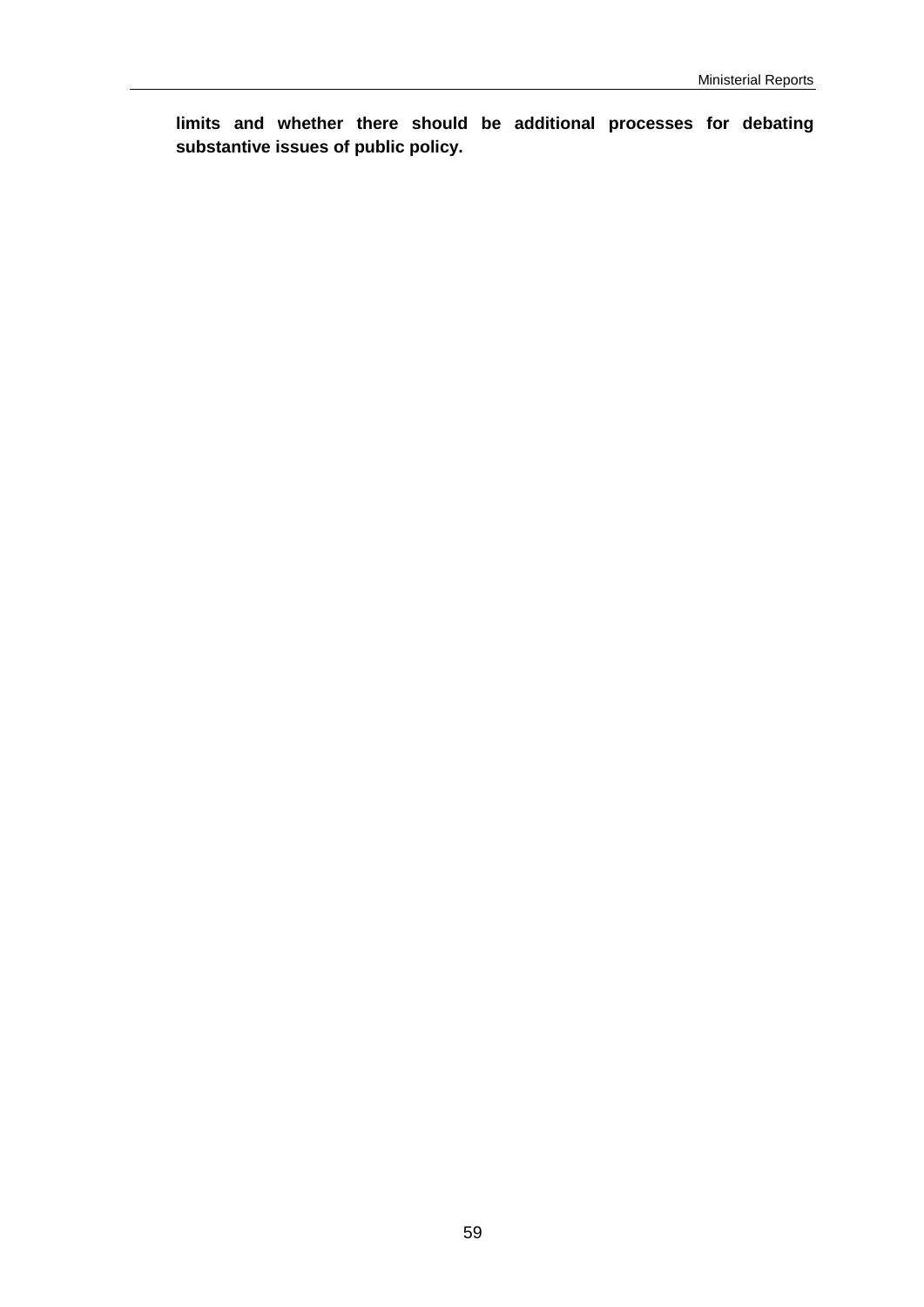-

# **Chapter 8 Meeting International Benchmarks**

- 8.1 The Committee noted that the Queensland Parliament used the Commonwealth Parliamentary Association's *Benchmarks for Democratic Legislatures* as a framework for assessing its committee system.<sup>[59](#page-59-0)</sup> The Clerk of the Legislative Assembly also brought to the Committee's attention the Latimer House Principles, which informed those benchmarks, as a useful objective guide for assessing parliamentary procedures.
- 8.2 The Australian Capital Territory in 2008 formally adopted the Latimer House Principles (see Appendix C) and in 2012 resolved to commission an independent review of its governance against the principles once in each Assembly.<sup>[60](#page-59-1)</sup>
- 8.3 The Committee considers that the Latimer House Principles and associated *Benchmarks for Democratic Legislatures* provide a useful framework for assessing the current proposals for reform.

# **Latimer House principles & CPA Benchmarks**

8.4 At the 2003 Commonwealth Heads of Government meeting in Abuja, Nigeria, Prime Minister John Howard joined other Heads of Government in endorsing the *Latimer House Guidelines,* as agreed by Law Ministers, which specify the Commonwealth Principles on the accountability of and relationship between the three branches of Government.<sup>[61](#page-59-2)</sup> As such, the objective of these Principles is:

> to provide, in accordance with the laws and customs of each Commonwealth country, an effective framework for the implementation by governments, parliaments and judiciaries of the Commonwealth's fundamental values.<sup>[62](#page-59-3)</sup>

8.5 To facilitate strengthening and assessment of parliamentary democracy and accountability*,* in December 2004 the Commonwealth Parliamentary Association (CPA), in conjunction with the World Bank Institute, the United Nations Development Program, and the National Democratic Institute for International Affairs, established a study group to develop a "commonly accepted set of standards that parliaments could 'sign-on to.'" [63](#page-59-4) In December 2006 the study group released its *Recommended Benchmarks for Democratic Legislatures* consisting of 87 benchmarks that seek to address the main features of a fully functioning and empowered democratic parliament.

<span id="page-59-0"></span><sup>59</sup> Committee System Review Committee, *Review of the Queensland Parliamentary Committee System,*  Legislative Assembly of Queensland, Brisbane, December 2010, p.27 ; Committee of the Legislative Assembly, *Review of the Parliamentary Committee System,* Report No. 17*,* Parliamentary Committees

<span id="page-59-1"></span>Queensland Parliament, Brisbane, February 2016, pp. 21-24.<br><sup>60</sup> David Skinner and Tom Duncan, 'Reviewing the Latimer House Principles: The A.C.T. Experience.' Paper presented to the 43rd Presiding Officers and Clerks Conference, Solomon Islands, July 2012, pp.2-3. <sup>61</sup> Commonwealth Parliamentary Association, *Commonwealth (Latimer House) Principles on the Three* 

<span id="page-59-2"></span>*Branches of Government,* April 2004, pp. 1-7 viewed 7 December 2016,

<span id="page-59-4"></span>

<span id="page-59-3"></span><http://www.cpahq.org/cpahq/cpadocs/Latimer%20House%20Principles.pdf><br>
<sup>62</sup> Commonwealth Parliamentary Association, Commonwealth (Latimer House) Principles, p.9<br>
<sup>63</sup> Commonwealth Parliamentary Association, Benchmarks for De *Report,* December 2006, p. 7, viewed 8 December 2016, [http://www.agora-parl.org/sites/default/files/cpa\\_](http://www.agora-parl.org/sites/default/files/cpa_-_benchmarks_for_democratic_legislatures.%20a_study_group_report_-_20.12.2006_-_en_-_standards.pdf) benchmarks\_for\_democratic\_legislatures. a\_study\_group\_report - 20.12.2006 - en\_-\_standards.pdf.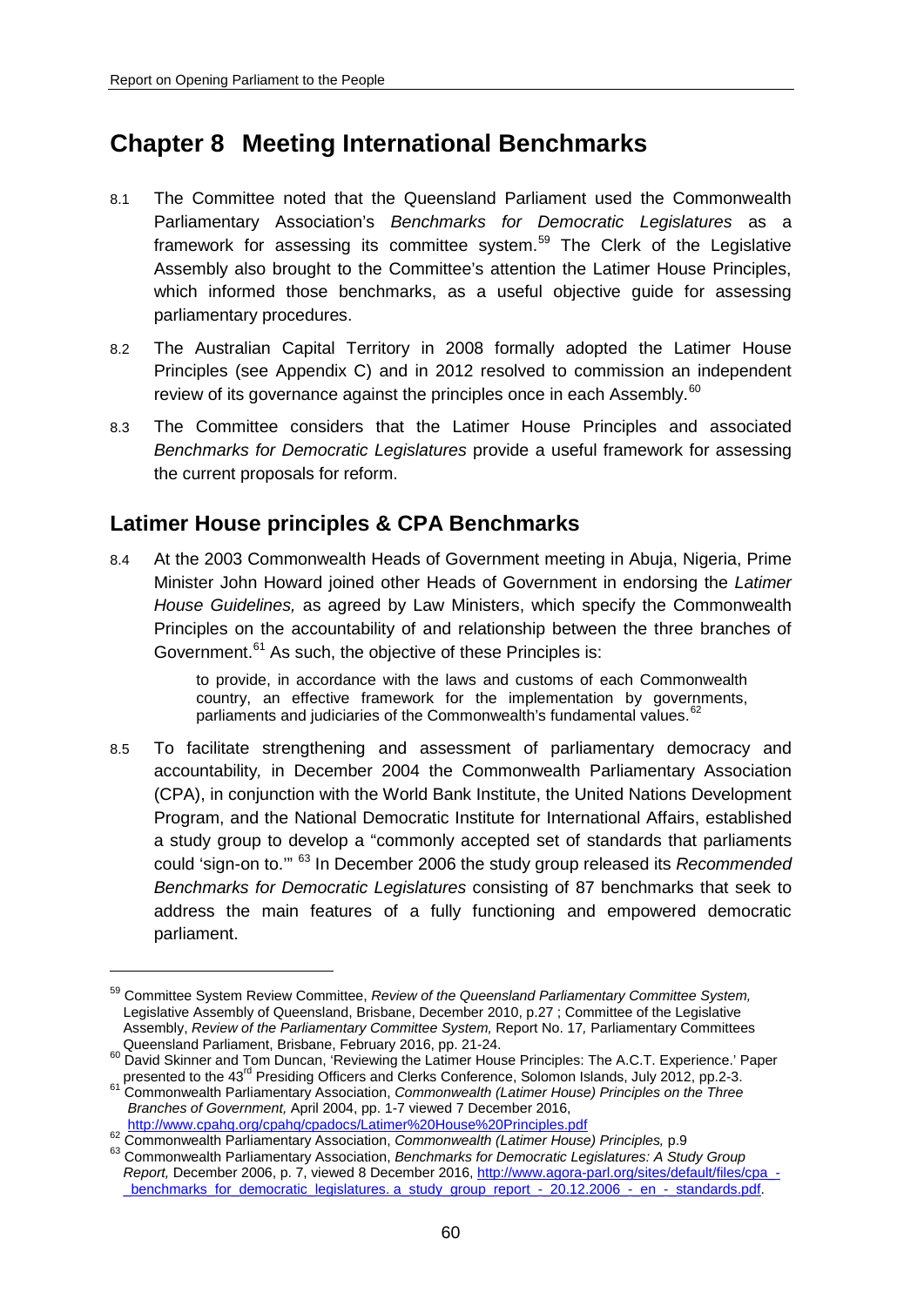- 8.6 The Committee was concerned to learn that there are a number of "areas where the Northern Territory Legislative Assembly has reported a negative result to Commonwealth Parliamentary Association surveys concerning the Latimer House Principles."<sup>[64](#page-60-0)</sup> The Committee notes that the proposed reforms will enable the Assembly to meet a number of the benchmarks regarding the "effectiveness of law making as an essential element of the good governance agenda".<sup>[65](#page-60-1)</sup> Namely, that:
	- 3.2.1 There shall be a presumption that the Legislature will refer legislation to a committee, and any exceptions must be transparent, narrowly-defined, and extraordinary in nature.
	- 3.2.2 Committees shall scrutinize legislation referred to them and have the power to recommend amendments or amend the legislation.
	- 6.3.1 Opportunities shall be given for public input into the legislative process.
	- 6.3.2 Information shall be provided to the public in a timely manner regarding matters under consideration by the Legislature.<sup>[66](#page-60-2)</sup>
- 8.7 However, the Clerk noted two areas where the Assembly continues to fall short of the Benchmarks are an independent parliamentary service and parliamentary appropriation.<sup>[67](#page-60-3)</sup>

## **Independent Parliamentary Service**

- 8.8 The *Latimer House Guidelines for the Commonwealth,* included as an annex to the principles, recommends that "Parliament should be serviced by a professional staff independent of the regular public service."<sup>[68](#page-60-4)</sup> In support of this guideline, the CPA benchmarks state that:
	- 5.1.1 The Legislature shall have an adequate non-partisan professional staff to support its operations including the operations of its committees.
	- 5.1.2 The Legislature, rather than the executive branch, shall control the parliamentary service and determine the terms of employment.
	- 5.1.3 The Legislature shall draw and maintain a clear distinction between partisan and non-partisan staff.
	- 5.4.1 The head of the parliamentary service shall have a form of protected status to prevent undue political pressure.
	- 5.4.2 Legislatures should, either by legislation or resolution, establish corporate bodies responsible for providing services and funding entitlements for parliamentary purposes and providing for governance of the parliamentary service.
	- 5.4.3 All staff should be subject to a code of conduct. <sup>[69](#page-60-5)</sup>
- 8.9 There is some recognition of these principles within the Northern Territory, with the *Public Sector Management and Employment Act* deeming the Speaker to be the

<span id="page-60-1"></span><span id="page-60-0"></span><sup>&</sup>lt;sup>64</sup> Michael Tatham (Clerk of the Legislative Assembly), Submission No. 2, 2016, p. 1.<br><sup>65</sup> Commonwealth Parliamentary Association, *Commonwealth (Latimer House) Principles*, p.12.<br><sup>66</sup> Commonwealth Parliamentary Associat

<span id="page-60-2"></span>

<span id="page-60-3"></span><sup>8.&</sup>lt;br><sup>67</sup> Michael Tatham (Clerk of the Legislative Assembly), Submission No. 2, 2016, p. 1; Committee Transcript, 5<br>December 2016, p. 3 and p. 4.

<span id="page-60-4"></span>December 2016, p. 3 and p. 4. <sup>68</sup> *Commonwealth (Latimer House) Principles on the Three Branches of Government,* Annex, Guideline

<span id="page-60-5"></span>VIII(4), p. 22. <sup>69</sup> Commonwealth Parliamentary Association, *Recommended Benchmarks for Democratic Legislatures,* pp. 6-8.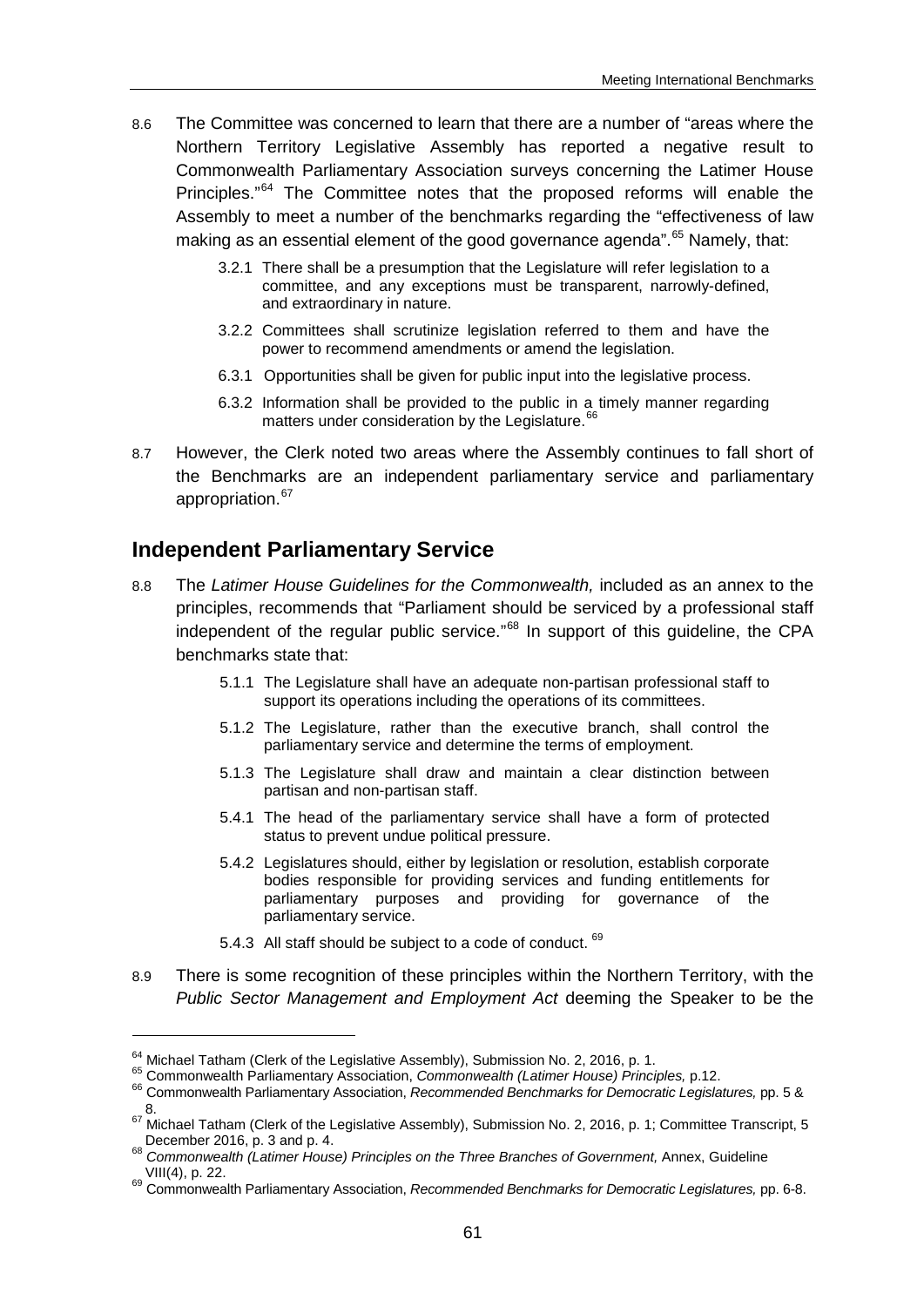Commissioner for Public Employment for staff of the Department of the Legislative Assembly<sup>[70](#page-61-0)</sup> and the Public Sector Code of Conduct making provision for DLA staff assisting all Members,[71](#page-61-1) however the *Public Sector Employment and Management Act* makes the Clerk subject to the direction of the Chief Minister and the administrative arrangements order specifies the Department as accountable to the Chief Minister. Nevertheless, a tradition of an independent parliamentary service endures despite its limited recognition in law. As noted by the Clerk of the Legislative Assembly:

An interesting thing that occurs in the Northern Territory is the Speaker appears every year at estimates. Why? She has no input in the Budget. She does not appear in the Cabinet and promote what is required of the Budget. The Cabinet minister for the budget is the Chief Minister; however, there is a nice history of pretending we have a bit of separation there by the Speaker turning up every year at estimates and talking about the Budget.

She has very little to do with the appropriation, almost nothing to do with the appropriation. She does not have a meeting with the Treasurer and yet she appears every year at estimates and talks about the Budget.

It has become this nice idea that the Speaker is running a department; the Speaker does not run the department at all in terms of the administrative arrangements. The Department of the Legislative Assembly does not belong to the Speaker; it belongs to the Chief Minister.

…

I think the thing is also because there have not necessarily been any great problems as well. That is to do with the fact that there is a level of respect and understanding that the government is not forced to separate itself; it chooses to separate itself.

The Chief Minister of the day will say to the Speaker of the day, 'You will run that show'. It will be by more of a gentleperson's agreement than an actual fact of the law requiring that to occur. The fact that we have had nice arrangements in place is perhaps good enough but perhaps not good enough.

8.10 The Committee understands that elsewhere in Australia, and in the majority of other Commonwealth jurisdictions, the independence of the parliamentary service, in particular the Office of the Clerk, is enshrined in the constitution or some other form of legislation.<sup>[73](#page-61-3)</sup> However, as the ACT found when considering the most appropriate legislative basis for its legislature's support agency, in small jurisdictions the benefits of a "cadre of well-qualified, competent and loyal staff experienced in parliamentary procedures"<sup>[74](#page-61-4)</sup> has to be weighed up against the development and maintenance of

<span id="page-61-1"></span><span id="page-61-0"></span>

<sup>&</sup>lt;sup>70</sup> *Public Sector Employment and Management Act 2012* (NT), Part 1, s 3.<br><sup>71</sup> Office of the Commissioner for Public Employment, *Code of Conduct Employment Instruction Number 12,*<br>Darwin NT, Office of the Commissioner fo

<span id="page-61-3"></span><span id="page-61-2"></span> $72$  Committee Transcript 5 December 2016, pp. 3-4.<br> $73$  Julia Knight, Status of the Clerk: Are Mozambique and Tanzania the Most Appropriate role Models for the *Northern Territory?,* January 2013, viewed 7 December 2016

<span id="page-61-4"></span>[http://www.aspg.org.au/research\\_papers/Julia%20KnightStatus%20of%20the%20Clerk.pdf,](http://www.aspg.org.au/research_papers/Julia%20KnightStatus%20of%20the%20Clerk.pdf) pp. 14-15. <sup>74</sup> Commonwealth Parliamentary Association, *Administration and Financing of Parliament,* November 2005, viewed 7 December 2016,

[http://www.cpahq.org/cpahq/Main/Document\\_Library/Administration\\_and\\_Finance/Administration\\_and\\_Fina](http://www.cpahq.org/cpahq/Main/Document_Library/Administration_and_Finance/Administration_and_Financing_of_Parliament_Study_Group_Report.aspx) [ncing\\_of\\_Parliament\\_Study\\_Group\\_Report.aspx,](http://www.cpahq.org/cpahq/Main/Document_Library/Administration_and_Finance/Administration_and_Financing_of_Parliament_Study_Group_Report.aspx) p. 10.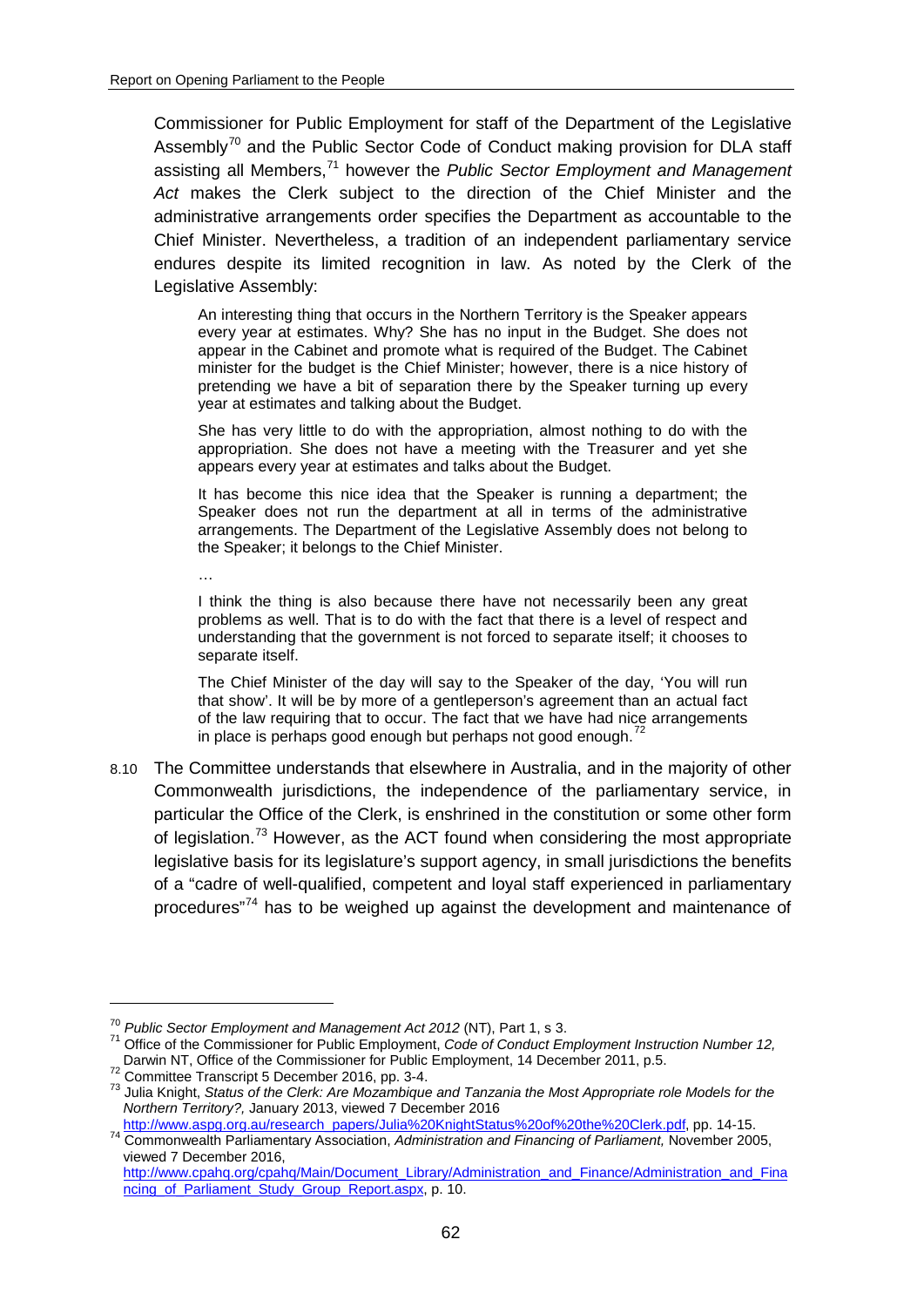"an entirely separate set of governance and administrative arrangements in parallel with the existing [public] service."<sup>[75](#page-62-0)</sup>

- 8.11 By way of compromise, in 2012 the ACT passed the *Legislative Assembly (Office of the Legislative Assembly) Act* which provides for:
	- the establishment of an Office of the Legislative Assembly as an autonomous instrumentality
	- codification of the roles, functions and independence of the Office and that of the Clerk
	- provisions for the appointment, suspension and termination of the Clerk by the Speaker.<sup>[76](#page-62-1)</sup>
- 8.12 Apart from the Clerk, all other staff of the Legislative Assembly remain ACT public servants. The rationale for maintaining a single public sector employment framework in the case of small legislatures includes staff mobility to ensure parliamentary officers a reasonable prospect for career progression, and the fact that being part of the wider public service effectively increases the potential recruitment pool available to the Office of the Legislative Assembly. As noted by Tom Duncan, Clerk of the ACT Legislative Assembly, introduction of the *Legislative Assembly (Office of the Legislative Assembly) Act:*

provides for a robust legislative and administrative framework for the legislature's support agency and gives effect to the separation of powers doctrine within the constraints of the ACT's constitutional system.<sup>7</sup>

# **Parliamentary Appropriation**

<u>.</u>

- 8.13 Latimer House Guidelines for the Commonwealth provide that "An all-party committee of members of parliament should review and administer parliament's budget which should not be subject to amendment by the executive"<sup>[78](#page-62-3)</sup> and the CPA Benchmarks state that "Only the Legislature shall be empowered to determine and approve the budget of the Legislature."<sup>[79](#page-62-4)</sup>
- 8.14 Following the ACT's introduction of the *Legislative Assembly (Office of the Legislative Assembly) Act,* amendments were made to its *Financial Management Act* to provide for a separate appropriation Act for the office of the Legislative Assembly in accordance with the aforementioned guidelines and benchmarks. As Speaker Shane Rattenbury MLA noted at the time, these amendments represented

<span id="page-62-0"></span><sup>&</sup>lt;sup>75</sup> Tom Duncan, 'Enshrining Independence – The Establishment of the Office of the Legislative Assembly.'<br>Paper presented to the 43<sup>rd</sup> Presiding Officers and Clerks Conference, Solomon Islands, July 2012, p. 9.

<span id="page-62-2"></span><span id="page-62-1"></span><sup>&</sup>lt;sup>76</sup> Legislative Assembly (Office of the Legislative Assembly) Act (ACT) 2012.<br><sup>77</sup> Tom Duncan, 'Enshrining Independence – The Establishment of the Office of the Legislative Assembly.'<br>- Paper presented to the 43<sup>rd</sup> Presi

<span id="page-62-3"></span>Paper presented to the 43rd Presiding Officers and Officers Conference, Solomon Islands, July 2012, p. 10. 78<br><sup>78</sup> Commonwealth (Latimer House) Principles on the Three Branches of Government, Annex, Guideline VII(6), p.

<span id="page-62-4"></span><sup>22.</sup> <sup>79</sup> Commonwealth Parliamentary Association, *Recommended Benchmarks for Democratic Legislatures,* p. 23.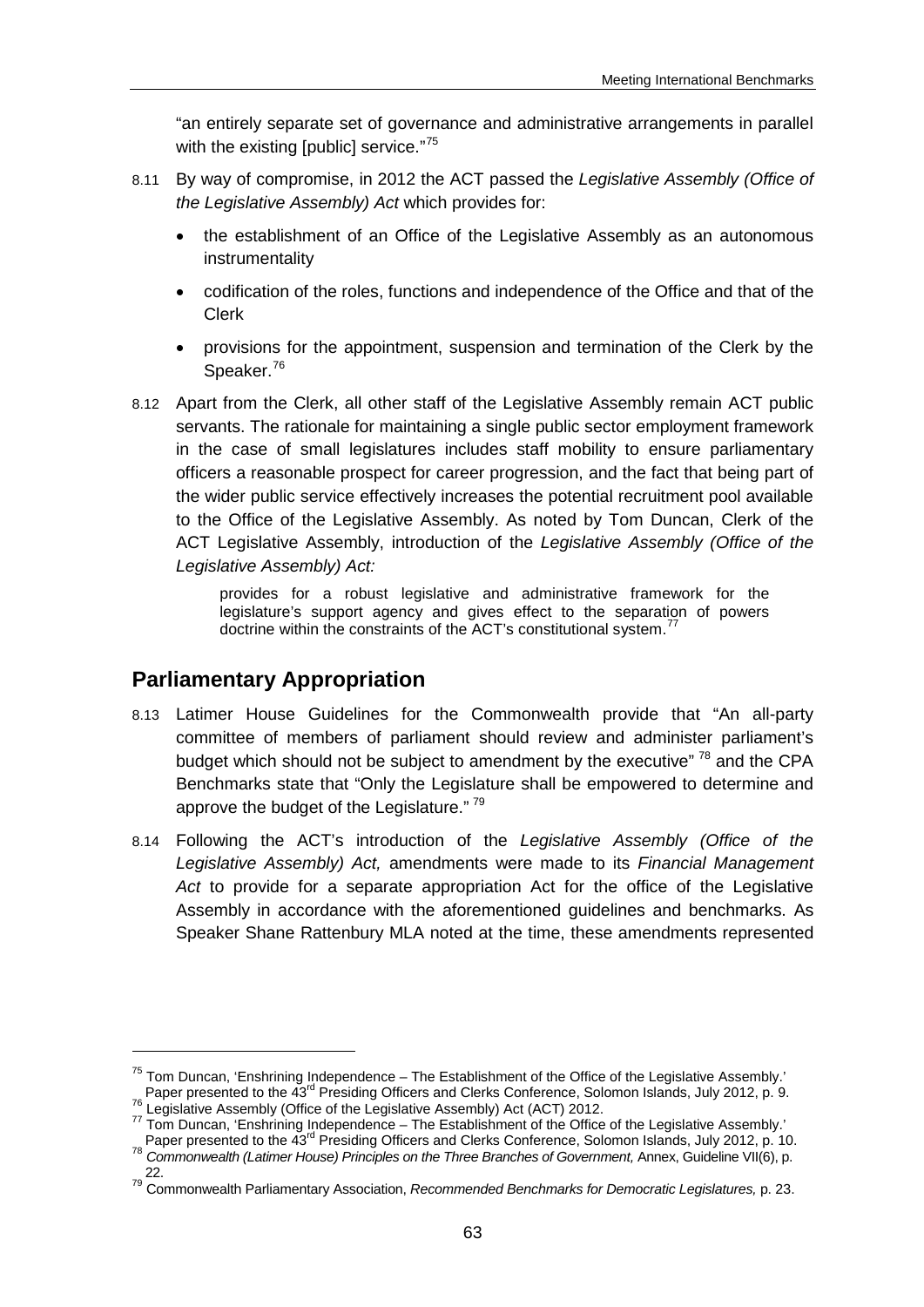"a major advancement in providing for the effective separation of the legislative arm of the government from the executive arm."<sup>[80](#page-63-0)</sup>

8.15 The Committee is concerned that the Legislative Assembly appears to fall short of these Commonwealth guidelines in respect to an independent parliamentary service and parliamentary appropriation and considers that consideration should be given as to how this could be best addressed.

#### **Recommendation 27**

**The Committee recommends that the Standing Orders Committee consider options for making the Assembly more closely align with the Latimer House Guidelines for the Commonwealth and the Commonwealth Parliamentary Association Benchmarks for Democratic Legislatures with respect to an independent parliamentary service and parliamentary appropriation and whether the Assembly should undertake a periodic review of its compliance with these guidelines.**

# **Parliamentary Budget Office**

8.16 Mr McNeill suggested the establishment and financial support of an independent Parliamentary Budget Office  $81$  for the Northern Territory, informing the Committee that:

> the separation of the parliamentary service, having a separate parliamentary appropriation and the installation of a parliament budget office, or officer, is very much in line with best practice as included in the Latimer House Principles, which are broadly accepted across the Commonwealth. I suspect that if it is the job of the committee to proceed with other options for parliamentary reform under its current remit, which appears to be fairly broad, that those items could be taken into account.

> Indeed, the resourcing of the new committee system is very important, and most of that is financial, and unless the parliament itself has some clout, it will very be dependent on the good will, or otherwise, of the government at budget time to allocate the appropriate funds. <sup>[82](#page-63-2)</sup>

8.17 Parliaments have identified the need for Members to have access to financial and economic analytical services. Federally in 2009, the then Leader of the Opposition, Hon Malcolm Turnbull MP in his budget reply spoke to the Coalition's belief in the creation of an Australian version of America's Congressional Budget Office which provides the Congress with objective and impartial advice and analysis on fiscal

<span id="page-63-0"></span><sup>80</sup> Shane Rattenbury, MLA, cited in Tom Duncan, 'Enshrining Independence - The Establishment of the Office of the Legislative Assembly.", p. 5; see also *Financial Management Act* (ACT) 1996, s. 20.<br><sup>81</sup> Ian McNeill PSM, Submission No. 5, 2016, p.5.<br><sup>82</sup> Ian McNeill PSM, in Committee Transcript, 5 December 2016, p.22.

<span id="page-63-2"></span><span id="page-63-1"></span>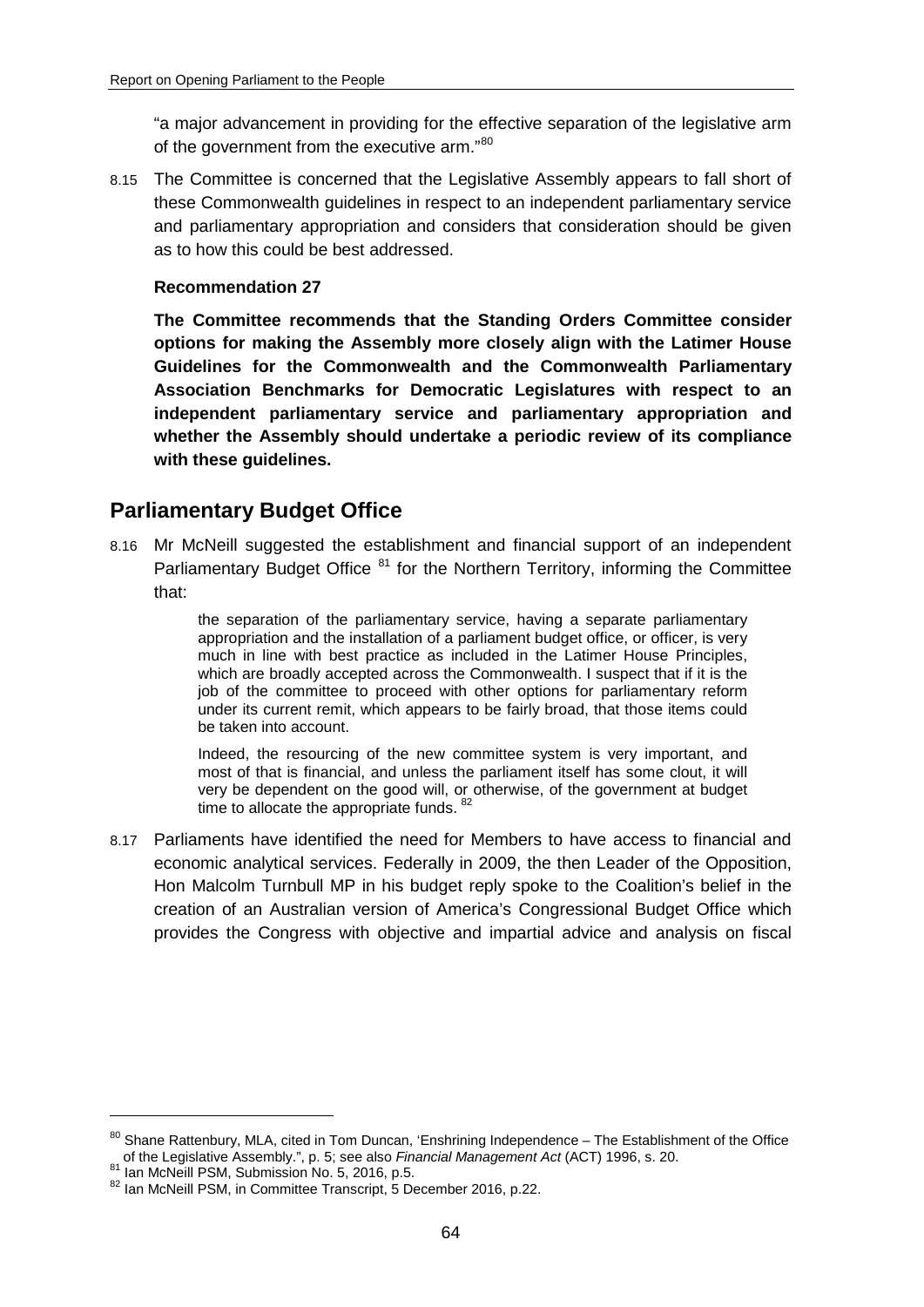policy and the effects of new policies. $83$  Both the Federal  $84$  and New South Wales  $85$ Parliaments held their own inquiries into the establishment of Parliamentary Budget Offices in 2011. These inquiries have led to different models of their respective Parliamentary Budget Offices.

### *Federal*

- 8.18 The Parliamentary Budget Office informs the Federal Parliament through the provision of independent and non-partisan analysis of the budget cycle, fiscal policy and the financial implications of proposals. It was established in 2013, through amendments to the *Parliamentary Service Act 1999*, and has an appropriation up to  $$6$  million. $^{86}$  $^{86}$  $^{86}$
- 8.19 The Parliamentary Budget Office is headed by an Independent Statutory Officer, the Parliamentary Budget Officer (PBO), who is appointed on 4 year terms, with a maximum of two terms, on a full-time basis<sup>[87](#page-64-4)</sup> and is assisted by Parliamentary Service employees.<sup>[88](#page-64-5)</sup> The appointment process is jointly driven by the President of the Senate and the Speaker of the House of Representatives<sup>[89](#page-64-6)</sup> and also requires approval of the Joint Committee for Public Accounts and Audit.<sup>[90](#page-64-7)</sup>
- 8.20 The PBO's functions are:
	- Outside the caretaker period for a general election, to prepare policy costings on request by Senators and Members, with the requests and the PBO's responses to be kept confidential if so directed by the requestor.
	- During the caretaker period for a general election, to prepare costings of publicly announced polices on request by authorised members of parliamentary parties or independent parliamentarians, with the requests and the PBO's responses to be made public.
	- To prepare responses (other than policy costings) to requests relating to the budget from Senators and Members, with the requests and the PBO's responses to be kept confidential if so directed by the requestor.
	- To prepare submissions to inquiries of parliamentary committees, on request by such committees, with the requests and the PBO's responses to be made public.

<u>.</u>

<span id="page-64-0"></span><sup>&</sup>lt;sup>83</sup> Hansard, http://parlinfo.aph.gov.au/parlInfo/search/display/display.w3p;query=Id%3A%22chamber%2F<br>hansardr%2F2009-05-14%2F0177%22.

<span id="page-64-1"></span><sup>84</sup> The Parliament of the Commonwealth of Australia, Joint Select Committee on the Parliamentary Budget Office, http://www.aph.gov.au/Parliamentary\_Business/Committees/House\_of\_Representatives\_<br>Committees?url=jscpbo/report/fullreport.pdf.

<span id="page-64-2"></span><sup>85</sup> Parliament of New South Wales, Joint Select Committee on the Parliamentary Budget Office, [https://www.parliament.nsw.gov.au/committees/DBAssets/InquiryReport/ReportAcrobat/5419/Inquiry%20int](https://www.parliament.nsw.gov.au/committees/DBAssets/InquiryReport/ReportAcrobat/5419/Inquiry%20into%20the%20Parliamentary%20Budget%20Office.pdf)<br>0%20the%20Parliamentary%20Budget%20Office.pdf.<br><sup>86</sup> Parliamentary Service Act 1999 (Cwlth), s 64D.

<span id="page-64-5"></span>

<span id="page-64-4"></span><span id="page-64-3"></span><sup>&</sup>lt;sup>87</sup> Parliamentary Service Act 1999 (Cwlth), s 64X.<br><sup>88</sup> Parliamentary Service Act 1999 (Cwlth), s 64A(2).<br><sup>89</sup> Defined as the "Presiding Officers" in the *Parliamentary Service Act 1999* (Cwlth), s 7.<br><sup>89</sup> Parliamentary

<span id="page-64-7"></span><span id="page-64-6"></span>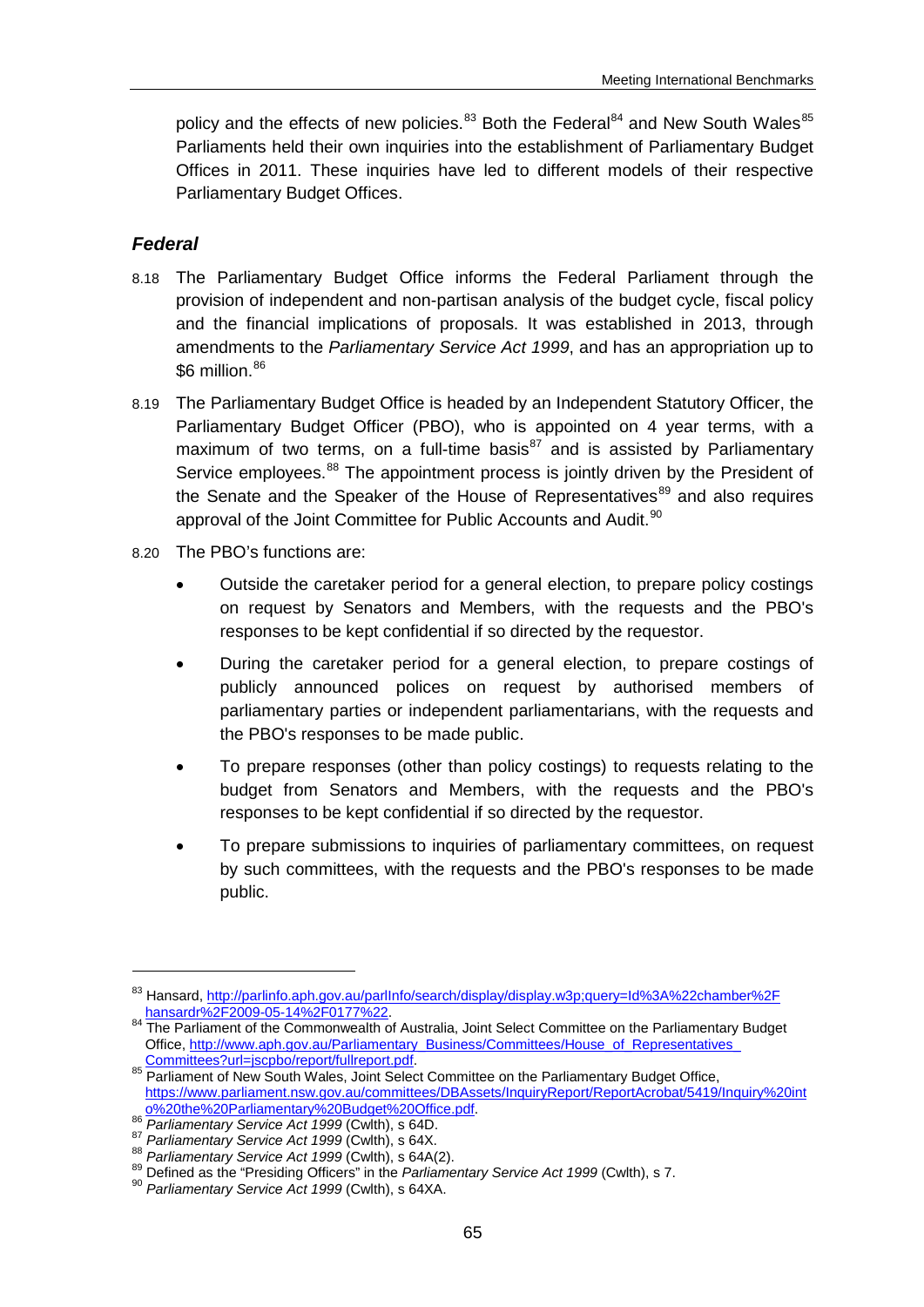- After a general election, to report on the budget impacts of the election commitments of designated parliamentary parties.<sup>[91](#page-65-0)</sup>
- To conduct, on his or her own initiative, research and analysis of the budget and fiscal policy settings, with the results of this work to be made public.  $92$
- 8.21 In order to perform its statutory functions, the PBO requires access to information and documents owned, held, managed or administered by Commonwealth bodies. There are legislative working arrangements<sup>[93](#page-65-2)</sup> between the PBO and other Commonwealth Bodies. These currently include:
	- Memorandum of Understanding between the Parliamentary Budget Officer and the Heads of Commonwealth Bodies in relation to the provision of information and documents
	- Australian Government protocols governing the engagement between Commonwealth Bodies and the Parliamentary Budget Officer.<sup>[94](#page-65-3)</sup>
- 8.22 The PBO also publishes guidance documents to Senators and Members. [95](#page-65-4)
- 8.23 For clarification, outside and during a caretaker period, the PBO must also release publically:
	- Policy costing requests, responses and/or withdrawals<sup>[96](#page-65-5)</sup> as long they are not subject to the treatment of the confidential information provisions<sup>[97](#page-65-6)</sup>
	- Responses (other than policy costings) to requests relating to the budget by Parliamentary Committees and Senators or Members of the House of Representatives unless directed to treat the request as confidential<sup>[98](#page-65-7)</sup>
	- Requests for submissions to Parliamentary inquiry committees and the PBO's response itself
	- Results of any other work done in the performance of his/her functions including, in limited circumstances<sup>[99](#page-65-8)</sup>, any public statement in the public interest.

<span id="page-65-0"></span> $91$  During the caretaker period for a general election, means a political party at least 5 members of which were behind the Parliament of the Commonwealth immediately before the caretaker period.<br>
The Parliamentary Service Act 1999 (Cwlth), s 64D.<br>
<sup>93</sup> Parliamentary Service Act 1999 (Cwlth), s 64D.<br>
<sup>93</sup> Working arrangements with Co

<span id="page-65-1"></span>

<span id="page-65-2"></span>

<span id="page-65-3"></span>[http://www.aph.gov.au/About\\_Parliament/Parliamentary\\_Departments/Parliamentary\\_Budget\\_Office/arrang](http://www.aph.gov.au/About_Parliament/Parliamentary_Departments/Parliamentary_Budget_Office/arrangements)<br>ements.

<span id="page-65-4"></span><sup>95</sup> **Parliamentary Budget Office,** [http://www.aph.gov.au/About\\_Parliament/Parliamentary\\_Departments/Parliamentary\\_Budget\\_Office/guidan](http://www.aph.gov.au/About_Parliament/Parliamentary_Departments/Parliamentary_Budget_Office/guidance)

<span id="page-65-6"></span>

<span id="page-65-5"></span><sup>&</sup>lt;sup>96</sup> Parliamentary Service Act 1999 (Cwlth), s 64U.<br><sup>97</sup> Parliamentary Service Act 1999 (Cwlth), s 64V.<br><sup>98</sup> Parliamentary Service Act 1999 (Cwlth), s 64H(3)(d).<br><sup>99</sup> Parliamentary Service Act 1999 (Cwlth), s 64V.

<span id="page-65-8"></span><span id="page-65-7"></span>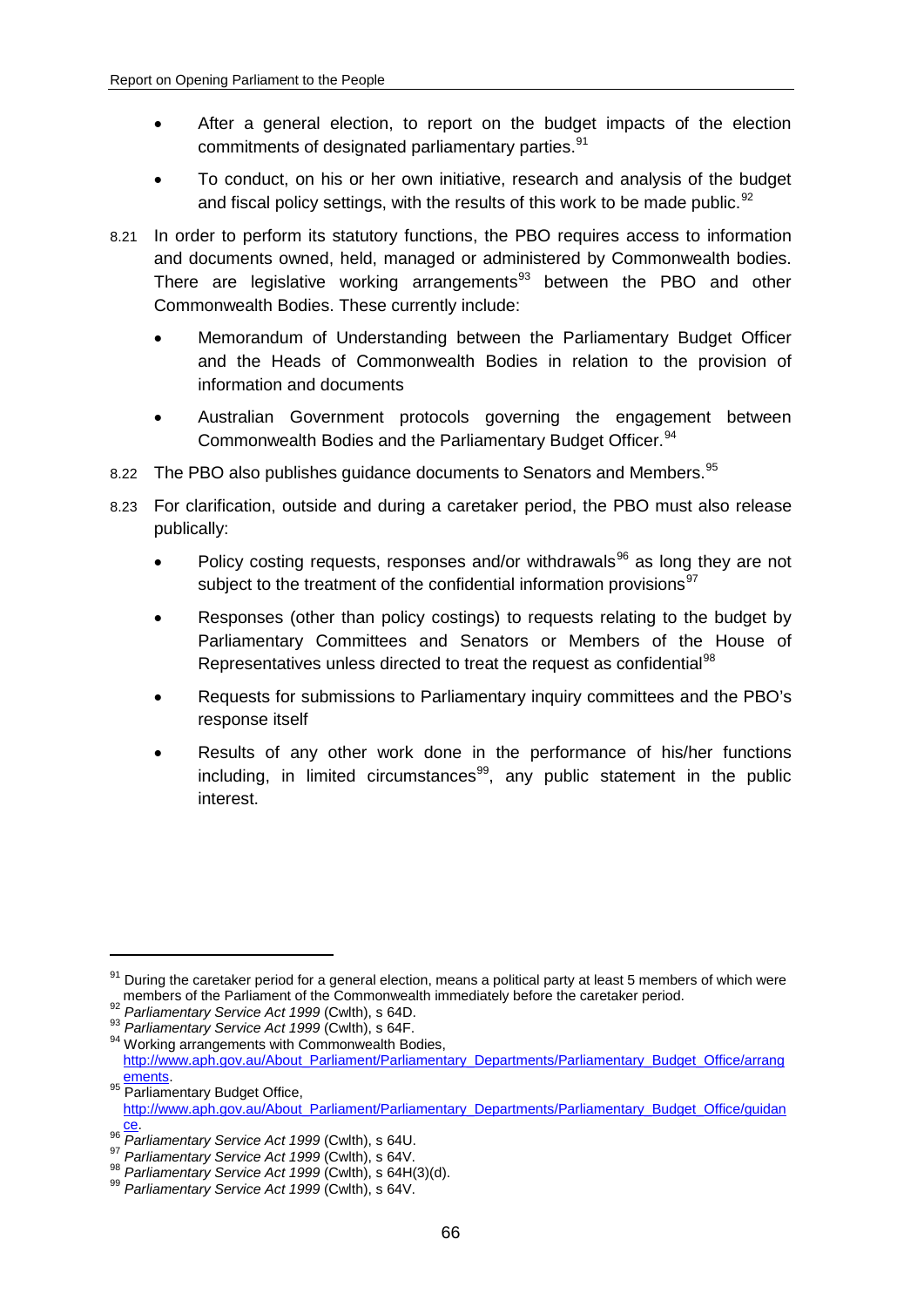## *New South Wales*

- 8.24 In New South Wales, the Parliamentary Budget Officer (PBO) is appointed as an independent officer and operates only in the lead-up to NSW general elections and in accordance with the *Parliamentary Budget Officer Act 2010* (NSW). The NSW PBO is appointed for the duration of about nine months supported by Parliamentary Service staff and consultants if required. [100](#page-66-0)
- 8.25 The NSW PBO must be selected from a list of at least two persons recommended by a panel comprising of the Ombudsman, the Information Commissioner, and the Chairperson of the Independent Pricing and Regulatory Tribunal.<sup>[101](#page-66-1)</sup>
- 8.26 Part 4 of the *Parliamentary Budget Officer Act 2010* (NSW) gives parliamentary leaders the obligation to have costed within five days of the election due date all the policies of the leader's party that are proposed to be implemented if the party is elected to Government at the next State general election and that are likely to impact on the current and relevant forward budget estimates. The NSW PBO is required to prepare costings of election policies to parliamentary leaders as soon as possible<sup>[102](#page-66-2)</sup> and that parliamentary leader may release those costings publically.<sup>[103](#page-66-3)</sup> Furthermore, the NSW PBO is required to prepare a separate budget impact statement, for the respective policies of each parliamentary leader, which shows the impact of all the costed policies on specific financial indicators<sup>[104](#page-66-4)</sup> 15 days before a State general election.<sup>[105](#page-66-5)</sup>
- 8.27 The NSW PBO may also issue guidelines<sup>[106](#page-66-6)</sup> and revise, provide or release any of the election policy costings and budget impact statements to correct any errors.<sup>[107](#page-66-7)</sup>
- 8.28 The Committee considers that the Members of the Legislative Assembly, and the Northern Territory public, have a similar need for the financial analysis support provided by these PBOs. The Committee therefore proposes that the House Committee extend its consideration of support to Members to how best to meet this need for financial analytical services.

#### **Recommendation 28**

**The Committee recommends that the House Committee inquire into and report on the provision of adequate financial analysis services for Members, including whether such services should be provided by a Parliamentary Budget Office.**

<u>.</u>

<span id="page-66-1"></span><span id="page-66-0"></span><sup>&</sup>lt;sup>100</sup> Parliamentary Budget Officer Act 2010 (NSW), s 11.<br>
<sup>101</sup> Parliamentary Budget Officer Act 2010 (NSW), s 6(2).<br>
<sup>102</sup> Parliamentary Budget Officer Act 2010 (NSW), s 21.<br>
<sup>103</sup> Parliamentary Budget Officer Act 2010 (

<span id="page-66-2"></span>

<span id="page-66-3"></span>

<span id="page-66-4"></span>

<span id="page-66-6"></span><span id="page-66-5"></span>

<span id="page-66-7"></span>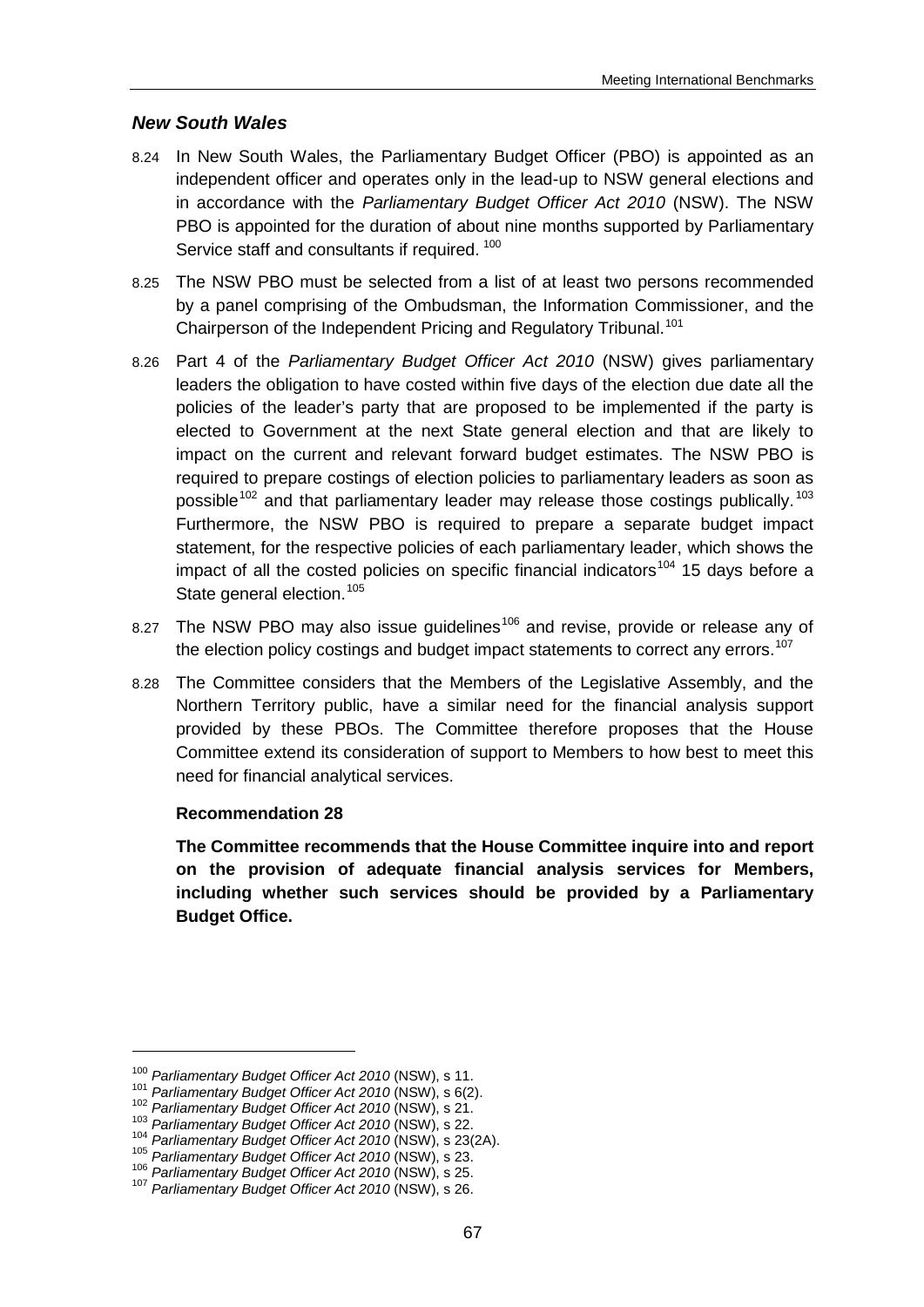# **Members' Research Support**

- 8.29 It has long been recognised that Members of parliament need independent research services to effectively discharge their duties. In recognition of this every other parliament in Australia has a library for its Members.<sup>[108](#page-67-0)</sup>
- 8.30 With the State Library moving into the new Parliament building in 1995, the Assembly's library facilities were taken over and the (former) Department of Arts and Museums provided library services to the Assembly in return for accommodation under a Memorandum of Understanding (MOU).
- 8.31 Mr McNeill informed the Committee:

that arrangement lapsed within a few years of the occupation of the building and, my understanding is that very little direct research capacity, in particular legislative research, is provided by the current library to the Assembly and its committees. That could easily be reconstituted. The inevitable requirement is for finance and staff. Whether it is the Committee's role to take up that issue in its report, or for the Speaker, perhaps, to engage the government on. The framework is there. It only needs to be renewed, strengthened and supported.<sup>[109](#page-67-1)</sup>

8.32 The Department of Tourism and Culture's submission outlined the service it provides to Members of the Legislative Assembly:

> The Northern Territory (NT) Library currently operates a Parliamentary Library Service at Parliament House, to support Members of the Legislative Assembly, their staff and parliamentary staff in their official duties. This work includes answering inquiries and sourcing documents, providing alert services and training staff in the use of online information resources. The services provided by the Parliamentary Library Service are defined by a Memorandum of Understanding (MOU) between the (former) Department of Arts and Museums and the Legislative Assembly.<sup>[110](#page-67-2)</sup>

8.33 The Department outlined the general services provided by other Parliamentary Libraries in Australia:

> All Australian parliaments provide a similar library service to members and staff. In all jurisdictions except the NT, the Australian Capital Territory and Western Australia these services also extend to the provision of research papers, particularly relating to Bills coming before parliament. These papers generally set out the background to the Bill and summarise key research and data. They are prepared by research specialists employed within the parliamentary library service.

> In some cases (Commonwealth, New South Wales and Victoria) these research papers are made publicly available online. Providing such access to these papers improves public knowledge of the legislative agenda, and fosters a deeper understanding of the issues that the Parliament is considering.<sup>1</sup>

8.34 The Department also alerted the Committee to the opportunity that exists "to create a research service within the NT Library's Parliamentary Library Service in line with

<span id="page-67-0"></span><sup>&</sup>lt;sup>108</sup> The Australian Capital Territory Legislative Assembly had library services provided by the Department of Territory and Municipal Services until the library services were transferred to the Assembly's Secretariat on 1 July 2009 to ensure that Members had a dedicated service[. http://apla.org.au/act\\_library/,](http://apla.org.au/act_library/) accessed 22

<span id="page-67-3"></span><span id="page-67-2"></span>

<span id="page-67-1"></span>December 2016.<br><sup>109</sup> Committee Transcript, 5 December 2016, p. 22.<br><sup>110</sup> Department of Tourism and Culture, Submission No. 12, 2016, p. 1.<br><sup>111</sup> Department of Tourism and Culture, Submission No. 12, 2016, p. 1.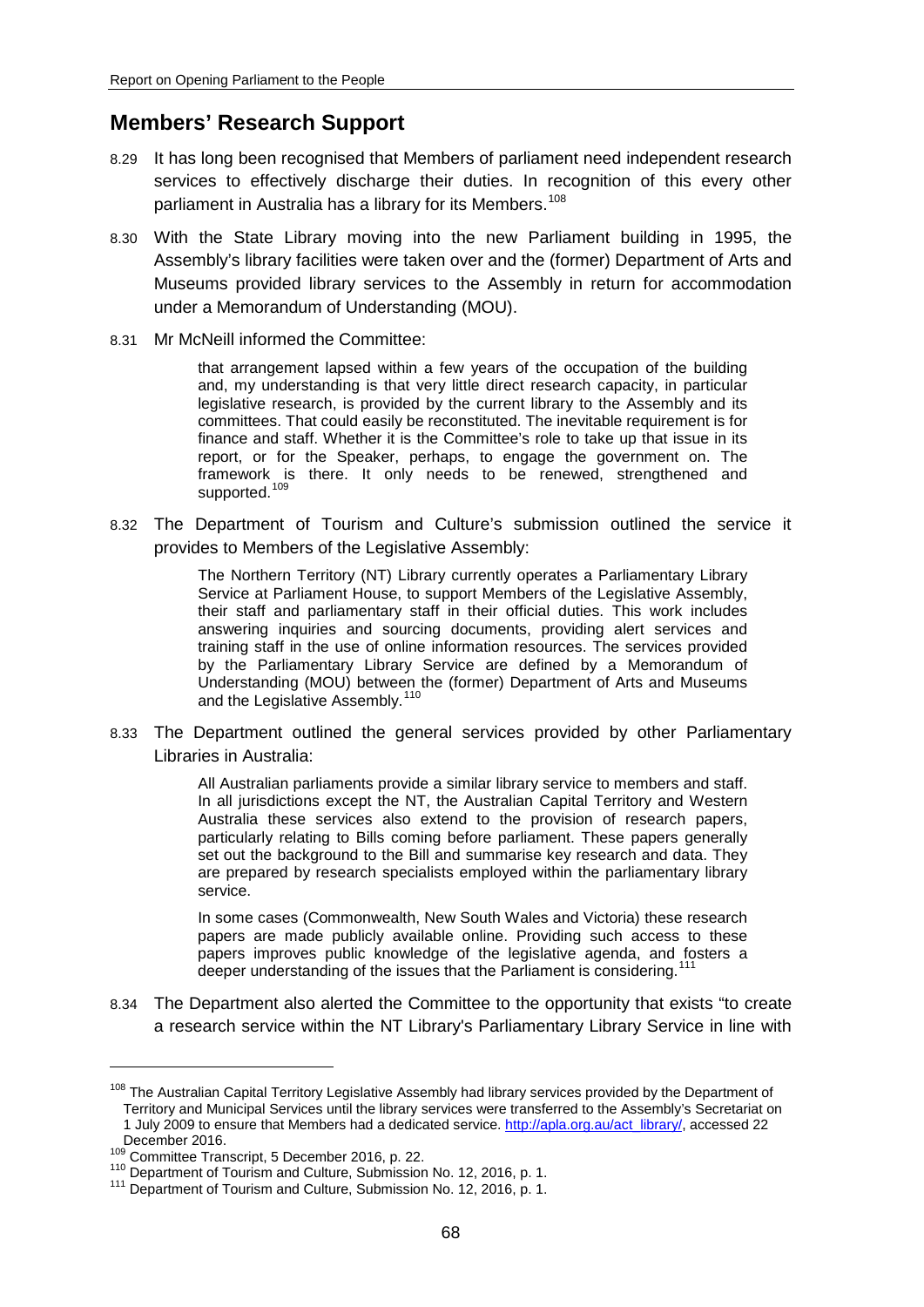many other jurisdictions."<sup>[112](#page-68-0)</sup> The services could also extend to the provision of research papers, particularly relating to proposed Bills including background, summaries of key research and data which is prepared by specialists. The Department suggested that the size and scope of the service could be addressed through a revised MOU between the Legislative Assembly and the Department of Tourism and Culture together with the funding for salaries and a new space within the NT Library.

8.35 The Committee strongly supports expanding the level of library services provided to Members to better equip them to perform their duties and inform the public debate on Bills and other significant issues. The Committee also notes that the issues regarding an independent parliamentary service discussed above also extend to the provision of library services and considers that a more robust model of service provision would be for library staff under the employment of the Department of the Legislative Assembly to have access to the State Library's resources.

#### **Recommendation 29**

**The Committee recommends that the House Committee investigate the appropriate level and model of library services for Members of the Legislative Assembly, having regard to services provided in other jurisdictions, the research support needs of Members, and the need for independence in Members' research support.**

<span id="page-68-0"></span><sup>&</sup>lt;sup>112</sup> Department of Tourism and Culture, Submission No. 12, 2016, p. 1.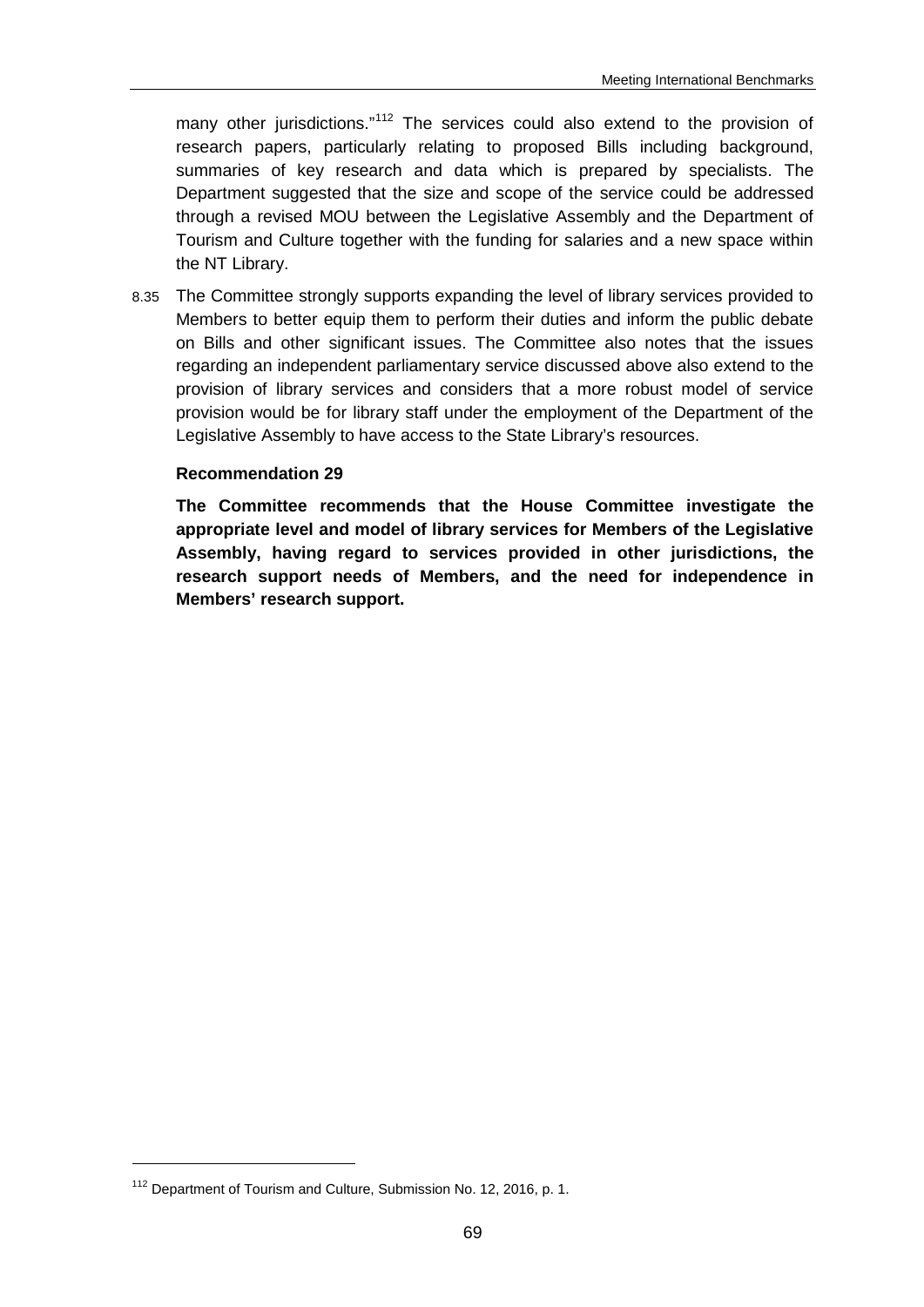# **Chapter 9 Review**

- 9.1 The Committee has recommended the implementation of its proposed changes through Sessional Orders amending the Standing Orders for the remainder of this session of the Assembly. This is to allow the changes to be tried, and where required modified, before their incorporation into the Standing Orders.
- 9.2 The changes should be included into the Standing Orders when the Assembly considers they ought to be its established practice. This helps provide continuity from one Assembly to the next and avoids delays on the commencement of a new Assembly due to the need to decide anew what procedures to adopt.
- 9.3 The Committee therefore considers that the recommendations adopted should be subject to a program of review leading to decisions on which changes should be incorporated into the Standing Orders before the end of this Assembly.

#### **Recommendation 30**

**The Committee recommends that the Standing Orders Committee review the operation of those recommendations of this Committee adopted by the Assembly after 12 months with a view to making recommendations for improvement and the incorporation of effective reforms into the Standing Orders before the end of this Assembly.**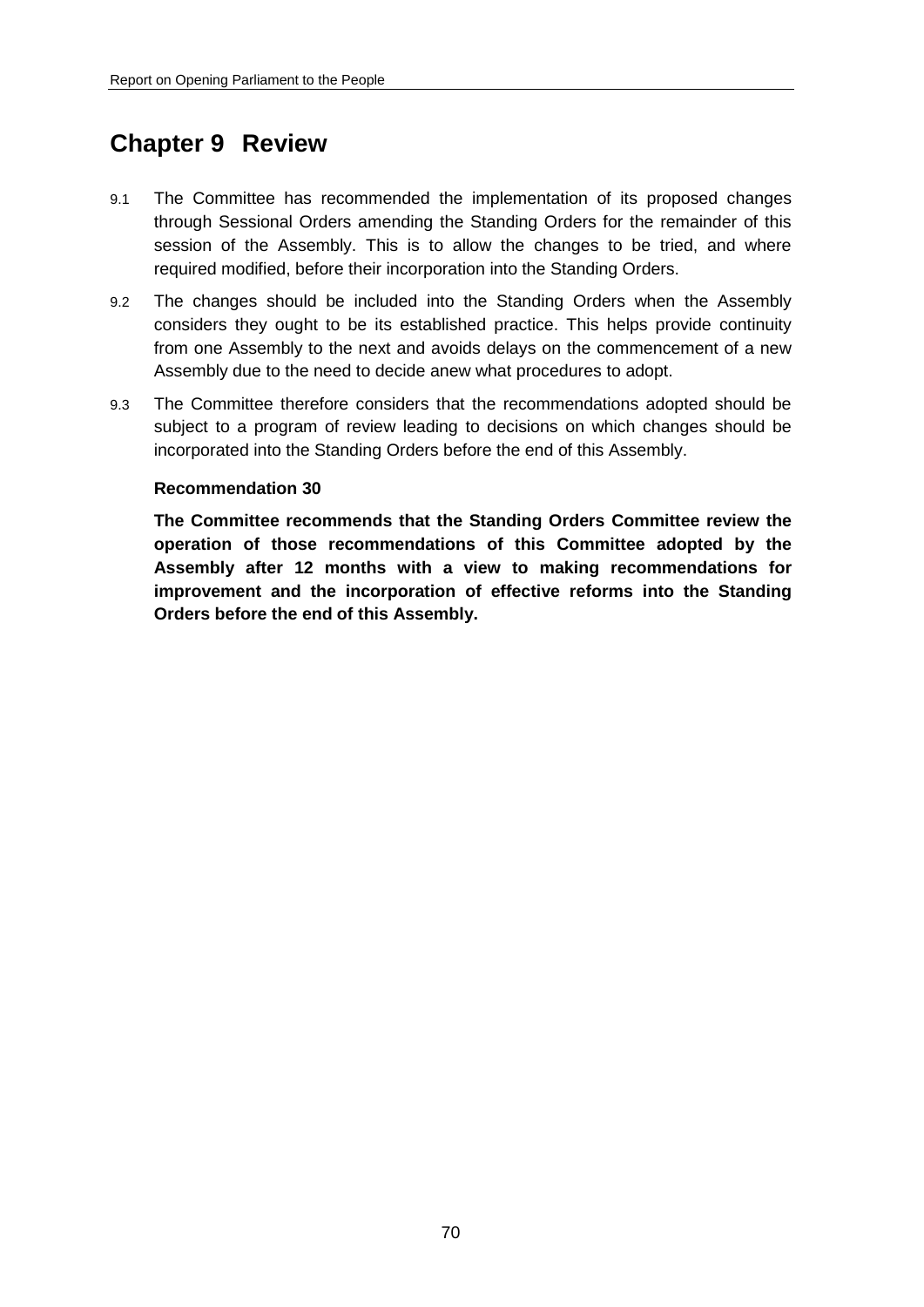# **Appendix A: Submissions Received and Public Hearings**

### **Submissions Received**

- 1. Northern Territory Electoral Commission
- 2. Clerk of the Legislative Assembly of the Northern Territory
- 3. Auditor-General of the Northern Territory
- 4. Professor Ned Aughterson
- 5. Ian McNeill PSM
- 6. Territory Labor Caucus
- 7. Gary Higgins Leader of the Opposition
- 8. Brendan Doran PSM
- 9. Department of the Chief Minister
- 10. Local Government Association of the Northern Territory
- 11. NT Greens
- 12. Department of Tourism and Culture
- 13. East Arnhem Regional Council

## **Public Hearings**

## *Darwin: 5 December 2016*

- Clerk of the Legislative Assembly of the Northern Territory
- Auditor-General of the Northern Territory
- Brendan Doran PSM
- Professor Ned Aughterson
- lan McNeill PSM
- **East Arnhem Regional Council**
- **NT Greens**
- Chief Minister's Round Table of Young Territorians

## **Comment on Draft Recommendations**

The Committee sought comment from the Leader of Government Business on draft recommendations on 20 February 2017, which was provided on 10 March 2017. The Committee then met with the Leader of Government Business on 22 March 2017.

**Note:** Copies of the material above is available on the Assembly's website: [https://parliament.nt.gov.au/.](https://parliament.nt.gov.au/)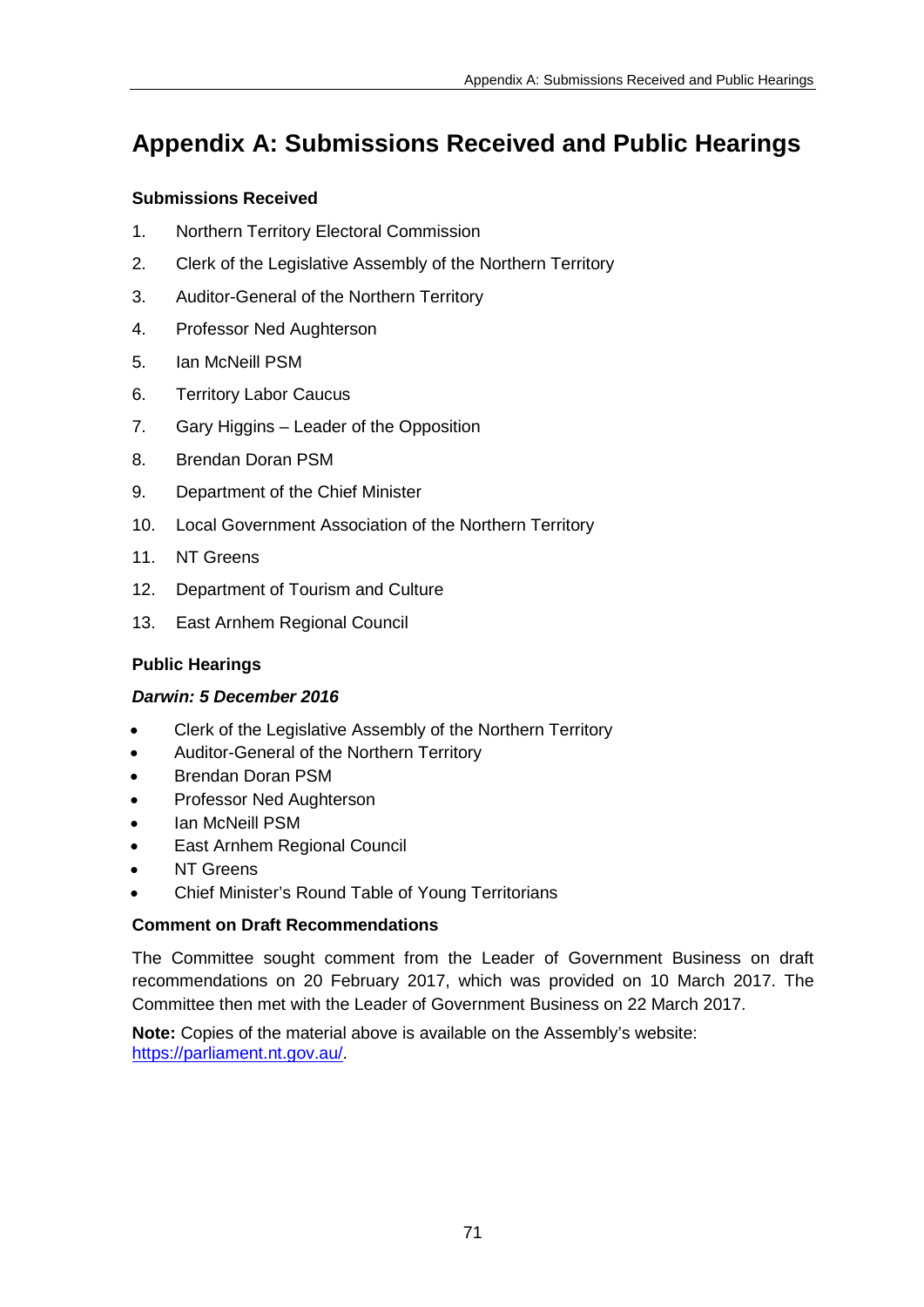# **Appendix B: Draft Motions to Implement the Committee's Recommendations**

# **Draft Sessional Order for Portfolio Scrutiny Committees and the Referral of Bills**

That for the duration of this session of the  $13<sup>th</sup>$  Assembly certain Standing Orders be amended as follows:

Insert at the end of Standing Order 39(1) (Matters not open to debate) the following Sessional Order:

- (k) "that the Bill now be read a first time" (although a speech explaining the Bill is allowed – SO 143)
- (l) amendments recommended by a portfolio scrutiny committee "be adopted as part of the Bill" (SO 145)

Insert:

(a) into the table in Standing Order 43 (Speech time limits) the following Sessional Order:

| <b>Bills</b>                                                           |            |
|------------------------------------------------------------------------|------------|
| Motions for managing Bills under Standing Order 144A(1)                |            |
| Mover                                                                  | 5 minutes  |
| Member next speaking                                                   | 5 minutes  |
|                                                                        |            |
| Consideration in detail of appropriation Bill (Standing Order 144C(4)) |            |
| Whole debate not to exceed                                             | 5 hours    |
| Ministers and Leader of the Opposition                                 | 20 minutes |
| <b>Other Members</b>                                                   | 10 minutes |

- (b) at the end of Standing Order 43:
	- (5) consideration in detail of an appropriation Bill under Standing Order 144C(4)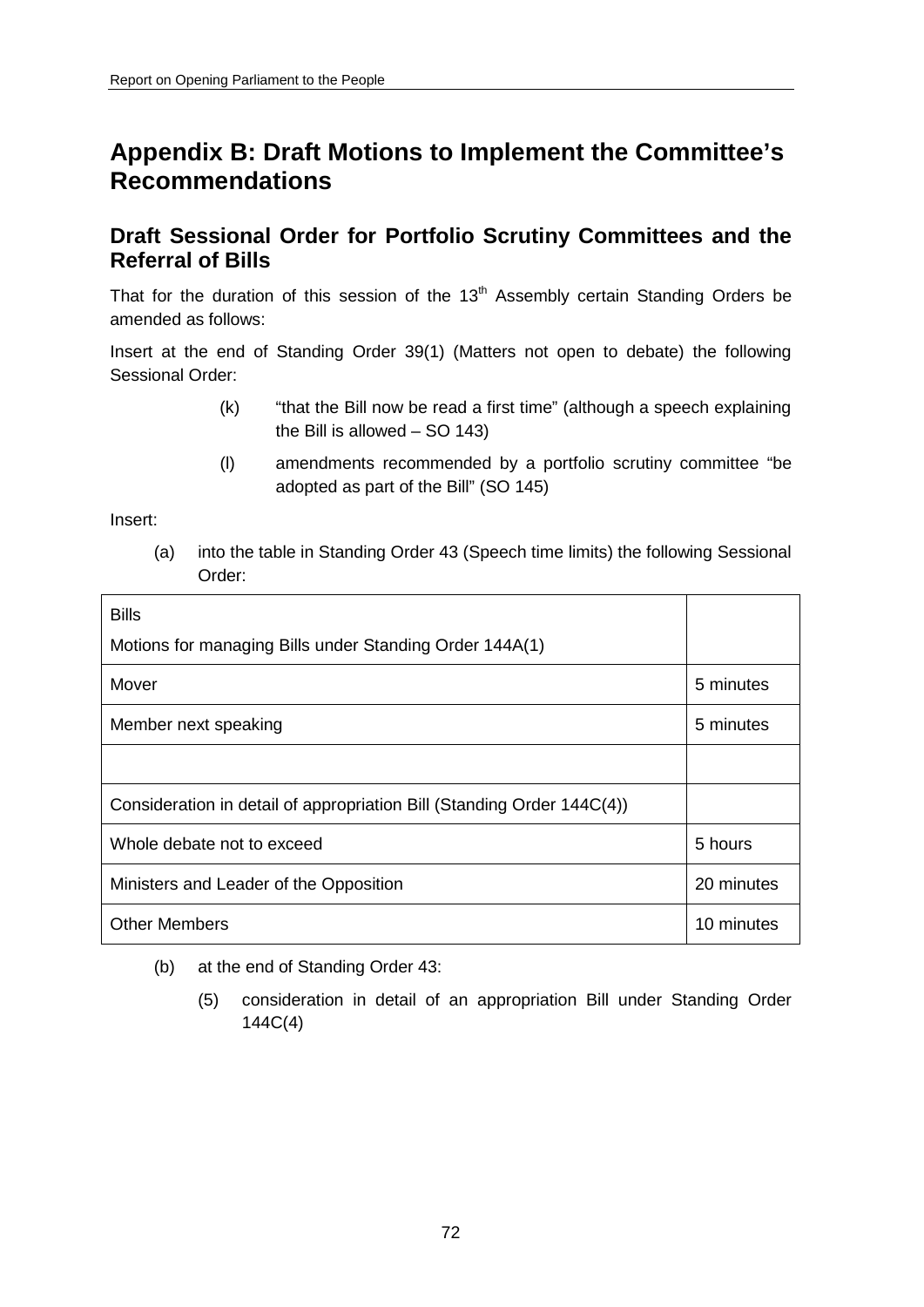Suspend Standing Order 143 and replace it with the following Sessional Order:

## **STANDING ORDER 143 (AS SUSPENDED AND REPLACED BY SESSIONAL ORDER)**

#### *First Reading of a Bill*

- (1) On presenting a Bill the Member will table a signed Explanatory Statement and a statement on whether the Bill is compatible with Human Rights, as defined in section 3 of the *Human Rights (Parliamentary Scrutiny) Act 2011* (Cwlth) unless the Bill is an annual appropriation Bill.
- (2) The Member will then move "That the Bill now be read a first time" and give a speech explaining the Bill ('explanatory speech'). This question will be put without amendment or debate.
- (3) If the question for the first reading of the Bill fails, the Bill shall proceed no further.

Insert the following new Sessional Orders after Standing Order 144:

#### **SESSIONAL ORDER 144A**

#### **Bill's referral to a portfolio scrutiny committee**

- (1) After the first reading of a Bill other than an annual appropriation Bill, the Member in charge of the Bill is to immediately move either:
	- (a) a motion referring the Bill to a particular portfolio scrutiny committee for report by a particular date, or
	- (b) "that the Bill be declared to be urgent".
- (2) The date by which the committee must report must not be earlier than the first meeting day of the second set of meetings following the first reading (ie, the second resumption of meetings after a period of at least two weeks when the Assembly has not met).
- (3) The mover and one other Member may speak for up to five minutes to this motion and then the question is to be put.
- (4) This motion may be amended, but if the motion, with or without amendment, is defeated, then the Bill shall proceed no further.
- (5) If the Bill is declared to be urgent, the Member in charge of the Bill shall move:
	- (a) "that the Bill be now read a second time", or
	- (b) "that the second reading of the Bill be made an order of the day for a later hour".
- (6) After the first reading of an annual appropriation Bill, the second reading of the Bill is to be set down on the notice paper as an order of the day for a later hour.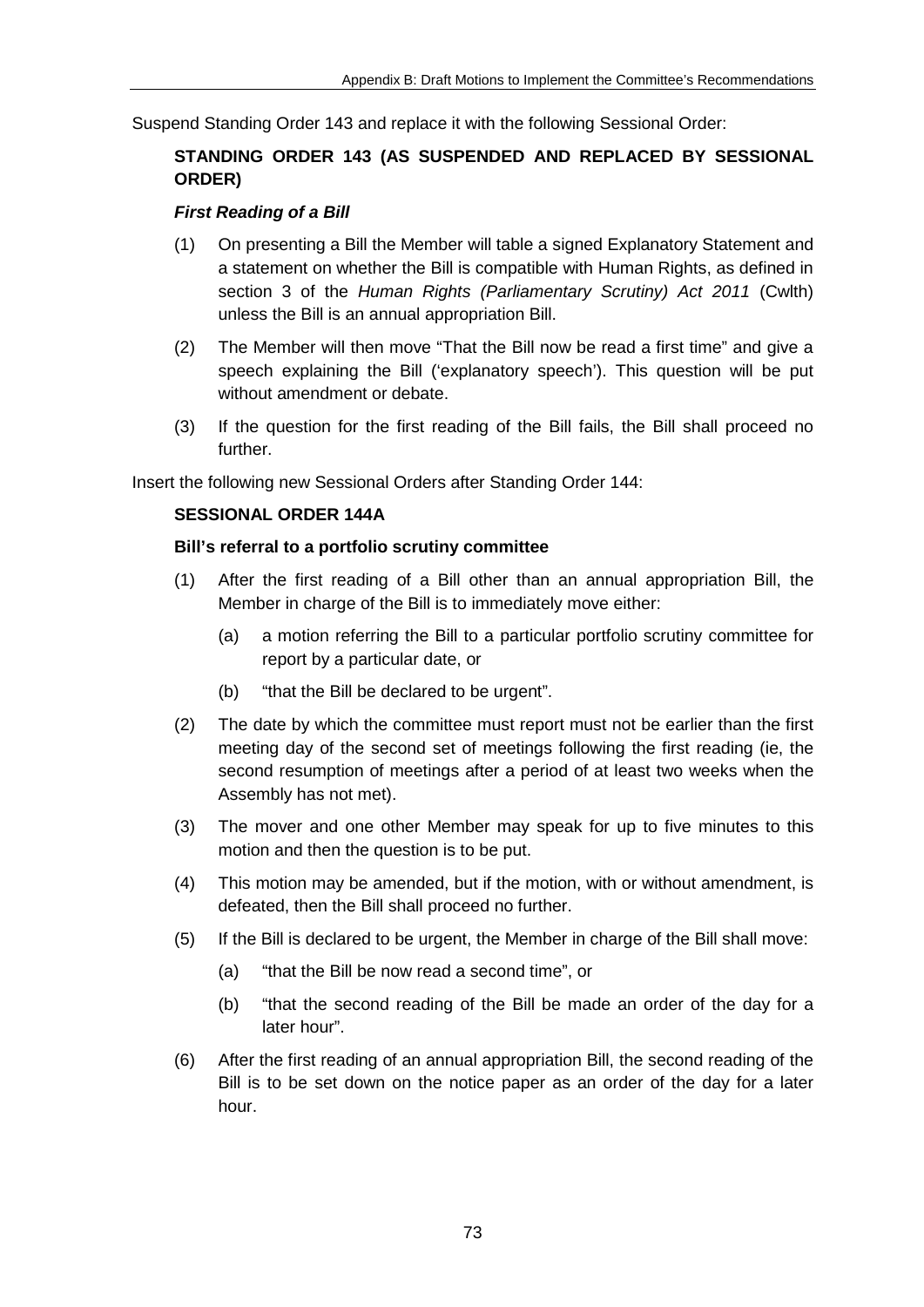#### **SESSIONAL ORDER 144B**

#### **Portfolio scrutiny committee reports on Bills**

- (1) A portfolio scrutiny committee's report on a referred Bill may recommend whether to pass the Bill and may recommend amendments to the Bill that are relevant to the subject matter of the Bill.
- (2) The committee must table its report on a Bill by the date set by the Assembly for report.
- (3) The Assembly may change the date set for a report on a Bill by motion.
- (4) Following the tabling of a report on a Bill, or expiry of the date for report, the second reading of the Bill will be set down on the notice paper as an order of the day.

#### **SESSIONAL ORDER 144C**

#### **Estimates Committee consideration of appropriation Bills**

- (1) After an annual appropriation Bill has been read a second time the Assembly shall establish an Estimates Committee to consider:
	- (a) the annual appropriation Bills and related papers
	- (b) the statements of corporate intent of any Government owned corporations; and
	- (c) Agency annual reports.
- (2) The Assembly is by Order to:
	- (a) allocate the dates for the committees' hearings;
	- (b) set a date by which the committees must report on the appropriation Bill to the Assembly; and
	- (c) make any other provisions relating to the committees' consideration of the appropriation Bills as it sees fit.
- (3) The Estimates Committee will determine the times it will hold hearings on the days allocated by the Assembly, provided that the total time for all hearings of the Committee will not exceed 60 hours, and the time for hearings on the Appropriation Bill for each of the Chief Minister and Treasurer will not exceed 8 hours and for each other Minister shall not exceed 7 hours.
- (4) On the presentation of the committee's report on the annual appropriation Bill to the Assembly, or the expiry of the time by which the committee is to report, the Assembly will consider the question "that the Committee's report be noted and the expenditure proposed in the appropriation Bill be agreed to". The time limits for this debate will be Ministers and Leader of the Opposition 20 minutes; other Members 10 minutes; and the question must be put after 5 hours.
- (5) When this motion has been agreed to by the Assembly, the third reading may be taken into consideration immediately.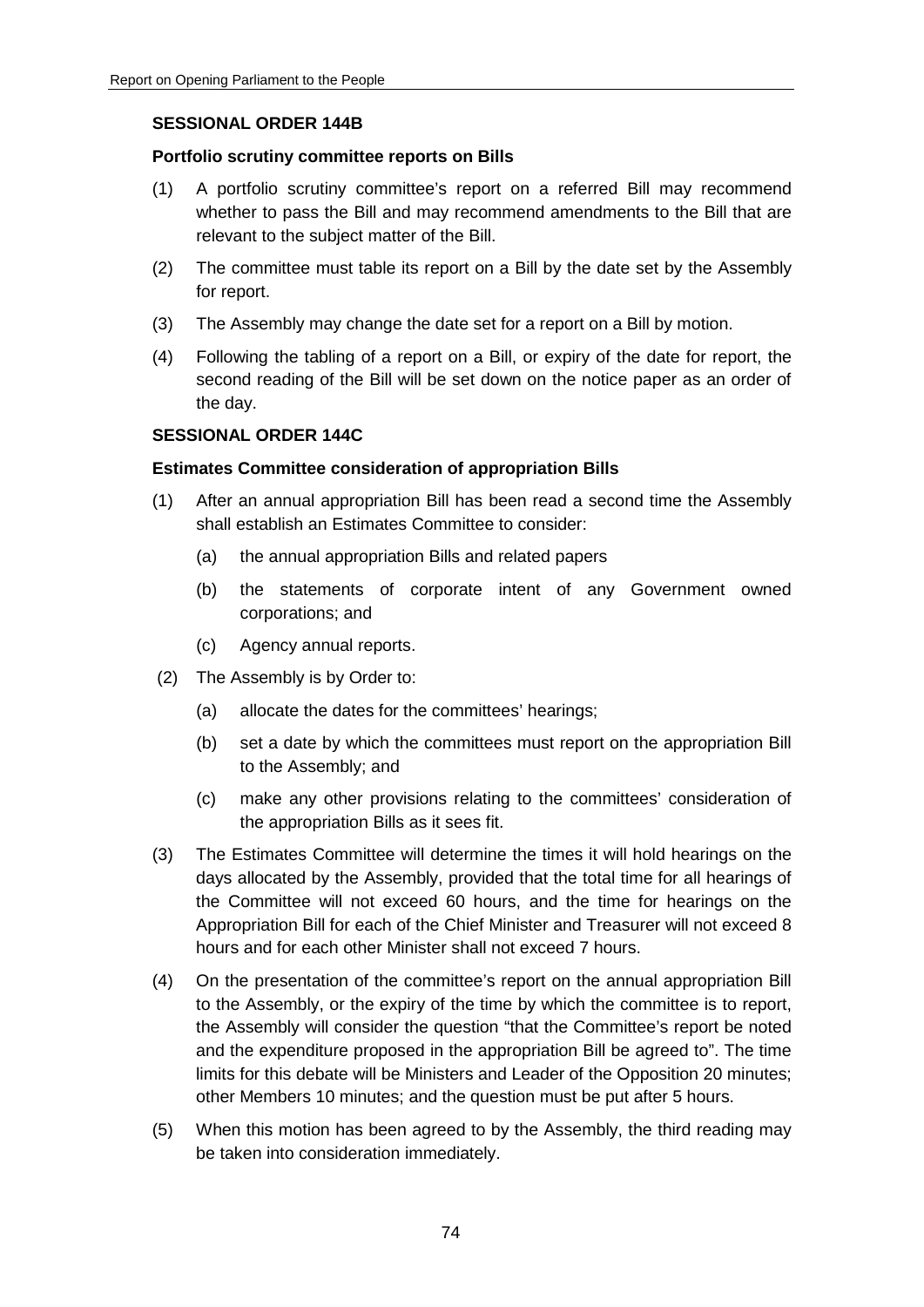Suspend Standing Order 145 and replace with:

## **STANDING ORDER 145 (AS SUSPENDED AND REPLACED BY SESSIONAL ORDER)**

#### *Second Reading of a Bill*

On the order of the day for the second reading of a Bill being called on:

- (1) If a committee report on the Bill has recommended any amendments to the Bill, the Member in charge of the Bill may move that any or all of the amendments be adopted as part of the Bill and the question shall be put without amendment or debate.
- (2) The Member in charge of the Bill shall move either:
	- (a) "that the Bill be now read a second time"; or
	- (b) "that the second reading of the Bill be made an order of the day for a later hour (or day)".

Suspend Standing Order 146 and Standing Order 147.

Suspend Standing Order 176 and replace with:

## **STANDING ORDER 176 (AS SUSPENDED AND REPLACED BY SESSIONAL ORDER)**

#### **Portfolio Scrutiny Committees**

- (1) Two portfolio scrutiny committees shall be appointed at the commencement of each Assembly.
- (2) The Assembly will allocate each Ministerial portfolio and related Government Agencies, or parts of a Government Agencies, to a portfolio scrutiny committee.
- (3) The functions of the portfolio scrutiny committees shall be, in relation to their portfolio areas, to inquire and report on:
	- (a) any matter referred to it:
		- (i) by the Assembly;
		- (ii) by a Minister; or
		- (iii) on its own motion.
	- (b) any Bill referred to it under Standing Order 144A;
	- (c) in relation to any Bill read a first time in the Assembly, and any instruments of a legislative or administrative character which the Assembly may disallow or disapprove:
		- (i) whether that legislation has sufficient regard to the rights and liberties of individuals, including whether the legislation: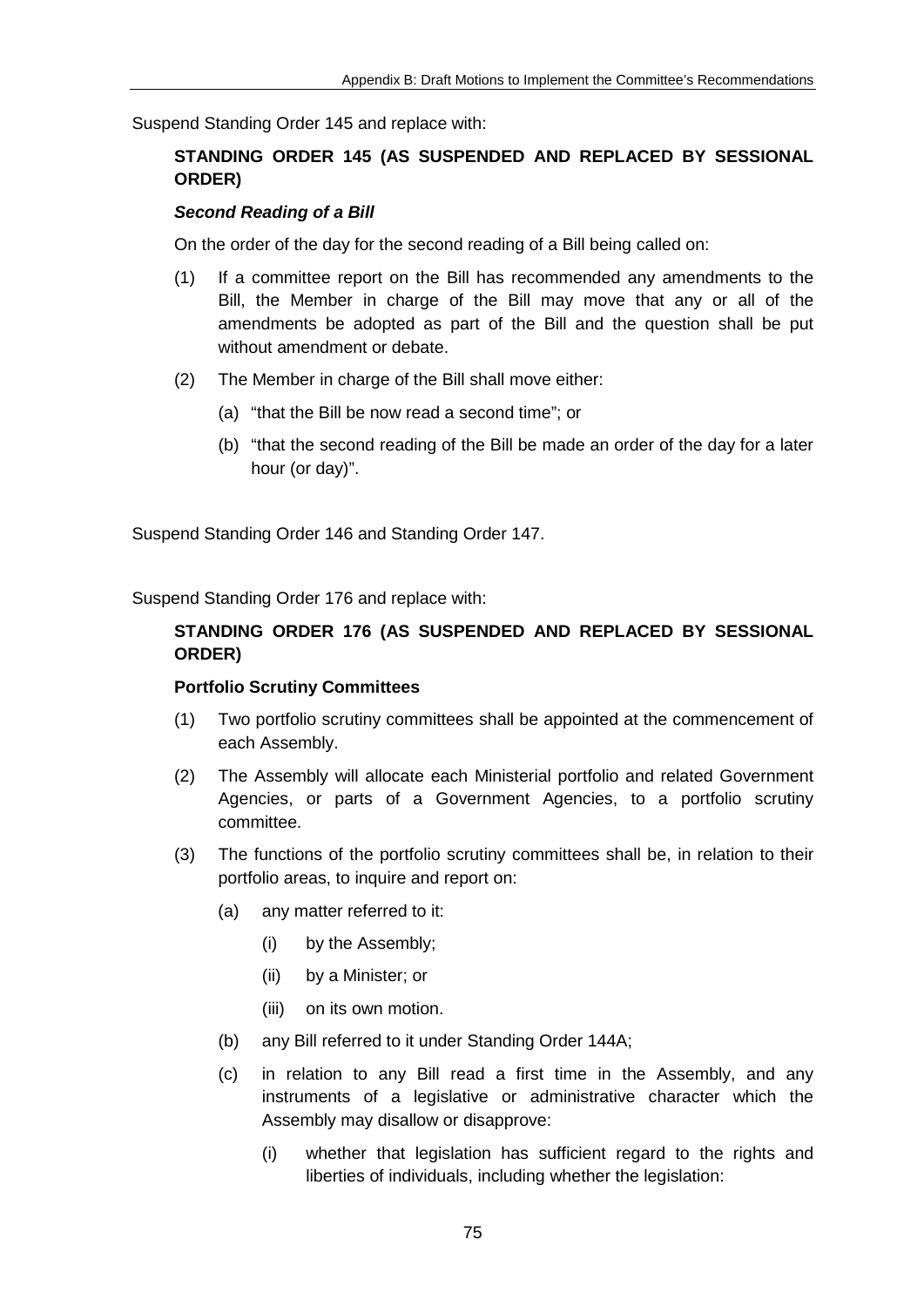- (A) makes rights and liberties, or obligations, dependent on administrative power only if the power is sufficiently defined and subject to appropriate review; and
- (B) is consistent with principles of natural justice; and
- (C) allows the delegation of administrative power only in appropriate cases and to appropriate persons; and
- (D) does not reverse the onus of proof in criminal proceedings without adequate justification; and
- (E) confers power to enter premises, and search for or seize documents or other property, only with a warrant issued by a judge or other judicial officer; and
- (F) provides appropriate protection against self-incrimination; and
- (G) does not adversely affect rights and liberties, or impose obligations, retrospectively; and
- (H) does not confer immunity from proceeding or prosecution without adequate justification; and
- (I) provides for the compulsory acquisition of property only with fair compensation; and
- (J) has sufficient regard to Aboriginal tradition; and
- (K) is unambiguous and drafted in a sufficiently clear and precise way.
- (ii) whether that legislation has sufficient regard to the institution of Parliament, including whether a Bill:
	- (A) allows the delegation of legislative power only in appropriate cases and to appropriate persons; and
	- (B) sufficiently subjects the exercise of a delegated legislative power to the scrutiny of the Legislative Assembly; and
	- (C) authorises the amendment of an Act only by another Act;

or whether an instrument:

- (D) is within the authorising law which allows the instrument to be made; and
- (E) is consistent with the policy objectives of the authorising law; and
- (F) contains only matter appropriate to subordinate legislation; and
- (G) amends statutory instruments only; and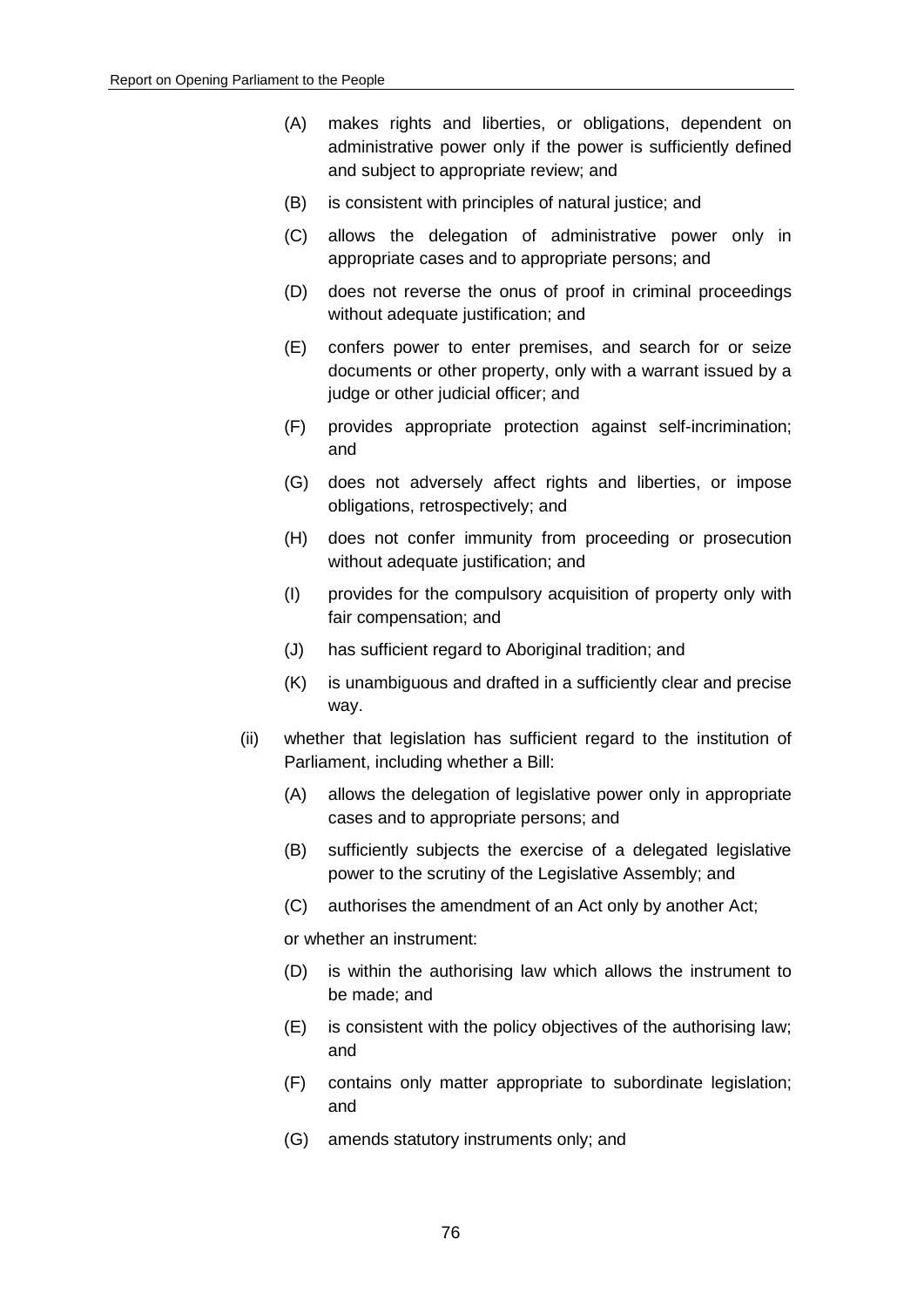- (H) allows the subdelegation of a power delegated by an Act only in appropriate cases and to appropriate persons and if authorised by an Act.
- (d) the integrity, economy, efficiency and effectiveness of government financial management by examining the public accounts, reports of the Auditor-General, and any other reports tabled pursuant to the *Financial Management Act* or the *Audit Act*;
- (e) the performance and operation of Agencies;
- (f) the reports by statutory bodies tabled in the Assembly, including the relevant committee examining recommendations of the Electoral Commissioner tabled under section 313 of the *Electoral Act*.
- (4) Each portfolio scrutiny committee shall consist of seven Members.
- (5) The Committee will elect a Government Member as Chair.
- (6) Each committee will provide an annual report of its activities to the Assembly.

Suspend Standing Orders 177 and replace with

## **STANDING ORDER 177 (AS SUSPENDED AND REPLACED BY SESSIONAL ORDER)**

## **Complaints regarding subordinate legislation**

- (1) Where a complaint is made to the relevant portfolio scrutiny committee or to the chair of the committee by a person or organisation aggrieved at the operation of an instrument of a legislative or administrative character which the Assembly may disallow or disapprove (regardless of whether or not the time during which such disallowance or disapproval can be made has expired), the complaint must be placed before the committee at its next meeting for the committee to consider whether, on the face of it, the complaint relates to one of the matters under Standing Order 176(3)(c).
- (2) The committee will give the person or organisation making the complaint an opportunity to address it on whether the instrument has sufficient regard to the rights and liberties of individuals or the institution of parliament unless the committee agrees by unanimous resolution not to proceed with the complaint.

Suspend Standing Order 178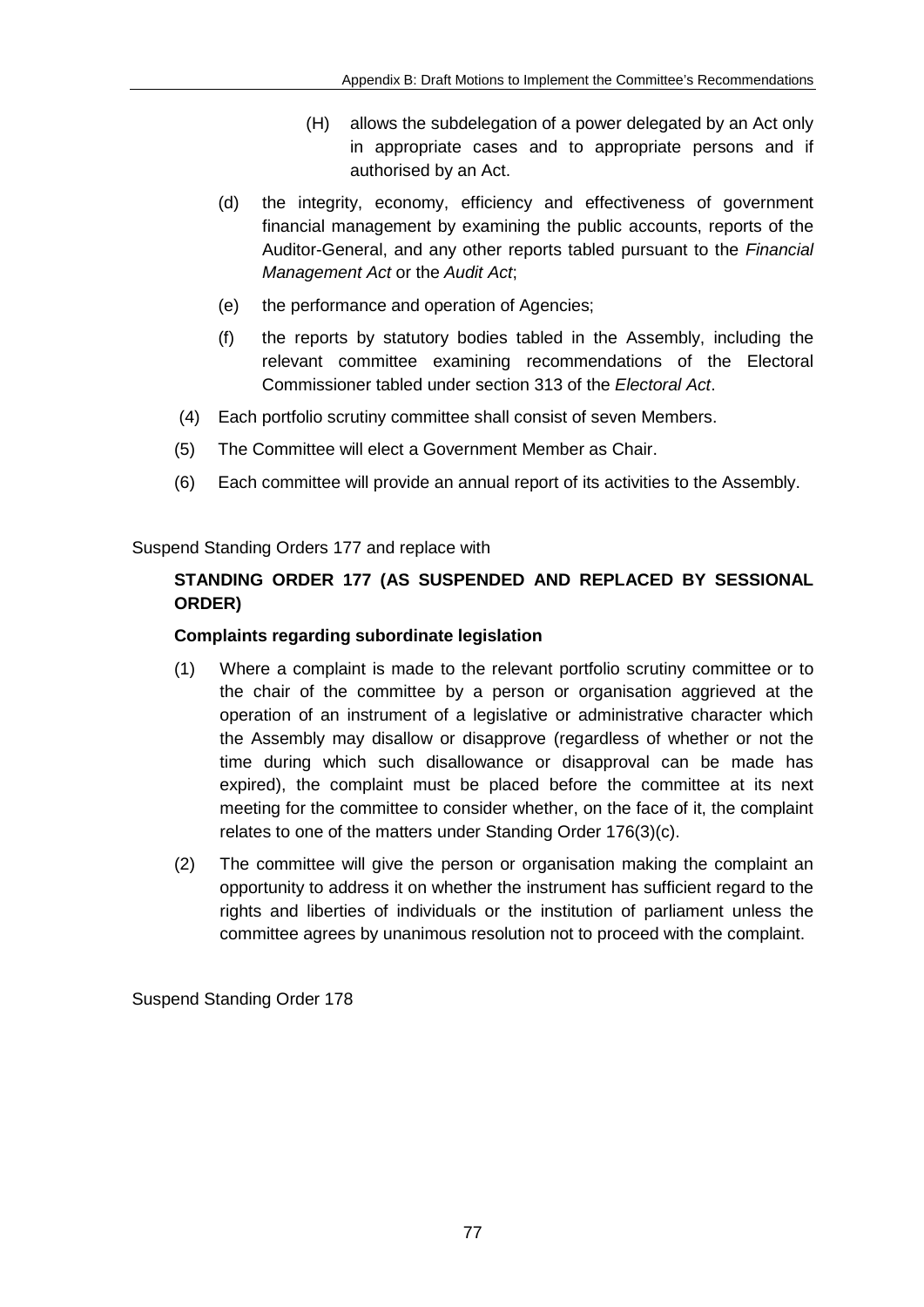Insert after Standing Order 181:

## **STANDING ORDER 181A (AS INSERTED BY SESSIONAL ORDER)**

#### **Substitution of Members**

- (1) In the case of illness or inability to attend by a Member of a committee, or where a Member decides to stand down from a committee for a period of time or for a particular inquiry,
	- (a) where the Member is a Government or Opposition Member, the relevant Whip may nominate in writing to the Speaker another Member to attend that committee for a period of time or particular inquiry, or
	- (b) where the Member is not a party-aligned Member, that Member may nominate in writing to the Speaker another Member to attend that committee for a period of time or particular inquiry, with the letter of nomination being signed by both Members.
- (2) Where a Member is appointed in accordance with (1), that Member has all the rights of the Member replaced.
- (3) Where the Member substituted in accordance with (1) is the Chair or Deputy Chair, the committee will elect a Member to be the Chair or Deputy Chair for the duration of the substitution.

Omit from Standing Order 193(2) "public" and "and must withdraw when the committee is deliberating or taking evidence in camera".

# **Draft Sessional Order for Appointing Scrutiny Committees**

- (1) Pursuant to Standing Order 176 (as suspended and replaced by Sessional Order), the Assembly appoints the following portfolio scrutiny committees:
	- (a) A committee called the Justice and Families Committee to which is allocated the portfolios of Children, Attorney-General and Justice, Health, Housing and Community Development, Education, and Territory Families; and
	- (b) A committee called the Finance and Planning Committee to which is allocated the portfolios of Chief Minister, Aboriginal Affairs, North Australia, Police, Fire and Emergency Services, Trade, Business and Innovation, Treasurer, Infrastructure, Planning and Logistics, Essential Services, Public Employment, Primary Industry and Resources, Environment and Natural Resources, Tourism and Culture and Corporate and Information Services.
- (2) The Members of the portfolio scrutiny committees will be four Government Members and one Opposition Member nominated to the Speaker in writing by the respective Whip and two non-party aligned Members to be appointed by motion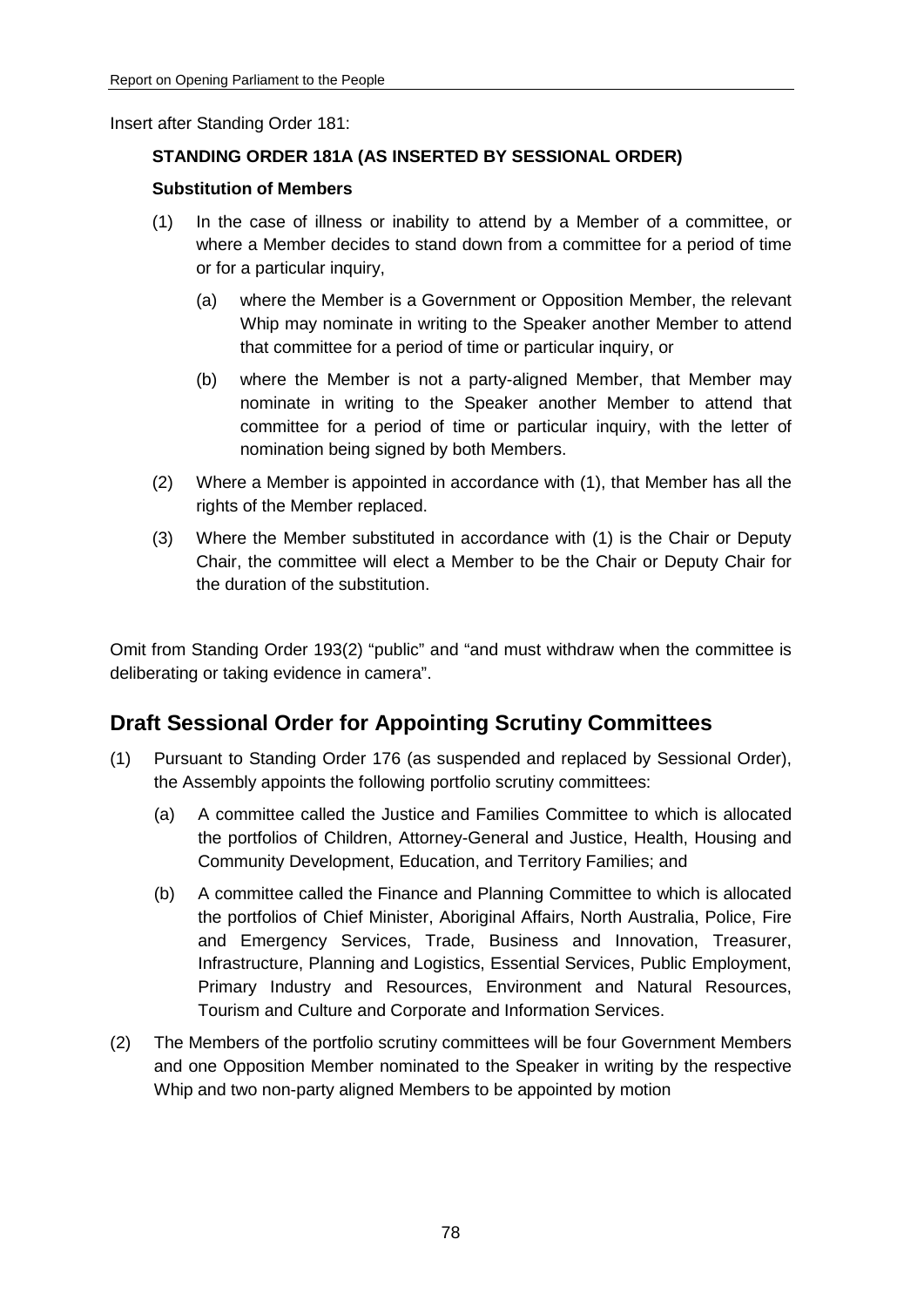# **Draft Sessional Order regarding response times for written questions before Estimates.**

That for the duration of this session of the  $13<sup>th</sup>$  Assembly Standing Order 114(2) be amended by:

(a) inserting after "receipt", ", apart from questions asked within 7 calendar days after the introduction of an annual appropriation Bill, in which case the Minister should respond within 30 days and at least one clear day before the commencement of Estimates hearings on that appropriation Bill".

# **Draft Sessional Order on Debate of Petitions signed by 1,000 or more persons**

That for the duration of this session of the  $13<sup>th</sup>$  Assembly:

1. Insert into Standing Order 121 after "allowed" the words ", except for petitions set down on the Notice Paper under Standing Order 121A"

2. Insert the following new Sessional Order after Standing Order 121:

### **STANDING ORDER 121A**

#### **Debate on Petitions signed by 1,000 or more persons**

- (1) The subject matter of every petition tabled in the Assembly and announced by the Clerk as having been signed by 1,000 or more persons and conforming with Standing Orders shall be set down on the Notice Paper as an Order of the Day for the noting of petitions, unless the Speaker determines that:
	- (a) the subject matter of the petition is so frivolous or vexatious as to not warrant the attention of the Assembly by way of debate under this sessional order; or
	- (b) a debate on a petition on the same subject has already taken place in the same session; or
	- (c) a debate on a petition would anticipate debate on another order on the notice paper; or
	- (d) other petitions on the same subject are also set down on the notice paper, in which case all such petitions shall be combined in the same order.
- (2) In determining whether a debate on the same subject has already taken place in the same session under (1)(b) the Speaker will have regard to whether the subject of the petition is the same in substance (not form) as a previous petition which has already been debated in that session.
- (3) Motions that the Assembly take note of a petition will be brought on for debate according to the adopted Routine of Business, in the order in which they are placed on the notice paper.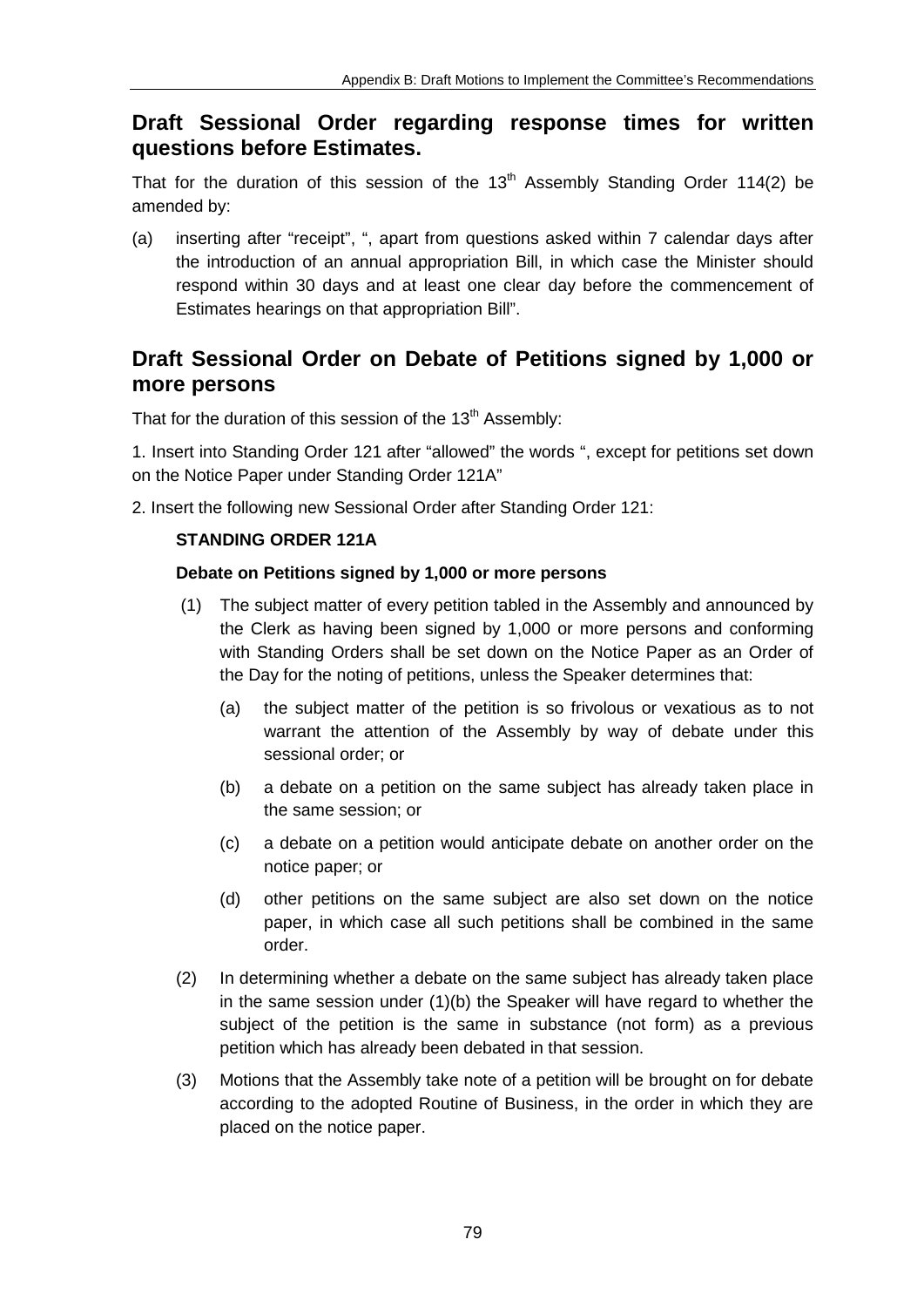- (4) The mover and next Member speaking may speak for five minutes each and two other Members may speak for three minutes each after which the question shall be put.
- (5) If a Member does not seek the call when the Order of the Day to note a petition is called on that Order will lapse.
- (6) The motion to note the petition cannot be amended.
- (7) A Member shall not call a lack of quorum during the debate.

3. Insert into the table in Standing Order 43 (Speech time limits) the following Sessional Order:

| <b>Petitions</b>     |           |
|----------------------|-----------|
| Motions to note      |           |
| Mover                | 5 minutes |
| Member next speaking | 5 minutes |
| Two other Members    | 3 minutes |

4. Insert into the Sessional Order on the Routine of Business after "Discussion pursuant to Standing Order 66 (Matter of Public Importance)", "Debate on petitions signed by 1,000 or more persons".

# **Draft Sessional Order on Debate of Government Responses to Petitions**

That for the duration of this session of the  $13<sup>th</sup>$  Assembly:

1. Insert the following new Sessional Order after Standing Order 123:

#### **STANDING ORDER 123A**

#### **Debate on Government responses to petitions**

- (1) A response to a petition presented to the Assembly shall be listed on the Notice Paper for the next meeting day as 'Government Responses to Petitions Tabled Last Meeting'.
- (2) According to the adopted Routine of Business, the Speaker shall in turn read the title of each Government response to a petition tabled last meeting and ask if the Assembly wishes to note the response.
- (3) If four Members rise in their place to seek the call, the Speaker shall give the call to the first Member rising to move "that the Assembly takes note of the response to the petition".
- (4) The mover and next Member speaking may speak for five minutes each and two other Members may speak for three minutes each after which the question shall be put.
- (5) The motion to note the response cannot be amended.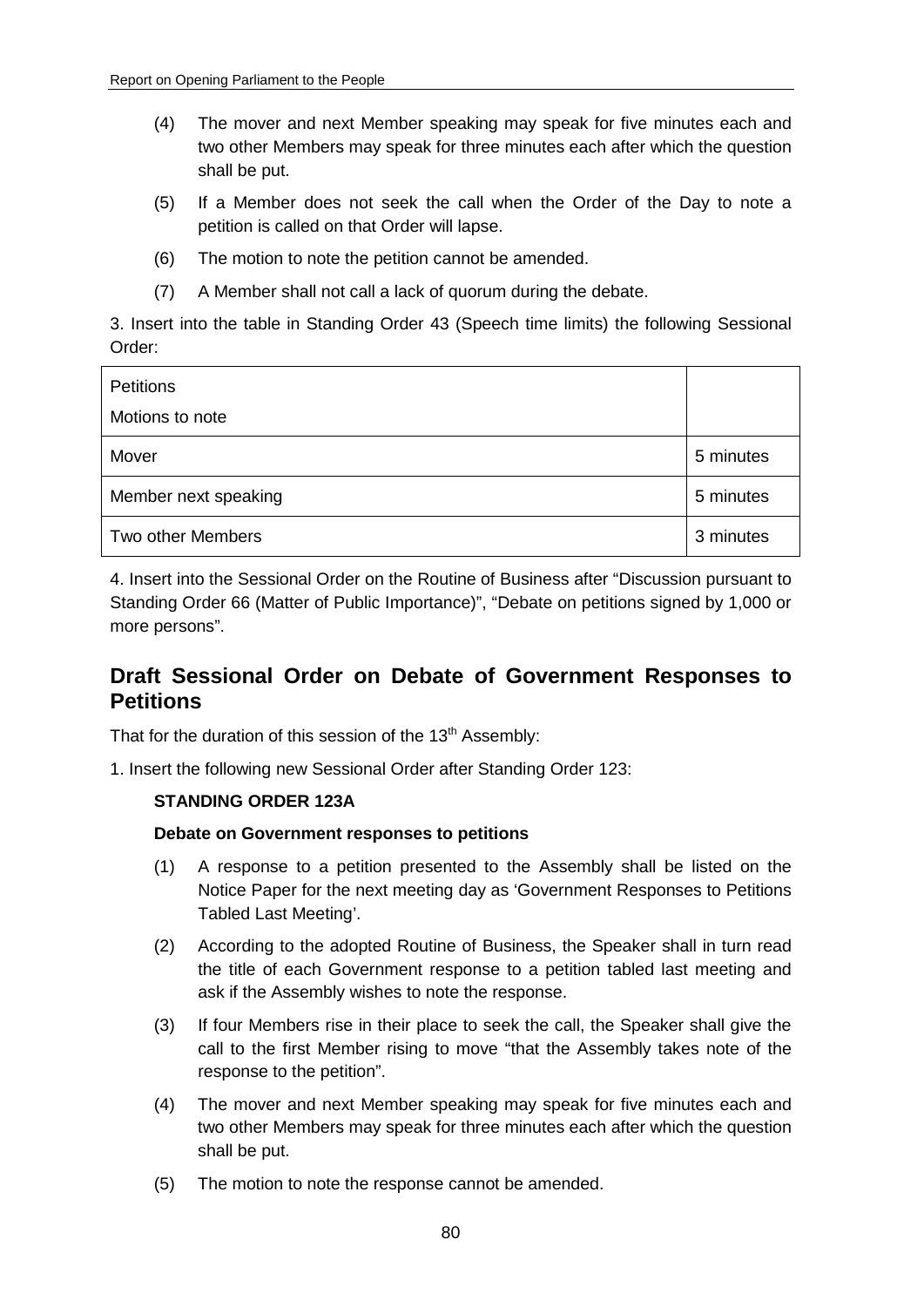- (6) A Member shall not call a lack of quorum during the debate.
- (7) Once the Speaker has asked if the Assembly wishes to note the response under (2) above, the response will no longer be listed on the Notice Paper for the next day.

2. Insert into the table in Standing Order 43 (Speech time limits) the following Sessional Order:

| <b>Response to Petitions</b><br>Motions to note |           |
|-------------------------------------------------|-----------|
| Mover                                           | 5 minutes |
| Member next speaking                            | 5 minutes |
| Two other Members                               | 3 minutes |

3. Insert into the Sessional Order on the Routine of Business as the final item for each day "Consideration of Government responses to petitions".

# **Draft Sessional Order on Requiring Petitioners be a Resident of the Northern Territory**

That for the duration of this session of the 13<sup>th</sup> Assembly Standing Order 119 be amended by inserting after clause (6):

(6A) every petitioner must be a resident of the Northern Territory and include their address on the petition

# **Draft Sessional Order on Acknowledgement of Country**

That for the duration of this session of the  $13<sup>th</sup>$  Assembly Standing Order 7 be suspended and replaced with:

## **STANDING ORDER 7**

### **Acknowledgement of Country and Prayers**

An acknowledgement of country and prayers are conducted by the Speaker or nominee at the commencement of each day in accordance with an order of the Assembly.

# **Draft referral to the Standing Orders Committee**

The Standing Orders Committee inquire into and report on:

- (1) options for enabling electronic petitions through the Assembly's website, including the costs of establishing and maintaining such a facility.
- (2) the first 12 months of the operation of the October 2016 reforms to Question Time and whether further reforms would contribute to a more effective Question Time.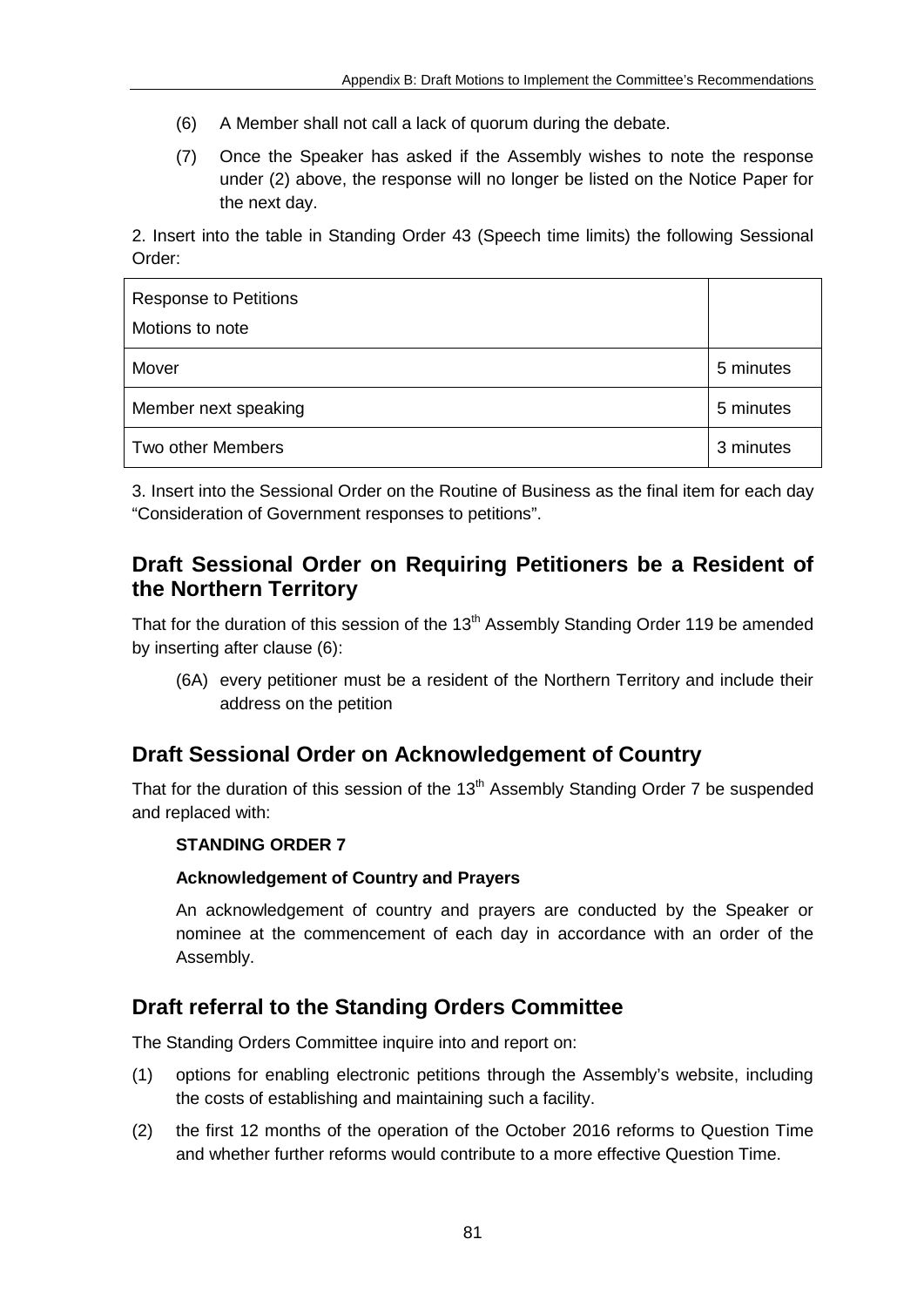- (3) options for making the Assembly more closely align with the Latimer House Guidelines for the Commonwealth and the Commonwealth Parliamentary Association Benchmarks for Democratic Legislatures with respect to an independent parliamentary service and parliamentary appropriation and whether the Assembly should undertake a periodic review of its compliance with these guidelines.
- (4) the first 12 months of the operation of the recommendations of the Select Committee on Opening Parliament to the People adopted by the Assembly.
- (5) by November 2019, whether any of the Sessional Orders adopted during this Assembly should be incorporated into the Standing Orders.

# **Draft referral to the House Committee**

The House Committee inquire into and report on:

- (1) the provision of adequate financial analysis services for Members of the Legislative Assembly, including whether such services should be provided by a Parliamentary Budget Office.
- (2) the appropriate level and model of library services for Members of the Legislative Assembly, having regard to services provided in other jurisdictions, the research support needs of Members, and the need for independence in Members' research support.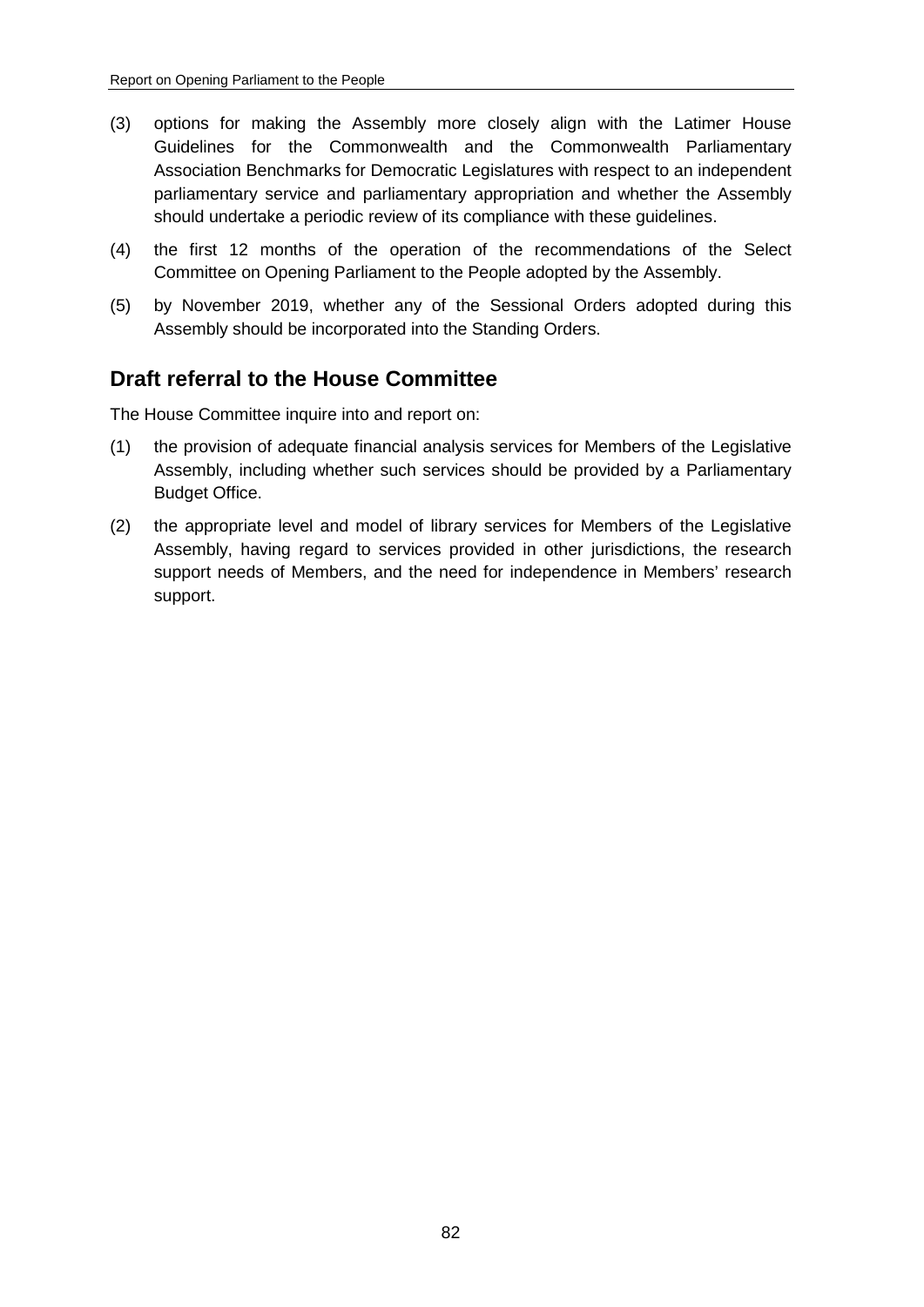# **Appendix C: Latimer House Principles**

**Continuing Resolution 8A: Legislative Assembly for the Australian Capital Territory[113](#page-82-0)**

## **LATIMER HOUSE PRINCIPLES**

#### **Endorsement of the Commonwealth (Latimer) House Principles on the Three Branches of Government**

#### **Resolution agreed by the Assembly**

#### **11 December 2008 (amended 23 February 2012)**

That:

(1) Preamble

Members of the Legislative Assembly endorse and adopt the Commonwealth (Latimer) House Principles on the Three Branches of Government as agreed by Law Ministers and endorsed by the Commonwealth Heads of Government Meeting, Abuja, Nigeria, 2003.

Members do so in acknowledgment that the principles express the fundamental values they believe should govern the relationship between the three branches of government in the Australian Capital Territory.

#### **The Principles**

<u>.</u>

(2) **Objective**

The objective of these Principles is to provide, in accordance with the laws and customs of each Commonwealth country, an effective framework for the implementation by governments, parliaments and judiciaries of the Commonwealth's fundamental values.

(a) The Three Branches of Government

Each Commonwealth country's parliaments, executives and judiciaries are the guarantors in their respective spheres of the rule of law, the promotion and protection of fundamental human rights and the entrenchment of good governance based on the highest standards of honesty, probity and accountability.

- (b) Parliament and the Judiciary
	- (i) Relations between parliament and the judiciary should be governed by respect for parliament's primary responsibility for law making on the one hand and for the judiciary's responsibility for the interpretation and application of the law on the other hand.
	- (ii) Judiciaries and parliaments should fulfil their respective but critical roles in the promotion of the rule of law in a complementary and constructive manner.

<span id="page-82-0"></span><sup>113</sup>Legislative Assembly for the Australian Capital Territory, *Standing Orders and Continuing Resolutions of the Assembly,* ACT Legislative Assembly, Canberra, June 2016, pp. 87-90.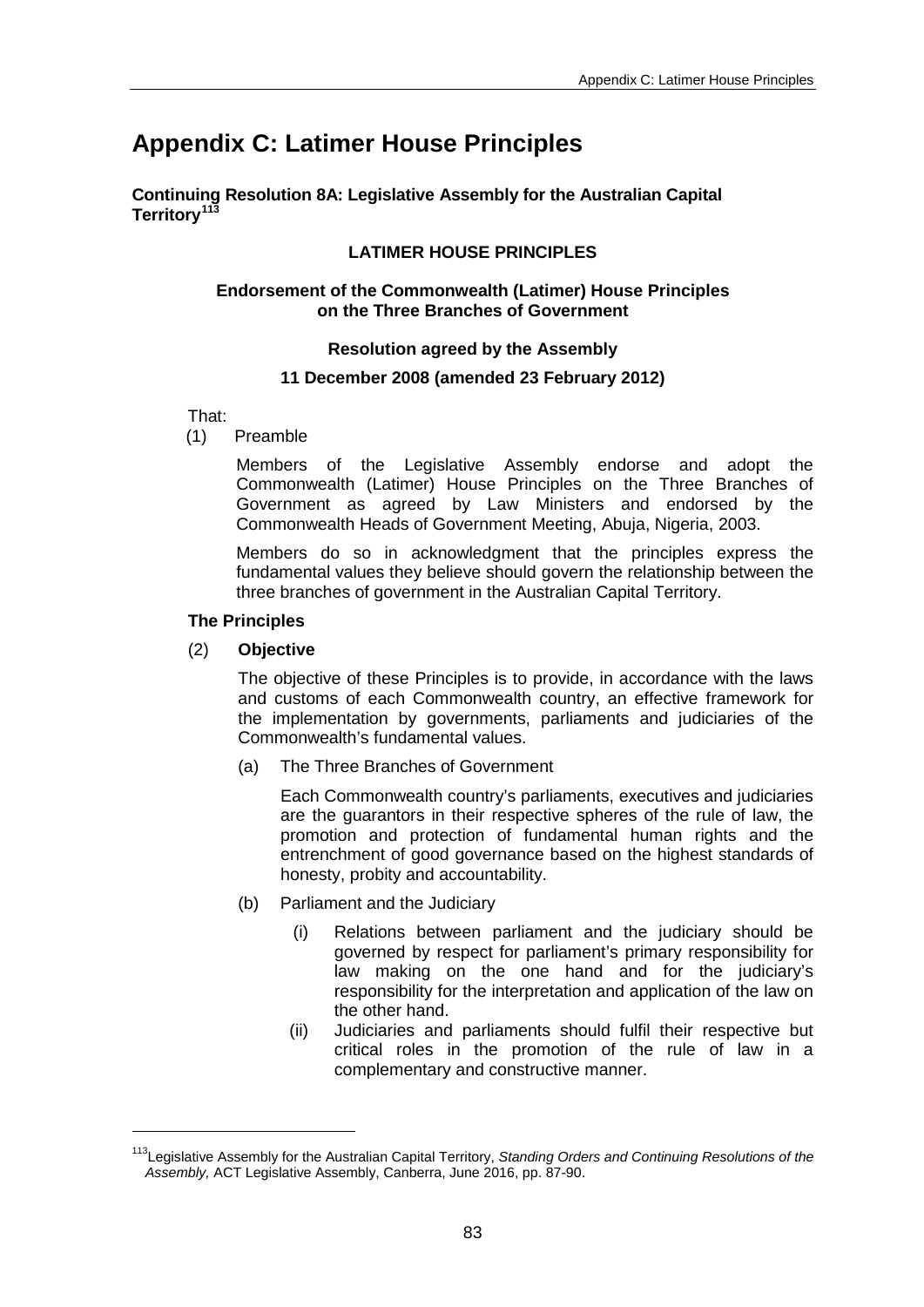- (c) Independence of Parliamentarians
	- (i) Parliamentarians must be able to carry out their legislative and constitutional functions in accordance with the Constitution, free from unlawful interference.
	- (ii) Criminal and defamation laws should not be used to restrict legitimate criticism of parliament; the offence of contempt of parliament should be narrowly drawn and reporting of the proceedings of parliament should not be unduly restricted by narrow application of the defence of qualified privilege.
- (d) Independence of the Judiciary

An independent, impartial, honest and competent judiciary is integral to upholding the rule of law, engendering public confidence and dispensing justice. The function of the judiciary is to interpret and apply national constitutions and legislation, consistent with international human rights conventions and international law, to the extent permitted by the domestic law of each Commonwealth country.

To secure these aims:

- (i) Judicial appointments should be made on the basis of clearly defined criteria and by a publicly declared process. The process should ensure:
	- (A) equality of opportunity for all who are eligible for judicial office;
	- (B) appointment on merit; and
	- (C) that appropriate consideration is given to the need for the progressive attainment of gender equity and the removal of other historic factors of discrimination.
- (ii) Arrangements for appropriate security of tenure and protection of levels of remuneration must be in place.
- (iii) Adequate resources should be provided for the judicial system to operate effectively without any undue constraints which may hamper the independence sought.
- (iv) Interaction, if any, between the executive and the judiciary should not compromise judicial independence. Judges should be subject to suspension or removal only for reasons of incapacity or misbehaviour that clearly renders them unfit to discharge their duties. Court proceedings should, unless the law or overriding public interest otherwise dictates, be open to the public. Superior Court decisions should be published and accessible to the public and be given in a timely manner. An independent, effective and competent legal profession is fundamental to the upholding of the rule of law and the independence of the judiciary.
- (e) Public Office Holders
	- (i) Merit and proven integrity, should be the criteria of eligibility for appointment to public office.
	- (ii) Subject to (i), measures may be taken, where possible and appropriate, to ensure that the holders of all public offices generally reflect the composition of the community in terms of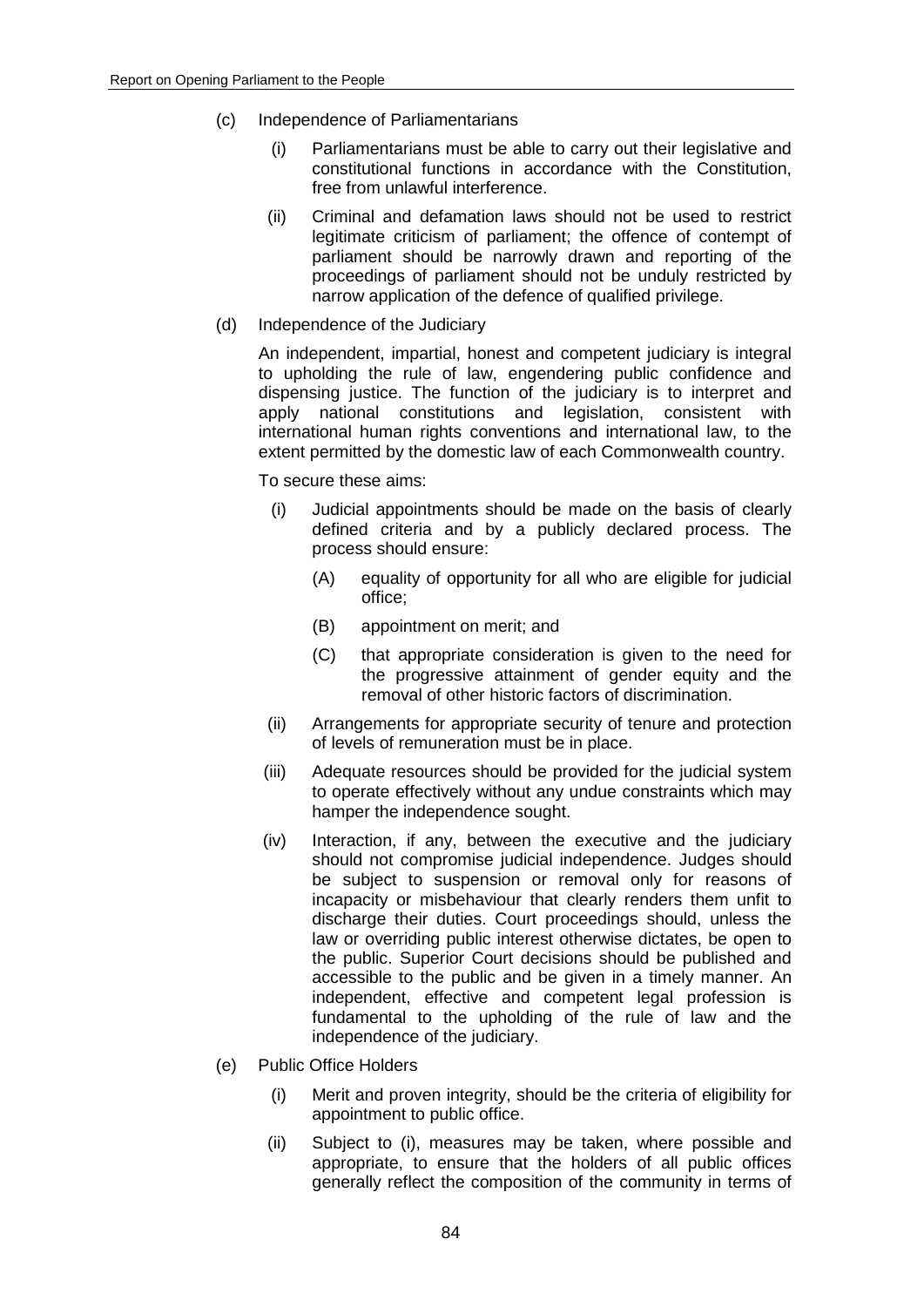gender, ethnicity, social and religious groups and regional balance.

(f) Ethical Governance

Ministers, members of parliament, judicial officers and public office holders in each jurisdiction should respectively develop, adopt and periodically review appropriate guidelines for ethical conduct. These should address the issue of conflict of interest, whether actual or perceived, with a view to enhancing transparency, accountability and public confidence.

- (g) Accountability Mechanisms
	- (i) Executive Accountability to Parliament

Parliaments and governments should maintain high standards of accountability, transparency and responsibility in the conduct of all public business. Parliamentary procedures should provide adequate mechanisms to enforce the accountability of the executive to parliament.

(ii) Judicial Accountability

Judges are accountable to the Constitution and to the law which they must apply honestly, independently and with integrity. The principles of judicial accountability and independence underpin public confidence in the judicial system and the importance of the judiciary as one of the three pillars upon which a responsible government relies. In addition to providing proper procedures for the removal of judges on grounds of incapacity or misbehaviour that are required to support the principle of independence of the judiciary, any disciplinary procedures should be fairly and objectively administered. Disciplinary proceedings which might lead to the removal of a judicial officer should include appropriate safeguards to ensure fairness. The criminal law and contempt proceedings should not be used to restrict legitimate criticism of the performance of judicial functions.

(iii) Judicial review

Best democratic principles require that the actions of governments are open to scrutiny by the courts, to ensure that decisions taken comply with the Constitution, with relevant statutes and other law, including the law relating to the principles of natural justice.

(h) The law-making process

In order to enhance the effectiveness of law making as an essential element of the good governance agenda:

- (i) there should be adequate parliamentary examination of proposed legislation;
- (ii) where appropriate, opportunity should be given for public input into the legislative process; and
- (iii) parliaments should, where relevant, be given the opportunity to consider international instruments or regional conventions agreed to by governments.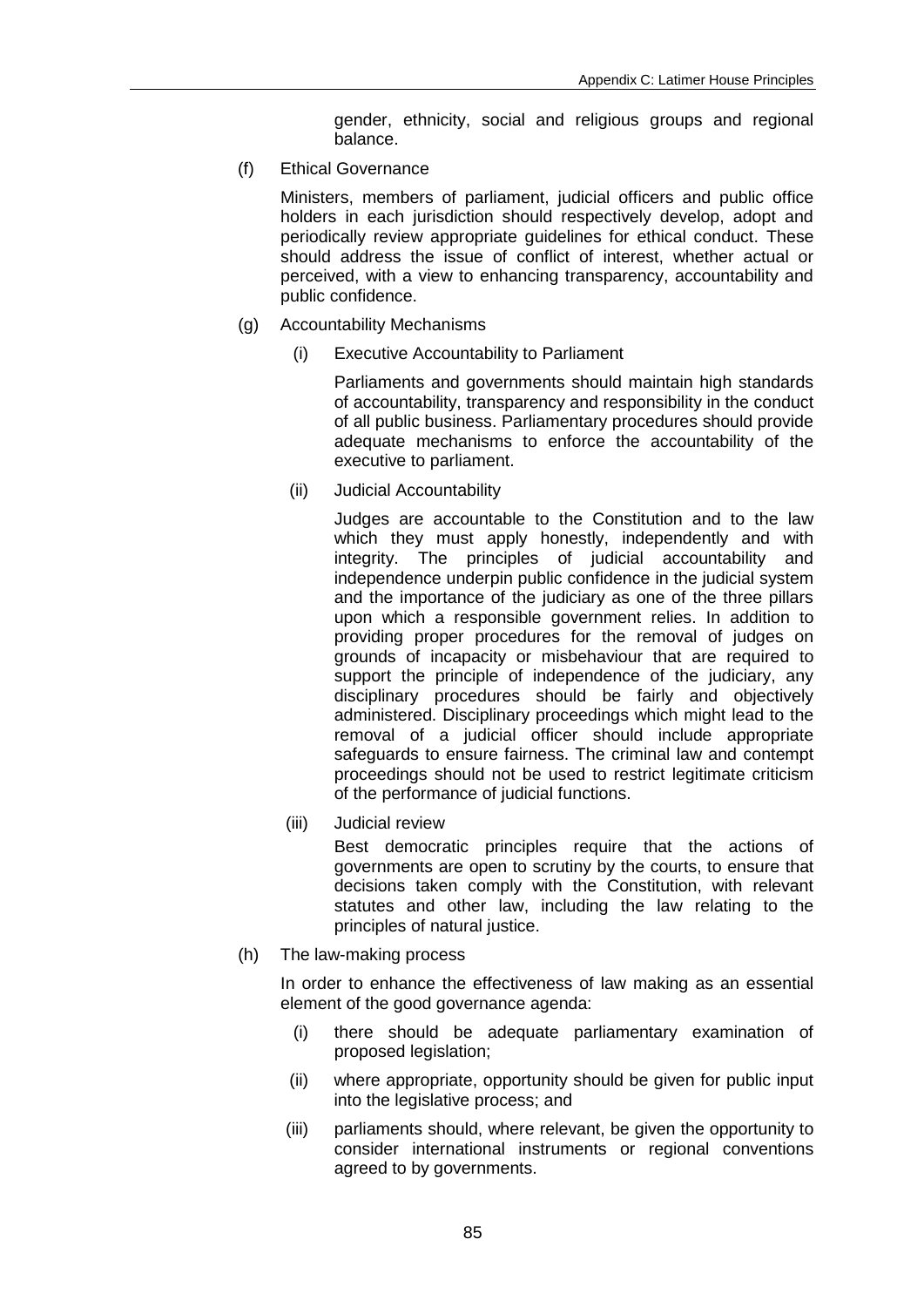(i) Oversight of Government

The promotion of zero-tolerance for corruption is vital to good governance. A transparent and accountable government, together with freedom of expression, encourages the full participation of its citizens in the democratic process. Steps which may be taken to encourage public sector accountability include:

- (i) The establishment of scrutiny bodies and mechanisms to oversee government, enhances public confidence in the integrity and acceptability of government's activities. Independent bodies such as public accounts committees, ombudsmen, human rights commissions, auditors-general, anti-corruption commissions, information commissioners and similar oversight institutions can play a key role in enhancing public awareness of good governance and rule of law issues. Governments are encouraged to establish or enhance appropriate oversight bodies in accordance with national circumstances.
- (ii) Government's transparency and accountability is promoted by an independent and vibrant media which is responsible, objective and impartial and which is protected by law in its freedom to report and comment upon public affairs.
- (j) Civil Society

Parliaments and governments should recognise the role that civil society plays in the implementation of the Commonwealth's fundamental values and should strive for a constructive relationship with civil society to ensure that there is broader opportunity for lawful participation in the democratic process.

- (2A) In the second year after a general election, following consultation with the Standing Committee on Administration and Procedure, the Speaker shall appoint a suitably qualified person to conduct an assessment of the implementation of the Latimer House Principles in the governance of the ACT with the resultant report:
	- (a) to be tabled in the Legislative Assembly by the Speaker; and
	- (b) to be referred to the Standing Committee on Administration and Procedure for inquiry and report.
- (3) This resolution has effect from the commencement of the Seventh Assembly and continues in force unless and until amended or repealed by this or subsequent Assembly.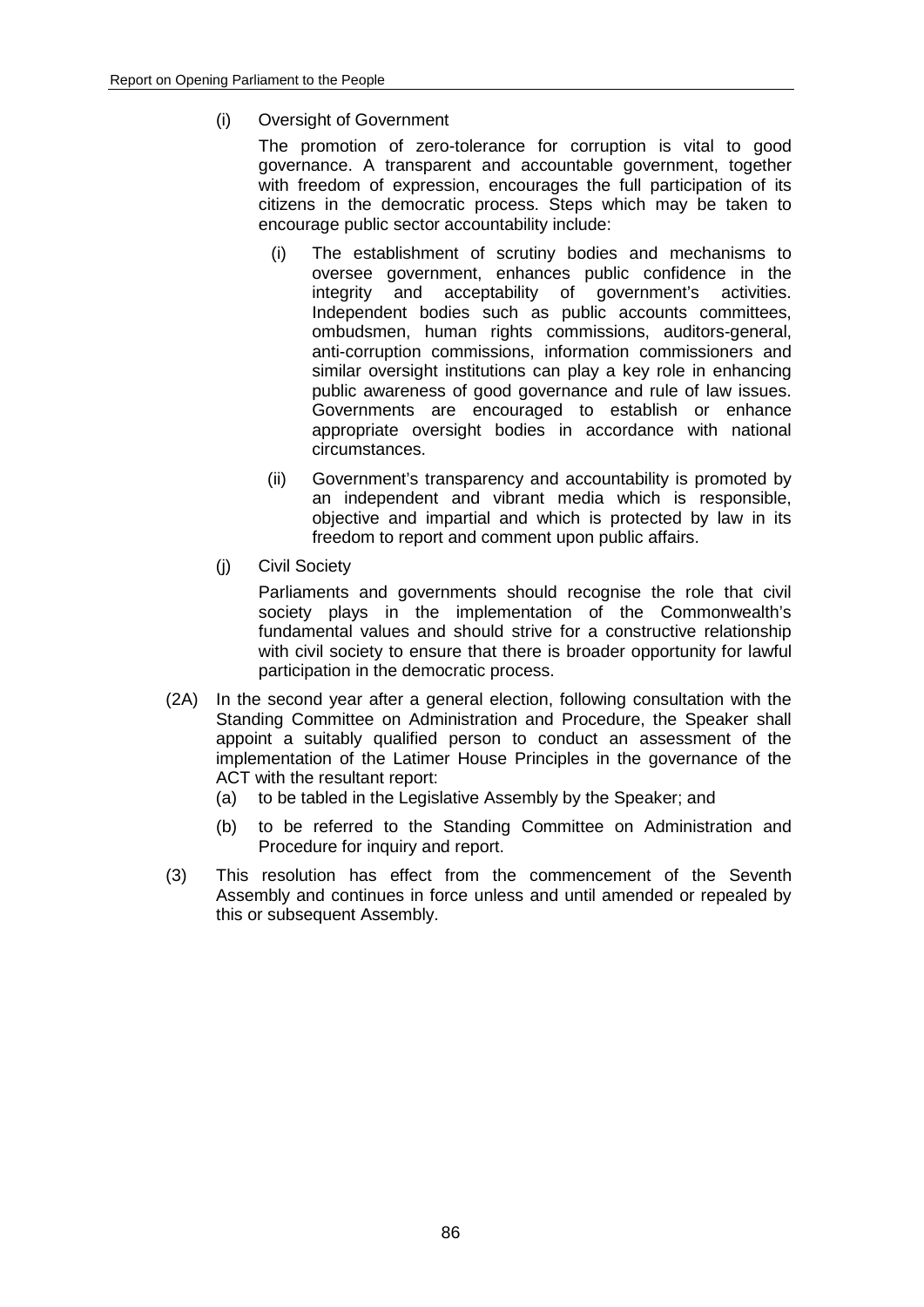# **Bibliography**

Committee of the Legislative Assembly, *Review of the Parliamentary Committee System,*  Report No. 17*,* Parliamentary Committees Queensland Parliament, Brisbane, February 2016

Committee System Review Committee, *Review of the Queensland Parliamentary Committee System,* Legislative Assembly of Queensland, Brisbane, December 2010

Commonwealth Parliamentary Association, *Commonwealth (Latimer House) Principles on the Three Branches of Government,* April 2004, viewed 7 December 2016, <http://www.cpahq.org/cpahq/cpadocs/Latimer%20House%20Principles.pdf>

Commonwealth Parliamentary Association, *Administration and Financing of Parliament,*  November 2005, viewed 7 December 2016,

[http://www.cpahq.org/cpahq/Main/Document\\_Library/Administration\\_and\\_Finance/Admini](http://www.cpahq.org/cpahq/Main/Document_Library/Administration_and_Finance/Administration_and_Financing_of_Parliament_Study_Group_Report.aspx) [stration\\_and\\_Financing\\_of\\_Parliament\\_Study\\_Group\\_Report.aspx](http://www.cpahq.org/cpahq/Main/Document_Library/Administration_and_Finance/Administration_and_Financing_of_Parliament_Study_Group_Report.aspx)

Commonwealth Parliamentary Association, *Benchmarks for Democratic Legislatures: A Study Group Report,* December 2006, viewed 8 December 2016, [http://www.agora](http://www.agora-parl.org/sites/default/files/cpa_-_benchmarks_for_democratic_legislatures.%20a_study_group_report_-_20.12.2006_-_en_-_standards.pdf)[parl.org/sites/default/files/cpa\\_-\\_benchmarks\\_for\\_democratic\\_legislatures.](http://www.agora-parl.org/sites/default/files/cpa_-_benchmarks_for_democratic_legislatures.%20a_study_group_report_-_20.12.2006_-_en_-_standards.pdf)  [a\\_study\\_group\\_report\\_-\\_20.12.2006\\_-\\_en\\_-\\_standards.pdf](http://www.agora-parl.org/sites/default/files/cpa_-_benchmarks_for_democratic_legislatures.%20a_study_group_report_-_20.12.2006_-_en_-_standards.pdf)

Commonwealth Parliamentary Association, *Recommended Benchmarks for Democratic Legislatures*, December 2006, viewed 7 December 2016 [http://www.cpahq.org/cpahq/Main/Document\\_Library/Benchmarks\\_for\\_Democratic\\_Legisl](http://www.cpahq.org/cpahq/Main/Document_Library/Benchmarks_for_Democratic_Legislatures/Recommended_Benchmarks_for_Democratic_Legislatures.aspx) [atures/Recommended\\_Benchmarks\\_for\\_Democratic\\_Legislatures.aspx](http://www.cpahq.org/cpahq/Main/Document_Library/Benchmarks_for_Democratic_Legislatures/Recommended_Benchmarks_for_Democratic_Legislatures.aspx)

Duncan, T., 'Enshrining Independence – The Establishment of the Office of the Legislative Assembly.' Paper presented to the 43<sup>rd</sup> Presiding Officers and Clerks Conference, Solomon Islands, July 2012

*Financial Management Act 1996* (ACT)

Hunter, I., 'Parliament and Prayer' in *Flinders Journal History and Politics*, vol. 26, 2010

Knight, J. *Status of the Clerk: Are Mozambique and Tanzania the Most Appropriate role Models for the Northern Territory?,* January 2013, viewed 7 December 2016 [http://www.aspg.org.au/research\\_papers/Julia%20KnightStatus%20of%20the%20Clerk.p](http://www.aspg.org.au/research_papers/Julia%20KnightStatus%20of%20the%20Clerk.pdf) [df](http://www.aspg.org.au/research_papers/Julia%20KnightStatus%20of%20the%20Clerk.pdf)

Legislative Assembly (Office of the Legislative Assembly) Act 2012 (ACT)

Legislative Assembly for the Australian Capital Territory, *Standing Orders and Continuing Resolutions of the Assembly,* ACT Legislative Assembly, Canberra, June 2016

Legislative Assembly of New South Wales, *Sessional and Other Orders: Fifty-Sixth Parliament, First Session No. 4*, 23 March 2016

Legislative Assembly of the Northern Territory, *Index of Petitions to the 11th Assembly*, viewed 7 December 2016,

https://parliament.nt.gov.au/ data/assets/pdf file/0010/382933/Index-to-Petitions-and-[Petition-Responses.pdf](https://parliament.nt.gov.au/__data/assets/pdf_file/0010/382933/Index-to-Petitions-and-Petition-Responses.pdf)